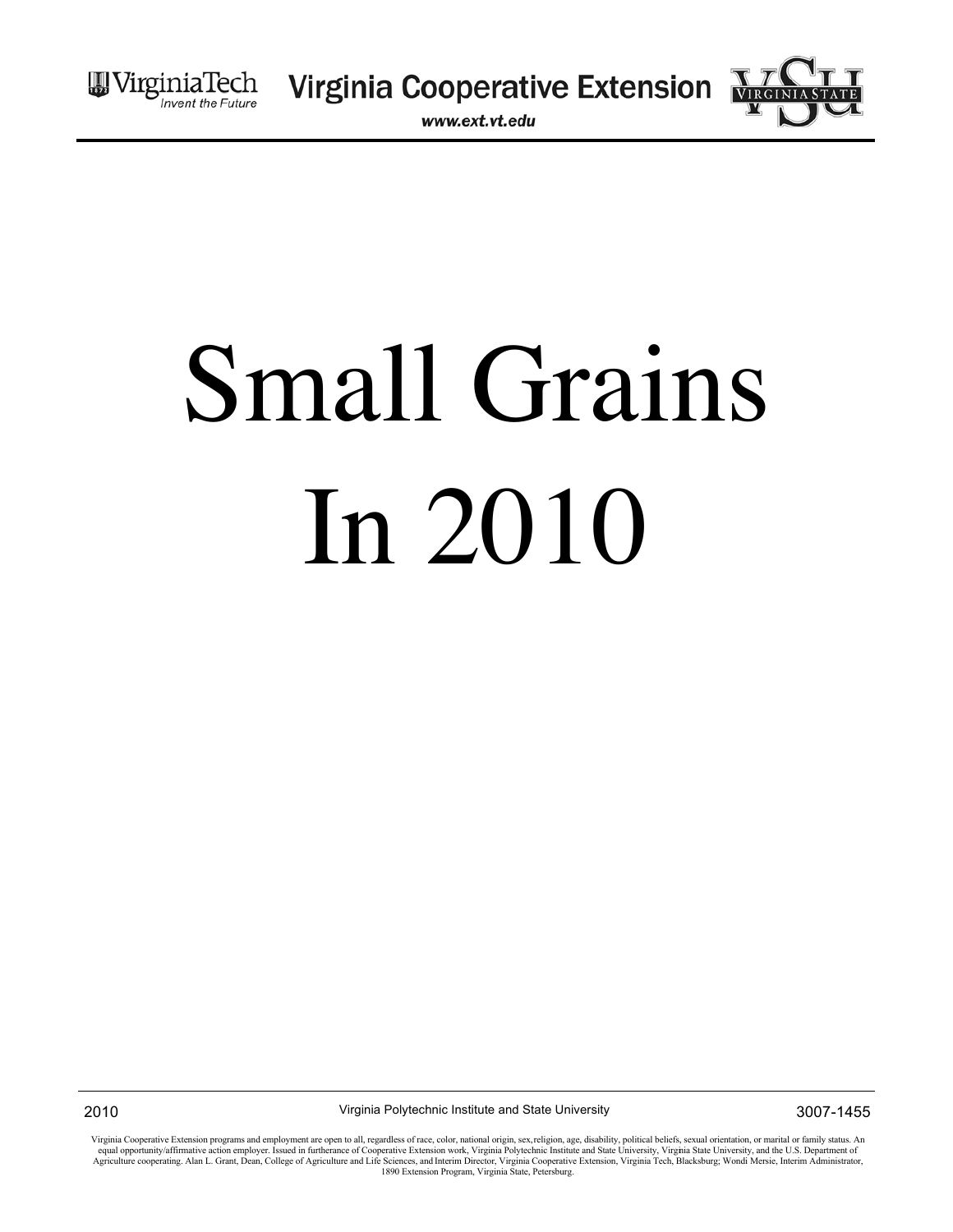# **Table of Contents**

# **Section 1: Barley Varieties**

| 2010 harvest season |                                                                                                                                       |  |
|---------------------|---------------------------------------------------------------------------------------------------------------------------------------|--|
| Table 1.            | over locations, 2010 harvest.                                                                                                         |  |
| Table 2.            | Tech Barley Tests, 2009 and 2010 harvests.                                                                                            |  |
| Table 3.            | Three year average summary of performance of hulless entries in the Virginia  14<br>Tech Barley Tests, 2008, 2009, and 2010 harvests. |  |
| Table 4.            | planted at the Southern Piedmont AREC, Blackstone VA, 2010 harvest.                                                                   |  |
| Table 5.            | planted no-till at the Tidewater AREC, Holland VA, 2010 harvest.                                                                      |  |
| Table 6.            | Summary of performance of hulless entries in the Virginia Tech Barley Test,  17<br>Eastern Virginia AREC, Warsaw, VA, 2010 harvest.   |  |
| Table 7.            | Eastern Shore AREC, Painter, VA, 2010 harvest.                                                                                        |  |
| Table 8.            | Summary of performance of hulless entries in the Virginia Tech Barley Test,  19<br>Northern Piedmont AREC, Orange, VA, 2010 harvest.  |  |
| Table 9.            | Kentland Farm, Blacksburg, VA, 2010 harvest.                                                                                          |  |
|                     | locations, 2010 harvest.                                                                                                              |  |
|                     | Table 11. Two year average summary of performance of hulled entries in the Virginia Tech  22<br>Barley Tests, 2009 and 2010 harvests. |  |
|                     | Barley Tests, 2008, 2009, and 2010 harvests.                                                                                          |  |
|                     | planted at the Southern Piedmont AREC, Blackstone VA, 2010 harvest.                                                                   |  |
|                     | planted no-till at the Tidewater AREC, Holland VA, 2010 harvest.                                                                      |  |
|                     | Eastern Virginia AREC, Warsaw, VA, 2010 harvest.                                                                                      |  |
|                     | Eastern Shore AREC, Painter, VA, 2010 harvest.                                                                                        |  |
|                     | Northern Piedmont AREC, Orange, VA, 2010 harvest.                                                                                     |  |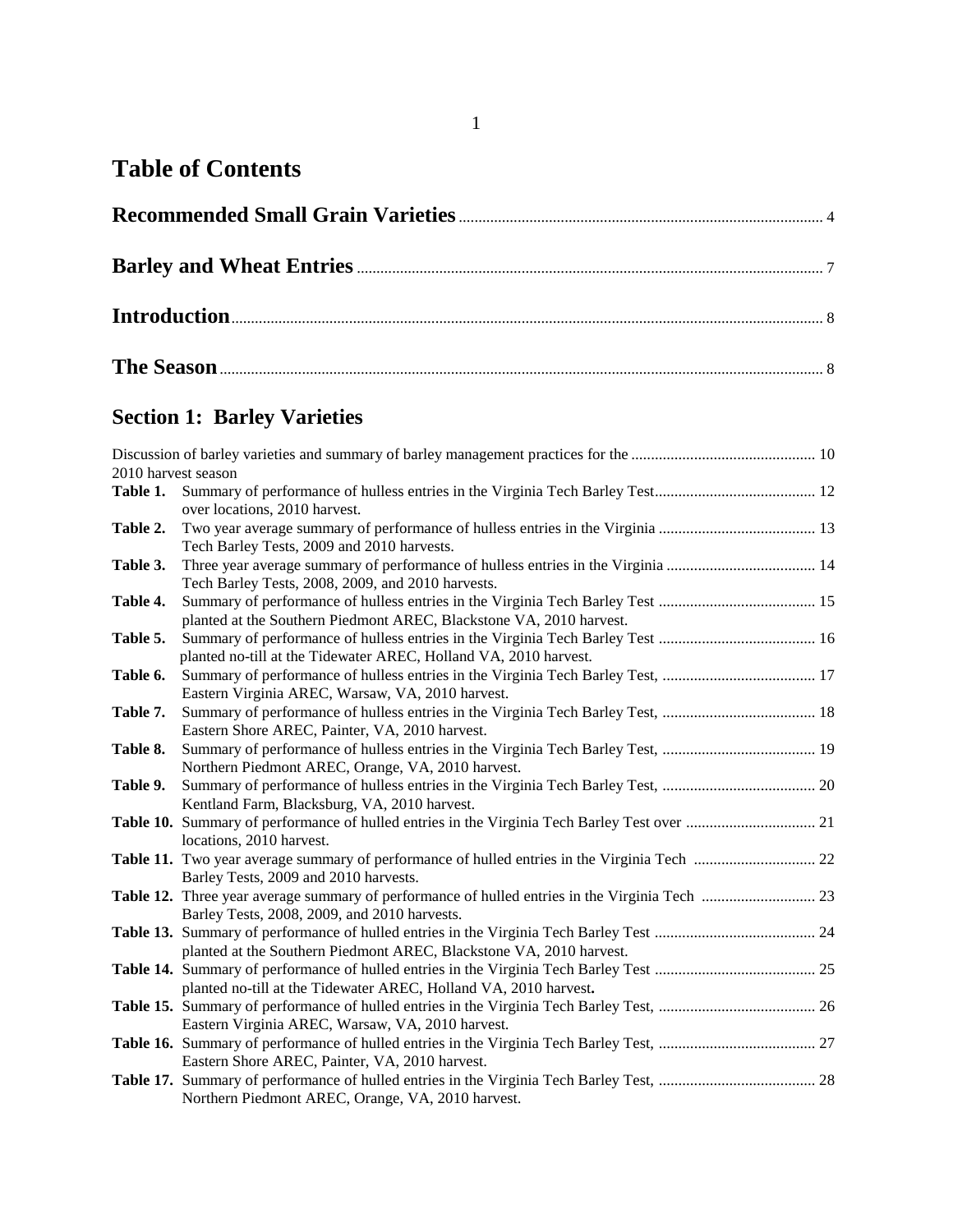| Kentland Farm, Blacksburg, VA, 2010 harvest. |  |
|----------------------------------------------|--|

#### **Section 2: Barley Scab Research**

| Discussion of reaction of entries in the 2009-10 Virginia Tech Hulless Barley and Barley Tests to Fusarium head |
|-----------------------------------------------------------------------------------------------------------------|
|                                                                                                                 |
|                                                                                                                 |
|                                                                                                                 |
| head blight (scab), 2010 harvest                                                                                |
| Table 20. Two year average summary of entries in the Virginia Tech State Hulless Barley Tests to Fusarium  32   |
| Head blight (scab), 2009 and 2010 harvests.                                                                     |
| Table 21. Three year average summary of entries in the Virginia Tech State Hulless Barley Tests to Fusarium  33 |
| Head blight (scab), 2008 - 2010 harvests.                                                                       |
|                                                                                                                 |
| head blight (scab), 2010 harvest                                                                                |
| Table 23. Two year average summary of entries in the Virginia Tech State Barley Tests to Fusarium  35           |
| Head blight (scab), 2009 and 2010 harvests.                                                                     |
| Table 24. Three year average summary of entries in the Virginia Tech State Barley Tests to Fusarium  36         |
| Head blight (scab), 2008 - 2010 harvests.                                                                       |

#### **Section 3: Wheat Varieties**

Discussion of wheat varieties and summary of wheat management practices for the ............................................... 37 2010 harvest season **Table 25.** Summary of performance of entries in the Virginia Tech Wheat Test, 2010 harvest. ............................. 39 **Table 26.** Two year average summary of performance of entries in the Virginia Tech .......................................... 43 Wheat Tests, 2009 and 2010 harvests. **Table 27.** Three year average summary of performance of entries in the Virginia Tech ........................................ 46 Wheat Tests, 2008, 2009, and 2010 harvests. **Table 28.** Summary of performance of entries in the Virginia Tech Wheat Test, Eastern Virginia......................... 48 AREC, Warsaw, VA, 2010 harvest.

- **Table 29.** Summary of performance of entries in the Virginia Tech Wheat Test, Eastern Shore ............................ 50 AREC, Painter, VA, 2010 harvest.
- **Table 30.** Summary of performance of entries in the Virginia Tech Wheat Test, Northern Piedmont ................... 52 AREC, Orange, VA, 2010 harvest.
- **Table 31.** Summary of performance of entries in the Virginia Tech Wheat Test, Kentland Farm, ......................... 54 Blacksburg, VA, 2010 harvest. **Table 32.** Summary of performance of entries in the Virginia Tech Wheat Test, planted no-till in the................... 56
- Shenandoah Valley in Augusta County, VA, 2010 harvest. **Table 33.** Summary of performance of entries in the Virginia Tech Wheat Test planted no-till at the.................... 58 Tidewater AREC, Holland, VA, 2010 harvest.
- **Table 34.** Summary of performance of entries in the Virginia Tech Wheat Test planted no-till at ......................... 60 Warsaw, 2010 harvest.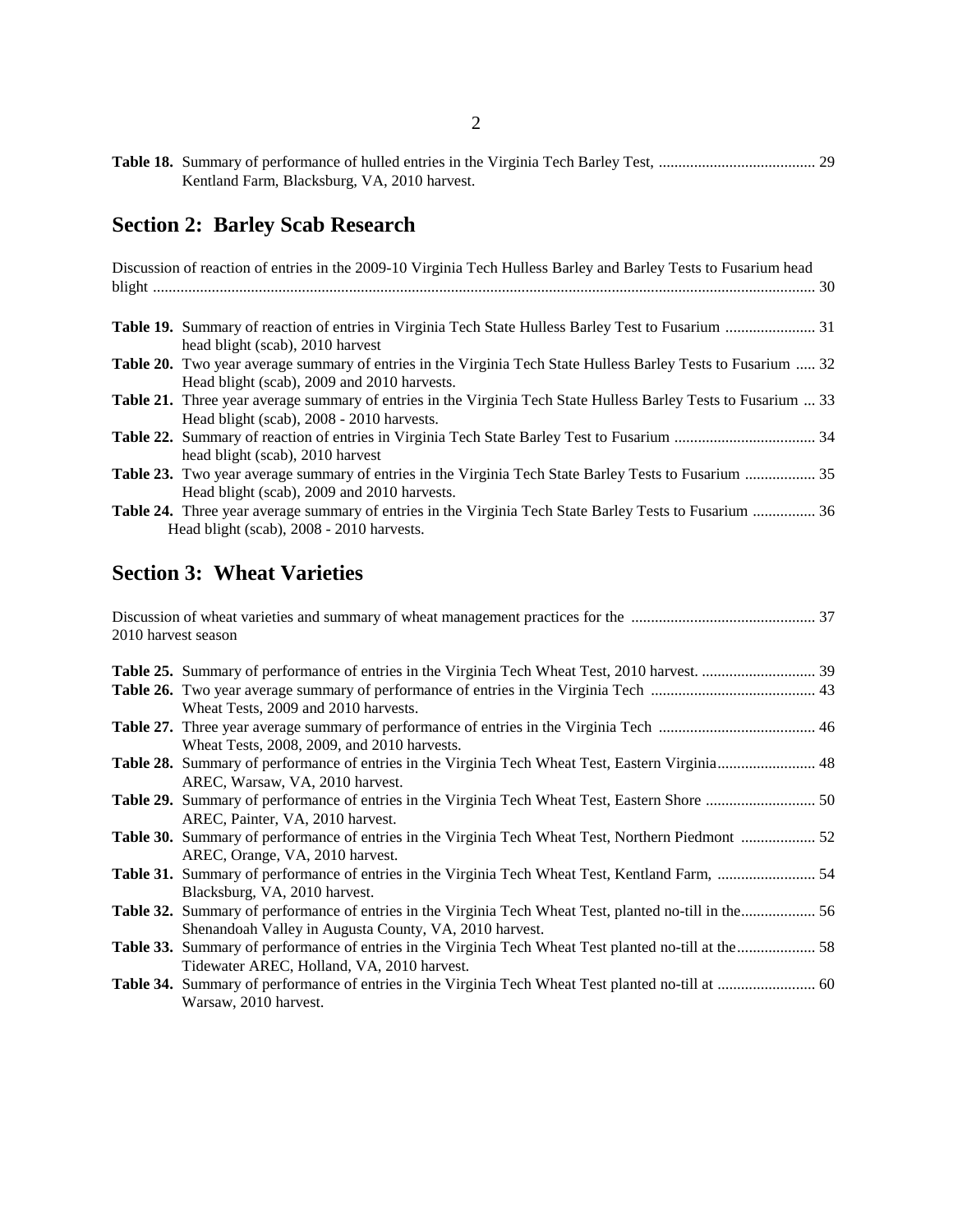## **Section 4: Milling and Baking Quality**

| <b>Section 5: Wheat Scab Research</b>                                                                            |  |
|------------------------------------------------------------------------------------------------------------------|--|
| evaluation of the 2007, 2008, and 2009 harvests.                                                                 |  |
| evaluation of the 2008 and 2009 harvests.                                                                        |  |
| evaluation of the 2009 harvest.                                                                                  |  |
|                                                                                                                  |  |
| Discussion of milling and baking quality of entries in the Virginia Tech Wheat Test based on the 2009 harvest 62 |  |

| Discussion of reaction of entries in the 2009-10 Virginia Tech Wheat Test to Fusarium head blight and  67<br>Glume blotch |
|---------------------------------------------------------------------------------------------------------------------------|
| head blight (scab) and glume blotch resistance, 2010 harvest                                                              |
| Head blight (scab), 2009 and 2010 harvests.                                                                               |

**Table 40.** Three year average summary of entries in the Virginia Tech State Wheat Tests to Fusarium ................ 73 Head blight (scab), 2008 - 2010 harvests.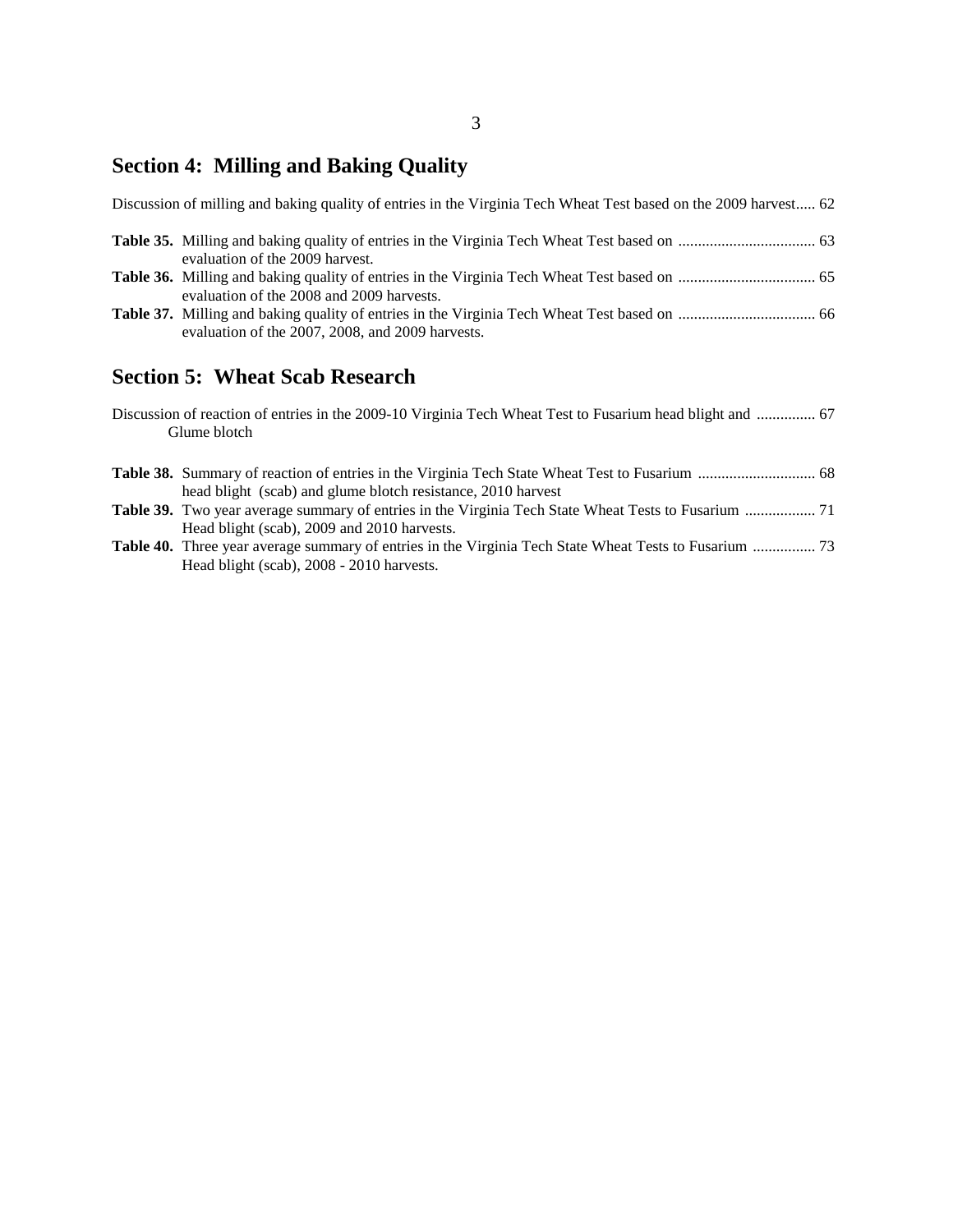## **Recommended Small Grain Varieties**

The following are the small grain variety recommendations for Virginia in 2010. The recommendations are based on the agronomic performance in wheat and barley variety tests conducted by the Research and Extension Divisions of Virginia Tech in the various agricultural regions of the state.

## **Recommended Wheat Varieties Arranged in Order of Maturity**

All varieties have been extensively tested and proven to be adapted statewide.

| <b>Agronomic Characteristics</b>                                                                                     |                |                          |                                                   |                           |  |  |  |  |  |  |  |  |  |
|----------------------------------------------------------------------------------------------------------------------|----------------|--------------------------|---------------------------------------------------|---------------------------|--|--|--|--|--|--|--|--|--|
|                                                                                                                      | Grain          | <b>Test</b>              | <b>Milling</b>                                    |                           |  |  |  |  |  |  |  |  |  |
| <b>Cultivar</b>                                                                                                      | Yield          | Weight                   | Quality                                           | <b>SRW Baking Quality</b> |  |  |  |  |  |  |  |  |  |
|                                                                                                                      |                |                          | Early Heading Varieties (119-120 d, Julian)       |                           |  |  |  |  |  |  |  |  |  |
| SS 520*                                                                                                              | 2              | 1                        | 3                                                 | $\overline{2}$            |  |  |  |  |  |  |  |  |  |
| <b>USG 3120</b>                                                                                                      | 3              | 3                        | 3                                                 | 1                         |  |  |  |  |  |  |  |  |  |
| Jamestown                                                                                                            | $\overline{2}$ | 4                        | $\overline{2}$                                    | 1                         |  |  |  |  |  |  |  |  |  |
| <b>Coker 9553</b>                                                                                                    | $\overline{2}$ | $\overline{\mathcal{A}}$ | $\overline{2}$                                    | $\overline{2}$            |  |  |  |  |  |  |  |  |  |
|                                                                                                                      |                |                          |                                                   |                           |  |  |  |  |  |  |  |  |  |
| Mid-Season Heading Varieties (121-122 d, Julian)                                                                     |                |                          |                                                   |                           |  |  |  |  |  |  |  |  |  |
| <b>USG 3555</b>                                                                                                      | $\overline{4}$ | 1                        | $\overline{2}$                                    | $\overline{2}$            |  |  |  |  |  |  |  |  |  |
| <b>Branson</b>                                                                                                       | 4              | 1                        | 3                                                 | 3                         |  |  |  |  |  |  |  |  |  |
| Chesapeake                                                                                                           | 3              | 4                        | $\overline{2}$                                    | 1                         |  |  |  |  |  |  |  |  |  |
| Merl                                                                                                                 | 4              | 4                        | 4                                                 | 3                         |  |  |  |  |  |  |  |  |  |
| SS 5205                                                                                                              | 3              | 3                        | 4                                                 | $\overline{4}$            |  |  |  |  |  |  |  |  |  |
|                                                                                                                      |                |                          |                                                   |                           |  |  |  |  |  |  |  |  |  |
|                                                                                                                      |                |                          | Full-Season Heading Varieties (123-124 d, Julian) |                           |  |  |  |  |  |  |  |  |  |
| Pioneer 26R15                                                                                                        | 4              | 1                        | 4                                                 | 3                         |  |  |  |  |  |  |  |  |  |
| <b>USG 3315</b>                                                                                                      | 3              | 3                        | $\overline{2}$                                    | $\overline{2}$            |  |  |  |  |  |  |  |  |  |
| Renwood 3434                                                                                                         | 3              | 1                        | $\overline{2}$                                    | $\overline{2}$            |  |  |  |  |  |  |  |  |  |
| <b>USG 3665</b>                                                                                                      | $\overline{4}$ | $\overline{2}$           | 4                                                 | 3                         |  |  |  |  |  |  |  |  |  |
| <b>SS 560</b>                                                                                                        | 3              | 1                        | $\overline{2}$                                    | $\overline{2}$            |  |  |  |  |  |  |  |  |  |
| Pioneer 26R20                                                                                                        | 4              | $\overline{2}$           | $\overline{2}$                                    | $\overline{2}$            |  |  |  |  |  |  |  |  |  |
| <b>Shirley</b>                                                                                                       | $\overline{4}$ | 1                        | 3                                                 | 3                         |  |  |  |  |  |  |  |  |  |
| SS-MPV 57                                                                                                            | 3              | $\overline{2}$           | 3                                                 | 3                         |  |  |  |  |  |  |  |  |  |
| * This line is not daylength sensitive and should not be planted early in order to avoid potential<br>freeze damage. |                |                          |                                                   |                           |  |  |  |  |  |  |  |  |  |
| 4 - Significantly higher than average                                                                                |                |                          |                                                   |                           |  |  |  |  |  |  |  |  |  |
| 3 - Average or higher than average                                                                                   |                |                          |                                                   |                           |  |  |  |  |  |  |  |  |  |
| 2 - Average or lower than average                                                                                    |                |                          |                                                   |                           |  |  |  |  |  |  |  |  |  |
| 1 - Significantly lower than average                                                                                 |                |                          |                                                   |                           |  |  |  |  |  |  |  |  |  |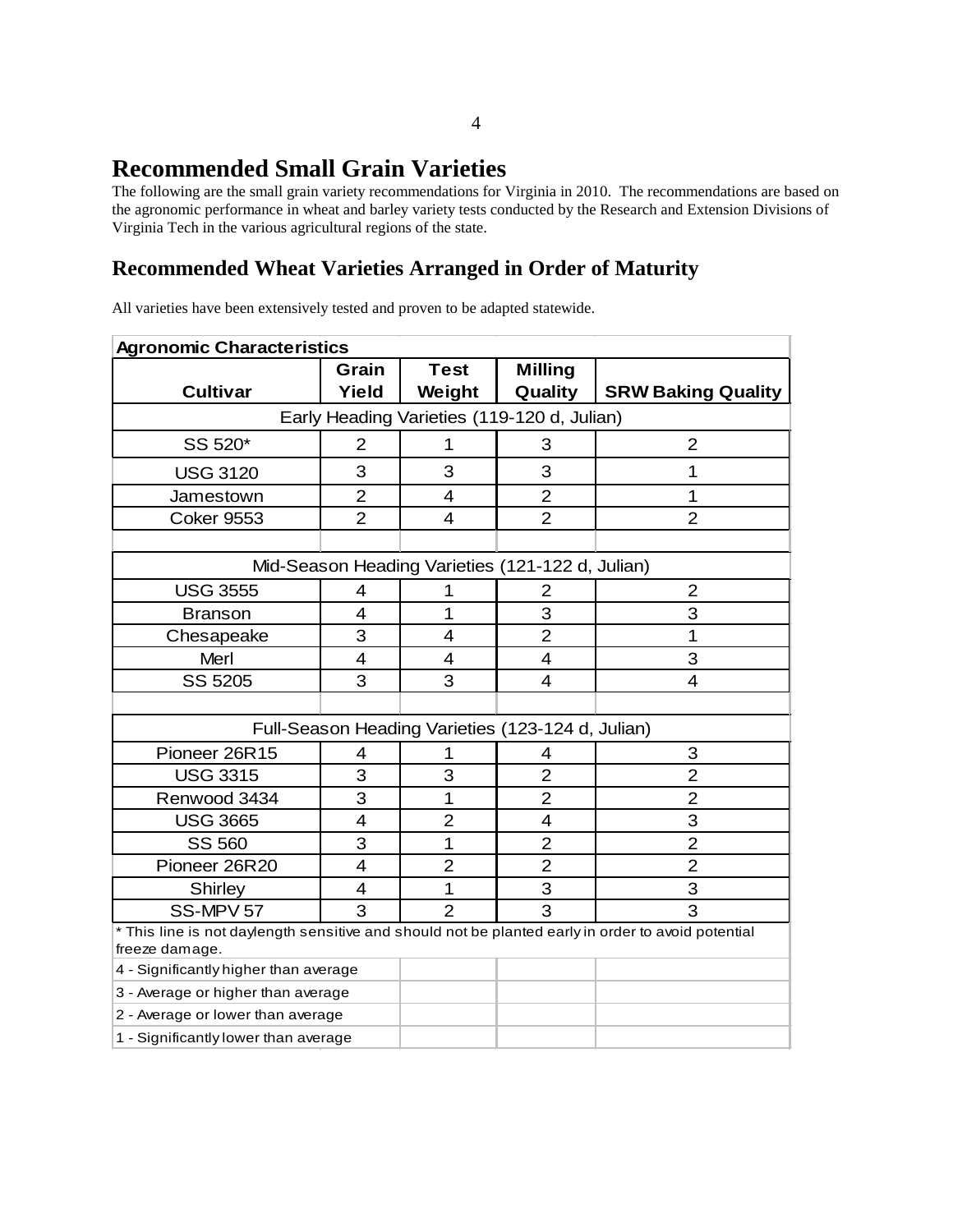| <b>Disease Resistance</b>                                                        |                                                   |                                 |                                             |                         |                                            |
|----------------------------------------------------------------------------------|---------------------------------------------------|---------------------------------|---------------------------------------------|-------------------------|--------------------------------------------|
| <b>Cultivar</b>                                                                  | $FHB^{\dagger}$                                   | <b>Powdery</b><br><b>Mildew</b> | <b>Leaf Rust</b>                            | Glume<br><b>Blotch</b>  | <b>Barley Yellow</b><br><b>Dwarf Virus</b> |
|                                                                                  | resistance                                        |                                 |                                             |                         |                                            |
|                                                                                  |                                                   |                                 | Early Heading Varieties (119-120 d, Julian) |                         |                                            |
| SS 520*                                                                          | 1                                                 | 3                               | 3                                           | 2                       | 1                                          |
| <b>USG 3120</b>                                                                  | $\overline{4}$                                    | 3                               | 3                                           | 3                       | 3                                          |
| Jamestown                                                                        | 4                                                 | 3                               | 3                                           | 2                       | 4                                          |
| <b>Coker 9553</b>                                                                | 4                                                 | 3                               | 3                                           | 1                       | 1                                          |
|                                                                                  |                                                   |                                 |                                             |                         |                                            |
|                                                                                  | Mid-Season Heading Varieties (121-122 d, Julian)  |                                 |                                             |                         |                                            |
| <b>USG 3555</b>                                                                  | 3                                                 | 3                               | 1                                           | 3                       | 4                                          |
| <b>Branson</b>                                                                   | 3                                                 | 3                               | 3                                           | $\overline{2}$          | 4                                          |
| Chesapeake                                                                       | $\overline{2}$                                    | 4                               | 1                                           | 3                       | 4                                          |
| Merl                                                                             | 3                                                 | 3                               | 1                                           | 3                       | 1                                          |
| SS 5205                                                                          | 3                                                 | 3                               | $\overline{4}$                              | $\overline{1}$          | $\overline{2}$                             |
|                                                                                  |                                                   |                                 |                                             |                         |                                            |
|                                                                                  | Full-Season Heading Varieties (123-124 d, Julian) |                                 |                                             |                         |                                            |
| Pioneer 26R15                                                                    | 3                                                 | 3                               | 4                                           | 1                       | 1                                          |
| <b>USG 3315</b>                                                                  | 3                                                 | 3                               | $\overline{2}$                              | $\overline{2}$          | 4                                          |
| Renwood 3434                                                                     | $\overline{2}$                                    | 4                               | 3                                           | 4                       | 1                                          |
| <b>USG 3665</b>                                                                  | $\overline{4}$                                    | 3                               | $\overline{4}$                              | 3                       | 4                                          |
| <b>SS 560</b>                                                                    | $\overline{2}$                                    | 3                               | $\mathbf 1$                                 | $\overline{2}$          | 1                                          |
| Pioneer 26R20                                                                    | 3                                                 | $\overline{2}$                  | 3                                           | $\overline{2}$          | 3                                          |
| Shirley                                                                          | $\overline{2}$                                    | 4                               | 4                                           | 3                       | 4                                          |
| SS-MPV 57                                                                        | 3                                                 | 1                               | 1                                           | $\overline{\mathbf{4}}$ | 1                                          |
| This line is not daylength sensitive and should not be planted early in order to |                                                   |                                 |                                             |                         |                                            |
| avoid potential freeze damage.                                                   |                                                   |                                 |                                             |                         |                                            |
| 4 - Significantly higher than average                                            |                                                   |                                 |                                             |                         |                                            |
| 3 - Average or higher than average                                               |                                                   |                                 |                                             |                         |                                            |
| 2 - Average or lower than average                                                |                                                   |                                 |                                             |                         |                                            |
| 1 - Significantly lower than average                                             |                                                   |                                 |                                             |                         |                                            |
| † FHB - Fusarium head blight                                                     |                                                   |                                 |                                             |                         |                                            |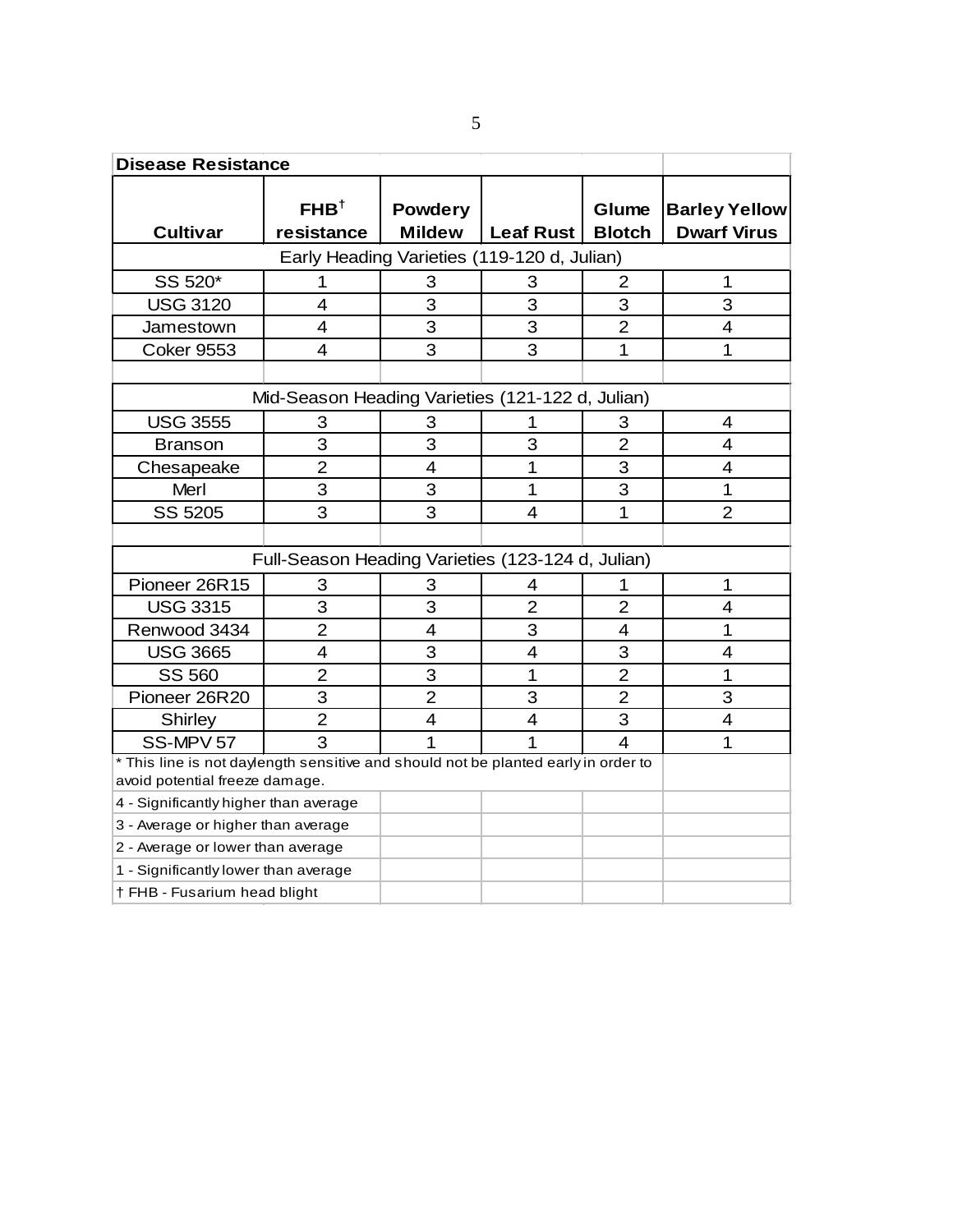# **Recommended Barley Varieties**

|                                                                                                                                                                                |         | <b>Hulled Barley</b><br><b>Hulless Barley</b><br>Callao<br>Price<br>Thoroughbred<br>Doyce<br>Eve<br>X<br>$\times$<br>$\times$<br>X<br>$\times$<br>X<br>$\times$<br>X<br>X<br>$\times$<br>X<br>X<br>$\times$<br>X<br>X<br>$\times$<br>X<br>X<br>X<br>X<br>X<br>3<br>3<br>3<br>3<br>3<br>4<br>3<br>2<br>$\overline{4}$<br>4<br>1<br>4<br>3<br>$\overline{2}$<br>$\overline{2}$<br>1<br>3<br>1<br>1<br>$\overline{2}$<br>3<br>3<br>4<br>2<br>Early<br>Early<br>Avg<br>Avg<br>Late<br>Avg |  |  |  |  |  |          |  |  |  |  |
|--------------------------------------------------------------------------------------------------------------------------------------------------------------------------------|---------|---------------------------------------------------------------------------------------------------------------------------------------------------------------------------------------------------------------------------------------------------------------------------------------------------------------------------------------------------------------------------------------------------------------------------------------------------------------------------------------|--|--|--|--|--|----------|--|--|--|--|
|                                                                                                                                                                                | Nomini* |                                                                                                                                                                                                                                                                                                                                                                                                                                                                                       |  |  |  |  |  | Dan      |  |  |  |  |
| <b>Adapted Regions</b>                                                                                                                                                         |         |                                                                                                                                                                                                                                                                                                                                                                                                                                                                                       |  |  |  |  |  |          |  |  |  |  |
| Coastal Plain                                                                                                                                                                  |         |                                                                                                                                                                                                                                                                                                                                                                                                                                                                                       |  |  |  |  |  | $\times$ |  |  |  |  |
| Piedmont, South of<br>James River                                                                                                                                              |         |                                                                                                                                                                                                                                                                                                                                                                                                                                                                                       |  |  |  |  |  | X        |  |  |  |  |
| Piedmont, North of<br>James River                                                                                                                                              |         |                                                                                                                                                                                                                                                                                                                                                                                                                                                                                       |  |  |  |  |  | X        |  |  |  |  |
| West of Blue Ridge                                                                                                                                                             |         |                                                                                                                                                                                                                                                                                                                                                                                                                                                                                       |  |  |  |  |  | $\times$ |  |  |  |  |
| Agronomic<br>Characteristics                                                                                                                                                   |         |                                                                                                                                                                                                                                                                                                                                                                                                                                                                                       |  |  |  |  |  |          |  |  |  |  |
| Yield                                                                                                                                                                          |         |                                                                                                                                                                                                                                                                                                                                                                                                                                                                                       |  |  |  |  |  | 4        |  |  |  |  |
| <b>Test Weight</b>                                                                                                                                                             |         |                                                                                                                                                                                                                                                                                                                                                                                                                                                                                       |  |  |  |  |  | 4        |  |  |  |  |
| Lodging Tolerance                                                                                                                                                              |         |                                                                                                                                                                                                                                                                                                                                                                                                                                                                                       |  |  |  |  |  | 3        |  |  |  |  |
| <b>Relative Height</b>                                                                                                                                                         |         |                                                                                                                                                                                                                                                                                                                                                                                                                                                                                       |  |  |  |  |  | 2        |  |  |  |  |
| <b>Relative Heading</b>                                                                                                                                                        |         |                                                                                                                                                                                                                                                                                                                                                                                                                                                                                       |  |  |  |  |  | Avg      |  |  |  |  |
| 4 - Significantly higher than average<br>3 - Average or higher than average<br>2 - Average or lower than average<br>1 - Significantly lower than average                       |         |                                                                                                                                                                                                                                                                                                                                                                                                                                                                                       |  |  |  |  |  |          |  |  |  |  |
| *Nomini barley has low test weight. It is not recommended in eastern Virginia because low test<br>weight grain is unsuitable for export or domestic non-ruminant feed markets. |         |                                                                                                                                                                                                                                                                                                                                                                                                                                                                                       |  |  |  |  |  |          |  |  |  |  |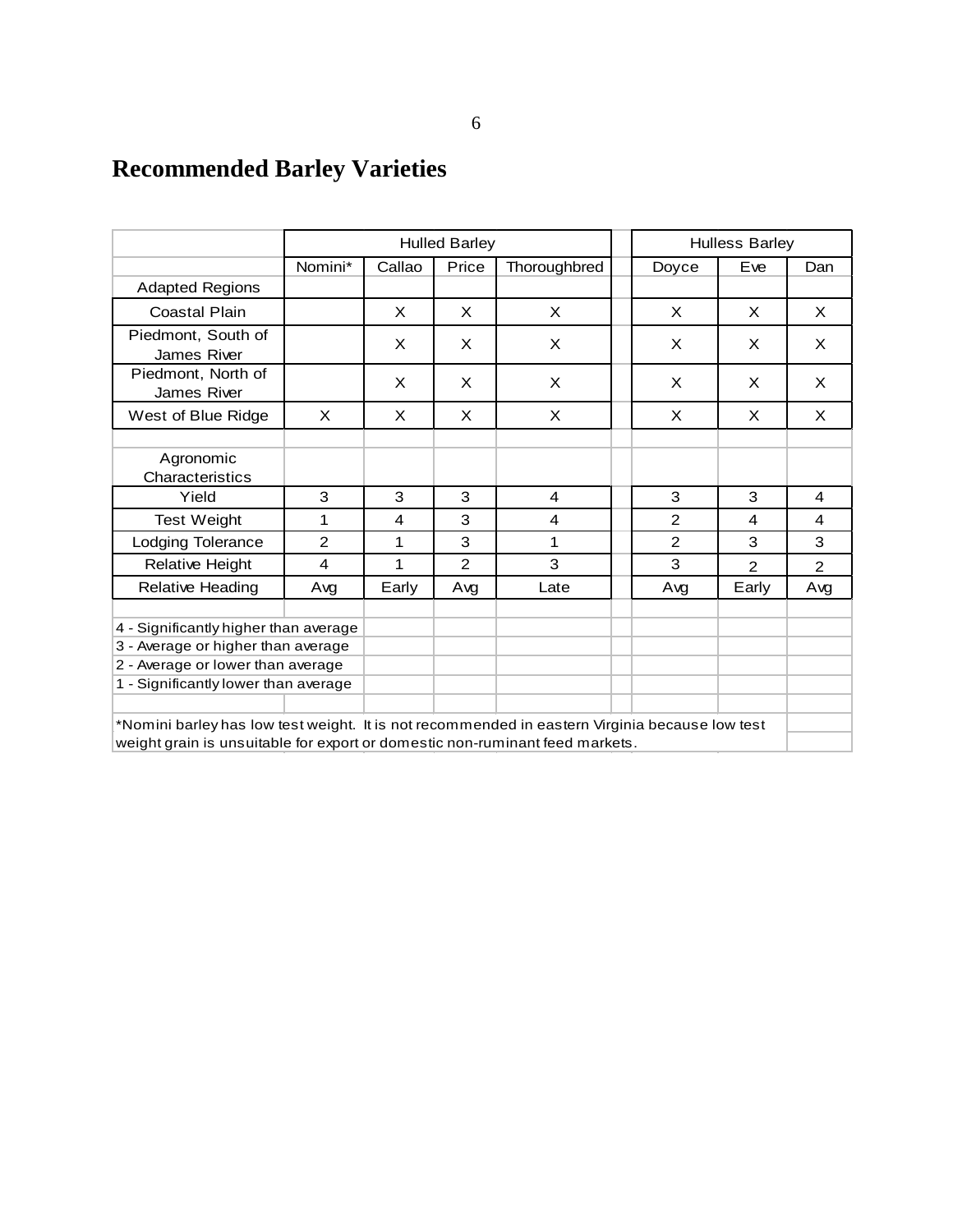## **Barley and Wheat Entries**

#### **Commercial Barley Entries**

Virginia Tech and Virginia Crop Improvement Association, 9142 Atlee Station Road, Mechanicsville, VA 23116 – Barsoy, Callao, Dan, Doyce, Eve, Nomini, Price, Thoroughbred, and Wysor.

#### **Commercial and Experimental Wheat Entries**

DynaGro, Box 1467, Galesburg, IL 61402-1467 –DynaGro 9012, Dominion, Shirley, V9723, V9922.

Featherstone Seed Company, 13941 Genito Road, Amelia, VA 23002 - Featherstone 176.

University of Georgia, 1109 Experiment Street, Griffin, GA 30223 – GA-991336-6E9, GA-001170-7E26, and GA-031238-7E34.

University of Maryland, CMREC/Beltsville Facility, 12000 Beaver Dam Road, Laurel, MD 20708 – Chesapeake and MD00W389-08-4.

NC State University, Box 7629, Raleigh, NC 27695 – NC-Cape Fear, NC-Yadkin, NC05-19896.

Pioneer Hi-Bred International, Inc., 700 Boulevard South SW, Suite 302, Huntsville, AL 35802 – Pioneer varieties 26R12, 26R15, 26R20, 26R22, 26R31, and 26R32.

Progeny Ag Products, 1529 Hwy 193, Wynne, AR 72396 – Progeny 117, Progeny 166, and Progeny 185.

Renwood Farms, 17303 Sandy Point Road, Charles City, VA 23030 – Renwood 3434.

Southern States Cooperative, PO Box 26234, Richmond, VA 23260 - SS 520, SS 560, SS 8302, SS 8309, SS 8404, SS MPV 57, SS 5205, SS 8641, SS EXP 8600, and SS EXP 8700.

Syngenta Seeds, Inc., PO Box 411, 520 East 1050 South, Brookston, IN 47923 – Branson, Oakes, Panola, COKER 9804, COKER 9553, SY 9978, and W1566.

Uni-South Genetics, 2640-C Nolensville Road, Nashville, TN 37211 – USG 3120, USG 3201, USG 3251, USG 3315, USG 3409, USG 3665, USG 3555, and USG 3770.

Virginia Tech and Virginia Crop Improvement Association, 9142 Atlee Station Road, Mechanicsville, VA 23111 – Jamestown, Massey, Merl, and all lines prefixed by VA.

Appreciation is expressed to the Virginia Small Grains Check-Off Board, Crop Production Services, Featherstone Seed, Inc., Pioneer Hi-Bred International, Inc., Progeny Ag Products, Renwood Farms, Inc., Southern States Cooperative, Syngenta Seeds, Inc., UniSouth Genetics, Inc., and the Virginia Crop Improvement Association for their financial support of the Small Grains Variety Testing Program at Virginia Tech.

Conducted and summarized by the following Virginia Tech employees: Dr. Wade Thomason, Extension Agronomist, Grains; Dr. Carl Griffey, Small Grains Breeder; Mr. Harry Behl, Agricultural Supervisor; Ms. Elizabeth Hokanson, Research Associate. Location Supervisors: Mr. Tom Custis (Painter); Mr. Bobby Ashburn (Holland); Mr. Bob Pitman, Mr. Mark Vaughn, (Warsaw); Mr. Ned Jones (Blackstone); Dr. Carl Griffey, Mr. Wynse Brooks, Mr. Kevin Hensler (Blacksburg); Mr. Brian Jones (Shenandoah Valley); Mr. David Starner, Mr. Steve Gulick, Mr. Alvin Hood (Orange).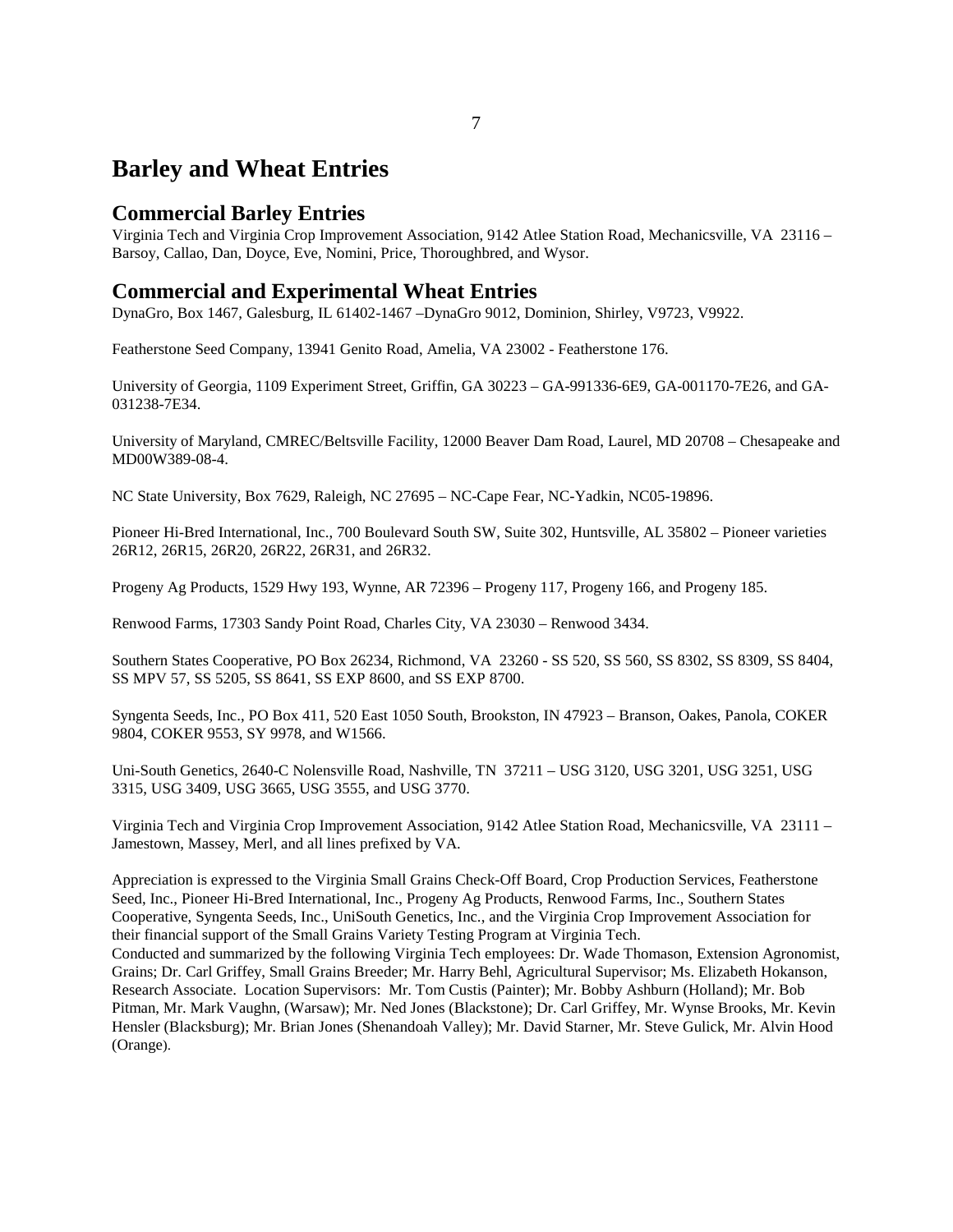## **Introduction**

The following tables present results from barley and wheat varietal tests conducted in Virginia in 2008-2010. Small-grain cultivar performance tests are conducted each year in Virginia by the Virginia Tech Department of Crop and Soil Environmental Sciences and the Virginia Agricultural Experiment Station. The tests provide information to assist Virginia Cooperative Extension Service agents in formulating cultivar recommendations for small-grain producers and to companies developing cultivars and/or marketing seed within the state. Yield data are given for individual locations and across locations and years; yield and other performance characteristics are averaged over the number of locations indicated. Performance of a given variety often varies widely over locations and years which makes multiple location-year averages a more reliable indication of expected performance than data from a single year or location. Details about management practices for barley and wheat are listed for each experimental location.

## **The Season**

Mid-September produced a window with dry weather and favorable conditions for planting small grains and by September 21, approximate 12% of the intended acres of barley were planted and 7% of wheat acres. Barley planting proceeded rapidly and 50% of the crop was seeded by mid-October. Wheat growers had planted 20% of their intended acres by this time and dry weather forced some to delay until rainfall returned to the Commonwealth. By November 10, wheat seeded was at 62% of acres, compared to 64% for the 5-year average. However, warm temperatures and favorable conditions resulted in emergence being rated at 43% compared to the 5-year average of 29%. Cold, wet weather in late November and December slowed growth dramatically and water-logging in parts of some fields resulted in dead spots. As of December 15, the wheat crop was rated 36% fair, and 47% good. Barley was estimated to be in better condition with 67% of the crop rated as good. Soggy, cold conditions persisted throughout the winter. Many producers had difficulty being timely with late winter nitrogen and herbicide applications due to snow and wet fields. However by late March, fieldwork was back in full swing. On April 10, the wheat crop was rated 55% good and 36% fair. April was warmer and drier than normal, allowing crop growth to progress favorably. But hot, dry, and windy conditions prevailed and by May 10, approximately 70% of the wheat crop had headed, compared to a 5-year average of 38 % by this date. Dry and unseasonably warm weather persisted during pollination and grain fill resulting in yields that were estimated to be 3 and 1 bushel per acre lower than the 5-year average for wheat and barley, respectively. These weather conditions did lessen the impact of most foliar diseases and result in good test weight and overall good grain quality.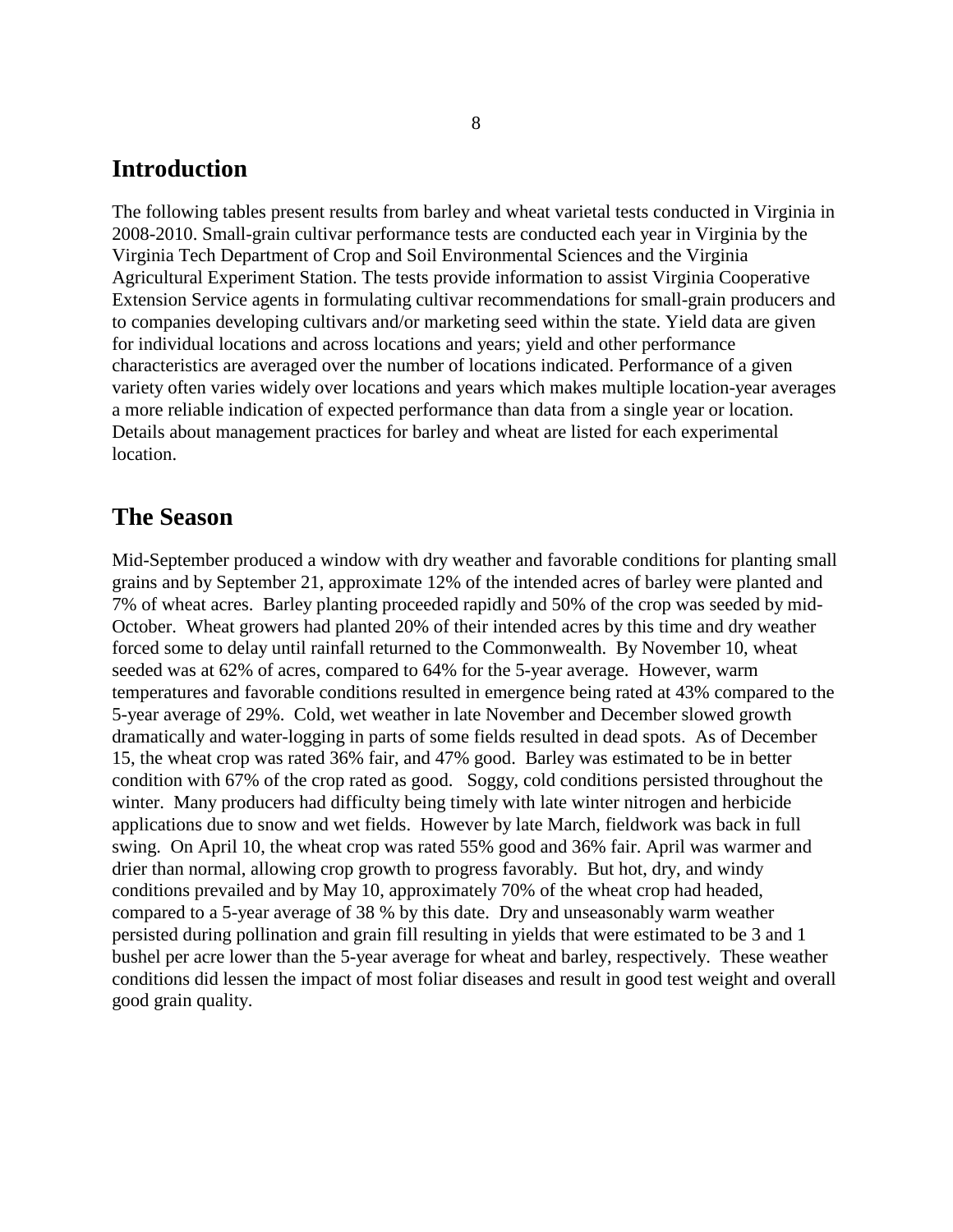Figure 1. Deviation of 2009-10 monthly average temperatures from 30-yr mean.



Figure 2. Cumulative daily precipitation, 2009-10 season and 30-yr mean.

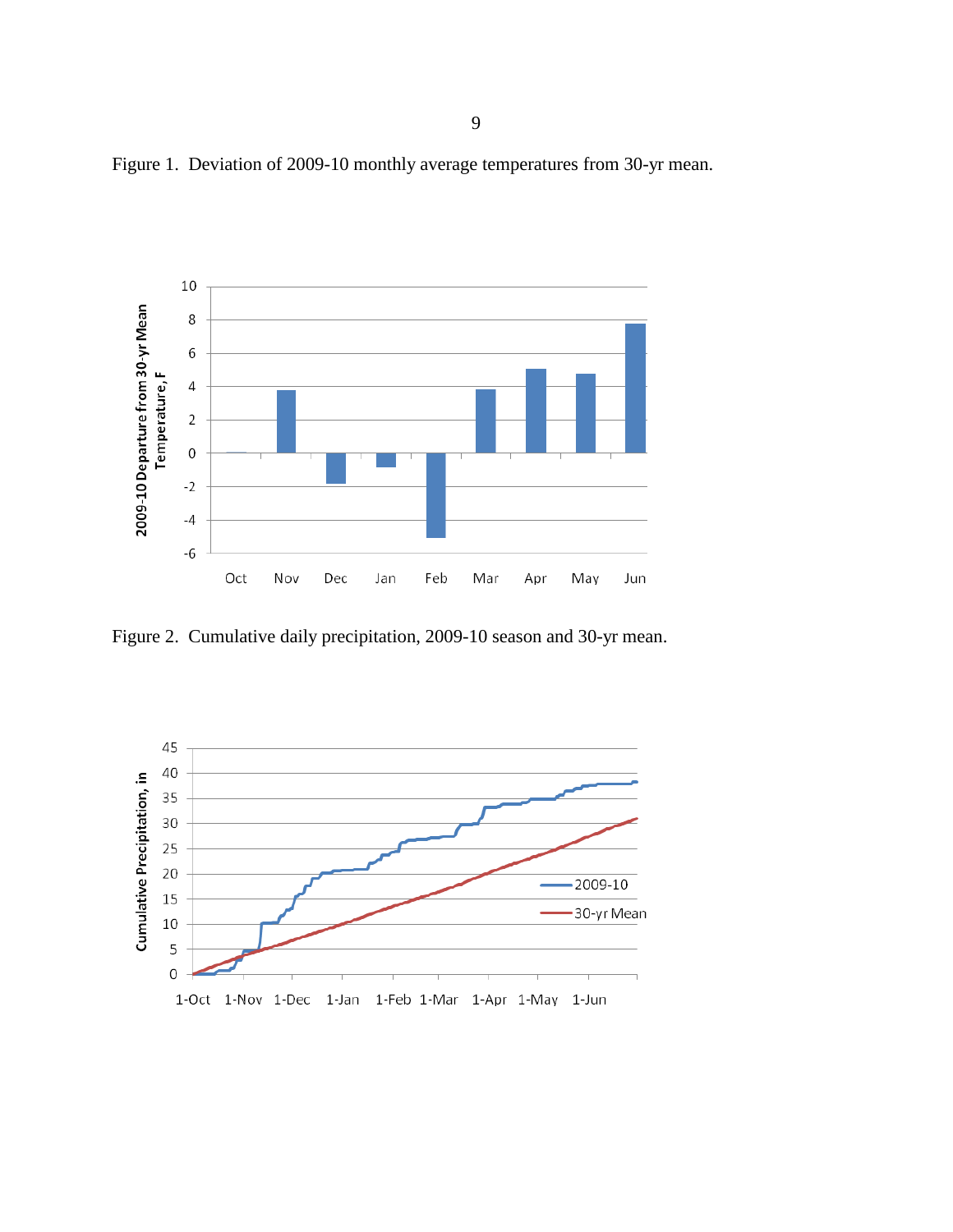## **Section 1: Barley Varieties**

#### **Hulless Barley**

Hulless barley tests were planted in seven-inch rows at Blackstone, Orange, Holland, and Painter. They were planted in six-inch rows at Warsaw and Blacksburg. The no-till test at Holland was planted at 28 seeds per row foot. All other locations were planted at 32 seeds per row foot.

The Virginia Tech barley breeding program will continue to develop and improve yield potential and end use quality of hulless barley lines derived from crosses made between superior hulled breeding lines and cultivars, such as Thoroughbred, with outstanding hulless lines. Yield drag of hulless barley continues to be one of the major challenges facing hulless barley production in the United States. To address this problem, we have initiated a multi-disciplinary field, greenhouse, and laboratory research project to address critical issues to improve yield potential of hulless barley. In addition, molecular markers are now available that are linked to the hulless gene. Utilizing these molecular markers as flags for the hulless gene will aid in the development of new and improved hulless barley varieties. Last spring (2010), crosses were made between Thoroughbred and other elite hulless lines possessing resistance to leaf rust, powdery mildew, net blotch and scab to transfer disease resistance as well as hulless genes into Thoroughbred type hulless barley lines. This will further improve yields obtained in Thoroughbred type winter hulless barley lines under disease epidemics, and lead to the development of the next generation of high-quality disease resistance winter hulless barley cultivars.

Three year average (2008, 2009 and 2010) yield for Doyce hulless barley in Virginia was 62 bushels per acre with test weight of 53.5 pounds per bushel. Eve and Dan hulless barley both averaged 65 bushels per acre. However, Dan had the highest average test weight (58.7 pounds/bushel) that was 5.2 pounds per bushel higher than Doyce and 1.4 pounds per bushel higher than Eve (57.3 pounds/bushel). Subsequently, three year average grain yield of elite winter hulless line VA06H-25 (75 bushels per acre) was 13 bushels per acre higher than that of Doyce (62 bushels/acre) and 10 bushels per acre higher than Dan and Eve.

#### **Hulled Barley**

Hulled barley tests were planted in seven-inch rows at Blackstone, Orange, Holland, and Painter. They were planted in six-inch rows at Warsaw and Blacksburg. The no-till test at Holland was planted at 28 seeds per row foot. All other locations were planted at 24 seeds per row foot.

Virginia grown barley typically yields in excess of 100 bushels per acre, and fits well in many crop rotation systems. However, profitable barley production on significantly expanded acres in Virginia will require revival of international market opportunities and/or development of barley varieties that livestock feeders desire. In addition, Osage Bio Energy's Appomattox Bio Energy barley based protein and ethanol plant provides promise for an expanded market for winter barley in the Eastern United States. Through these efforts, the quality and value of winter barley has been greatly improved and the area of production in Virginia more than doubled in 2010.

Three year average yields of Thoroughbred hulled barley were 95 bushels per acre with average test weight of 45.2 pounds per bushel compared to the mean yield of 88 bushel per acre and test weight of 45.4 pounds per bushel for the mean of all cultivars tested. Three year average grain yield of hulled experimental line VA06B-48 (95 bushels per acre) was similar to hulled check lines Thoroughbred, 3 bushels per acre higher than Nomini (92 bushels/acre), 5 bushels per acre higher than Callao (90 bushels/acre) and 13 bushels per acre more than Price (82 bushels/acre). Though three year average grain yields of elite hulled line VA06B-19 (92 bushels/acre) was 3 bushels per acre lower than Thoroughbred, average test weight of VA06B-19 (46.2 pounds/bushel) was 1 pound per bushel higher than Thoroughbred and VA06B-19 possesses better resistance to leaf rust and powdery mildew. Yield advantage of Thoroughbred over available hulled and hulless barley cultivars has posed a challenge in developing and releasing new cultivars. Therefore, our current focus is on a better understanding of the genetic basis of yield potential in both hulled and hulless barley and continued inprovements in yield and value added traits of winter barley lines for specific end uses.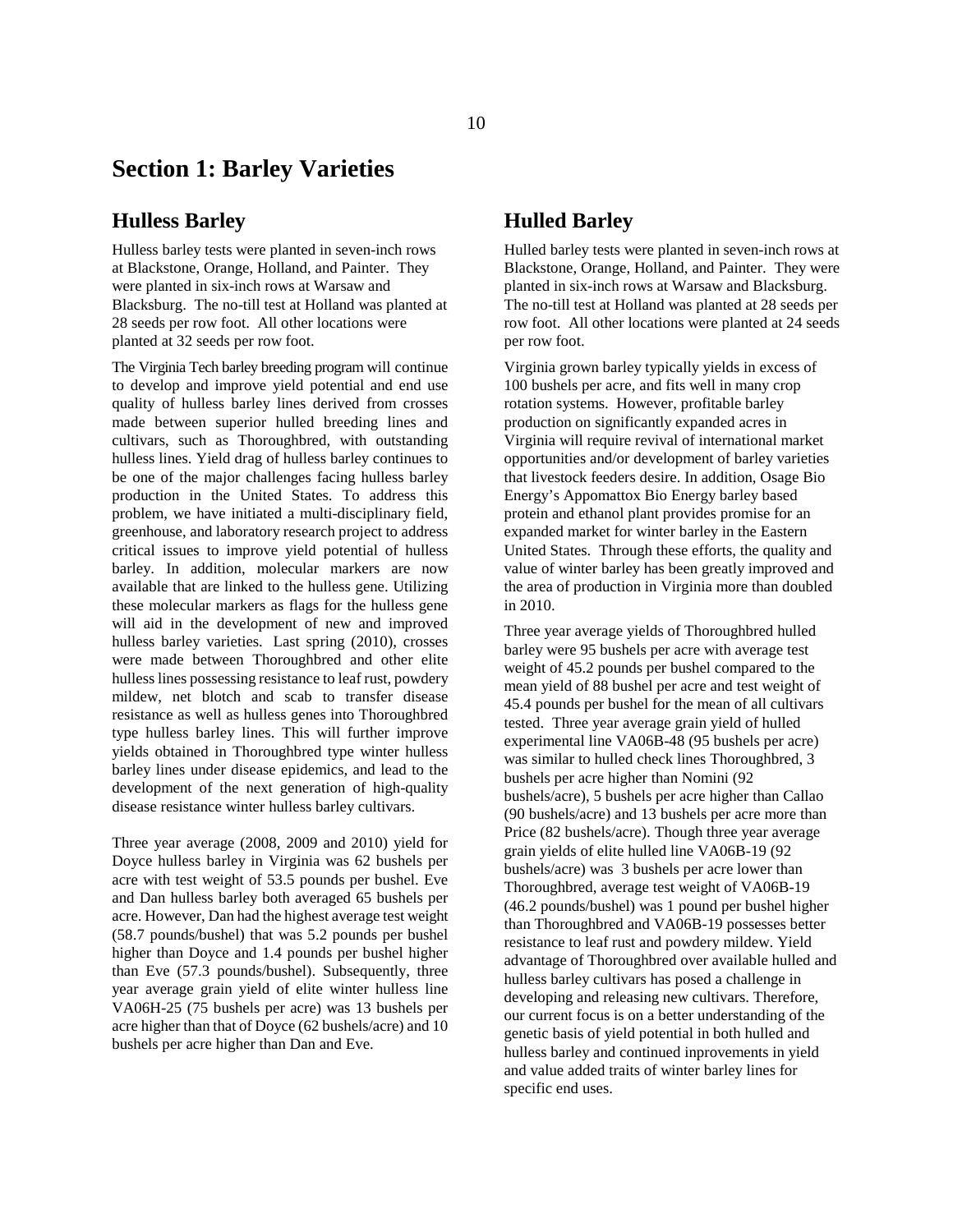## **Summary of barley management practices for the 2010 harvest season (All rates are given on a per acre basis.)**

**Blacksburg** - Planted September 22, 2009. Preplant fertilizer was 30-80-100 + 1 ton lime in September 2009. Site was sprayed with .6 oz Harmony Extra SG® on November 17, 2009. Site was fertilized with 70 lb N plus 0.9 oz Harmony Extra SG® on March 19, 2010 and with 40 lb N on April 7, 2010. Harvest occurred on June 8-9, 2010.

**Blackstone** - Planted October 20, 2009. Site was fertilized with 250 lb 13-0-14 + 75 lb 0-46-0 + 1 ton lime on October 6-7, 2009. Site was top-dressed with 60 lb N using ammonium nitrate on March 1, 2010 and with 30 lb N using 15.5-0-0 calcium nitrate on both March 24 and April 14, 2010. Site was spayed with .5 oz Harmony Extra SG® on March 9, 2010 and with .4 oz Capture® for cereal leaf beetle on April 15, 2010. Harvest occurred June 9, 2010. **Painter** - Planted October 23, 2009. Preplant fertilizer was 30 lb N using 30% UAN on October 22, 2009. Site was fertilized with 60 lb N using 30%UAN and 0.75 oz Harmony Extra SG® March 11, 2010. Site was fertilized with 20 lb N using 30% UAN April 8, 2010. Harvest occurred on June 15-16, 2010.

**Warsaw** - Planted October 22, 2009. Preplant fertilizer was 30-80-80-5 applied October 12, 2009. Site was fertilized using 12-0-0-1.5 at 25 lb N on January 14, and at 24 lb N on March 8, 2010. Site was fertilized with an additional 48 lb N using 24-0-0-3 on April 2, 2010. Site was treated with .9 oz Finesse® on March 8, with .9 oz Harmony Extra SG® April 2, and with 1.92 oz Warrior 2® April 29, 2010. Harvest occurred June 1-3, 2010. **Holland** – Planted no-till October 22, 2009. Preplant fertilization was 300 lb 9-16-31 on October 21, 2009. Site was fertilized with 60 lb N February 19, and 30 lb N March 19, 2010 using UAN. Site was also treated with .6 oz Harmony Extra SG® on both those dates. Site was sprayed with 3 oz Baythroid® April 20, 2010. Harvest occurred on June 3-4, 2010.

**Orange** - Planted October 7, 2009. Preplant fertilization was 18-46-0 using DAP on September 24, 2009. Sixty lb N and Harmony Extra® at 0.4 oz were applied March 8, 2010. Harvest occurred on June 3-7, 2010.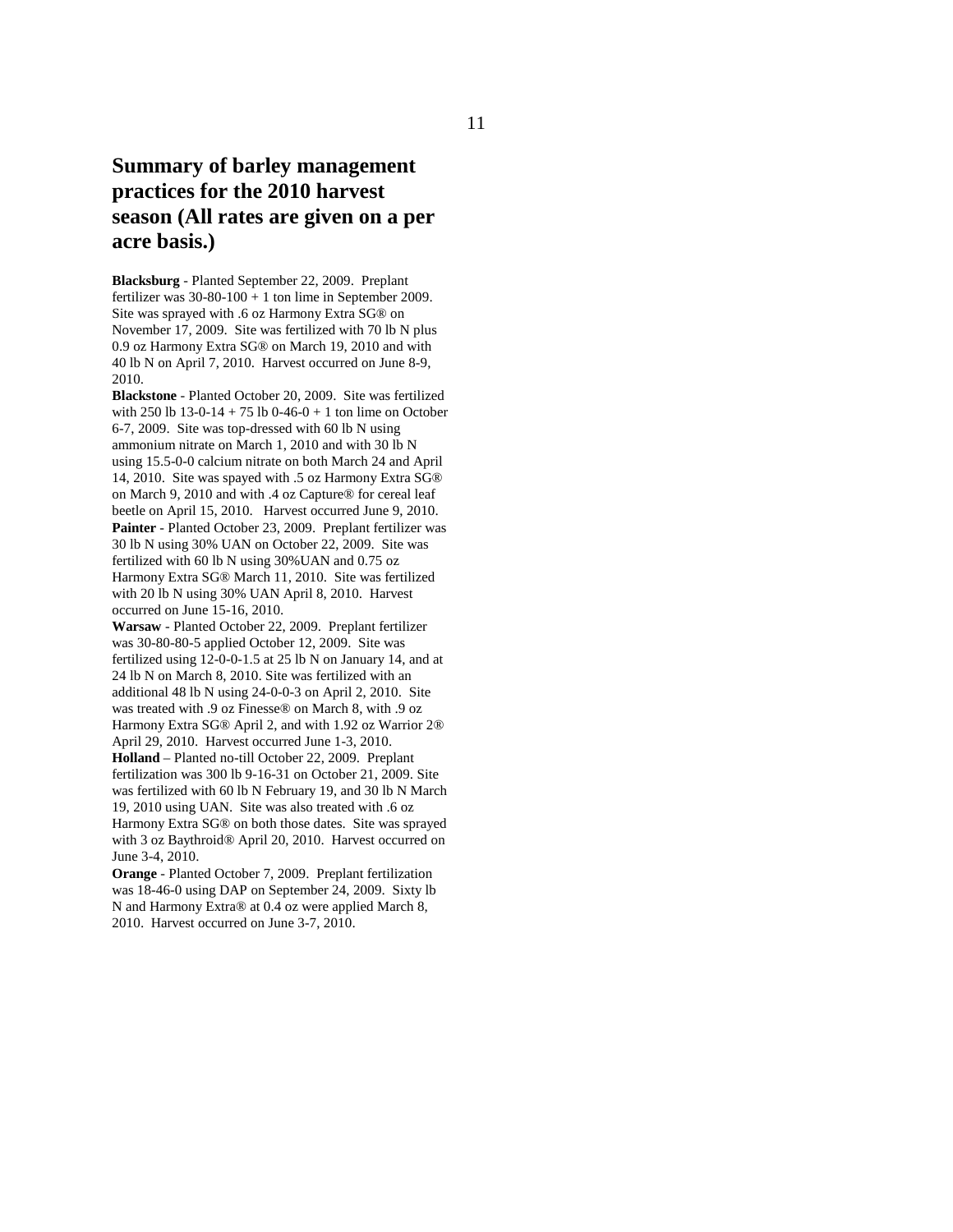| Barley Test over locations, 2010 harvest.                                                         | Yield     |                          | <b>Test</b> |                          | Date           |                      |                |                          |                |                              | Leaf                    |                             | Powdery        |                      | <b>Net</b>              |                          |  |
|---------------------------------------------------------------------------------------------------|-----------|--------------------------|-------------|--------------------------|----------------|----------------------|----------------|--------------------------|----------------|------------------------------|-------------------------|-----------------------------|----------------|----------------------|-------------------------|--------------------------|--|
|                                                                                                   | (Bu/a @   |                          | Weight      |                          | Headed         |                      | Height         |                          | Lodging        |                              | Rust                    |                             | Mildew         |                      | <b>Blotch</b>           |                          |  |
| <b>Hulless Lines</b>                                                                              | 48 lb/bu) |                          | (Lb/bu)     |                          | (Julian)       |                      | (ln)           |                          | $(0-9)$        |                              | $(0-9)$                 |                             |                | $(0-9)$              |                         | $(0-9)$                  |  |
|                                                                                                   | (6)       |                          | (6)         |                          | (3)            |                      | (3)            |                          | (4)            |                              | (2)                     |                             | (1)            |                      |                         |                          |  |
| <b>VA07H-35WS</b>                                                                                 | 66        | $\ddot{}$                | 56.5        |                          | 116            | $\ddot{}$            | 33             |                          | 3              |                              | 4                       |                             | 0              |                      | (2)<br>$\overline{c}$   |                          |  |
| <b>VA07H-31WS</b>                                                                                 | 66        | $\ddot{}$                | 57.3        |                          | 116            | $\ddot{}$            | 32             | $\blacksquare$           | 3              |                              | 4                       |                             | 1              | $\ddot{\phantom{1}}$ | $\overline{c}$          |                          |  |
| VA06H-149                                                                                         | 65        | $\ddot{}$                | 56.1        | $\overline{\phantom{a}}$ | 117            | $\ddot{}$            | 31             | $\blacksquare$           | 1              | $\overline{\phantom{a}}$     | 3                       | $\overline{\phantom{a}}$    | 0              |                      | $\overline{2}$          | $\overline{\phantom{a}}$ |  |
| VA06H-30                                                                                          | 65        | $\ddot{}$                | 56.9        |                          | 117            | $\ddot{}$            | 32             | $\blacksquare$           | $\overline{2}$ | $\blacksquare$               | $\overline{\mathbf{4}}$ |                             | 0              |                      | 2                       |                          |  |
| VA08H-64                                                                                          | 65        | $\ddot{\phantom{1}}$     | 56.6        |                          | 110            | $\blacksquare$       | 32             | $\blacksquare$           | $\overline{2}$ | $\blacksquare$               | 6                       | $\ddot{\phantom{1}}$        | 0              |                      | $\mathbf{1}$            |                          |  |
| <b>VA07H-10WS</b>                                                                                 | 64        | $+$                      | 57.2        |                          | 113            |                      | 34             | $+$                      | $\overline{2}$ | $\blacksquare$               | $\overline{\mathbf{4}}$ |                             | 0              |                      | 3                       |                          |  |
| VA06H-25                                                                                          | 63        |                          | 57.3        |                          | 116            | $\ddot{\phantom{1}}$ | 33             |                          | 3              |                              | 3                       | $\overline{a}$              | 0              |                      | $\overline{2}$          |                          |  |
| VA06H-3WS                                                                                         | 63        |                          | 57.0        |                          | 116            | $\ddot{}$            | 32             | $\overline{a}$           | 3              |                              | $\overline{\mathbf{4}}$ |                             | 0              |                      | 3                       |                          |  |
| VA08H-6WS                                                                                         | 62        |                          | 57.4        |                          | 114            |                      | 34             | $\ddot{}$                | $\overline{2}$ |                              | 4                       |                             | 3              | $\ddot{}$            | 3                       |                          |  |
| <b>VA07H-21WS</b>                                                                                 | 62        |                          |             |                          | 115            |                      | 34             | $\ddot{}$                | $\overline{2}$ |                              | 4                       |                             | 0              |                      | 5                       |                          |  |
|                                                                                                   |           |                          | 56.1        |                          |                |                      | 33             |                          | 1              |                              | 6                       |                             |                |                      | $\overline{2}$          | $\ddot{}$                |  |
| VA08H-72                                                                                          | 61        |                          | 57.6        |                          | 114            |                      |                |                          | $\overline{2}$ |                              | $\overline{2}$          | $\ddot{}$<br>$\overline{a}$ | 0              |                      | $\overline{2}$          |                          |  |
| <b>Doyce</b>                                                                                      | 61        |                          | 55.4        | $\overline{\phantom{a}}$ | 111            |                      | 31             | $\blacksquare$           | $\overline{2}$ | $\overline{\phantom{a}}$     |                         |                             | 0              |                      |                         |                          |  |
| VA07H-19                                                                                          | 60        |                          | 57.6        |                          | 116            | $+$                  | 34             | $+$                      |                |                              | 5                       | $\ddot{}$                   | 0              |                      | 3                       |                          |  |
| <b>VA08H-3</b>                                                                                    | 60        |                          | 58.0        |                          | 115            |                      | 33             |                          | 1              | $\overline{\phantom{a}}$     | $\overline{4}$          |                             | 0              |                      | $\overline{\mathbf{4}}$ | $+$                      |  |
| VA06H-31                                                                                          | 60        |                          | 56.2        |                          | 113            |                      | 33             |                          | $\overline{2}$ |                              | $\overline{\mathbf{4}}$ |                             | 0              |                      | 3                       |                          |  |
| <b>VA08H-78WS</b>                                                                                 | 60        |                          | 57.4        |                          | 116            | $\ddot{}$            | 33             |                          | $\overline{2}$ |                              | 4                       |                             | 0              |                      | 3                       |                          |  |
| VA08H-5                                                                                           | 59        |                          | 57.9        |                          | 116            | $+$                  | 33             |                          | 1              | $\overline{\phantom{0}}$     | $\overline{\mathbf{4}}$ |                             | 1              | $\ddot{}$            | 4                       | $\ddot{}$                |  |
| VA06H-79                                                                                          | 59        |                          | 55.5        | $\blacksquare$           | 116            | $\ddot{}$            | 31             | $\overline{\phantom{a}}$ | $\overline{c}$ | $\qquad \qquad \blacksquare$ | $\boldsymbol{9}$        | $\ddot{}$                   | $\overline{c}$ | $\ddot{}$            | $\mathbf{1}$            |                          |  |
| VA05H-147                                                                                         | 59        |                          | 56.4        |                          | 112            |                      | 33             |                          | $\overline{2}$ |                              | 4                       |                             | 0              |                      | 4                       | $+$                      |  |
| <b>VA07H-18WS</b>                                                                                 | 58        |                          | 57.2        |                          | 116            | $\ddot{}$            | 34             | $\ddot{}$                | $\overline{2}$ |                              | 4                       |                             | 0              |                      | 4                       | $+$                      |  |
| VA07H-12                                                                                          | 57        |                          | 57.9        |                          | 117            | $\ddot{}$            | 34             | $+$                      | 1              | $\blacksquare$               | 4                       |                             | $\mathbf{1}$   | $\ddot{}$            | 4                       | $+$                      |  |
| <b>Eve</b>                                                                                        | 57        | $\overline{\phantom{a}}$ | 58.1        | $+$                      | 108            | $\blacksquare$       | 33             |                          | $\overline{2}$ | $\blacksquare$               | 4                       |                             | $\Omega$       |                      | 3                       |                          |  |
| Dan                                                                                               | 55        | $\blacksquare$           | 58.8        | $\ddot{}$                | 114            |                      | 34             | $+$                      | $\overline{2}$ | $\blacksquare$               | 3                       | $\overline{\phantom{a}}$    | 0              |                      | 3                       |                          |  |
| <b>VA06H-28</b>                                                                                   | 54        | $\overline{a}$           | 58.2        | $\ddot{}$                | 115            |                      | 33             |                          | $\overline{2}$ | $\overline{a}$               | $\overline{7}$          | $\ddot{}$                   | 0              |                      | $\overline{2}$          |                          |  |
| VA07H-30                                                                                          | 53        | $\overline{a}$           | 56.5        |                          | 113            |                      | 33             |                          | $\overline{2}$ | $\overline{\phantom{a}}$     | 4                       |                             | 0              |                      | 8                       | $+$                      |  |
| VA05H-59                                                                                          | 53        | $\overline{\phantom{0}}$ | 57.2        |                          | 116            | $\ddot{\phantom{1}}$ | 31             | $\frac{1}{2}$            | 1              |                              | 4                       |                             | 0              |                      | 4                       | $+$                      |  |
| Average                                                                                           | 60        |                          | 57.1        |                          | 115            |                      | 33             |                          | 3              |                              | 4                       |                             | 0              |                      | 3                       |                          |  |
| LSD (0.05)                                                                                        | 3         |                          | 1.0         |                          | $\mathbf{1}$   |                      | $\mathbf{1}$   |                          | $\mathbf{1}$   |                              | 1                       |                             | $\mathbf{1}$   |                      | $\mathbf{1}$            |                          |  |
| C.V.                                                                                              | 10        |                          | 2.1         |                          | $\overline{5}$ |                      | $\overline{4}$ |                          | ---            |                              | ---                     |                             | ---            |                      | ---                     |                          |  |
| Released cultivars are shown in bold print.                                                       |           |                          |             |                          |                |                      |                |                          |                |                              |                         |                             |                |                      |                         |                          |  |
| The number in parentheses below column headings indicates the number of location-years on         |           |                          |             |                          |                |                      |                |                          |                |                              |                         |                             |                |                      |                         |                          |  |
| which data are based.                                                                             |           |                          |             |                          |                |                      |                |                          |                |                              |                         |                             |                |                      |                         |                          |  |
| Varieties are ordered by descending yield averages.                                               |           |                          |             |                          |                |                      |                |                          |                |                              |                         |                             |                |                      |                         |                          |  |
| A plus or minus sign indicates a performance significantly above or below the test average.       |           |                          |             |                          |                |                      |                |                          |                |                              |                         |                             |                |                      |                         |                          |  |
| The 0-9 ratings indicate a genotype's response to disease or lodging where $0 =$ highly resistant |           |                          |             |                          |                |                      |                |                          |                |                              |                         |                             |                |                      |                         |                          |  |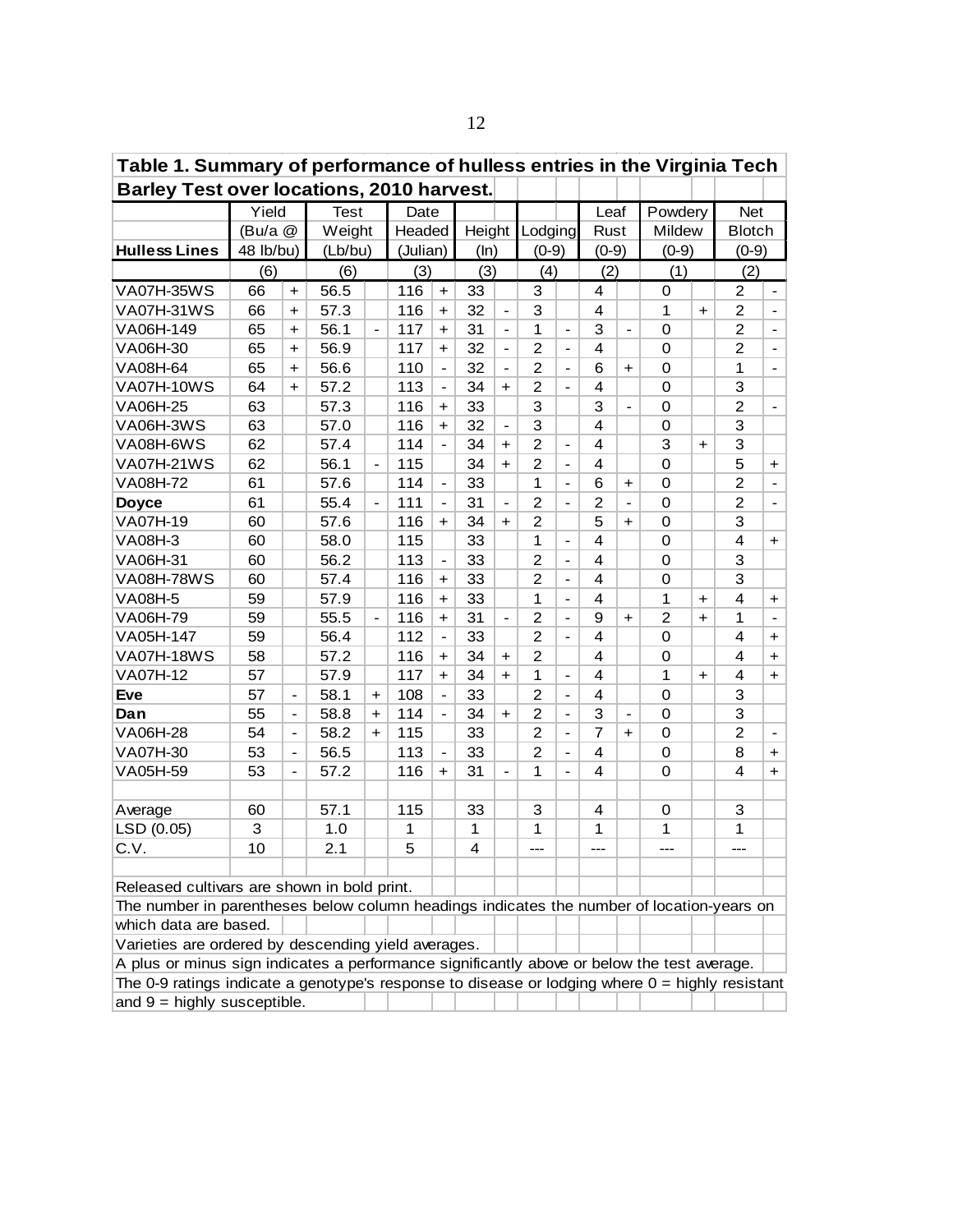| Table 2. Two-year average summary of performance of hulless entries                               |           |                          |             |                          |          |                          |        |           |                |           |                |                          |                         |            |                |                          |
|---------------------------------------------------------------------------------------------------|-----------|--------------------------|-------------|--------------------------|----------|--------------------------|--------|-----------|----------------|-----------|----------------|--------------------------|-------------------------|------------|----------------|--------------------------|
| in the Virginia Tech Barley Tests, 2009 and 2010 harvests.                                        |           |                          |             |                          |          |                          |        |           |                |           |                |                          |                         |            |                |                          |
|                                                                                                   | Yield     |                          | <b>Test</b> |                          | Date     |                          |        |           |                |           | Leaf           |                          | Powdery                 |            | <b>Net</b>     |                          |
|                                                                                                   | (Bu/a @   |                          | Weight      |                          | Headed   |                          | Height |           | Lodging        |           | Rust           |                          | Mildew                  |            | <b>Blotch</b>  |                          |
| <b>Hulless Lines</b>                                                                              | 48 lb/bu) |                          | (Lb/bu)     |                          | (Julian) |                          |        | (ln)      |                | $(0-9)$   | $(0-9)$        |                          | $(0-9)$                 |            | $(0-9)$        |                          |
|                                                                                                   | (11)      |                          | (11)        |                          | (6)      |                          | (6)    |           | (12)           |           | (4)            |                          | (6)                     |            | (4)            |                          |
|                                                                                                   |           |                          |             |                          |          |                          |        |           |                |           |                |                          |                         |            |                |                          |
| <b>VA07H-31WS</b>                                                                                 | 69        | $+$                      | 56.4        |                          | 117      | $\ddot{}$                | 35     | $+$       | 3              | $\ddot{}$ | 3              |                          | $\overline{2}$          | $+$        | $\overline{2}$ |                          |
| <b>VA07H-35WS</b>                                                                                 | 69        | $+$                      | 56.1        |                          | 117      | $+$                      | 35     | $+$       | 3              | $\ddot{}$ | 4              | $+$                      | $\overline{2}$          | $+$        | $\overline{2}$ | $\overline{\phantom{a}}$ |
| VA06H-25                                                                                          | 68        | $+$                      | 56.3        |                          | 117      | $+$                      | 35     | $+$       | 3              | $+$       | 3              |                          | $\overline{2}$          | $+$        | 2              | $\blacksquare$           |
| <b>VA07H-21WS</b>                                                                                 | 67        |                          | 55.7        | $\blacksquare$           | 116      | $+$                      | 36     | $+$       | 3              | $\ddot{}$ | 3              |                          | $\overline{2}$          | $+$        | $\overline{4}$ | $+$                      |
| VA05H-147                                                                                         | 67        |                          | 55.9        |                          | 113      | $\overline{\phantom{0}}$ | 35     | $+$       | 3              | $\ddot{}$ | 3              |                          | 1                       |            | 3              |                          |
| <b>VA07H-10WS</b>                                                                                 | 67        |                          | 56.9        | $+$                      | 114      |                          | 36     | $\ddot{}$ | 3              | $\ddot{}$ | 3              |                          | 1                       |            | 3              |                          |
| VA06H-3WS                                                                                         | 67        |                          | 56.7        | $+$                      | 117      | $+$                      | 34     |           | 3              | $+$       | 3              |                          | 2                       | $\ddagger$ | $\overline{2}$ | $\blacksquare$           |
| VA06H-79                                                                                          | 65        |                          | 55.3        | $\overline{a}$           | 117      | $+$                      | 33     |           | $\overline{2}$ |           | 8              | $+$                      | 1                       |            | $\mathbf{1}$   | $\overline{\phantom{0}}$ |
| VA06H-31                                                                                          | 64        |                          | 56.0        |                          | 115      |                          | 35     | $+$       | $\overline{2}$ |           | 3              |                          | 1                       |            | 3              |                          |
| <b>Doyce</b>                                                                                      | 62        | $\overline{\phantom{a}}$ | 53.7        | $\overline{\phantom{a}}$ | 113      |                          | 32     |           | $\overline{2}$ |           | 1              | $\overline{\phantom{a}}$ | 1                       |            | 5              | $+$                      |
| <b>Eve</b>                                                                                        | 61        | $\blacksquare$           | 56.9        | $+$                      | 109      |                          | 34     |           | 3              | $+$       | 3              |                          | 1                       |            | $\overline{4}$ | $+$                      |
| Dan                                                                                               | 60        |                          | 58.3        | $+$                      | 115      |                          | 34     |           | 3              | $\ddot{}$ | $\overline{2}$ | $\overline{a}$           | 1                       |            | 3              |                          |
| VA05H-59                                                                                          | 56        |                          | 57.1        | $+$                      | 116      | $\ddot{}$                | 32     |           | $\overline{2}$ |           | 3              |                          | $\overline{\mathbf{4}}$ | $\ddot{}$  | $\overline{4}$ | $+$                      |
|                                                                                                   |           |                          |             |                          |          |                          |        |           |                |           |                |                          |                         |            |                |                          |
| Average                                                                                           | 65        |                          | 56.2        |                          | 115      |                          | 34     |           | 3              |           | 3              |                          | 1                       |            | 3              |                          |
| LSD (0.05)                                                                                        | 3         |                          | 0.5         |                          | 1        |                          | 1      |           | $\Omega$       |           | 1              |                          | 1                       |            | 1              |                          |
| C.V.                                                                                              | 12        |                          | 2.3         |                          | 1        |                          | 4      |           | $---$          |           | ---            |                          | ---                     |            | ---            |                          |
|                                                                                                   |           |                          |             |                          |          |                          |        |           |                |           |                |                          |                         |            |                |                          |
| Released cultivars are shown in bold print.                                                       |           |                          |             |                          |          |                          |        |           |                |           |                |                          |                         |            |                |                          |
| The number in parentheses below column headings indicates the number of location-years on         |           |                          |             |                          |          |                          |        |           |                |           |                |                          |                         |            |                |                          |
| which data are based.                                                                             |           |                          |             |                          |          |                          |        |           |                |           |                |                          |                         |            |                |                          |
| Varieties are ordered by descending yield averages.                                               |           |                          |             |                          |          |                          |        |           |                |           |                |                          |                         |            |                |                          |
| A plus or minus sign indicates a performance significantly above or below the test average.       |           |                          |             |                          |          |                          |        |           |                |           |                |                          |                         |            |                |                          |
| The 0-9 ratings indicate a genotype's response to disease or lodging where $0 =$ highly resistant |           |                          |             |                          |          |                          |        |           |                |           |                |                          |                         |            |                |                          |
| $9 =$ highly susceptible.                                                                         |           |                          |             |                          |          |                          |        |           |                |           |                |                          |                         |            |                |                          |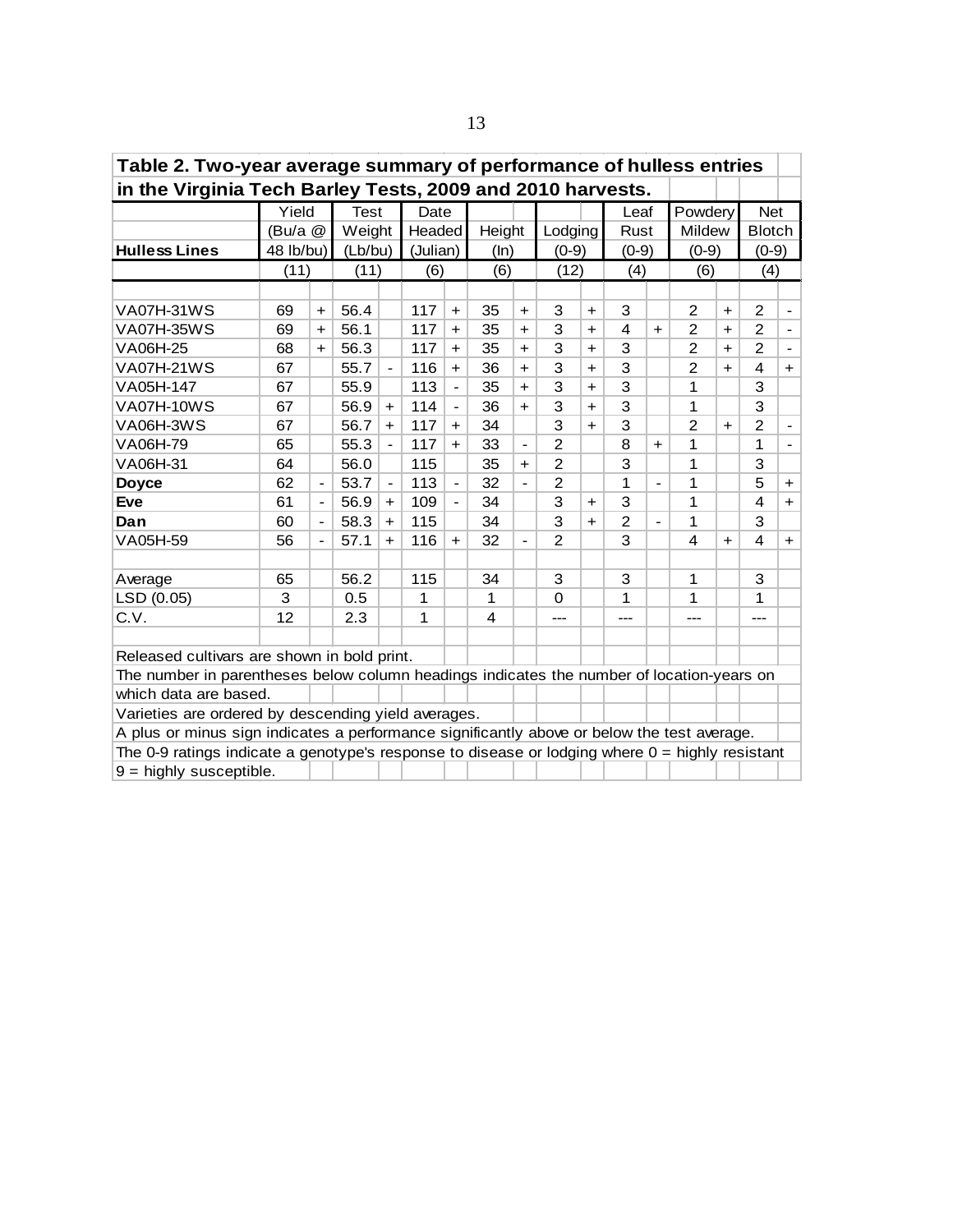| Table 3. Three-year average summary of performance of hulless entries in the                      |           |           |             |                          |          |                          |        |                          |         |                      |         |      |          |            |               |            |                   |                          |
|---------------------------------------------------------------------------------------------------|-----------|-----------|-------------|--------------------------|----------|--------------------------|--------|--------------------------|---------|----------------------|---------|------|----------|------------|---------------|------------|-------------------|--------------------------|
| Virginia Tech Barley Tests, 2008, 2009, and 2010 harvests.                                        |           |           |             |                          |          |                          |        |                          |         |                      |         |      |          |            |               |            |                   |                          |
|                                                                                                   | Yield     |           | <b>Test</b> |                          | Date     |                          |        |                          |         |                      |         | Leaf | Powdery  |            | <b>Net</b>    |            | Early             |                          |
|                                                                                                   | (Bu/a @   |           | Weight      |                          | Headed   |                          | Height |                          | Lodging |                      | Rust    |      | Mildew   |            | <b>Blotch</b> |            | Height            |                          |
| <b>Hulless Lines</b>                                                                              | 48 lb/bu) |           | (Lb/bu)     |                          | (Julian) |                          | (ln)   |                          | $(0-9)$ |                      | $(0-9)$ |      | $(0-9)$  |            | $(0-9)$       |            | (ln)              |                          |
|                                                                                                   | (16)      |           | (16)        |                          | (8)      |                          | (9)    |                          | (17)    |                      | (6)     |      | (8)      |            | (8)           |            | (1)               |                          |
|                                                                                                   |           |           |             |                          |          |                          |        |                          |         |                      |         |      |          |            |               |            |                   |                          |
| VA06H-25                                                                                          | 75        | $\ddot{}$ | 56.9        |                          | 116      | $+$                      | 36     | $+$                      | 4       | $\ddot{}$            | 3       |      | 3        | $\ddagger$ | 2             |            | $12 \overline{ }$ |                          |
| VA05H-147                                                                                         | 73        | $\pm$     | 56.6        |                          | 113      |                          | 36     | $\pm$                    | 3       | $\ddot{}$            | 3       |      |          |            | 4             | $\ddagger$ | 12                |                          |
| VA06H-3WS                                                                                         | 70        | $+$       | 57.7        | $+$                      | 116      | $\ddot{}$                | 35     |                          | 3       | $\ddot{}$            | 3       |      | 1        |            | 3             |            | 11                |                          |
| VA06H-31                                                                                          | 68        |           | 56.5        |                          | 114      |                          | 37     | $+$                      | 3       | $\ddot{\phantom{1}}$ | 3       |      | 2        | $\ddagger$ | 4             | $\ddot{}$  | 10                |                          |
| <b>Eve</b>                                                                                        | 65        |           | 57.3        | $\ddot{}$                | 109      | $\overline{\phantom{a}}$ | 35     |                          | 3       | $\ddot{}$            | 3       |      |          |            | 5             | $+$        | 16                | $\ddot{}$                |
| Dan                                                                                               | 65        |           | 58.7        | $+$                      | 115      | $\ddot{}$                | 35     |                          | 3       | $\ddot{}$            | 3       |      | 1        |            | 4             | $+$        | $\overline{7}$    | $\blacksquare$           |
| <b>Doyce</b>                                                                                      | 62        |           | 53.5        | $\overline{\phantom{a}}$ | 112      |                          | 33     | $\overline{\phantom{0}}$ | 4       | $\ddagger$           | 1       |      | 1        |            | 6             | $+$        | 15                | $\ddot{}$                |
| VA05H-59                                                                                          | 57        |           | 57.3        | $\pm$                    | 116      | $\pm$                    | 34     | $\overline{\phantom{0}}$ | 3       | $\ddot{}$            | 3       |      | 5        | $\pm$      | 5             | $+$        | 9                 | $\overline{\phantom{a}}$ |
|                                                                                                   |           |           |             |                          |          |                          |        |                          |         |                      |         |      |          |            |               |            |                   |                          |
| Average                                                                                           | 67        |           | 56.8        |                          | 114      |                          | 35     |                          | 3       |                      | 3       |      | 2        |            | 4             |            | 11                |                          |
| LSD (0.05)                                                                                        | 3         |           | 0.4         |                          | 1        |                          | 1      |                          | 0       |                      | 1       |      | $\Omega$ |            | 0             |            | $\overline{2}$    |                          |
| C.V.                                                                                              | 12        |           | 2.1         |                          | 1        |                          | 4      |                          | ---     |                      |         |      | ---      |            | ---           |            | 13                |                          |
|                                                                                                   |           |           |             |                          |          |                          |        |                          |         |                      |         |      |          |            |               |            |                   |                          |
| Released cultivars are shown in bold print.                                                       |           |           |             |                          |          |                          |        |                          |         |                      |         |      |          |            |               |            |                   |                          |
| The number in parentheses below column headings indicates the number of location-years on         |           |           |             |                          |          |                          |        |                          |         |                      |         |      |          |            |               |            |                   |                          |
| which data are based.                                                                             |           |           |             |                          |          |                          |        |                          |         |                      |         |      |          |            |               |            |                   |                          |
| Varieties are ordered by descending yield averages.                                               |           |           |             |                          |          |                          |        |                          |         |                      |         |      |          |            |               |            |                   |                          |
| A plus or minus sign indicates a performance significantly above or below the test average.       |           |           |             |                          |          |                          |        |                          |         |                      |         |      |          |            |               |            |                   |                          |
| The 0-9 ratings indicate a genotype's response to disease or lodging where $0 =$ highly resistant |           |           |             |                          |          |                          |        |                          |         |                      |         |      |          |            |               |            |                   |                          |
| $9 =$ highly susceptible.                                                                         |           |           |             |                          |          |                          |        |                          |         |                      |         |      |          |            |               |            |                   |                          |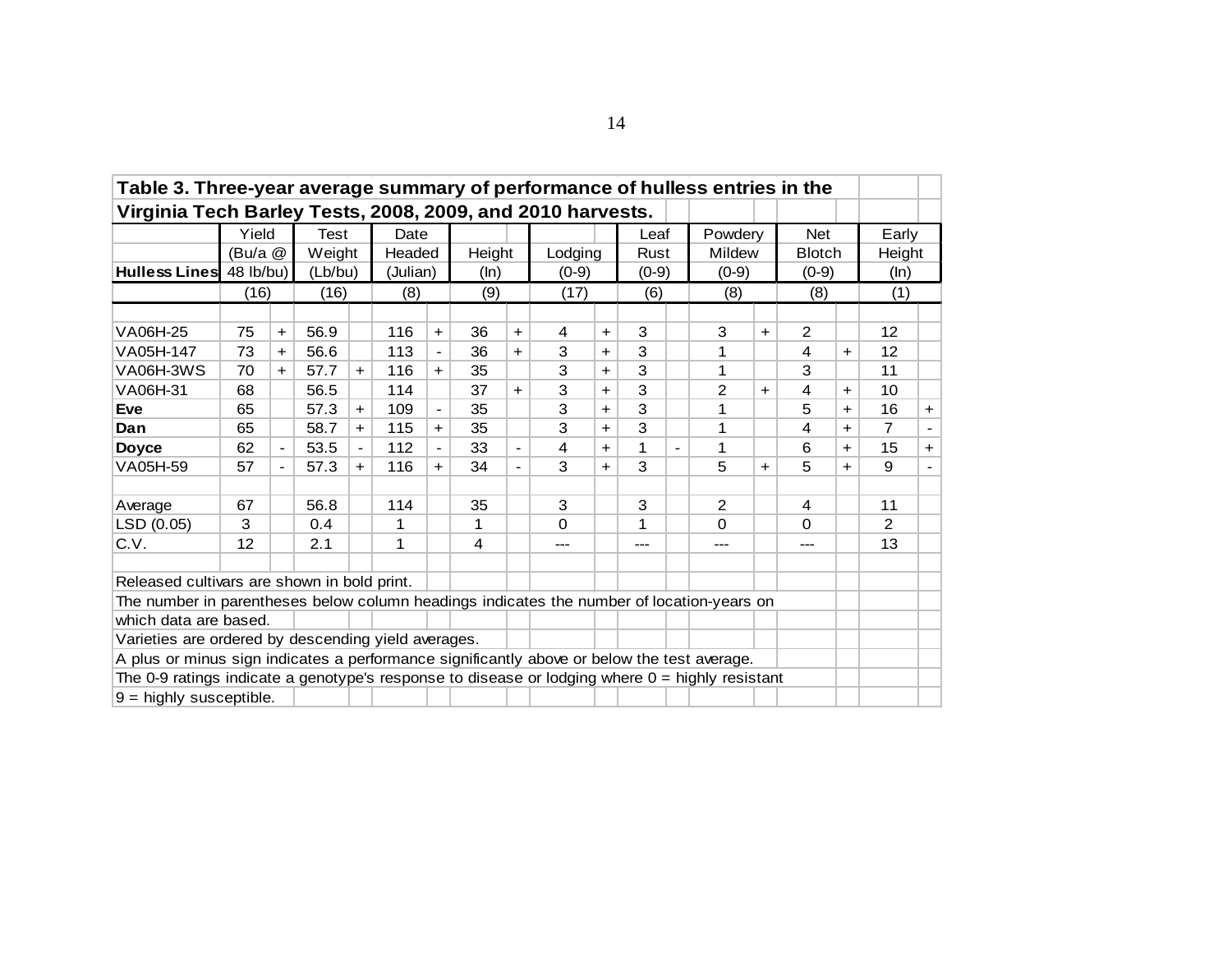|                                                     |           |     |                                  | Table 4. Summary of performance of hulless entries in the Virginia Tech                     |  |
|-----------------------------------------------------|-----------|-----|----------------------------------|---------------------------------------------------------------------------------------------|--|
|                                                     |           |     |                                  | Barley Test, Southern Piedmont AREC, Blackstone, VA, 2010 harvest.                          |  |
|                                                     | Yield     |     | <b>Test</b>                      |                                                                                             |  |
|                                                     | (Bu/a @   |     | Weight                           |                                                                                             |  |
| <b>Hulless Lines</b>                                | 48 lb/bu) |     | (Lb/bu)                          |                                                                                             |  |
|                                                     |           |     |                                  |                                                                                             |  |
| VA05H-59                                            | 48        | $+$ | 51.9                             |                                                                                             |  |
| <b>Doyce</b>                                        | 40        |     | 53.7                             |                                                                                             |  |
| <b>VA07H-31WS</b>                                   | 40        |     | 56.8                             |                                                                                             |  |
| <b>VA07H-10WS</b>                                   | 39        |     | 55.1                             |                                                                                             |  |
| VA05H-147                                           | 39        |     | 55.1                             |                                                                                             |  |
| Eve                                                 | 39        |     | 55.2                             |                                                                                             |  |
| Dan                                                 | 38        |     | 56.0                             |                                                                                             |  |
| <b>VA07H-35WS</b>                                   | 38        |     | 52.0                             |                                                                                             |  |
| VA06H-149                                           | 37        |     | 53.2                             |                                                                                             |  |
| <b>VA07H-21WS</b>                                   | 37        |     | 51.8                             |                                                                                             |  |
| VA06H-30                                            | 36        |     | 56.3                             |                                                                                             |  |
| VA06H-79                                            | 36        |     | 49.9<br>$\blacksquare$           |                                                                                             |  |
| VA08H-64                                            | 36        |     | 53.1                             |                                                                                             |  |
| <b>VA08H-5</b>                                      | 36        |     | 55.4                             |                                                                                             |  |
| <b>VA08H-3</b>                                      | 35        |     | 55.3                             |                                                                                             |  |
| VA08H-6WS                                           | 34        |     | 54.8                             |                                                                                             |  |
| VA07H-19                                            | 33        |     | 55.5                             |                                                                                             |  |
| VA07H-12                                            | 33        |     | 56.6                             |                                                                                             |  |
| VA06H-31                                            | 32        |     | 54.0                             |                                                                                             |  |
| VA06H-28                                            | 32        |     | 56.3                             |                                                                                             |  |
| VA06H-25                                            | 32        |     | 56.7                             |                                                                                             |  |
| <b>VA07H-18WS</b>                                   | 31        |     | 55.8                             |                                                                                             |  |
| <b>VA06H-3WS</b>                                    | 31        |     | 55.0                             |                                                                                             |  |
| VA08H-72                                            | 31        |     | 55.3                             |                                                                                             |  |
| <b>VA08H-78WS</b>                                   | 30        |     | 55.4                             |                                                                                             |  |
| VA07H-30                                            | 30        |     | 49.7<br>$\overline{\phantom{a}}$ |                                                                                             |  |
|                                                     |           |     |                                  |                                                                                             |  |
| Average                                             | 35        |     | 54.4                             |                                                                                             |  |
| LSD (0.05)                                          | 9         |     | 3.4                              |                                                                                             |  |
| C.V.                                                | 18        |     | 4.3                              |                                                                                             |  |
|                                                     |           |     |                                  |                                                                                             |  |
| Released cultivars are shown in bold print.         |           |     |                                  |                                                                                             |  |
| Varieties are ordered by descending yield averages. |           |     |                                  |                                                                                             |  |
|                                                     |           |     |                                  | A plus or minus sign indicates a performance significantly above or below the test average. |  |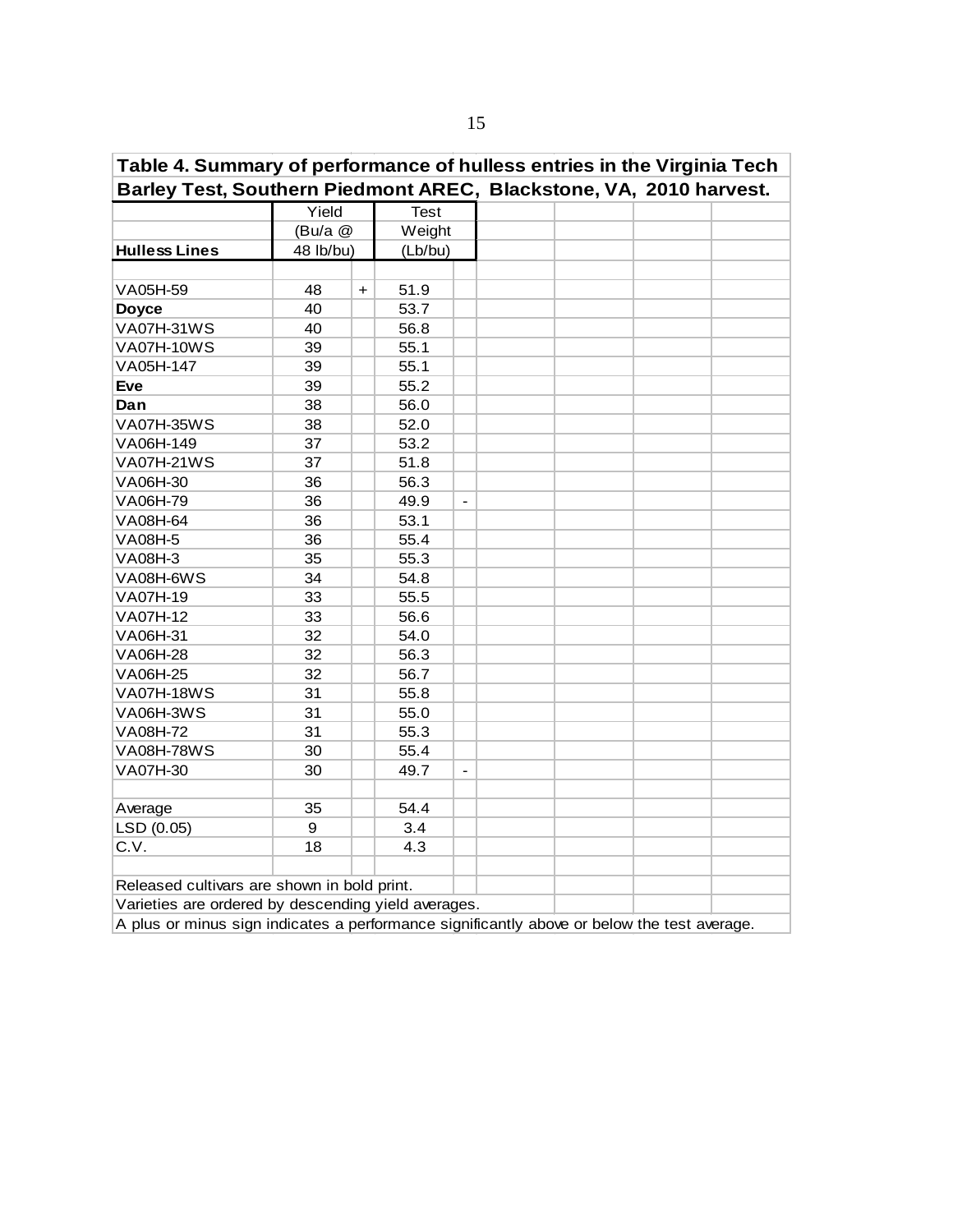| Table 5. Summary of performance of hulless entries in the Virginia                     |           |                          |             |                              |                |                          |  |
|----------------------------------------------------------------------------------------|-----------|--------------------------|-------------|------------------------------|----------------|--------------------------|--|
| Tech Barley Test planted no-till at the Tidewater AREC, Holland,                       |           |                          |             |                              |                |                          |  |
| VA, 2010 harvest.                                                                      |           |                          |             |                              |                |                          |  |
|                                                                                        | Yield     |                          | <b>Test</b> |                              |                |                          |  |
|                                                                                        | (Bu/a @   |                          | Weight      |                              | Lodging        |                          |  |
| <b>Hulless Lines</b>                                                                   | 48 lb/bu) |                          | (Lb/bu)     |                              | $(0-9)$        |                          |  |
|                                                                                        |           |                          |             |                              |                |                          |  |
| VA06H-149                                                                              | 84        | +                        | 56.4        |                              | 1              | $\overline{\phantom{0}}$ |  |
| <b>Doyce</b>                                                                           | 82        | $\ddot{}$                | 54.1        | $\frac{1}{2}$                | $\overline{2}$ |                          |  |
| VA05H-147                                                                              | 78        | $\ddot{}$                | 56.6        |                              | $\overline{c}$ |                          |  |
| <b>Eve</b>                                                                             | 78        | $\ddot{}$                | 59.1        | +                            | 3              | +                        |  |
| VA08H-72                                                                               | 76        |                          | 57.4        |                              | 1              |                          |  |
| <b>VA07H-21WS</b>                                                                      | 75        |                          | 56.9        |                              | $\overline{c}$ |                          |  |
| VA08H-6WS                                                                              | 73        |                          | 57.9        |                              | $\overline{2}$ |                          |  |
| VA06H-79                                                                               | 73        |                          | 56.8        |                              | 1              | $\overline{\phantom{a}}$ |  |
| <b>VA08H-78WS</b>                                                                      | 72        |                          | 55.7        | $\blacksquare$               | 3              | $\ddot{}$                |  |
| VA08H-64                                                                               | 72        |                          | 58.0        | +                            | 1              |                          |  |
| VA06H-30                                                                               | 72        |                          | 54.4        |                              | 3              | +                        |  |
| VA07H-30                                                                               | 72        |                          | 58.5        | $\ddot{}$                    | 1              | $\overline{\phantom{a}}$ |  |
| VA06H-31                                                                               | 71        |                          | 55.9        |                              | 1              | $\overline{\phantom{a}}$ |  |
| <b>VA07H-10WS</b>                                                                      | 70        |                          | 57.3        |                              | 1              | $\overline{\phantom{a}}$ |  |
| VA06H-25                                                                               | 70        |                          | 55.5        | $\overline{\phantom{a}}$     | 5              | $\div$                   |  |
| <b>VA07H-18WS</b>                                                                      | 69        |                          | 56.4        |                              | $\overline{c}$ |                          |  |
| VA05H-59                                                                               | 68        |                          | 57.6        |                              | $\overline{2}$ |                          |  |
| VA07H-19                                                                               | 68        |                          | 58.1        | +                            | $\overline{c}$ |                          |  |
| VA06H-28                                                                               | 68        |                          | 58.8        | +                            | $\overline{2}$ |                          |  |
| <b>VA07H-35WS</b>                                                                      | 68        |                          | 55.4        | $\qquad \qquad \blacksquare$ | 4              | +                        |  |
| VA06H-3WS                                                                              | 68        |                          | 56.0        |                              | 4              | $\ddag$                  |  |
| <b>VA08H-3</b>                                                                         | 65        |                          | 58.0        | +                            | 1              |                          |  |
| <b>VA07H-31WS</b>                                                                      | 62        | -                        | 55.8        | $\qquad \qquad \blacksquare$ | 4              | +                        |  |
| Dan                                                                                    | 62        | $\overline{\phantom{0}}$ | 58.6        | $\ddot{}$                    | 4              | +                        |  |
| <b>VA08H-5</b>                                                                         | 60        | $\overline{\phantom{0}}$ | 57.8        |                              | 1              | $\overline{\phantom{a}}$ |  |
| VA07H-12                                                                               | 56        | $\overline{\phantom{0}}$ | 57.7        |                              | $\mathbf 1$    | $\overline{\phantom{a}}$ |  |
|                                                                                        |           |                          |             |                              |                |                          |  |
| Average                                                                                | 71        |                          | 56.9        |                              | $\overline{c}$ |                          |  |
| LSD(0.05)                                                                              | 7         |                          | 1.1         |                              | 1              |                          |  |
| C.V.                                                                                   | 7         |                          | 1.4         |                              |                |                          |  |
|                                                                                        |           |                          |             |                              |                |                          |  |
| Released cultivars are shown in bold print.                                            |           |                          |             |                              |                |                          |  |
| Varieties are ordered by descending yield averages.                                    |           |                          |             |                              |                |                          |  |
| A plus or minus sign indicates a performance significantly above or below the test     |           |                          |             |                              |                |                          |  |
| average.                                                                               |           |                          |             |                              |                |                          |  |
| The 0-9 ratings indicate a genotype's response to lodging where $0 =$ highly resistant |           |                          |             |                              |                |                          |  |
| and $9 =$ highly susceptible.                                                          |           |                          |             |                              |                |                          |  |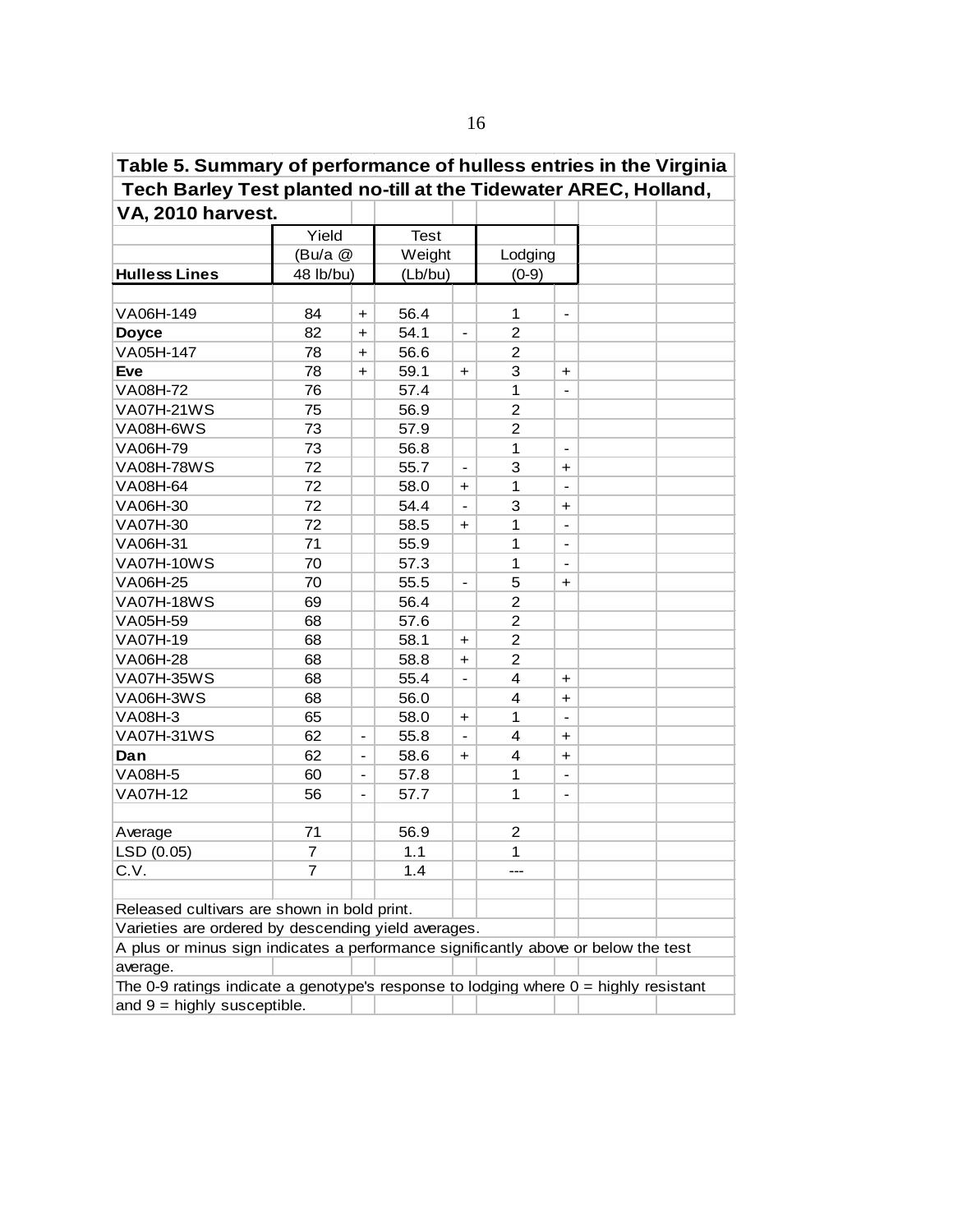| <b>Hulless Lines</b>                                                                                                                                                                                                                                                                         |           | Tech Barley Test, Eastern Virginia AREC, Warsaw, VA, 2010 harvest.<br>Yield<br>Date<br>Net |             |                          |                |                          |                         |                          |                |                              |                |                          |                |                      |  |  |
|----------------------------------------------------------------------------------------------------------------------------------------------------------------------------------------------------------------------------------------------------------------------------------------------|-----------|--------------------------------------------------------------------------------------------|-------------|--------------------------|----------------|--------------------------|-------------------------|--------------------------|----------------|------------------------------|----------------|--------------------------|----------------|----------------------|--|--|
|                                                                                                                                                                                                                                                                                              |           |                                                                                            | <b>Test</b> |                          |                |                          |                         |                          |                |                              | Leaf           |                          |                |                      |  |  |
|                                                                                                                                                                                                                                                                                              | (Bu/a @   |                                                                                            | Weight      |                          | Headed         |                          | Height                  |                          | Lodging        |                              | Rust           |                          | <b>Blotch</b>  |                      |  |  |
|                                                                                                                                                                                                                                                                                              | 48 lb/bu) |                                                                                            | (Lb/bu)     |                          | (Julian)       |                          | (ln)                    |                          | $(0-9)$        |                              | $(0-9)$        |                          | $(0-9)$        |                      |  |  |
|                                                                                                                                                                                                                                                                                              |           |                                                                                            |             |                          |                |                          |                         |                          |                |                              |                |                          |                |                      |  |  |
| <b>VA07H-31WS</b>                                                                                                                                                                                                                                                                            | 76        | $\ddot{}$                                                                                  | 57.3        |                          | 119            | $+$                      | 28                      |                          | $\overline{2}$ | $\ddot{\phantom{1}}$         | 4              | $\blacksquare$           | $\mathbf 0$    |                      |  |  |
| <b>VA06H-3WS</b>                                                                                                                                                                                                                                                                             | 75        | $\ddot{\phantom{1}}$                                                                       | 57.0        |                          | 118            | $+$                      | 29                      |                          | 1              |                              | 4              | $\blacksquare$           | 0              |                      |  |  |
| VA06H-30                                                                                                                                                                                                                                                                                     | 74        | $+$                                                                                        | 57.0        |                          | 118            | $\ddot{\phantom{1}}$     | 30                      |                          | $\mathbf{1}$   |                              | 5              |                          | 0              |                      |  |  |
| VA06H-25                                                                                                                                                                                                                                                                                     | 74        | $\ddot{\phantom{1}}$                                                                       | 57.2        |                          | 118            | $\ddot{\phantom{1}}$     | 30                      |                          | $\overline{2}$ | $\ddot{}$                    | 4              | $\overline{\phantom{a}}$ | 0              |                      |  |  |
| <b>VA07H-35WS</b>                                                                                                                                                                                                                                                                            | 74        | $\ddot{\phantom{1}}$                                                                       | 57.4        |                          | 118            | $\ddot{\phantom{1}}$     | 30                      |                          | $\overline{2}$ | $\ddot{}$                    | 5              |                          | 0              |                      |  |  |
| VA07H-21WS                                                                                                                                                                                                                                                                                   | 72        | $\ddot{\phantom{1}}$                                                                       | 56.7        | $\overline{\phantom{a}}$ | 117            |                          | 31                      | $\ddot{}$                | 1              |                              | 4              |                          | 3              | $\ddot{\phantom{1}}$ |  |  |
| <b>VA07H-10WS</b>                                                                                                                                                                                                                                                                            | 71        | $\ddot{\phantom{1}}$                                                                       | 57.3        |                          | 115            |                          | 32                      | $+$                      | $\overline{0}$ | $\overline{\phantom{0}}$     | 4              |                          | 0              |                      |  |  |
| VA08H-3                                                                                                                                                                                                                                                                                      | 70        |                                                                                            | 57.6        | $\ddot{}$                | 116            |                          | 30                      |                          | $\Omega$       | $\overline{\phantom{0}}$     | 5              |                          | $\overline{2}$ |                      |  |  |
| VA07H-12                                                                                                                                                                                                                                                                                     | 69        |                                                                                            | 57.8        | $+$                      | 119            | $\ddot{}$                | 31                      | $\ddot{}$                | $\Omega$       | $\overline{a}$               | $\overline{4}$ | $\overline{\phantom{a}}$ | $\overline{2}$ |                      |  |  |
| VA08H-64                                                                                                                                                                                                                                                                                     | 68        |                                                                                            | 56.7        | $\blacksquare$           | 111            | $\blacksquare$           | 29                      |                          | 1              |                              | 8              | $\ddot{\phantom{1}}$     | 0              |                      |  |  |
| VA06H-149                                                                                                                                                                                                                                                                                    | 68        |                                                                                            | 56.4        |                          | 118            | $\ddot{}$                | 27                      | $\overline{\phantom{a}}$ | $\Omega$       | $\blacksquare$               | 5              |                          | 1              |                      |  |  |
| VA06H-31                                                                                                                                                                                                                                                                                     | 68        |                                                                                            | 56.4        |                          | 115            |                          | 31                      | $\ddot{}$                | 0              | $\overline{\phantom{a}}$     | 5              |                          | 1              |                      |  |  |
| <b>VA07H-18WS</b>                                                                                                                                                                                                                                                                            | 67        |                                                                                            | 57.2        |                          | 118            | $\ddot{}$                | 31                      | $+$                      | 1              |                              | 5              |                          | 1              |                      |  |  |
| VA08H-6WS                                                                                                                                                                                                                                                                                    | 67        |                                                                                            | 57.6        | $\pm$                    | 115            |                          | 30                      |                          | 0              | $\qquad \qquad \blacksquare$ | 4              |                          | 1              |                      |  |  |
| VA05H-147                                                                                                                                                                                                                                                                                    | 66        |                                                                                            | 56.8        | $\blacksquare$           | 114            | $\overline{\phantom{a}}$ | 31                      | $+$                      | 1              |                              | 6              | $\ddot{}$                | 0              |                      |  |  |
| <b>VA08H-5</b>                                                                                                                                                                                                                                                                               | 66        |                                                                                            | 57.9        | $+$                      | 117            |                          | 30                      |                          | 0              | $\blacksquare$               | 4              |                          | 1              |                      |  |  |
| VA08H-72                                                                                                                                                                                                                                                                                     | 63        |                                                                                            | 57.3        |                          | 116            |                          | 31                      | $+$                      | 0              | $\blacksquare$               | 8              | $+$                      | $\mathbf 0$    |                      |  |  |
| <b>VA08H-78WS</b>                                                                                                                                                                                                                                                                            | 62        |                                                                                            | 57.4        |                          | 119            | $\ddot{}$                | 30                      |                          | 1              |                              | 4              | $\blacksquare$           | 1              |                      |  |  |
| VA07H-19                                                                                                                                                                                                                                                                                     | 62        |                                                                                            | 57.5        |                          | 119            | $\ddot{\phantom{1}}$     | 30                      |                          | 0              | $\blacksquare$               | $\overline{7}$ | $\ddot{\phantom{1}}$     | $\mathbf 0$    |                      |  |  |
| VA06H-79                                                                                                                                                                                                                                                                                     | 61        |                                                                                            | 55.8        | $\blacksquare$           | 117            |                          | 27                      | $\overline{a}$           | $\overline{2}$ | $\ddot{\phantom{1}}$         | 9              | $\ddot{\phantom{1}}$     | $\mathbf 0$    |                      |  |  |
| Dan                                                                                                                                                                                                                                                                                          | 59        | $\blacksquare$                                                                             | 59.2        | $\ddot{}$                | 116            |                          | 30                      |                          | $\mathbf{1}$   |                              | 4              |                          | $\mathbf 0$    |                      |  |  |
| <b>Doyce</b>                                                                                                                                                                                                                                                                                 | 59        | $\blacksquare$                                                                             | 56.1        | $\overline{\phantom{a}}$ | 114            | $\overline{\phantom{a}}$ | 25                      |                          | 0              | $\overline{\phantom{a}}$     | $\overline{2}$ |                          | $\mathbf 0$    |                      |  |  |
| VA06H-28                                                                                                                                                                                                                                                                                     | 56        | $\frac{1}{2}$                                                                              | 58.0        | $\ddot{}$                | 118            | $\ddot{}$                | 31                      | $\ddot{\phantom{1}}$     | 1              |                              | 8              | $\ddot{}$                | $\mathbf 0$    |                      |  |  |
| <b>Eve</b>                                                                                                                                                                                                                                                                                   | 55        | $\overline{\phantom{a}}$                                                                   | 57.3        |                          | 110            |                          | 28                      |                          | $\mathbf{1}$   |                              | 5              |                          | 0              |                      |  |  |
| VA07H-30                                                                                                                                                                                                                                                                                     | 51        | $\overline{\phantom{a}}$                                                                   | 57.5        |                          | 116            |                          | 30                      |                          | $\mathbf 0$    | $\overline{\phantom{a}}$     | 6              | $\ddot{}$                | $\overline{7}$ | $\ddot{}$            |  |  |
| VA05H-59                                                                                                                                                                                                                                                                                     | 48        | $\blacksquare$                                                                             | 58.2        | $+$                      | 117            |                          | 27                      | $\blacksquare$           | $\Omega$       | $\blacksquare$               | 6              | $+$                      | 0              |                      |  |  |
| Average                                                                                                                                                                                                                                                                                      | 65        |                                                                                            | 57.2        |                          | 116            |                          | 29                      |                          | 1              |                              | 5              |                          | 1              |                      |  |  |
| LSD (0.05)                                                                                                                                                                                                                                                                                   | 6         |                                                                                            | 0.4         |                          | $\overline{c}$ |                          | $\overline{\mathbf{c}}$ |                          | $\mathbf{1}$   |                              | 1              |                          | $\overline{c}$ |                      |  |  |
| C.V.                                                                                                                                                                                                                                                                                         | 6         |                                                                                            | 5.4         |                          | 5              |                          | 4                       |                          | ---            |                              | ---            |                          | ---            |                      |  |  |
| Released cultivars are shown in bold print.<br>Varieties are ordered by descending yield averages.<br>A plus or minus sign indicates a performance significantly above or below the test average.<br>The 0-9 ratings indicate a genotype's response to disease or lodging where $0 =$ highly |           |                                                                                            |             |                          |                |                          |                         |                          |                |                              |                |                          |                |                      |  |  |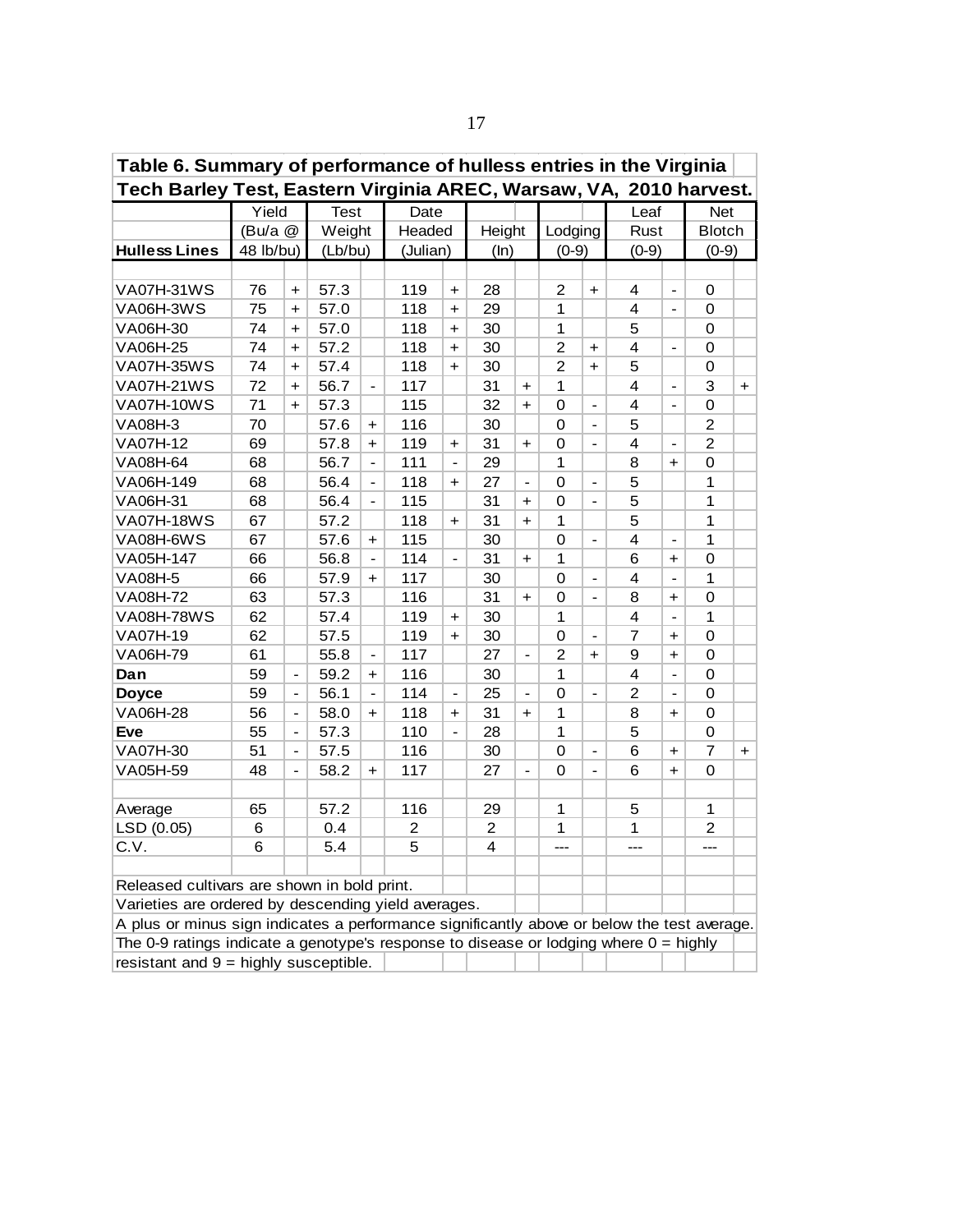| Table 7. Summary of performance of hulless entries in the Virginia                     |                                |                                      |                |                              |  |
|----------------------------------------------------------------------------------------|--------------------------------|--------------------------------------|----------------|------------------------------|--|
| Tech Barley Test, Eastern Shore AREC, Painter, VA, 2010 harvest.                       |                                |                                      |                |                              |  |
|                                                                                        | Yield                          | <b>Test</b>                          |                |                              |  |
|                                                                                        | (Bu/a @                        | Weight                               | Lodging        |                              |  |
| <b>Hulless Lines</b>                                                                   | 48 lb/bu)                      | (Lb/bu)                              | $(0-9)$        |                              |  |
|                                                                                        |                                |                                      |                |                              |  |
| VA06H-30                                                                               | 65                             | 57.0                                 | 3              | +                            |  |
| VA06H-149                                                                              | 64                             | 56.7                                 | 1              | $\overline{\phantom{0}}$     |  |
| VA08H-72                                                                               | 64                             | 57.7                                 | 1              | $\qquad \qquad \blacksquare$ |  |
| <b>VA07H-35WS</b>                                                                      | 63                             | 57.6                                 | 4              | $\ddot{}$                    |  |
| <b>Doyce</b>                                                                           | 61                             | 55.6<br>$\qquad \qquad \blacksquare$ | 2              |                              |  |
| <b>VA08H-78WS</b>                                                                      | 61                             | 59.2                                 | $\overline{2}$ |                              |  |
| VA06H-25                                                                               | 60                             | 58.0                                 | 4              | $\ddot{}$                    |  |
| <b>VA07H-10WS</b>                                                                      | 60                             | 58.1                                 | $\overline{c}$ |                              |  |
| VA08H-64                                                                               | 60                             | 57.4                                 | 4              | $\ddot{}$                    |  |
| <b>Eve</b>                                                                             | 59                             | 59.5                                 | 3              | $\ddot{\phantom{1}}$         |  |
| <b>VA06H-3WS</b>                                                                       | 59                             | 57.2                                 | 3              | $\ddot{}$                    |  |
| VA08H-6WS                                                                              | 58                             | 57.7                                 | 1              |                              |  |
| <b>VA07H-31WS</b>                                                                      | 58                             | 57.4                                 | 4              | $\ddot{}$                    |  |
| VA06H-28                                                                               | 58                             | 59.1                                 | 3              | $\ddot{}$                    |  |
| VA06H-31                                                                               | 58                             | 57.6                                 | $\overline{2}$ |                              |  |
| VA07H-19                                                                               | 57                             | 58.1                                 | 3              | $\ddot{}$                    |  |
| <b>VA08H-3</b>                                                                         | 56                             | 58.1                                 | $\overline{2}$ |                              |  |
| <b>VA07H-18WS</b>                                                                      | 56                             | 58.4                                 | $\overline{c}$ |                              |  |
| <b>VA07H-21WS</b>                                                                      | 55                             | 57.6                                 | $\overline{c}$ |                              |  |
| VA07H-30                                                                               | 54                             | 58.0                                 | $\overline{c}$ |                              |  |
| Dan                                                                                    | 53                             | 60.0                                 | 1              | $\qquad \qquad \blacksquare$ |  |
| VA05H-147                                                                              | 52                             | 57.2                                 | 1              | $\overline{\phantom{a}}$     |  |
| VA05H-59                                                                               | 51                             | 59.0                                 | 0              | $\overline{\phantom{a}}$     |  |
| <b>VA08H-5</b>                                                                         | 49                             | 58.3                                 | 1              | $\qquad \qquad \blacksquare$ |  |
| VA06H-79                                                                               | 48<br>$\overline{\phantom{a}}$ | 57.3                                 | 2              |                              |  |
| VA07H-12                                                                               | 48<br>$\overline{\phantom{a}}$ | 57.0                                 | 1              | $\blacksquare$               |  |
|                                                                                        |                                |                                      |                |                              |  |
| Average                                                                                | 57                             | 57.9                                 | $\overline{c}$ |                              |  |
| LSD (0.05)                                                                             | 9                              | 2.2                                  | 1              |                              |  |
| C.V.                                                                                   | 11                             | 2.7                                  | ---            |                              |  |
|                                                                                        |                                |                                      |                |                              |  |
| Released cultivars are shown in bold print.                                            |                                |                                      |                |                              |  |
| Varieties are ordered by descending yield averages.                                    |                                |                                      |                |                              |  |
| A plus or minus sign indicates a performance significantly above or below the test     |                                |                                      |                |                              |  |
| average.                                                                               |                                |                                      |                |                              |  |
| The 0-9 ratings indicate a genotype's response to lodging where $0 =$ highly resistant |                                |                                      |                |                              |  |
| and $9 =$ highly susceptible.                                                          |                                |                                      |                |                              |  |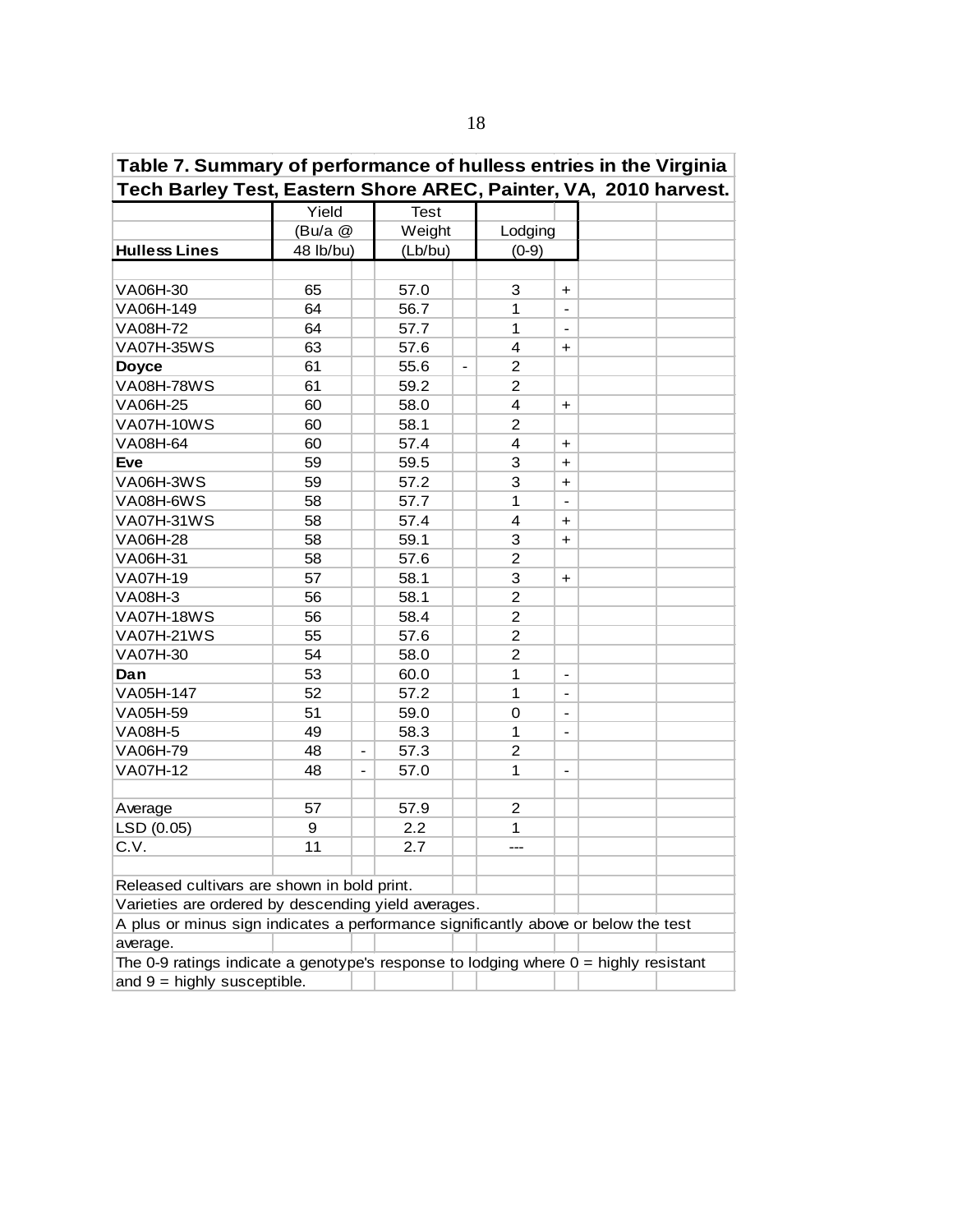| Table 8. Summary of performance of hulless entries in the Virginia                 |           |                              |             |                          |                |                              |        |           |  |
|------------------------------------------------------------------------------------|-----------|------------------------------|-------------|--------------------------|----------------|------------------------------|--------|-----------|--|
| Tech Barley Test, Northern Piedmont AREC, Orange, VA,                              |           |                              |             |                          |                |                              |        |           |  |
| 2010 harvest.                                                                      |           |                              |             |                          |                |                              |        |           |  |
|                                                                                    | Yield     |                              | <b>Test</b> |                          | Date           |                              |        |           |  |
|                                                                                    | (Bu/a @   |                              | Weight      |                          | Headed         |                              | Height |           |  |
| <b>Hulless Lines</b>                                                               | 48 lb/bu) |                              | (Lb/bu)     |                          | (Julian)       |                              | (ln)   |           |  |
|                                                                                    |           |                              |             |                          |                |                              |        |           |  |
| VA06H-25                                                                           | 71        | $\ddot{}$                    | 59.4        |                          | 118            | $\div$                       | 33     |           |  |
| <b>VA07H-31WS</b>                                                                  | 70        |                              | 59.2        |                          | 118            | $\ddot{}$                    | 32     |           |  |
| <b>VA08H-78WS</b>                                                                  | 68        |                              | 60.0        | $\ddot{}$                | 118            | $\ddot{}$                    | 35     | $\ddag$   |  |
| VA06H-149                                                                          | 67        |                              | 57.5        |                          | 115            |                              | 31     |           |  |
| Eve                                                                                | 66        |                              | 59.7        | $\ddot{}$                | 106            | $\blacksquare$               | 35     | $\ddot{}$ |  |
| Dan                                                                                | 66        |                              | 60.3        | $\ddot{}$                | 114            |                              | 36     | $\ddot{}$ |  |
| VA06H-3WS                                                                          | 66        |                              | 59.1        |                          | 118            | $\div$                       | 31     |           |  |
| VA07H-19                                                                           | 65        |                              | 59.5        |                          | 116            |                              | 35     | $\ddag$   |  |
| <b>VA07H-18WS</b>                                                                  | 65        |                              | 59.9        | $\ddot{}$                | 118            | $\div$                       | 33     |           |  |
| <b>VA07H-35WS</b>                                                                  | 65        |                              | 59.0        |                          | 118            | $\div$                       | 32     |           |  |
| <b>Doyce</b>                                                                       | 65        |                              | 57.2        | $\overline{\phantom{a}}$ | 108            | $\overline{\phantom{0}}$     | 31     |           |  |
| <b>VA08H-72</b>                                                                    | 64        |                              | 58.9        |                          | 113            | $\overline{\phantom{0}}$     | 32     |           |  |
| <b>VA07H-10WS</b>                                                                  | 62        |                              | 58.8        |                          | 112            | $\overline{\phantom{a}}$     | 33     |           |  |
| VA08H-6WS                                                                          | 61        |                              | 59.2        |                          | 113            | $\qquad \qquad \blacksquare$ | 33     |           |  |
| <b>VA07H-21WS</b>                                                                  | 61        |                              | 58.5        |                          | 115            |                              | 34     |           |  |
| VA06H-30                                                                           | 61        |                              | 59.0        |                          | 118            | $\ddot{}$                    | 32     |           |  |
| VA07H-30                                                                           | 59        |                              | 58.8        |                          | 112            | $\blacksquare$               | 34     |           |  |
| <b>VA08H-5</b>                                                                     | 59        |                              | 60.0        | +                        | 118            | $\ddot{}$                    | 32     |           |  |
| VA08H-64                                                                           | 57        |                              | 57.3        | $\blacksquare$           | 107            | $\frac{1}{2}$                | 30     |           |  |
| VA07H-12                                                                           | 57        |                              | 59.7        | $\div$                   | 118            | $\ddot{}$                    | 31     |           |  |
| VA05H-147                                                                          | 55        |                              | 57.9        | $\blacksquare$           | 111            | $\qquad \qquad \blacksquare$ | 33     |           |  |
| VA06H-79                                                                           | 54        |                              | 57.4        |                          | 117            | $\ddot{}$                    | 31     |           |  |
| <b>VA06H-28</b>                                                                    | 54        |                              | 59.8        | $\ddagger$               | 116            |                              | 33     |           |  |
| VA06H-31                                                                           | 54        |                              | 57.6        | $\overline{\phantom{a}}$ | 112            | $\qquad \qquad \blacksquare$ | 32     |           |  |
| VA05H-59                                                                           | 51        | $\qquad \qquad \blacksquare$ | 59.3        |                          | 117            | $\ddot{}$                    | 30     |           |  |
| VA08H-3                                                                            | 50        | $\qquad \qquad \blacksquare$ | 59.7        | +                        | 116            |                              | 32     |           |  |
|                                                                                    |           |                              |             |                          |                |                              |        |           |  |
| Average                                                                            | 61        |                              | 58.9        |                          | 115            |                              | 32     |           |  |
| LSD (0.05)                                                                         | 10        |                              | 0.7         |                          | $\overline{c}$ |                              | 3      |           |  |
| C.V.                                                                               | 11        |                              | 0.9         |                          | 6              |                              | 6      |           |  |
|                                                                                    |           |                              |             |                          |                |                              |        |           |  |
| Released cultivars are shown in bold print.                                        |           |                              |             |                          |                |                              |        |           |  |
| Varieties are ordered by descending yield averages.                                |           |                              |             |                          |                |                              |        |           |  |
| A plus or minus sign indicates a performance significantly above or below the test |           |                              |             |                          |                |                              |        |           |  |
| average.                                                                           |           |                              |             |                          |                |                              |        |           |  |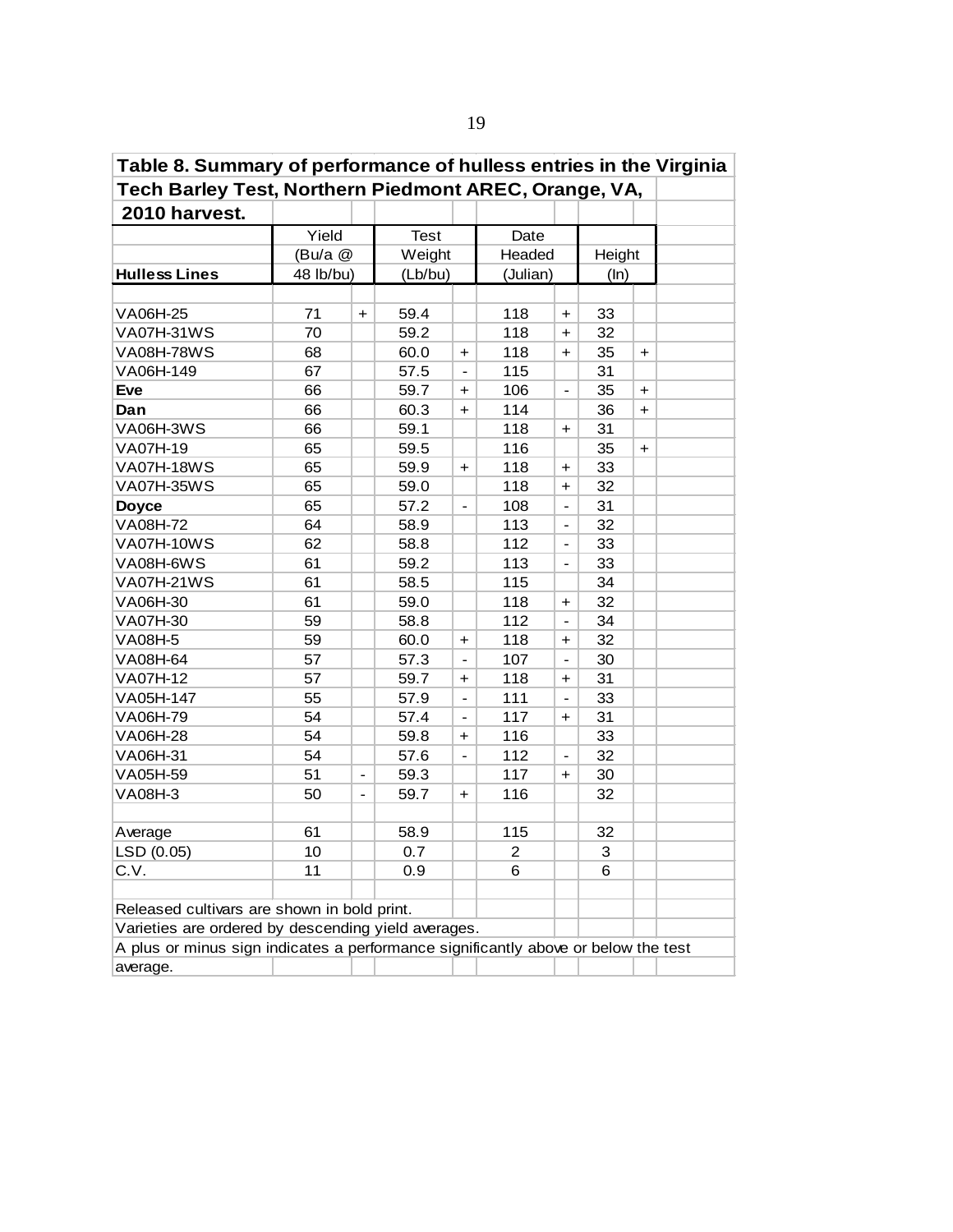| Table 9. Summary of performance of hulless entries in the Virginia                      |           |                          |             |                          |          |                              |                |                      |                  |                          |                |                          |                |                      |                         |                          |
|-----------------------------------------------------------------------------------------|-----------|--------------------------|-------------|--------------------------|----------|------------------------------|----------------|----------------------|------------------|--------------------------|----------------|--------------------------|----------------|----------------------|-------------------------|--------------------------|
| Tech Barley Test, Kentland Farm, Blacksburg, VA, 2010 harvest.                          |           |                          |             |                          |          |                              |                |                      |                  |                          |                |                          |                |                      |                         |                          |
|                                                                                         | Yield     |                          | <b>Test</b> |                          | Date     |                              |                |                      |                  |                          | Leaf           |                          | Powdery        |                      | <b>Net</b>              |                          |
|                                                                                         | (Bu/a @   |                          | Weight      |                          | Headed   |                              |                |                      | Height Lodging   |                          | Rust           |                          | Mildew         |                      | <b>Blotch</b>           |                          |
| <b>Hulless Lines</b>                                                                    | 48 lb/bu) |                          | (Lb/bu)     |                          | (Julian) |                              | (ln)           |                      | $(0-9)$          |                          | $(0-9)$        |                          | $(0-9)$        |                      | $(0-9)$                 |                          |
|                                                                                         |           |                          |             |                          |          |                              |                |                      |                  |                          |                |                          |                |                      |                         |                          |
| VA08H-64                                                                                | 88        | $+$                      | 57.1        |                          | 113      |                              | 36             |                      | 5                | $\blacksquare$           | 4              |                          | 0              |                      | 1                       | $\overline{\phantom{a}}$ |
| <b>VA08H-3</b>                                                                          | 85        | $+$                      | 58.9        | $\ddot{}$                | 113      |                              | 37             | $\ddot{}$            | $\overline{4}$   | $\frac{1}{2}$            | 3              |                          | 0              |                      | 6                       | $+$                      |
| <b>VA07H-35WS</b>                                                                       | 82        | $\ddot{}$                | 57.8        | $+$                      | 113      |                              | 37             | $+$                  | $\overline{7}$   |                          | 4              |                          | 0              |                      | 4                       | $\frac{1}{2}$            |
| <b>VA07H-31WS</b>                                                                       | 82        | $+$                      | 57.4        |                          | 113      |                              | 37             | $+$                  | 8                |                          | 4              |                          | 1              | $\ddot{}$            | 4                       | $\blacksquare$           |
| <b>VA08H-5</b>                                                                          | 81        | $\ddot{}$                | 58.2        | $+$                      | 114      | $+$                          | 37             | $+$                  | 5                | $\overline{a}$           | 4              |                          | 1              | $\ddot{\phantom{1}}$ | 6                       | $+$                      |
| VA08H-6WS                                                                               | 81        | $\ddot{\phantom{1}}$     | 57.1        |                          | 114      | $+$                          | 38             | $\ddot{}$            | 8                |                          | $\overline{4}$ |                          | 3              | $\ddot{}$            | 6                       | $+$                      |
| VA06H-3WS                                                                               | 79        |                          | 57.6        |                          | 113      |                              | 37             | $\ddot{}$            | $\overline{7}$   |                          | 3              |                          | 0              |                      | 5                       |                          |
| VA07H-19                                                                                | 76        |                          | 57.2        |                          | 113      |                              | 37             | $\ddot{}$            | 8                |                          | 4              |                          | 0              |                      | 6                       | $\ddot{}$                |
| VA06H-31                                                                                | 76        |                          | 55.8        | $\overline{a}$           | 113      |                              | 37             | $\ddot{}$            | 8                |                          | 3              |                          | 0              |                      | 5                       |                          |
| VA06H-79                                                                                | 75        |                          | 55.6        | $\overline{\phantom{0}}$ | 114      | $+$                          | 36             |                      | 6                |                          | 9              | $\ddot{}$                | $\overline{2}$ | $\ddot{}$            | $\overline{2}$          | $\frac{1}{2}$            |
| VA06H-25                                                                                | 75        |                          | 57.1        |                          | 113      |                              | 37             | $\ddot{}$            | $\boldsymbol{9}$ | $\ddot{}$                | 3              |                          | 0              |                      | 4                       | $\frac{1}{2}$            |
| VA06H-30                                                                                | 74        |                          | 57.6        |                          | 113      |                              | 36             |                      | 6                |                          | $\overline{4}$ |                          | 0              |                      | 4                       | $\blacksquare$           |
| VA07H-12                                                                                | 73        |                          | 58.4        | $+$                      | 114      | $\ddot{}$                    | 38             | $\ddot{}$            | $\overline{7}$   |                          | 4              |                          | 1              | $\ddot{}$            | 6                       | $\ddot{}$                |
| <b>VA07H-10WS</b>                                                                       | 73        |                          | 56.5        |                          | 113      |                              | 37             | $+$                  | 9                | $\ddot{\phantom{1}}$     | 5              | $\ddot{}$                | 0              |                      | 5                       |                          |
| VA06H-149                                                                               | 71        |                          | 56.7        |                          | 118      | $\ddot{}$                    | 35             |                      | 6                |                          | $\mathbf{1}$   |                          | 0              |                      | 3                       |                          |
| <b>VA07H-21WS</b>                                                                       | 71        |                          | 55.2        | $\overline{\phantom{0}}$ | 113      |                              | 37             | $\ddot{\phantom{1}}$ | 9                | $\ddot{}$                | 3              |                          | 0              |                      | $\overline{7}$          | $\ddot{\phantom{1}}$     |
| VA08H-72                                                                                | 70        |                          | 59.2        | $\ddot{}$                | 113      |                              | 36             |                      | $\overline{c}$   | $\overline{\phantom{a}}$ | 5              | $\ddag$                  | 0              |                      | 3                       |                          |
| VA05H-147                                                                               | 67        |                          | 54.7        | $\frac{1}{2}$            | 111      | $\qquad \qquad \blacksquare$ | 35             |                      | 9                | $\ddot{}$                | $\overline{2}$ |                          | 0              |                      | 8                       | $\ddot{}$                |
| <b>VA08H-78WS</b>                                                                       | 66        |                          | 56.5        |                          | 112      | $\frac{1}{2}$                | 36             |                      | 8                |                          | 4              |                          | 0              |                      | 6                       | $\ddot{}$                |
| <b>VA07H-18WS</b>                                                                       | 65        |                          | 55.5        | $\blacksquare$           | 113      |                              | 38             | $+$                  | $\overline{7}$   |                          | 3              |                          | 0              |                      | 6                       | $\ddot{\phantom{1}}$     |
| VA06H-28                                                                                | 62        | $\frac{1}{2}$            | 56.9        |                          | 112      | $\blacksquare$               | 37             | $+$                  | 9                | $\ddot{\phantom{1}}$     | $\overline{7}$ | $\ddag$                  | $\mathbf 0$    |                      | $\overline{\mathbf{4}}$ | $\blacksquare$           |
| VA07H-30                                                                                | 57        | $\overline{\phantom{a}}$ | 56.4        |                          | 111      | $\overline{\phantom{a}}$     | 37             | $\ddot{\phantom{1}}$ | $\overline{7}$   |                          | $\overline{2}$ |                          | 0              |                      | 8                       | $+$                      |
| <b>Doyce</b>                                                                            | 56        | $\overline{a}$           | 55.5        | $\overline{\phantom{a}}$ | 111      | $\overline{a}$               | 35             |                      | 8                |                          | $\mathbf{1}$   | $\overline{\phantom{a}}$ | 0              |                      | 4                       | $\overline{a}$           |
| VA05H-59                                                                                | 53        | $\frac{1}{2}$            | 57.5        |                          | 113      |                              | 35             |                      | 5                | $\overline{a}$           | 3              |                          | 0              |                      | 8                       | $\ddot{}$                |
| Dan                                                                                     | 53        | $\frac{1}{2}$            | 58.6        | $\ddot{}$                | 112      | $\overline{a}$               | 36             |                      | $\overline{7}$   |                          | $\mathbf{1}$   | $\overline{a}$           | 0              |                      | 6                       | $\ddot{}$                |
| Eve                                                                                     | 47        | $\frac{1}{2}$            | 57.8        | $\ddot{\phantom{1}}$     | 108      | $\overline{a}$               | 35             |                      | 8                |                          | 3              |                          | 0              |                      | $\overline{7}$          | $\ddot{}$                |
|                                                                                         |           |                          |             |                          |          |                              |                |                      |                  |                          |                |                          |                |                      |                         |                          |
| Average                                                                                 | 71        |                          | 57.0        |                          | 113      |                              | 36             |                      | $\overline{7}$   |                          | 3              |                          | 0              |                      | 5                       |                          |
| LSD (0.05)                                                                              | 9         |                          | 0.7         |                          | 1        |                              | $\mathbf 1$    |                      | $\overline{c}$   |                          | $\overline{2}$ |                          | 1              |                      | 1                       |                          |
| C.V.                                                                                    | 9         |                          | 0.9         |                          | 3        |                              | $\overline{2}$ |                      | ---              |                          | ---            |                          | ---            |                      | ---                     |                          |
|                                                                                         |           |                          |             |                          |          |                              |                |                      |                  |                          |                |                          |                |                      |                         |                          |
| Released cultivars are shown in bold print.                                             |           |                          |             |                          |          |                              |                |                      |                  |                          |                |                          |                |                      |                         |                          |
| Varieties are ordered by descending yield averages.                                     |           |                          |             |                          |          |                              |                |                      |                  |                          |                |                          |                |                      |                         |                          |
| A plus or minus sign indicates a performance significantly above or below the test      |           |                          |             |                          |          |                              |                |                      |                  |                          |                |                          |                |                      |                         |                          |
| average.                                                                                |           |                          |             |                          |          |                              |                |                      |                  |                          |                |                          |                |                      |                         |                          |
| The 0-9 ratings indicate a genotype's response to disease or lodging where $0 =$ highly |           |                          |             |                          |          |                              |                |                      |                  |                          |                |                          |                |                      |                         |                          |
| resistant and $9 =$ highly susceptible.                                                 |           |                          |             |                          |          |                              |                |                      |                  |                          |                |                          |                |                      |                         |                          |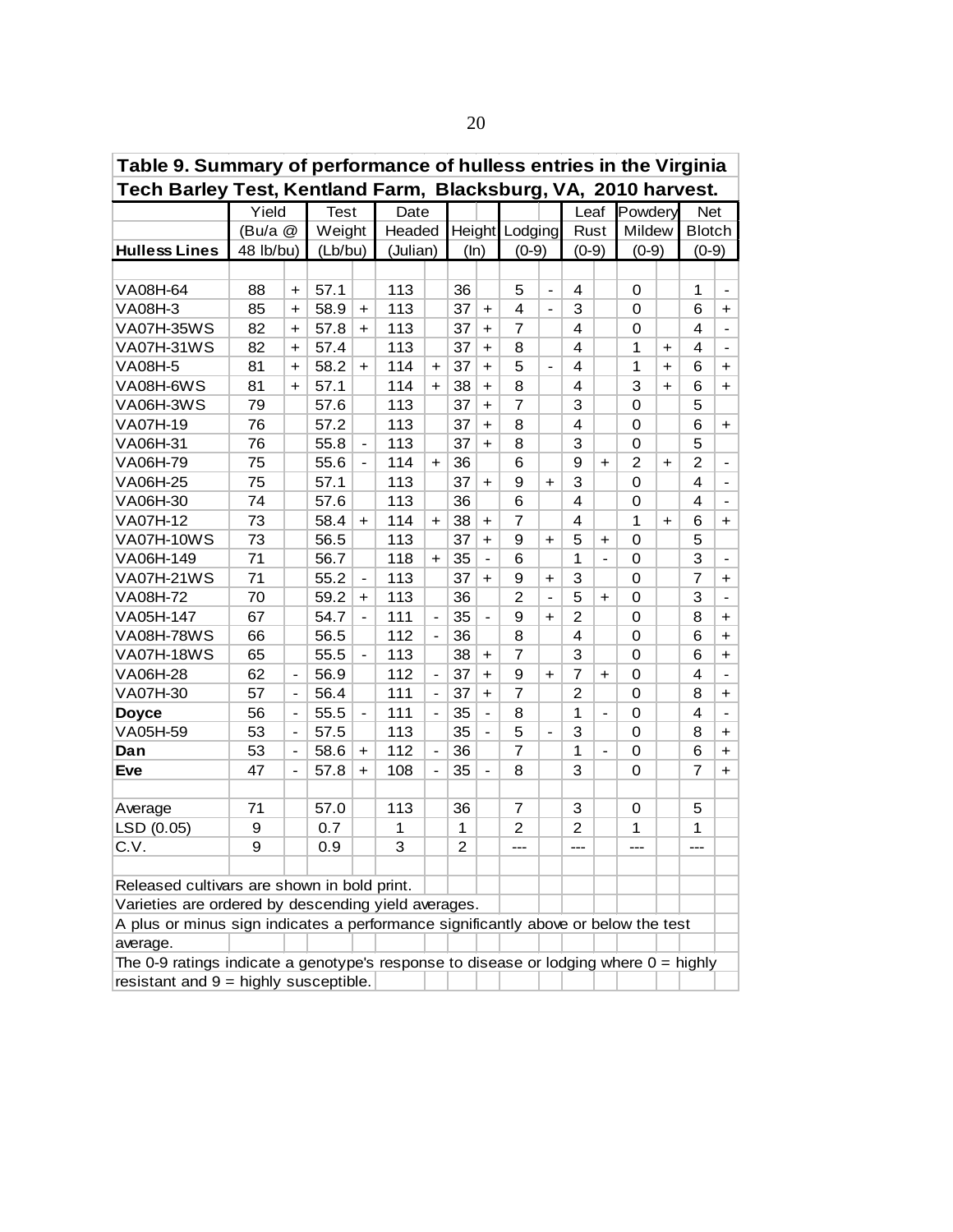| Table 10. Summary of performance of hulled entries in the Virginia                                                 |          |           |              |                      |            |                          |          |                              |                         |                          |                         |                              |                  |     |                |                                            |  |
|--------------------------------------------------------------------------------------------------------------------|----------|-----------|--------------|----------------------|------------|--------------------------|----------|------------------------------|-------------------------|--------------------------|-------------------------|------------------------------|------------------|-----|----------------|--------------------------------------------|--|
| Tech Barley Test over locations, 2010 harvest.                                                                     |          |           |              |                      |            |                          |          |                              |                         |                          |                         |                              |                  |     |                |                                            |  |
|                                                                                                                    |          |           | <b>Test</b>  |                      | Date       |                          |          |                              |                         |                          | Leaf                    |                              | Powdery          |     | <b>Net</b>     |                                            |  |
|                                                                                                                    | Yield    |           | Weight       |                      |            |                          |          |                              | Headed Height Lodging   |                          | Rust                    |                              | Mildew           |     | <b>Blotch</b>  |                                            |  |
| <b>Hulled Lines</b>                                                                                                | (Bu/a)   |           | (Lb/bu)      |                      | (Julian)   |                          | (ln)     |                              | $(0-9)$                 |                          | $(0-9)$                 |                              | $(0-9)$          |     | $(0-9)$        |                                            |  |
|                                                                                                                    | (6)      |           | (6)          |                      | (3)        |                          | (3)      |                              | (4)                     |                          | (2)                     |                              | (2)              |     | (2)            |                                            |  |
| VA08B-90                                                                                                           | 94       | $+$       | 46.7         |                      | 113        | $+$                      | 28       | $\blacksquare$               | 5                       | $+$                      | 1                       | $\overline{a}$               | $\mathbf 0$      |     | 1              | $\overline{a}$                             |  |
| <b>Thoroughbred</b>                                                                                                | 91       | $\ddot{}$ | 45.5         |                      | 115        | $+$                      | 32       | $\ddot{}$                    | $\overline{c}$          | $\overline{a}$           | 6                       | $\ddot{}$                    | $\overline{c}$   | $+$ | $\mathbf 2$    |                                            |  |
| VA07B-64                                                                                                           | 91       | $\ddot{}$ | 46.9         |                      | 112        | $\pm$                    | 29       | $\overline{a}$               | $\overline{\mathbf{4}}$ |                          | $\overline{\mathbf{4}}$ | $\ddot{}$                    | 0                |     | $\overline{2}$ |                                            |  |
| <b>VA07B-61</b>                                                                                                    | 91       | $\ddot{}$ | 47.2         |                      | 110        |                          | 29       | $\frac{1}{2}$                | $\overline{\mathbf{4}}$ |                          | 3                       |                              | $\mathbf 0$      |     | $\overline{c}$ |                                            |  |
| VA07B-53                                                                                                           | 91       | $+$       | 48.2         | $\ddot{}$            | 110        |                          | 30       |                              | $\overline{4}$          |                          | 3                       |                              | $\mathbf 0$      |     | $\overline{c}$ |                                            |  |
| VA06B-22                                                                                                           | 90       |           | 47.7         |                      | 109        |                          | 29       | $\qquad \qquad \blacksquare$ | $\overline{4}$          |                          | 3                       |                              | $\mathbf 0$      |     | $\overline{c}$ |                                            |  |
| VA08B-84                                                                                                           | 90       |           | 47.4         |                      | 111        |                          | 29       | $\overline{\phantom{a}}$     | $\overline{4}$          |                          | 1                       | $\frac{1}{2}$                | $\mathbf 0$      |     | 1              | $\blacksquare$                             |  |
| VA06B-25                                                                                                           | 89       |           | 47.5         |                      | 109        |                          | 29       | $\overline{\phantom{a}}$     | $\overline{4}$          |                          | $\overline{4}$          | $\ddot{}$                    | $\mathbf 0$      |     | 3              | $\ddot{}$                                  |  |
| <b>VA07B-14</b>                                                                                                    | 89       |           | 48.4         | $\ddot{\phantom{1}}$ | 109        |                          | 29       | $\overline{a}$               | 4                       |                          | $\overline{\mathbf{4}}$ | $\ddot{\phantom{1}}$         | $\mathbf 0$      |     | 3              | $+$                                        |  |
| <b>VA07B-55</b>                                                                                                    | 88       |           | 48.1         | $+$                  | 110        |                          | 30       |                              | 5                       | +                        | 5                       | $\ddot{\phantom{1}}$         | $\mathbf 0$      |     | $\overline{c}$ |                                            |  |
| Nomini                                                                                                             | 88       |           | 45.8         |                      | 110        |                          | 36       | $\ddag$                      | 3                       |                          | 3                       |                              | 0                |     | 1              | $\overline{\phantom{a}}$                   |  |
| VA06B-19                                                                                                           | 88       |           | 47.6         |                      | 110        |                          | 29       |                              | 4                       |                          | 3                       |                              | 0                |     | $\overline{c}$ |                                            |  |
| VA08B-94                                                                                                           | 88       |           | 46.6         |                      | 113        | $+$                      | 30       |                              | 5                       | $+$                      | 1                       | $\qquad \qquad \blacksquare$ | 0                |     | 1              | $\overline{\phantom{a}}$                   |  |
| VA07B-59                                                                                                           | 87       |           | 48.2         | $+$                  | 110        |                          | 30       |                              | 4                       |                          | 3                       |                              | $\boldsymbol{0}$ |     | $\overline{c}$ |                                            |  |
| VA06B-48                                                                                                           | 87       |           | 46.6         |                      | 110        | $\overline{\phantom{a}}$ | 28       | $\blacksquare$               | 4                       |                          | 3                       |                              | $\mathbf 0$      |     | 1              | $\overline{\phantom{a}}$                   |  |
| VA08B-38                                                                                                           | 87       |           | 47.1         |                      | 113        | $+$                      | 28       | $\overline{\phantom{a}}$     | 3                       | $\blacksquare$           | 3                       |                              | $\mathbf 0$      |     | 3              | $+$                                        |  |
| VA08B-61                                                                                                           | 87       |           | 46.8         |                      | 113        | $+$                      | 31       | $+$                          | 3                       | $\blacksquare$           | 3                       |                              | $\mathbf 0$      |     | 1              | $\blacksquare$                             |  |
| VA07B-62                                                                                                           | 87       |           | 47.9         |                      | 110        |                          | 30       |                              | $\overline{\mathbf{4}}$ |                          | 3                       |                              | $\mathbf 0$      |     | 3              | $\pm$                                      |  |
| VA08B-108                                                                                                          | 87       |           | 46.5         |                      | 112        | $\pm$                    | 29       | $\frac{1}{2}$                | 3                       |                          | $\overline{2}$          | $\overline{a}$               | $\mathbf 0$      |     | $\overline{2}$ |                                            |  |
| VA08B-111                                                                                                          | 87       |           | 47.4         |                      | 110        |                          | 28       | $\frac{1}{2}$                | $\overline{\mathbf{4}}$ |                          | $\overline{c}$          | $\overline{a}$               | $\mathbf 0$      |     | 1              |                                            |  |
| VA07B-15                                                                                                           | 87       |           | 47.3         |                      | 109        |                          | 29       |                              | $\overline{4}$          |                          | 3                       |                              | $\mathbf 0$      |     | $\overline{c}$ |                                            |  |
| VA07B-52                                                                                                           | 86       |           | 49.0         | $+$                  | 109        |                          | 30       |                              | $\overline{4}$          |                          | $\overline{4}$          | $\ddot{}$                    | $\mathbf 0$      |     | $\overline{c}$ |                                            |  |
| VA04B-125                                                                                                          | 86       |           | 46.5         |                      | 112        | $\ddot{}$                | 30       |                              | $\overline{\mathbf{4}}$ |                          | $\overline{4}$          | $\ddot{}$                    | $\mathbf 0$      |     | $\overline{2}$ |                                            |  |
| VA07B-58                                                                                                           | 86       |           | 47.6         |                      | 110        | $\blacksquare$           | 30       |                              | 5                       | $\ddot{\phantom{1}}$     | 3                       |                              | $\mathbf 0$      |     | 3              | $+$                                        |  |
| VA07B-56                                                                                                           | 86       |           | 48.1         | $\ddot{\phantom{1}}$ | 110        |                          | 29       |                              | $\overline{4}$          |                          | 3                       |                              | 0                |     | $\overline{2}$ |                                            |  |
| VA08B-95                                                                                                           | 86       |           | 45.6         |                      | 112        | $+$                      | 30       |                              | 4                       |                          | 1                       |                              | $\overline{2}$   | $+$ | 1              | $\blacksquare$                             |  |
| VA05B-58                                                                                                           |          |           | 47.5         |                      | 113        |                          | 30       |                              | 3                       |                          | 5                       | $\qquad \qquad \blacksquare$ | 0                |     | 1              |                                            |  |
|                                                                                                                    | 86       |           | 46.2         |                      |            | $+$                      | 28       |                              | 4                       | $\overline{\phantom{a}}$ | $\overline{2}$          | $\ddot{\phantom{1}}$         | 0                |     | 1              | $\overline{\phantom{a}}$<br>$\blacksquare$ |  |
| VA08B-106                                                                                                          | 84       |           |              |                      | 115        | $+$                      |          |                              |                         |                          | 3                       | $\qquad \qquad \blacksquare$ |                  |     |                |                                            |  |
| VA07B-54                                                                                                           | 84<br>84 |           | 48.4<br>47.3 | $\ddot{}$            | 110<br>109 |                          | 30<br>28 |                              | 4<br>5                  |                          | 4                       |                              | 0<br>$\Omega$    |     | $\overline{c}$ |                                            |  |
| Callao                                                                                                             |          |           |              |                      |            |                          |          |                              |                         | $+$                      |                         | $+$                          |                  |     | 1              |                                            |  |
| VA07B-109                                                                                                          | 84       |           | 48.1         | $\ddot{}$            | 112        | $+$                      | 28       | $\qquad \qquad \blacksquare$ | $\overline{2}$          | $\overline{\phantom{a}}$ | 4                       | $\ddot{}$                    | 0                |     | 1              | $\overline{\phantom{a}}$                   |  |
| VA07B-113                                                                                                          | 82       |           | 46.6         |                      | 113        | $+$                      | 27       |                              | 4                       |                          | 2                       | $\blacksquare$               | $\mathbf 0$      |     | 1              | $\blacksquare$                             |  |
| Wysor                                                                                                              | 81       |           | 45.4         |                      | 113        | $\pm$                    | 35       | $\ddot{}$                    | 4                       |                          | 6                       | $\ddot{}$                    | $\mathbf 0$      |     | $\overline{c}$ |                                            |  |
| <b>Price</b>                                                                                                       | 81       |           | 46.8         |                      | 112        | $\boldsymbol{+}$         | 30       |                              | 3                       |                          | 4                       | $\ddot{\phantom{1}}$         | 0                |     | 8              | $\ddot{}$                                  |  |
| VA08B-62                                                                                                           | 78       |           | 47.2         |                      | 113        | $\ddag$                  | 30       |                              | 4                       |                          | 3                       |                              | $\mathbf 0$      |     | 2              |                                            |  |
| VA92-42-46                                                                                                         | 74       |           | 46.2         |                      | 113        | $\ddag$                  | 35       | $\div$                       | 3                       |                          | 1                       |                              | 0                |     | $\overline{7}$ | $\ddag$                                    |  |
| <b>Barsoy</b>                                                                                                      | 74       |           | 46.1         |                      | 109        |                          | 34       | $\ddot{}$                    | 4                       |                          | $\overline{7}$          | $\ddot{}$                    | 0                |     | 1              |                                            |  |
| Average                                                                                                            | 86       |           | 47.2         |                      | 111        |                          | 30       |                              | $\overline{4}$          |                          | 3                       |                              | 0                |     | $\overline{c}$ |                                            |  |
| LSD (0.05)                                                                                                         | 5        |           | 0.9          |                      | 1          |                          | 1        |                              | 1                       |                          | 1                       |                              | 1                |     | 1              |                                            |  |
| C.V.<br>Released cultivars are show n in bold print; the number in parentheses below column headings indicates the | 10       |           | 3.5          |                      | 5          |                          | 6        |                              |                         |                          |                         |                              |                  |     |                |                                            |  |
| number of location-years on w hich data are based. Varieties are ordered by descending yield averages.             |          |           |              |                      |            |                          |          |                              |                         |                          |                         |                              |                  |     |                |                                            |  |
| A plus or minus sign indicates a performance significantly above or below the test average.                        |          |           |              |                      |            |                          |          |                              |                         |                          |                         |                              |                  |     |                |                                            |  |
| The 0-9 ratings indicate a genotype's response to disease or lodging where $0 =$ highly resistant                  |          |           |              |                      |            |                          |          |                              |                         |                          |                         |                              |                  |     |                |                                            |  |
| and $9 =$ highly susceptible.                                                                                      |          |           |              |                      |            |                          |          |                              |                         |                          |                         |                              |                  |     |                |                                            |  |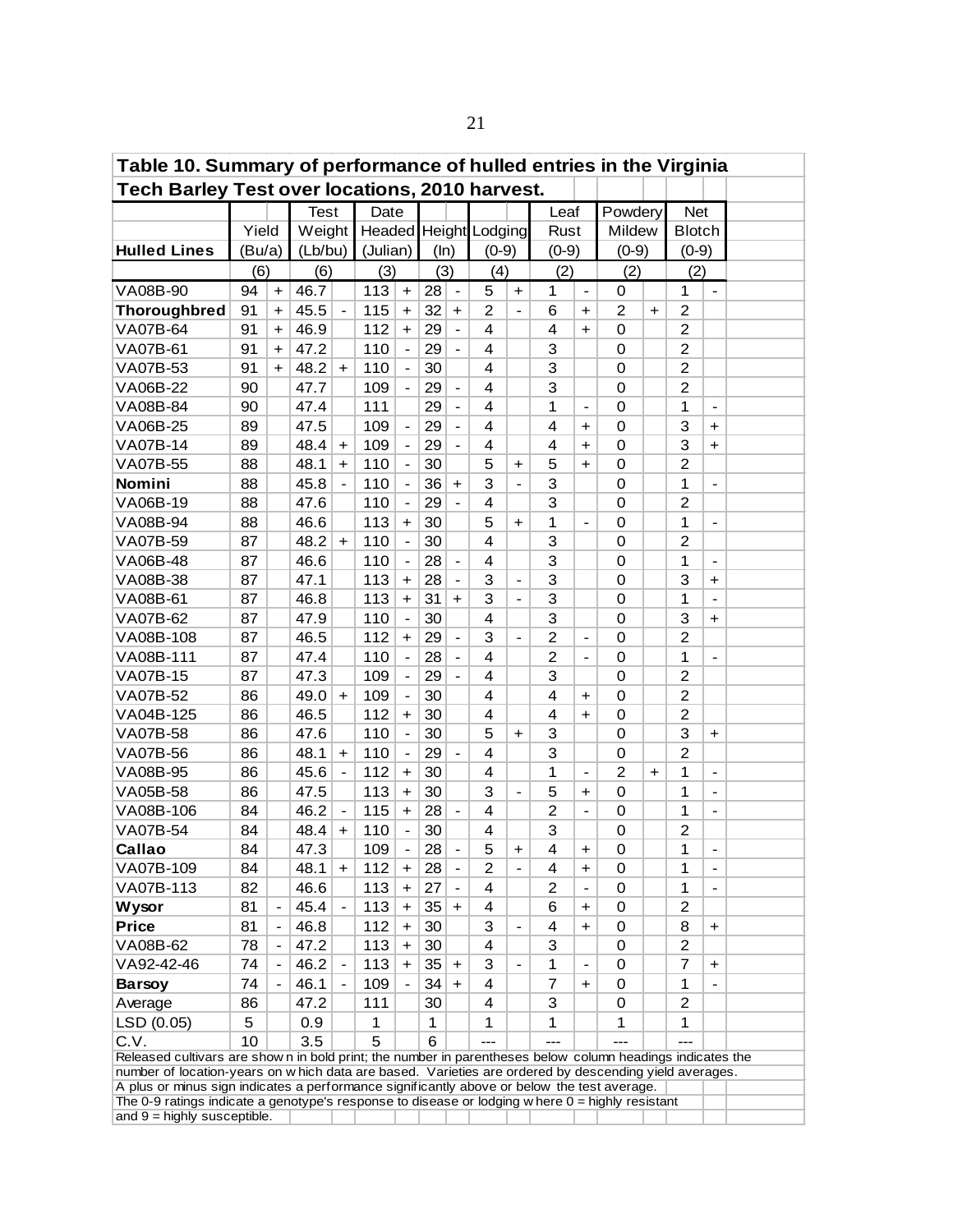| Table 11. Two-year average summary of performance of hulled entries in<br>the Virginia Tech Barley Tests, 2009 and 2010 harvests. |        |                |                    |                          |          |                          |                |                          |                         |                |                         |                          |                |                          |                |                              |
|-----------------------------------------------------------------------------------------------------------------------------------|--------|----------------|--------------------|--------------------------|----------|--------------------------|----------------|--------------------------|-------------------------|----------------|-------------------------|--------------------------|----------------|--------------------------|----------------|------------------------------|
|                                                                                                                                   |        |                | <b>Test</b>        |                          |          |                          |                |                          |                         |                |                         |                          |                |                          |                |                              |
|                                                                                                                                   |        |                |                    |                          | Date     |                          |                |                          |                         |                | Leaf                    |                          | Powdery        |                          | <b>Net</b>     |                              |
|                                                                                                                                   | Yield  |                | Weight             |                          | Headed   |                          | <b>Height</b>  |                          | Lodging                 |                | Rust                    |                          | Mildew         |                          | <b>Blotch</b>  |                              |
| <b>Hulled Lines</b>                                                                                                               | (Bu/a) |                | (Lb/bu)            |                          | (Julian) |                          | (ln)           |                          | $(0-9)$                 |                | $(0-9)$                 |                          | $(0-9)$        |                          | $(0-9)$        |                              |
|                                                                                                                                   | (11)   |                | (11)               |                          | (6)      |                          | (6)            |                          | (10)                    |                | (4)                     |                          | (5)            |                          | (4)            |                              |
| Nomini                                                                                                                            | 92     | $+$            | 44.8               | $\overline{\phantom{a}}$ | 110      | $\overline{\phantom{a}}$ | 37             | $\ddot{\phantom{1}}$     | $\overline{2}$          | $\overline{a}$ | 3                       | $\overline{\phantom{a}}$ | $\mathbf 0$    |                          | 1              | $\overline{\phantom{a}}$     |
| VA07B-64                                                                                                                          | 92     | $+$            | 45.9               |                          | 112      | $\ddot{\phantom{1}}$     | 31             | $\overline{a}$           | 4                       | $\ddot{}$      | 3                       | $\overline{\phantom{a}}$ | 0              |                          | 3              |                              |
| <b>Thoroughbred</b>                                                                                                               | 91     | $+$            | 44.7               |                          | 116      | $+$                      | 33             |                          | 3                       |                | 6                       | $+$                      | $\overline{4}$ | $\ddot{\phantom{1}}$     | $\overline{2}$ | $\frac{1}{2}$                |
| VA06B-48                                                                                                                          | 90     | $+$            | 45.0               |                          | 111      |                          | 31             | $\overline{\phantom{a}}$ | 3                       |                | 3                       | $\overline{a}$           | $\mathbf 0$    | $\overline{\phantom{a}}$ | $\overline{2}$ | $\frac{1}{2}$                |
| VA07B-61                                                                                                                          | 89     |                | 46.0               |                          | 111      |                          | 32             | $\overline{\phantom{a}}$ | $\overline{\mathbf{4}}$ | $+$            | 3                       | $\blacksquare$           | $\mathbf 0$    |                          | $\overline{2}$ | $\overline{\phantom{a}}$     |
| VA06B-22                                                                                                                          | 89     |                | 46.0               |                          | 110      |                          | 32             | $\frac{1}{2}$            | 3                       |                | $\overline{2}$          | $\overline{a}$           | $\mathbf 0$    |                          | 3              |                              |
| VA04B-125                                                                                                                         | 89     |                | 45.3               |                          | 113      | $\ddot{}$                | 32             |                          | 4                       | $+$            | $\overline{4}$          |                          | $\Omega$       |                          | $\overline{2}$ | $\qquad \qquad \blacksquare$ |
| VA07B-52                                                                                                                          | 89     |                | 47.3               | $\ddot{\phantom{1}}$     | 110      |                          | 32             |                          | 3                       |                | 3                       | $\overline{a}$           | $\overline{0}$ |                          | $\overline{2}$ |                              |
| VA05B-58                                                                                                                          | 88     |                | 46.1               |                          | 113      | $\ddot{\phantom{1}}$     | 33             |                          | 3                       |                | 4                       |                          | 0              |                          | 1              |                              |
| VA07B-59                                                                                                                          | 87     |                | 46.6               | $+$                      | 110      |                          | 32             |                          | $\overline{4}$          | $+$            | 3                       | $\overline{a}$           | $\overline{0}$ |                          | 3              |                              |
| VA07B-15                                                                                                                          | 87     |                | 45.9               |                          | 110      |                          | 31             |                          | 3                       |                | 3                       | $\overline{a}$           | $\mathbf 0$    |                          | 3              |                              |
| VA06B-19                                                                                                                          | 87     |                | 111<br>45.9<br>110 |                          |          | 32                       | $\overline{a}$ | 4                        | $+$                     | 3              | $\overline{a}$          | $\Omega$                 |                | 3                        |                |                              |
| Callao                                                                                                                            | 86     |                | 45.5               |                          |          | $\overline{a}$           | 30             | $\overline{\phantom{a}}$ | $\overline{4}$          | $+$            | 3                       | $\overline{a}$           | $\overline{0}$ |                          | $\overline{2}$ | $\blacksquare$               |
| VA07B-109                                                                                                                         | 85     |                | 46.5               | $\ddot{\phantom{1}}$     | 112      | $\ddot{\phantom{1}}$     | 31             | $\overline{\phantom{a}}$ | $\overline{2}$          | $\overline{a}$ | 3                       | $\overline{a}$           | $\mathbf 0$    |                          | 1              | $\blacksquare$               |
| VA92-42-46                                                                                                                        | 80     | $\blacksquare$ | 45.4               |                          | 112      | $+$                      | 36             | $+$                      | $\overline{2}$          | $\overline{a}$ | 1                       | $\overline{a}$           | $\Omega$       | $\overline{a}$           | $\overline{7}$ | $+$                          |
| <b>Wysor</b>                                                                                                                      | 77     | $\blacksquare$ | 43.6               | $\overline{\phantom{a}}$ | 113      | $\ddot{\phantom{1}}$     | 37             | $+$                      | $\overline{4}$          | $+$            | 5                       | $+$                      | $\Omega$       | $\overline{\phantom{a}}$ | 3              |                              |
| <b>Price</b>                                                                                                                      | 77     | $\blacksquare$ | 45.6               |                          | 113      | $+$                      | 32             | $\blacksquare$           | 3                       |                | $\overline{\mathbf{4}}$ |                          | 0              |                          | 6              | $\ddot{}$                    |
| <b>Barsoy</b>                                                                                                                     | 73     | $\blacksquare$ | 44.6               | $\overline{\phantom{a}}$ | 110      | $\overline{a}$           | 35             | $+$                      | 4                       | $\ddot{}$      | $\overline{7}$          | $\ddot{}$                | 1              | $\ddot{}$                | $\overline{2}$ | $\overline{\phantom{a}}$     |
| Average                                                                                                                           | 86     |                | 45.6               |                          | 111      |                          | 33             |                          | 3                       |                | 4                       |                          | $\mathbf 0$    |                          | 3              |                              |
| LSD (0.05)                                                                                                                        | 4      |                | 0.7                |                          | 1        |                          | 1              |                          | 1                       |                | 1                       |                          | 0              |                          | 1              |                              |
| C.V.                                                                                                                              | 11     |                | 3.5                |                          | 1        |                          | 5              |                          | ---                     |                | ---                     |                          | ---            |                          | ---            |                              |
|                                                                                                                                   |        |                |                    |                          |          |                          |                |                          |                         |                |                         |                          |                |                          |                |                              |
| Released cultivars are shown in bold print.                                                                                       |        |                |                    |                          |          |                          |                |                          |                         |                |                         |                          |                |                          |                |                              |
| The number in parentheses below column headings indicates the number of location-years                                            |        |                |                    |                          |          |                          |                |                          |                         |                |                         |                          |                |                          |                |                              |
| on which data are based.                                                                                                          |        |                |                    |                          |          |                          |                |                          |                         |                |                         |                          |                |                          |                |                              |
| Varieties are ordered by descending yield averages.                                                                               |        |                |                    |                          |          |                          |                |                          |                         |                |                         |                          |                |                          |                |                              |
| A plus or minus sign indicates a performance significantly above or below the test average.                                       |        |                |                    |                          |          |                          |                |                          |                         |                |                         |                          |                |                          |                |                              |
| The 0-9 ratings indicate a genotype's response to disease or lodging where $0 =$ highly                                           |        |                |                    |                          |          |                          |                |                          |                         |                |                         |                          |                |                          |                |                              |
| resistant and $9 =$ highly susceptible.                                                                                           |        |                |                    |                          |          |                          |                |                          |                         |                |                         |                          |                |                          |                |                              |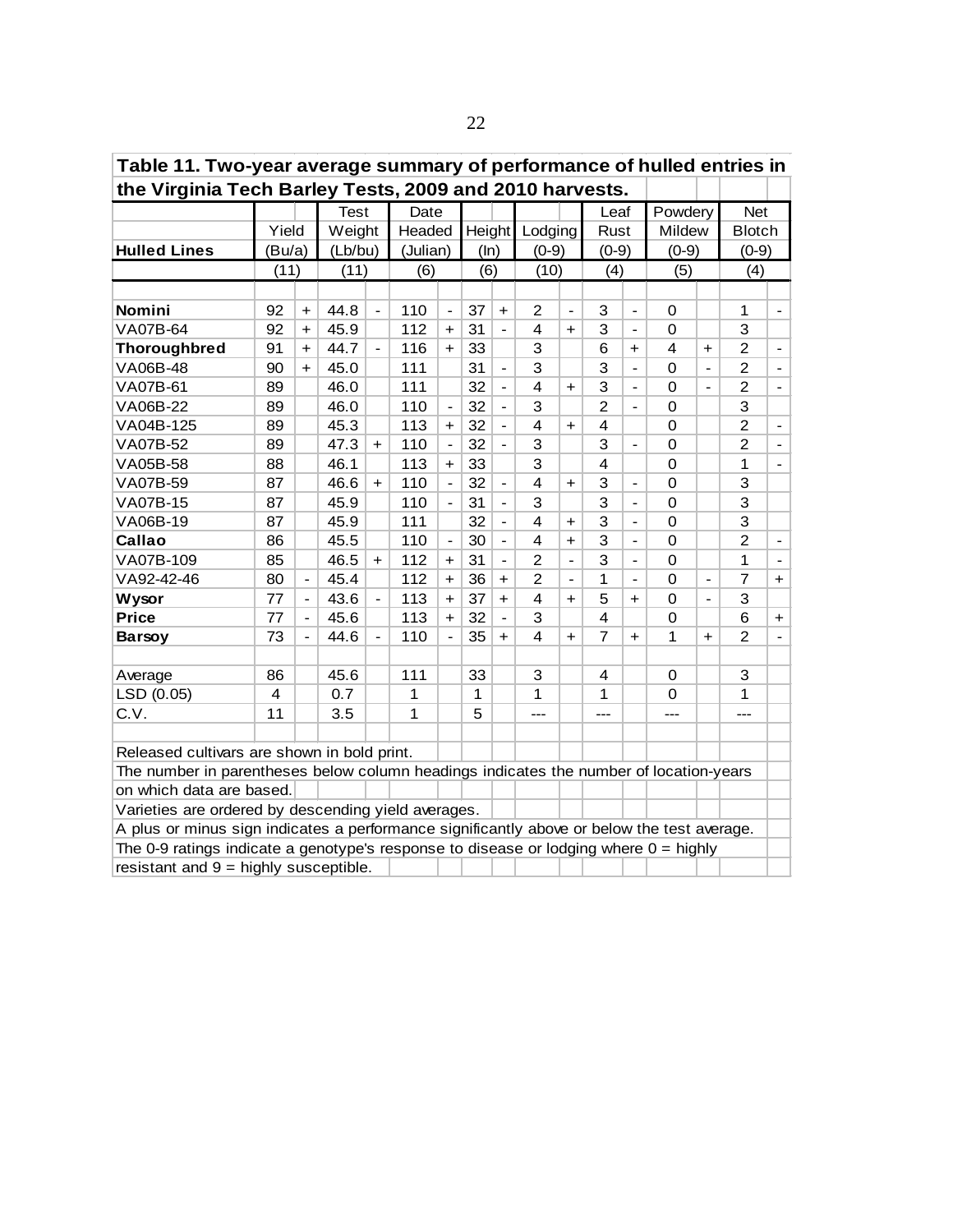| Table 12. Three-year average summary of performance of hulled entries in the                      |                |                          |         |                          |          |                              |        |                          |                         |                          |                         |                              |             |           |                |     |
|---------------------------------------------------------------------------------------------------|----------------|--------------------------|---------|--------------------------|----------|------------------------------|--------|--------------------------|-------------------------|--------------------------|-------------------------|------------------------------|-------------|-----------|----------------|-----|
| Virginia Tech Barley Tests, 2008, 2009, and 2010 harvests.                                        |                |                          |         |                          |          |                              |        |                          |                         |                          |                         |                              |             |           |                |     |
|                                                                                                   |                |                          | Test    |                          | Date     |                              |        |                          |                         |                          | Leaf                    |                              | Powdery     |           | <b>Net</b>     |     |
|                                                                                                   | Yield          |                          | Weight  |                          | Headed   |                              | Height |                          | Lodging                 |                          | <b>Rust</b>             |                              | Mildew      |           | <b>Blotch</b>  |     |
| <b>Hulled Lines</b>                                                                               | (Bu/a)         |                          | (Lb/bu) |                          | (Julian) |                              | (ln)   |                          | $(0-9)$                 |                          | $(0-9)$                 |                              | $(0-9)$     |           | $(0-9)$        |     |
|                                                                                                   | (16)           |                          | (16)    |                          | (8)      |                              | (9)    |                          | (15)                    |                          | (6)                     |                              | (7)         |           | (8)            |     |
|                                                                                                   |                |                          |         |                          |          |                              |        |                          |                         |                          |                         |                              |             |           |                |     |
| <b>Thoroughbred</b>                                                                               | 95             | $+$                      | 45.2    |                          | 116      | $+$                          | 35     |                          | 3                       | $\overline{\phantom{0}}$ | 6                       | $+$                          | 4           | $+$       | 3              | $+$ |
| VA06B-48                                                                                          | 95             | $\ddot{}$                | 45.4    |                          | 111      | $\overline{a}$               | 33     |                          | 4                       |                          | 3                       | $\overline{\phantom{a}}$     | $\Omega$    |           | 3              | $+$ |
| Nomini                                                                                            | 92             | $+$                      | 44.6    | $\frac{1}{2}$            | 109      | $\overline{a}$               | 38     | $+$                      | 4                       |                          | 3                       |                              | $\Omega$    |           | $\overline{2}$ |     |
| VA06B-19                                                                                          | 92             | $+$                      | 46.2    | $+$                      | 110      | $\qquad \qquad \blacksquare$ | 33     |                          | 5                       | +                        | 3                       |                              | $\Omega$    |           | 3              | $+$ |
| VA05B-58                                                                                          | 91             |                          | 46.2    | $+$                      | 113      | $+$                          | 33     | $\blacksquare$           | 4                       |                          | $\overline{\mathbf{4}}$ |                              | $\Omega$    |           | $\overline{2}$ |     |
| VA04B-125                                                                                         | 91             |                          | 45.8    |                          | 113      | $+$                          | 33     |                          | 5                       | $+$                      | $\overline{\mathbf{4}}$ |                              | $\mathbf 0$ |           | $\overline{2}$ |     |
| Callao                                                                                            | 90             |                          | 45.7    |                          | 110      | $\overline{\phantom{0}}$     | 31     | $\overline{\phantom{a}}$ | 5                       | $+$                      | 3                       | $\qquad \qquad \blacksquare$ | $\Omega$    |           | 3              | $+$ |
| <b>Price</b>                                                                                      | 82             | $\overline{\phantom{a}}$ | 45.9    |                          | 112      |                              | 33     |                          | $\overline{\mathbf{4}}$ |                          | 3                       | $\blacksquare$               | $\Omega$    |           | 6              | $+$ |
| VA92-42-46                                                                                        | 81             |                          | 44.8    | $\frac{1}{2}$            | 111      | $\blacksquare$               | 38     | $+$                      | 4                       |                          | 1                       | $\qquad \qquad \blacksquare$ | $\Omega$    |           | $\overline{7}$ | $+$ |
| <b>Wysor</b>                                                                                      | 78             |                          | 43.6    | $\overline{\phantom{0}}$ | 113      | $\ddot{}$                    | 38     | $+$                      | 5                       | $+$                      | 5                       | $\ddot{}$                    | $\Omega$    |           | 4              | $+$ |
| <b>Barsoy</b>                                                                                     | 78             |                          | 44.9    |                          | 110      |                              | 37     | $+$                      | $\overline{\mathbf{4}}$ |                          | 6                       | $+$                          | 1           | $\ddot{}$ | 3              | $+$ |
|                                                                                                   |                |                          |         |                          |          |                              |        |                          |                         |                          |                         |                              |             |           |                |     |
| Average                                                                                           | 88             |                          | 45.4    |                          | 112      |                              | 35     |                          | 4                       |                          | 4                       |                              | 1           |           | 3              |     |
| LSD (0.05)                                                                                        | $\overline{4}$ |                          | 0.6     |                          | 1        |                              | 1      |                          | 1                       |                          | 1                       |                              | $\Omega$    |           | 0              |     |
| C.V.                                                                                              | 12             |                          | 3.9     |                          | 1        |                              | 5      |                          | ---                     |                          | ---                     |                              |             |           |                |     |
|                                                                                                   |                |                          |         |                          |          |                              |        |                          |                         |                          |                         |                              |             |           |                |     |
| Released cultivars are shown in bold print.                                                       |                |                          |         |                          |          |                              |        |                          |                         |                          |                         |                              |             |           |                |     |
| The number in parentheses below column headings indicates the number of location-years            |                |                          |         |                          |          |                              |        |                          |                         |                          |                         |                              |             |           |                |     |
| on which data are based.                                                                          |                |                          |         |                          |          |                              |        |                          |                         |                          |                         |                              |             |           |                |     |
| Varieties are ordered by descending yield averages.                                               |                |                          |         |                          |          |                              |        |                          |                         |                          |                         |                              |             |           |                |     |
| A plus or minus sign indicates a performance significantly above or below the test average.       |                |                          |         |                          |          |                              |        |                          |                         |                          |                         |                              |             |           |                |     |
| The 0-9 ratings indicate a genotype's response to disease or lodging where $0 =$ highly resistant |                |                          |         |                          |          |                              |        |                          |                         |                          |                         |                              |             |           |                |     |
| and $9 =$ highly susceptible.                                                                     |                |                          |         |                          |          |                              |        |                          |                         |                          |                         |                              |             |           |                |     |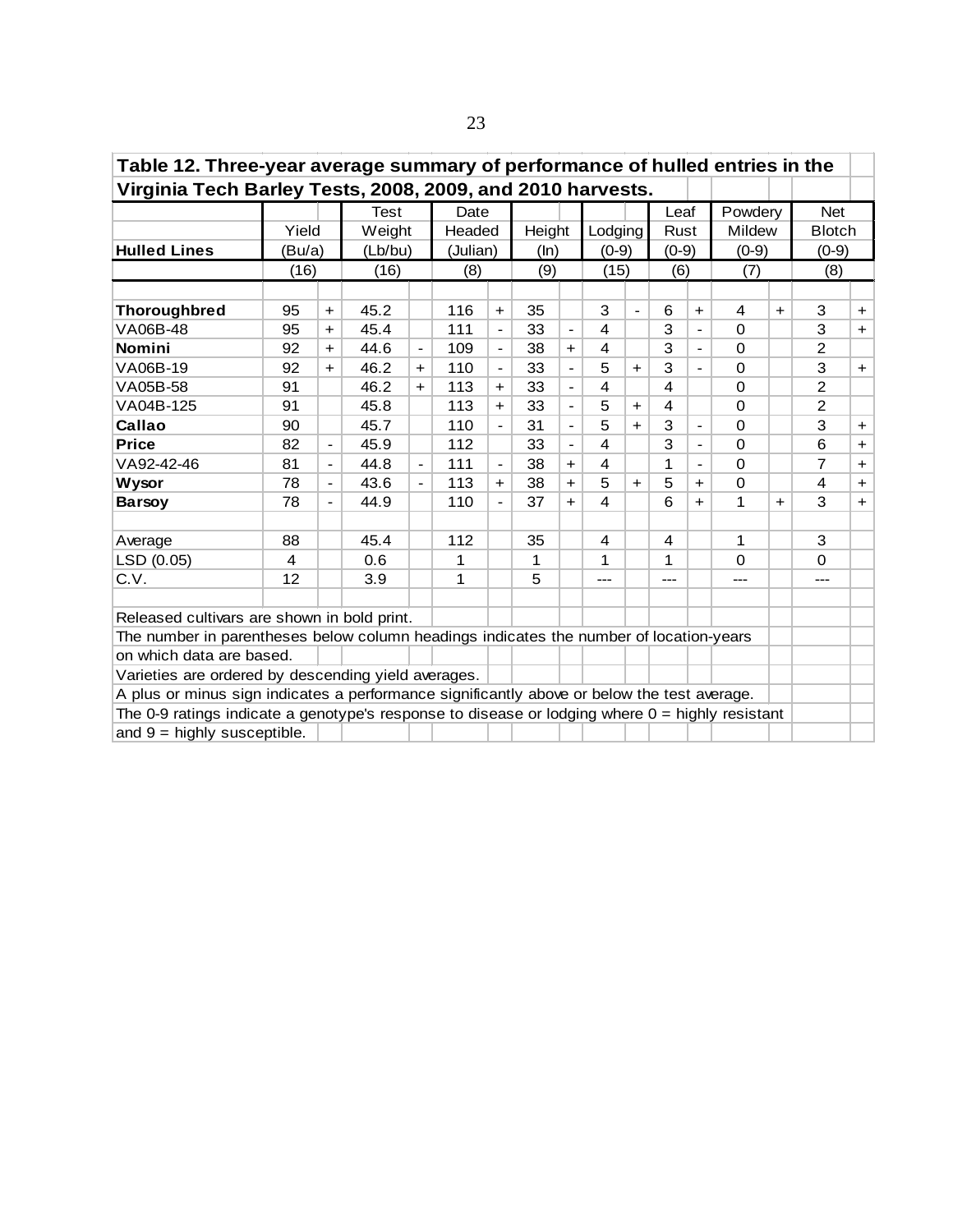| Table 13. Summary of performance of hulled entries in the Virginia Tech                     |        |                          |             |     |  |  |  |
|---------------------------------------------------------------------------------------------|--------|--------------------------|-------------|-----|--|--|--|
| Barley Test, Southern Piedmont AREC, Blackstone, VA, 2010 harvest.                          |        |                          |             |     |  |  |  |
|                                                                                             |        |                          | <b>Test</b> |     |  |  |  |
|                                                                                             | Yield  |                          | Weight      |     |  |  |  |
| <b>Hulled Lines</b>                                                                         | (Bu/a) |                          | (Lb/bu)     |     |  |  |  |
| VA07B-59                                                                                    | 55     | $+$                      | 42.2        |     |  |  |  |
| VA06B-22                                                                                    | 54     |                          | 40.7        |     |  |  |  |
| VA08B-94                                                                                    | 52     |                          | 39.4        |     |  |  |  |
| VA06B-25                                                                                    | 52     |                          | 40.4        |     |  |  |  |
| VA07B-64                                                                                    | 51     |                          | 38.8        |     |  |  |  |
| <b>Thoroughbred</b>                                                                         | 51     |                          | 40.6        |     |  |  |  |
| VA07B-52                                                                                    | 51     |                          | 42.0        |     |  |  |  |
| VA07B-53                                                                                    | 50     |                          | 43.6        | $+$ |  |  |  |
| VA07B-109                                                                                   | 50     |                          | 42.3        |     |  |  |  |
| VA06B-19                                                                                    | 50     |                          | 39.6        |     |  |  |  |
| VA08B-111                                                                                   | 50     |                          | 42.5        |     |  |  |  |
| <b>Price</b>                                                                                | 49     |                          | 41.5        |     |  |  |  |
| VA05B-58                                                                                    | 48     |                          | 41.3        |     |  |  |  |
| VA08B-95                                                                                    | 48     |                          | 38.5        |     |  |  |  |
| Callao                                                                                      | 47     |                          | 41.6        |     |  |  |  |
| VA08B-84                                                                                    | 47     |                          | 40.2        |     |  |  |  |
| VA08B-38                                                                                    | 47     |                          | 41.8        |     |  |  |  |
| <b>VA07B-58</b>                                                                             | 47     |                          | 40.7        |     |  |  |  |
| VA08B-90                                                                                    | 47     |                          | 39.7        |     |  |  |  |
| VA07B-61                                                                                    | 46     |                          | 38.7        |     |  |  |  |
| VA07B-56                                                                                    | 46     |                          | 40.7        |     |  |  |  |
| <b>VA07B-15</b>                                                                             | 46     |                          | 37.6        |     |  |  |  |
| VA08B-106                                                                                   | 46     |                          | 41.3        |     |  |  |  |
| VA07B-62                                                                                    | 46     |                          | 41.7        |     |  |  |  |
| VA08B-108                                                                                   | 45     |                          | 40.4        |     |  |  |  |
| VA08B-61                                                                                    | 45     |                          | 40.2        |     |  |  |  |
| VA07B-14                                                                                    | 45     |                          | 41.1        |     |  |  |  |
| VA07B-55                                                                                    | 45     |                          | 40.2        |     |  |  |  |
| VA08B-62                                                                                    | 43     |                          | 40.1        |     |  |  |  |
| Wysor                                                                                       | 43     |                          | 40.0        |     |  |  |  |
| <b>VA07B-54</b>                                                                             | 43     |                          | 42.0        |     |  |  |  |
| VA04B-125                                                                                   | 42     |                          | 40.6        |     |  |  |  |
| VA06B-48                                                                                    | 41     |                          | 40.3        |     |  |  |  |
| Nomini                                                                                      | 39     |                          | 40.8        |     |  |  |  |
| VA92-42-46                                                                                  | 35     | $\overline{\phantom{0}}$ | 40.8        |     |  |  |  |
| VA07B-113                                                                                   | 34     | $\blacksquare$           | 39.6        |     |  |  |  |
| <b>Barsoy</b>                                                                               | 28     | $\overline{\phantom{a}}$ | 39.0        |     |  |  |  |
|                                                                                             |        |                          |             |     |  |  |  |
| Average                                                                                     | 46     |                          | 40.6        |     |  |  |  |
| LSD (0.05)                                                                                  | 9      |                          | 3.0         |     |  |  |  |
| C.V.                                                                                        | 14     |                          | 5.2         |     |  |  |  |
| Released cultivars are shown in bold print.                                                 |        |                          |             |     |  |  |  |
| Varieties are ordered by descending yield averages.                                         |        |                          |             |     |  |  |  |
| A plus or minus sign indicates a performance significantly above or below the test average. |        |                          |             |     |  |  |  |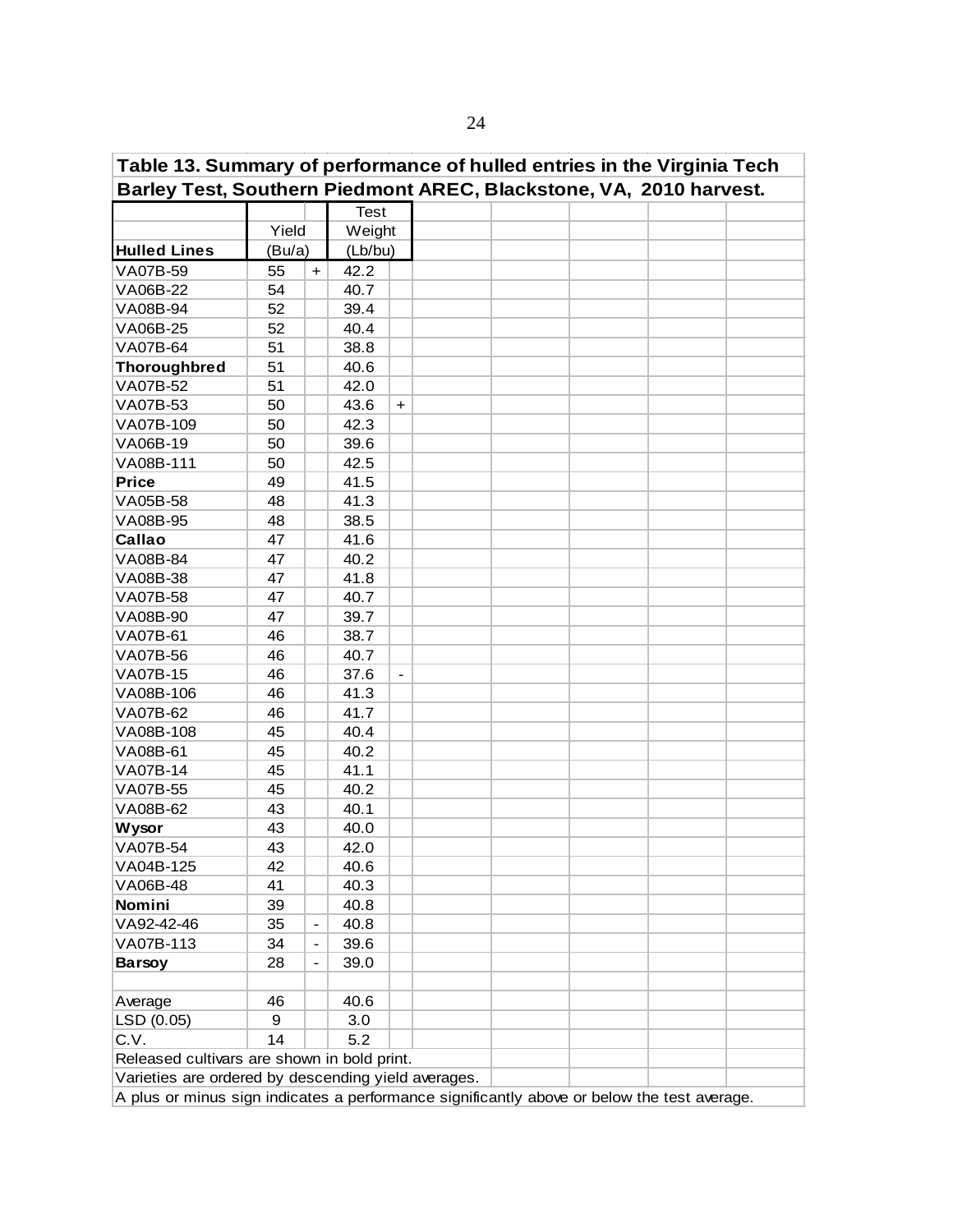| Table 14. Summary of performance of hulled entries in the Virginia Tech                                 |        |                    |                          |                         |                          |  |                                                                               |
|---------------------------------------------------------------------------------------------------------|--------|--------------------|--------------------------|-------------------------|--------------------------|--|-------------------------------------------------------------------------------|
|                                                                                                         |        |                    |                          |                         |                          |  | Barley Test planted no-till at the Tidewater AREC, Holland, VA, 2010 harvest. |
|                                                                                                         | Yield  | <b>Test Weight</b> |                          | Lodging                 |                          |  |                                                                               |
| <b>Hulled Lines</b>                                                                                     | (Bu/a) | (Lb/bu)            |                          | $(0-9)$                 |                          |  |                                                                               |
| VA07B-15                                                                                                | 94     | 46.3               |                          | 3                       |                          |  |                                                                               |
| <b>Thoroughbred</b>                                                                                     | 94     | 44.3               |                          | 0                       | $\overline{\phantom{a}}$ |  |                                                                               |
| VA06B-25                                                                                                | 93     | 45.2               |                          | 3                       |                          |  |                                                                               |
| VA07B-61                                                                                                | 92     | 45.3               |                          | $\overline{4}$          |                          |  |                                                                               |
| VA04B-125                                                                                               | 92     | 44.2               |                          | 3                       |                          |  |                                                                               |
| Callao                                                                                                  | 91     | 45.2               |                          | 4                       |                          |  |                                                                               |
| VA08B-90                                                                                                | 87     | 44.0               |                          | 4                       |                          |  |                                                                               |
| VA08B-94                                                                                                | 87     | 45.3               |                          | 5                       | $\ddot{}$                |  |                                                                               |
| VA07B-53                                                                                                | 86     | 45.1               |                          | $\overline{4}$          |                          |  |                                                                               |
| VA06B-19                                                                                                | 86     | 46.1               |                          | 3                       |                          |  |                                                                               |
| VA07B-62                                                                                                | 85     | 45.2               |                          | 3                       |                          |  |                                                                               |
| VA07B-52                                                                                                | 84     | 47.1               | $\ddot{}$                | $\overline{\mathbf{4}}$ |                          |  |                                                                               |
| VA06B-48                                                                                                | 84     | 44.6               |                          | $\overline{c}$          |                          |  |                                                                               |
| VA07B-64                                                                                                | 83     | 45.8               |                          | 3                       |                          |  |                                                                               |
| VA07B-58                                                                                                | 82     | 46.5               |                          | $\overline{\mathbf{4}}$ |                          |  |                                                                               |
| VA08B-106                                                                                               | 82     | 44.0               |                          | $\overline{2}$          |                          |  |                                                                               |
| VA08B-61                                                                                                | 82     | 45.0               |                          | $\overline{2}$          |                          |  |                                                                               |
| VA08B-95                                                                                                | 81     | 44.6               |                          | 3                       |                          |  |                                                                               |
| VA07B-56                                                                                                | 81     | 45.6               |                          | 3                       |                          |  |                                                                               |
| VA08B-38                                                                                                | 81     | 45.6               |                          | $\overline{c}$          |                          |  |                                                                               |
| VA92-42-46                                                                                              | 81     | 45.4               |                          | $\mathbf{1}$            | $\overline{\phantom{a}}$ |  |                                                                               |
| VA07B-113                                                                                               | 81     | 45.0               |                          | 3                       |                          |  |                                                                               |
| VA07B-14                                                                                                | 80     | 46.0               |                          | 4                       |                          |  |                                                                               |
| VA06B-22                                                                                                | 80     | 45.2               |                          | 4                       |                          |  |                                                                               |
| VA07B-54                                                                                                | 78     | 45.1               |                          | 3                       |                          |  |                                                                               |
| VA08B-108                                                                                               | 78     | 44.8               |                          | 1                       |                          |  |                                                                               |
| <b>Price</b>                                                                                            | 78     | 44.8               |                          | $\overline{c}$          |                          |  |                                                                               |
| VA08B-84                                                                                                | 78     | 45.2               |                          | 4                       |                          |  |                                                                               |
| VA07B-59                                                                                                | 77     | 45.7               |                          | $\overline{2}$          |                          |  |                                                                               |
| VA05B-58                                                                                                | 77     | 44.0               |                          | $\overline{2}$          |                          |  |                                                                               |
| <b>Barsoy</b>                                                                                           | 77     | 42.3               | $\overline{\phantom{a}}$ | $\overline{c}$          |                          |  |                                                                               |
| VA07B-55                                                                                                | 74     | 45.5               |                          | 4                       |                          |  |                                                                               |
| VA08B-62                                                                                                | 72     | 44.6               |                          | $\overline{c}$          |                          |  |                                                                               |
| VA07B-109                                                                                               | 72     | 45.3               |                          | $\overline{2}$          |                          |  |                                                                               |
| VA08B-111                                                                                               | 72     | 46.1               |                          | $\overline{c}$          |                          |  |                                                                               |
|                                                                                                         |        |                    |                          |                         |                          |  |                                                                               |
| Wysor<br>Nomini                                                                                         | ä,     |                    |                          |                         |                          |  |                                                                               |
|                                                                                                         |        |                    |                          |                         |                          |  |                                                                               |
| Average<br>LSD (0.05)                                                                                   | 82     | 45.1               |                          | 3                       |                          |  |                                                                               |
|                                                                                                         | 13     | 1.7                |                          | 2                       |                          |  |                                                                               |
| C.V.<br>Released cultivars are shown in bold print.                                                     | 10     | 2.5                |                          | ---                     |                          |  |                                                                               |
| Varieties are ordered by descending yield averages.                                                     |        |                    |                          |                         |                          |  |                                                                               |
| A plus or minus sign indicates a performance significantly above or below the test average.             |        |                    |                          |                         |                          |  |                                                                               |
| The 0-9 ratings indicate a genotype's response to lodging where $0 =$ highly resistant                  |        |                    |                          |                         |                          |  |                                                                               |
| and $9 =$ highly susceptible.                                                                           |        |                    |                          |                         |                          |  |                                                                               |
| All plots of Nomini and Wysor were heavily damaged by deer at this location and are not being reported. |        |                    |                          |                         |                          |  |                                                                               |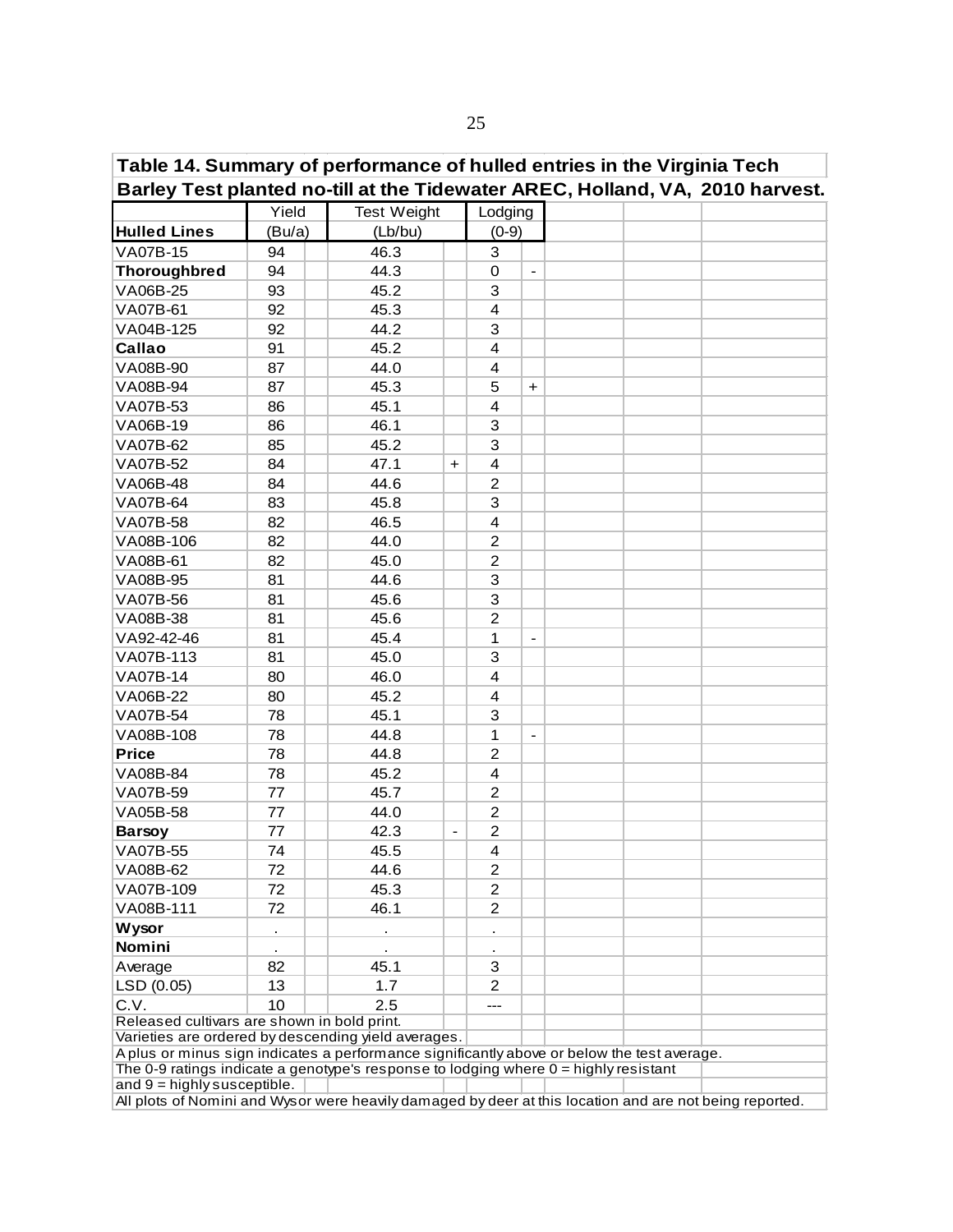|                                                                                                                                                    | Yield                          | <b>Test</b><br>Weight |                          | Date<br>Headed |                              | Height |           | Lodging        |                              | Leaf<br>Rust            |                          | Powdery<br>Mildew |                      | <b>Net</b><br><b>Blotch</b> |                                  |
|----------------------------------------------------------------------------------------------------------------------------------------------------|--------------------------------|-----------------------|--------------------------|----------------|------------------------------|--------|-----------|----------------|------------------------------|-------------------------|--------------------------|-------------------|----------------------|-----------------------------|----------------------------------|
| <b>Hulled Lines</b>                                                                                                                                | (Bu/a)                         | (Lb/bu)               |                          | (Julian)       |                              | (ln)   |           | $(0-9)$        |                              | $(0-9)$                 |                          | $(0-9)$           |                      | $(0-9)$                     |                                  |
| VA07B-64                                                                                                                                           | 91                             | 48.2                  |                          | 111            |                              | 25     |           | 2              | +                            | 6                       |                          | 0                 |                      | 0                           |                                  |
| VA08B-84                                                                                                                                           | 91                             | 47.8                  |                          | 112            |                              | 24     |           | $\mathbf 0$    | $\blacksquare$               | 1                       | $\overline{\phantom{a}}$ | 0                 |                      | 0                           |                                  |
| VA06B-48                                                                                                                                           | 90                             | 47.3                  |                          | 110            | $\qquad \qquad \blacksquare$ | 24     |           | $\mathbf 0$    | $\overline{\phantom{a}}$     | 6                       |                          | 0                 |                      | 0                           |                                  |
| VA06B-19                                                                                                                                           | 89                             | 47.8                  |                          | 110            | $\overline{\phantom{a}}$     | 24     |           | 0              | $\overline{\phantom{0}}$     | $\overline{\mathbf{4}}$ |                          | 0                 |                      | 0                           |                                  |
| VA08B-95                                                                                                                                           | 89                             | 46.3                  | $\overline{\phantom{a}}$ | 112            |                              | 26     |           | $\mathbf{1}$   |                              | 1                       | $\blacksquare$           | 3                 | $\ddot{\phantom{1}}$ | 0                           |                                  |
| VA06B-22                                                                                                                                           | 89                             | 47.4                  |                          | 110            | $\blacksquare$               | 23     |           | 1              |                              | $\overline{\mathbf{4}}$ |                          | 0                 |                      | 0                           |                                  |
| VA04B-125                                                                                                                                          | 89                             | 48.1                  |                          | 113            |                              | 26     |           | $\mathbf 0$    | $\overline{a}$               | 6                       |                          | 0                 |                      | 1                           | $+$                              |
| VA08B-90                                                                                                                                           | 88                             | 47.6                  |                          | 116            |                              | 23     |           | 1              |                              | $\overline{2}$          | $\overline{a}$           | 0                 |                      | $\mathbf 0$                 |                                  |
|                                                                                                                                                    |                                |                       |                          |                | $\ddot{}$                    |        |           |                |                              | $\overline{4}$          |                          |                   |                      |                             |                                  |
| VA07B-59                                                                                                                                           | 87                             | 49.9                  | $+$                      | 111            |                              | 26     |           | 1              |                              |                         |                          | 0                 |                      | 0                           |                                  |
| VA08B-94                                                                                                                                           | 87                             | 47.8                  |                          | 115            | $\ddot{}$                    | 25     |           | $\mathbf{1}$   |                              | 1                       |                          | 0                 |                      | 0                           |                                  |
| Nomini                                                                                                                                             | 87                             | 45.5                  | $\overline{\phantom{0}}$ | 109            |                              | 30     | $+$       | $\overline{c}$ | $\ddot{\phantom{1}}$         | 5                       |                          | 0                 |                      | 0                           |                                  |
| VA08B-106                                                                                                                                          | 86                             | 47.1                  |                          | 118            | $\ddot{}$                    | 24     |           | $\Omega$       | $\overline{\phantom{a}}$     | 3                       | $\overline{\phantom{a}}$ | 0                 |                      | 0                           |                                  |
| <b>Thoroughbred</b>                                                                                                                                | 86                             | 47.1                  |                          | 116            | $\ddot{\phantom{1}}$         | 27     |           | 0              | $\overline{\phantom{a}}$     | 8                       | $\ddot{}$                | 1                 | $\ddot{\phantom{1}}$ | 0                           |                                  |
| VA07B-61                                                                                                                                           | 86                             | 49.3                  |                          | 111            |                              | 25     |           | 0              | $\overline{\phantom{0}}$     | 5                       |                          | $\mathbf 0$       |                      | 0                           |                                  |
| VA07B-56                                                                                                                                           | 86                             | 49.9                  | $+$                      | 112            |                              | 25     |           | 1              |                              | $\overline{\mathbf{4}}$ |                          | 0                 |                      | 0                           |                                  |
| <b>Wysor</b>                                                                                                                                       | 85                             | 45.9                  |                          | 114            | $\ddot{}$                    | 29     | $\ddot{}$ | $\overline{c}$ | $\ddot{\phantom{1}}$         | $\overline{7}$          | $\ddot{}$                | 0                 |                      | 0                           |                                  |
| VA07B-58                                                                                                                                           | 85                             | 49.0                  |                          | 111            |                              | 25     |           | 1              |                              | $\overline{\mathbf{4}}$ |                          | 0                 |                      | 0                           |                                  |
| VA07B-55                                                                                                                                           | 85                             | 49.0                  |                          | 111            |                              | 26     |           | $\overline{c}$ | $\ddot{\phantom{1}}$         | $\overline{7}$          | $\ddot{}$                | 0                 |                      | 0                           |                                  |
| VA07B-62                                                                                                                                           | 85                             | 48.0                  |                          | 112            |                              | 25     |           | 1              |                              | 5                       |                          | 0                 |                      | 0                           |                                  |
| VA07B-54                                                                                                                                           | 85                             | 51.3                  | $+$                      | 111            |                              | 25     |           | $\mathbf{1}$   |                              | 5                       |                          | 0                 |                      | 0                           |                                  |
| VA07B-113                                                                                                                                          | 84                             | 46.9                  |                          | 116            | $\ddot{}$                    | 23     |           | 0              | $\overline{\phantom{0}}$     | 3                       | $\overline{\phantom{a}}$ | 0                 |                      | 0                           |                                  |
| VA07B-53                                                                                                                                           | 84                             | 48.3                  |                          | 112            |                              | 25     |           | $\mathbf{1}$   |                              | 5                       |                          | 0                 |                      | 0                           |                                  |
| VA07B-109                                                                                                                                          | 84                             | 48.3                  |                          | 111            |                              | 25     |           | $\mathbf 0$    | $\overline{a}$               | 5                       |                          | 0                 |                      | 0                           |                                  |
| VA06B-25                                                                                                                                           | 84                             | 50.2                  | $\ddot{}$                | 110            |                              | 23     |           | $\mathbf{1}$   |                              | 6                       |                          | 0                 |                      | 0                           |                                  |
| VA07B-52                                                                                                                                           | 83                             | 50.2                  | $+$                      | 111            |                              | 27     |           | 1              |                              | 6                       |                          | 0                 |                      | 0                           |                                  |
| VA07B-14                                                                                                                                           | 83                             | 49.8                  | $+$                      | 111            |                              | 24     |           | 1              |                              | 6                       |                          | 0                 |                      | 1                           | $\begin{array}{c} + \end{array}$ |
| VA92-42-46                                                                                                                                         | 83                             | 46.3                  | $\overline{a}$           | 114            | $\ddot{}$                    | 29     | $+$       | 1              |                              | $\overline{c}$          | $\overline{a}$           | 0                 |                      | $\overline{\mathbf{4}}$     | $\ddot{}$                        |
| VA08B-108                                                                                                                                          | 83                             | 46.0                  | $\frac{1}{2}$            | 115            | $\ddot{}$                    | 23     |           | $\mathbf 0$    | $\overline{\phantom{0}}$     | $\overline{4}$          |                          | 0                 |                      | $\mathbf 0$                 |                                  |
| VA08B-111                                                                                                                                          | 83                             | 47.7                  |                          | 110            | $\overline{a}$               | 23     |           | 0              | $\overline{\phantom{0}}$     | 3                       | $\overline{\phantom{a}}$ | 0                 |                      | $\mathbf 0$                 |                                  |
| Callao                                                                                                                                             | 83                             | 48.6                  |                          | 111            |                              | 23     |           | 1              |                              | 6                       |                          | 0                 |                      | 0                           |                                  |
| VA08B-38                                                                                                                                           | 82                             | 46.9                  |                          | 116            | $\ddot{}$                    | 24     |           | 0              | $\blacksquare$               | 5                       |                          | 0                 |                      | $\mathbf 0$                 |                                  |
| VA05B-58                                                                                                                                           | 82                             | 48.9                  |                          | 115            | +                            | 26     |           | 0              | $\qquad \qquad \blacksquare$ | 7                       | $\ddot{}$                | 0                 |                      | 0                           |                                  |
| VA08B-61                                                                                                                                           | 81                             | 46.4                  |                          | 115            | +                            | 26     |           | 0              | $\overline{\phantom{0}}$     | 5                       |                          | 0                 |                      | 0                           |                                  |
| VA07B-15                                                                                                                                           | 81                             | 49.5                  |                          | 111            |                              | 24     |           | 0              | $\overline{\phantom{0}}$     | 5                       |                          | 0                 |                      | 0                           |                                  |
| VA08B-62                                                                                                                                           | 80                             | 48.5                  |                          | 115            | $\ddot{}$                    | 26     |           | 1              |                              | 4                       |                          | 0                 |                      | 0                           |                                  |
| <b>Price</b>                                                                                                                                       | 76<br>$\overline{\phantom{a}}$ | 47.1                  |                          | 113            |                              | 26     |           | 1              |                              | 6                       |                          | 0                 |                      | $\overline{7}$              |                                  |
|                                                                                                                                                    | $\overline{\phantom{a}}$       |                       |                          |                |                              |        |           | $\mathbf 0$    | $\overline{\phantom{a}}$     | 9                       |                          |                   |                      | 0                           | $\ddot{}$                        |
| <b>Barsoy</b>                                                                                                                                      | 68                             | 46.2                  | $\overline{\phantom{a}}$ | 114            | $\ddot{}$                    | 30     | $\ddot{}$ |                |                              |                         | $\ddot{}$                | 0                 |                      |                             |                                  |
| Average                                                                                                                                            | 85                             | 48.0                  |                          | 112            |                              | 25     |           | 1              |                              | 5                       |                          | 0                 |                      | 0                           |                                  |
| LSD (0.05)                                                                                                                                         | $\overline{7}$                 | 1.7                   |                          | 2              |                              | 3      |           | 1              |                              | $\overline{c}$          |                          | $\mathbf{1}$      |                      | $\mathbf{1}$                |                                  |
| C.V.                                                                                                                                               | 6                              | 2.6                   |                          | 5              |                              | 8      |           | ---            |                              | ---                     |                          | ---               |                      | ---                         |                                  |
| Released cultivars are show n in bold print.                                                                                                       |                                |                       |                          |                |                              |        |           |                |                              |                         |                          |                   |                      |                             |                                  |
| Varieties are ordered by descending yield averages.<br>A plus or minus sign indicates a performance significantly above or below the test average. |                                |                       |                          |                |                              |        |           |                |                              |                         |                          |                   |                      |                             |                                  |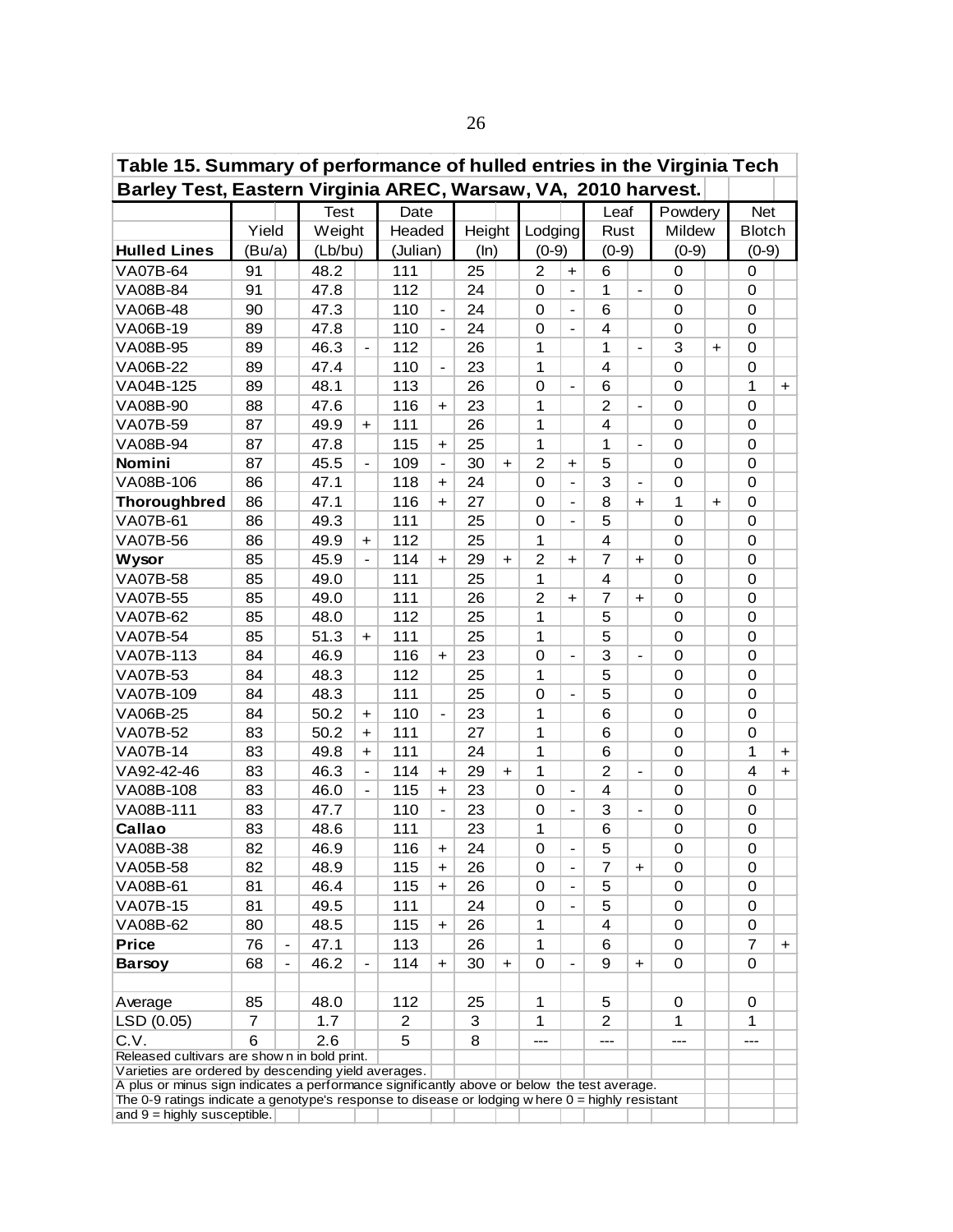| Table 16. Summary of performance of hulled entries in the Virginia                                                                                                                     |        |                                  |                |  |                                                                  |  |  |  |  |  |  |  |
|----------------------------------------------------------------------------------------------------------------------------------------------------------------------------------------|--------|----------------------------------|----------------|--|------------------------------------------------------------------|--|--|--|--|--|--|--|
|                                                                                                                                                                                        |        |                                  |                |  | Tech Barley Test, Eastern Shore AREC, Painter, VA, 2010 harvest. |  |  |  |  |  |  |  |
|                                                                                                                                                                                        |        | <b>Test</b>                      |                |  |                                                                  |  |  |  |  |  |  |  |
|                                                                                                                                                                                        | Yield  | Weight                           | Lodging        |  |                                                                  |  |  |  |  |  |  |  |
| <b>Hulled Lines</b>                                                                                                                                                                    | (Bu/a) | (Lb/bu)                          | $(0-9)$        |  |                                                                  |  |  |  |  |  |  |  |
| VA06B-22                                                                                                                                                                               | 88     | 50.3                             | 5              |  |                                                                  |  |  |  |  |  |  |  |
| VA07B-53                                                                                                                                                                               | 87     | 50.1                             | 5              |  |                                                                  |  |  |  |  |  |  |  |
| VA08B-84                                                                                                                                                                               | 87     | 50.0                             | 5              |  |                                                                  |  |  |  |  |  |  |  |
| VA07B-14                                                                                                                                                                               | 87     | 50.2                             | 5              |  |                                                                  |  |  |  |  |  |  |  |
| VA08B-90                                                                                                                                                                               |        |                                  | 5              |  |                                                                  |  |  |  |  |  |  |  |
|                                                                                                                                                                                        | 87     | 49.7                             | 5              |  |                                                                  |  |  |  |  |  |  |  |
| VA07B-64                                                                                                                                                                               | 86     | 48.7                             |                |  |                                                                  |  |  |  |  |  |  |  |
| VA08B-108                                                                                                                                                                              | 85     | 49.3                             | 4              |  |                                                                  |  |  |  |  |  |  |  |
| VA07B-55                                                                                                                                                                               | 85     | 50.9                             | 4              |  |                                                                  |  |  |  |  |  |  |  |
| VA07B-61                                                                                                                                                                               | 85     | 48.3                             | $\overline{4}$ |  |                                                                  |  |  |  |  |  |  |  |
| VA07B-62                                                                                                                                                                               | 85     | 50.2                             | 4              |  |                                                                  |  |  |  |  |  |  |  |
| VA07B-59                                                                                                                                                                               | 84     | 50.3                             | 5              |  |                                                                  |  |  |  |  |  |  |  |
| VA07B-58                                                                                                                                                                               | 84     | 49.7                             | 5              |  |                                                                  |  |  |  |  |  |  |  |
| VA08B-111                                                                                                                                                                              | 84     | 51.1                             | 5              |  |                                                                  |  |  |  |  |  |  |  |
| VA07B-54                                                                                                                                                                               | 83     | 50.4                             | 4              |  |                                                                  |  |  |  |  |  |  |  |
| VA07B-56                                                                                                                                                                               | 82     | 51.5                             | 4              |  |                                                                  |  |  |  |  |  |  |  |
| VA06B-25                                                                                                                                                                               | 82     | 50.1                             | 4              |  |                                                                  |  |  |  |  |  |  |  |
| <b>VA07B-15</b>                                                                                                                                                                        | 82     | 49.3                             | 4              |  |                                                                  |  |  |  |  |  |  |  |
| VA06B-48                                                                                                                                                                               | 81     | 49.4                             | 4              |  |                                                                  |  |  |  |  |  |  |  |
| VA08B-38                                                                                                                                                                               | 81     | 49.6                             | 3              |  |                                                                  |  |  |  |  |  |  |  |
| VA06B-19                                                                                                                                                                               | 80     | 51.1                             | 5              |  |                                                                  |  |  |  |  |  |  |  |
| VA08B-95                                                                                                                                                                               | 80     | 47.8                             | 3              |  |                                                                  |  |  |  |  |  |  |  |
| <b>Price</b>                                                                                                                                                                           | 79     | 49.7                             | 3              |  |                                                                  |  |  |  |  |  |  |  |
| VA05B-58                                                                                                                                                                               | 79     | 50.3                             | 3              |  |                                                                  |  |  |  |  |  |  |  |
| VA07B-52                                                                                                                                                                               | 77     | 50.8                             | 3              |  |                                                                  |  |  |  |  |  |  |  |
| VA08B-61                                                                                                                                                                               | 77     | 49.2                             | 3              |  |                                                                  |  |  |  |  |  |  |  |
| VA07B-113                                                                                                                                                                              | 76     | 49.5                             | 5              |  |                                                                  |  |  |  |  |  |  |  |
| <b>Thoroughbred</b>                                                                                                                                                                    | 75     | 39.4<br>$\overline{\phantom{a}}$ | 3              |  |                                                                  |  |  |  |  |  |  |  |
|                                                                                                                                                                                        |        |                                  | 4              |  |                                                                  |  |  |  |  |  |  |  |
| <b>Barsoy</b>                                                                                                                                                                          | 73     | 49.1                             |                |  |                                                                  |  |  |  |  |  |  |  |
| VA08B-94                                                                                                                                                                               | 73     | 50.0                             | 5              |  |                                                                  |  |  |  |  |  |  |  |
| VA92-42-46                                                                                                                                                                             | 72     | 49.4                             | 4              |  |                                                                  |  |  |  |  |  |  |  |
| Nomini                                                                                                                                                                                 | 72     | 48.0                             | 4              |  |                                                                  |  |  |  |  |  |  |  |
| VA04B-125                                                                                                                                                                              | 72     | 49.0                             | 3              |  |                                                                  |  |  |  |  |  |  |  |
| <b>Wysor</b>                                                                                                                                                                           | 70     | 47.8                             | 5              |  |                                                                  |  |  |  |  |  |  |  |
| Callao                                                                                                                                                                                 | 70     | 49.7                             | 5              |  |                                                                  |  |  |  |  |  |  |  |
| VA08B-62                                                                                                                                                                               | 70     | 53.3                             | 4              |  |                                                                  |  |  |  |  |  |  |  |
| VA07B-109                                                                                                                                                                              | 69     | 50.1                             | 3              |  |                                                                  |  |  |  |  |  |  |  |
| VA08B-106                                                                                                                                                                              | 69     | 48.8                             | 4              |  |                                                                  |  |  |  |  |  |  |  |
| Average                                                                                                                                                                                | 79     | 49.6                             | 4              |  |                                                                  |  |  |  |  |  |  |  |
| LSD (0.05)                                                                                                                                                                             | 13     | 3.8                              | 2              |  |                                                                  |  |  |  |  |  |  |  |
| C.V.                                                                                                                                                                                   | 12     | 5.4                              |                |  |                                                                  |  |  |  |  |  |  |  |
| Released cultivars are show n in bold print.                                                                                                                                           |        |                                  |                |  |                                                                  |  |  |  |  |  |  |  |
| Varieties are ordered by descending yield averages.                                                                                                                                    |        |                                  |                |  |                                                                  |  |  |  |  |  |  |  |
| A plus or minus sign indicates a performance significantly above or below the test average.<br>The 0-9 ratings indicate a genotype's response to lodging w here $0 =$ highly resistant |        |                                  |                |  |                                                                  |  |  |  |  |  |  |  |
| and $9 =$ highly susceptible.                                                                                                                                                          |        |                                  |                |  |                                                                  |  |  |  |  |  |  |  |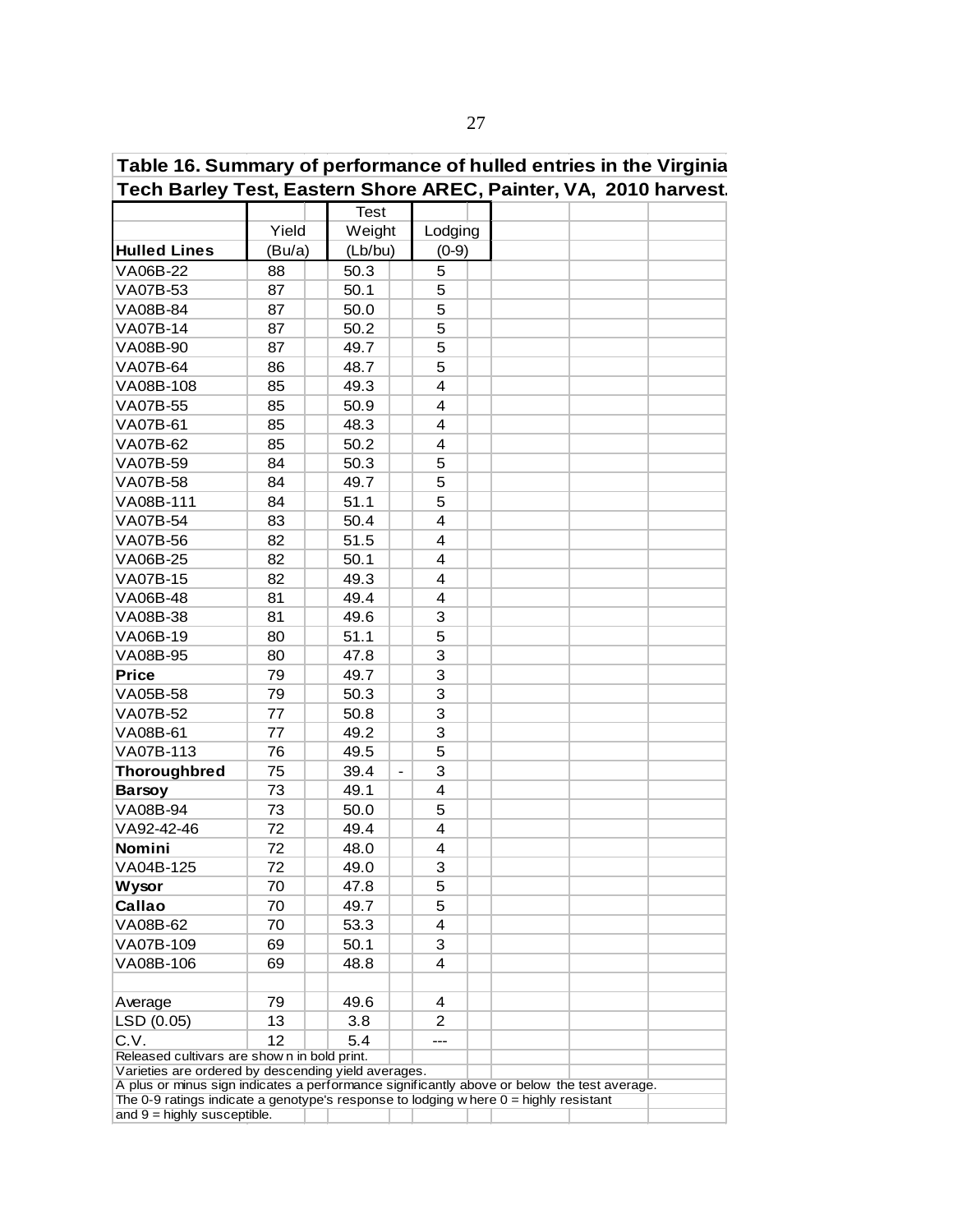| Table 17. Summary of performance of hulled entries in the Virginia Tech                     |        |           |             |                      |          |                          |                |                          |  |  |  |  |
|---------------------------------------------------------------------------------------------|--------|-----------|-------------|----------------------|----------|--------------------------|----------------|--------------------------|--|--|--|--|
| Barley Test, Northern Piedmont AREC, Orange, VA, 2010 harvest.                              |        |           |             |                      |          |                          |                |                          |  |  |  |  |
|                                                                                             |        |           | <b>Test</b> |                      | Date     |                          |                |                          |  |  |  |  |
|                                                                                             | Yield  |           | Weight      |                      | Headed   |                          | Height         |                          |  |  |  |  |
| <b>Hulled Lines</b>                                                                         | (Bu/a) |           | (Lb/bu)     |                      | (Julian) |                          | (ln)           |                          |  |  |  |  |
| VA07B-53                                                                                    | 112    | $\ddot{}$ | 54.0        | $+$                  | 111      |                          | 34             | $\ddot{}$                |  |  |  |  |
| Wysor                                                                                       | 108    |           | 48.7        | $\blacksquare$       | 115      | $\ddot{}$                | 40             | $\ddot{}$                |  |  |  |  |
| VA07B-55                                                                                    | 106    |           | 53.1        | $+$                  | 110      |                          | 33             |                          |  |  |  |  |
| VA08B-90                                                                                    | 105    |           | 51.0        |                      | 113      |                          | 30             |                          |  |  |  |  |
| VA07B-64                                                                                    | 105    |           | 52.1        |                      | 114      | $\pm$                    | 30             |                          |  |  |  |  |
| <b>VA07B-14</b>                                                                             | 102    |           | 53.1        | $\ddot{}$            | 110      | $\overline{\phantom{a}}$ | 32             |                          |  |  |  |  |
| VA07B-15                                                                                    | 102    |           | 52.9        | $+$                  | 110      | $\overline{\phantom{a}}$ | 31             |                          |  |  |  |  |
| VA08B-61                                                                                    | 101    |           | 51.4        |                      | 114      | $+$                      | 34             | $\ddot{}$                |  |  |  |  |
| VA08B-84                                                                                    | 101    |           | 51.6        |                      | 113      |                          | 30             | $\blacksquare$           |  |  |  |  |
| VA04B-125                                                                                   | 100    |           | 50.2        | $\blacksquare$       | 114      | $+$                      | 33             |                          |  |  |  |  |
| VA08B-111                                                                                   | 100    |           | 49.4        |                      | 112      |                          | 30             | $\blacksquare$           |  |  |  |  |
| VA06B-25                                                                                    | 99     |           | 52.1        |                      | 109      | $\overline{a}$           | 32             |                          |  |  |  |  |
| Callao                                                                                      | 98     |           | 50.9        |                      | 110      |                          | 31             |                          |  |  |  |  |
| VA08B-108                                                                                   | 98     |           | 50.4        |                      | 112      |                          | 31             |                          |  |  |  |  |
| VA07B-62                                                                                    | 98     |           | 53.4        | $\ddot{}$            | 112      |                          | 32             |                          |  |  |  |  |
| VA05B-58                                                                                    | 97     |           | 51.2        |                      | 114      | $+$                      | 32             |                          |  |  |  |  |
| VA07B-56                                                                                    | 97     |           | 52.8        | $\ddot{}$            | 112      |                          | 31             |                          |  |  |  |  |
| VA06B-22                                                                                    | 97     |           | 53.0        | $\ddot{\phantom{1}}$ | 111      |                          | 32             |                          |  |  |  |  |
| VA07B-58                                                                                    | 97     |           | 53.3        | $\ddot{}$            | 112      |                          | 32             |                          |  |  |  |  |
| <b>VA07B-61</b>                                                                             | 96     |           | 53.3        | $+$                  | 113      |                          | 31             |                          |  |  |  |  |
| VA08B-94                                                                                    | 96     |           | 51.0        |                      | 115      | $\ddot{}$                | 31             |                          |  |  |  |  |
| <b>Thoroughbred</b>                                                                         | 95     |           | 51.4        |                      | 116      | $+$                      | 34             | $\ddot{}$                |  |  |  |  |
| VA06B-19                                                                                    | 95     |           | 52.9        | $\ddot{}$            | 112      |                          | 31             |                          |  |  |  |  |
| VA07B-52                                                                                    | 95     |           | 53.9        | $\ddot{}$            | 111      |                          | 30             | $\overline{\phantom{a}}$ |  |  |  |  |
| VA08B-106                                                                                   | 94     |           | 49.5        | $\blacksquare$       | 115      | $+$                      | 30             | $\overline{\phantom{a}}$ |  |  |  |  |
| VA08B-38                                                                                    | 94     |           | 50.1        | $\blacksquare$       | 114      | $+$                      | 29             | $\overline{\phantom{a}}$ |  |  |  |  |
| <b>Price</b>                                                                                | 93     |           | 50.6        | $\blacksquare$       | 113      |                          | 31             |                          |  |  |  |  |
| VA06B-48                                                                                    | 93     |           | 49.8        | $\blacksquare$       | 110      | $\blacksquare$           | 29             |                          |  |  |  |  |
| VA07B-59                                                                                    | 92     |           | 52.5        | $\ddot{\phantom{1}}$ | 110      |                          | 32             |                          |  |  |  |  |
| VA08B-95                                                                                    | 92     |           | 49.1        |                      | 113      |                          | 31             |                          |  |  |  |  |
| VA08B-62                                                                                    | 91     |           | 50.6        |                      | 114      | $\ddot{}$                | 32             |                          |  |  |  |  |
| <b>VA07B-54</b>                                                                             | 87     |           | 52.7        | $\ddot{}$            | 111      |                          | 31             |                          |  |  |  |  |
| VA92-42-46                                                                                  | 86     |           | 49.3        |                      | 113      |                          | 37             | $\ddot{}$                |  |  |  |  |
| VA07B-109                                                                                   | 86     |           | 52.2        | $\ddot{}$            | 113      |                          | 28             |                          |  |  |  |  |
| Nomini                                                                                      | 85     |           | 48.3        |                      | 112      |                          | 39             | $\ddot{}$                |  |  |  |  |
| <b>Barsoy</b>                                                                               | 84     |           | 51.0        |                      | 106      |                          | 38             | $\ddot{}$                |  |  |  |  |
| VA07B-113                                                                                   | 83     |           | 50.0        |                      | 112      |                          | 26             |                          |  |  |  |  |
| Average                                                                                     | 96     |           | 51.4        |                      | 112      |                          | 32             |                          |  |  |  |  |
| LSD (0.05)                                                                                  | 15     |           | 0.8         |                      | 2        |                          | $\overline{2}$ |                          |  |  |  |  |
| C.V.                                                                                        | 11     |           | 1.1         |                      | 5        |                          | 5              |                          |  |  |  |  |
| Released cultivars are shown in bold print.                                                 |        |           |             |                      |          |                          |                |                          |  |  |  |  |
| Varieties are ordered by descending yield averages.                                         |        |           |             |                      |          |                          |                |                          |  |  |  |  |
| A plus or minus sign indicates a performance significantly above or below the test average. |        |           |             |                      |          |                          |                |                          |  |  |  |  |

Î.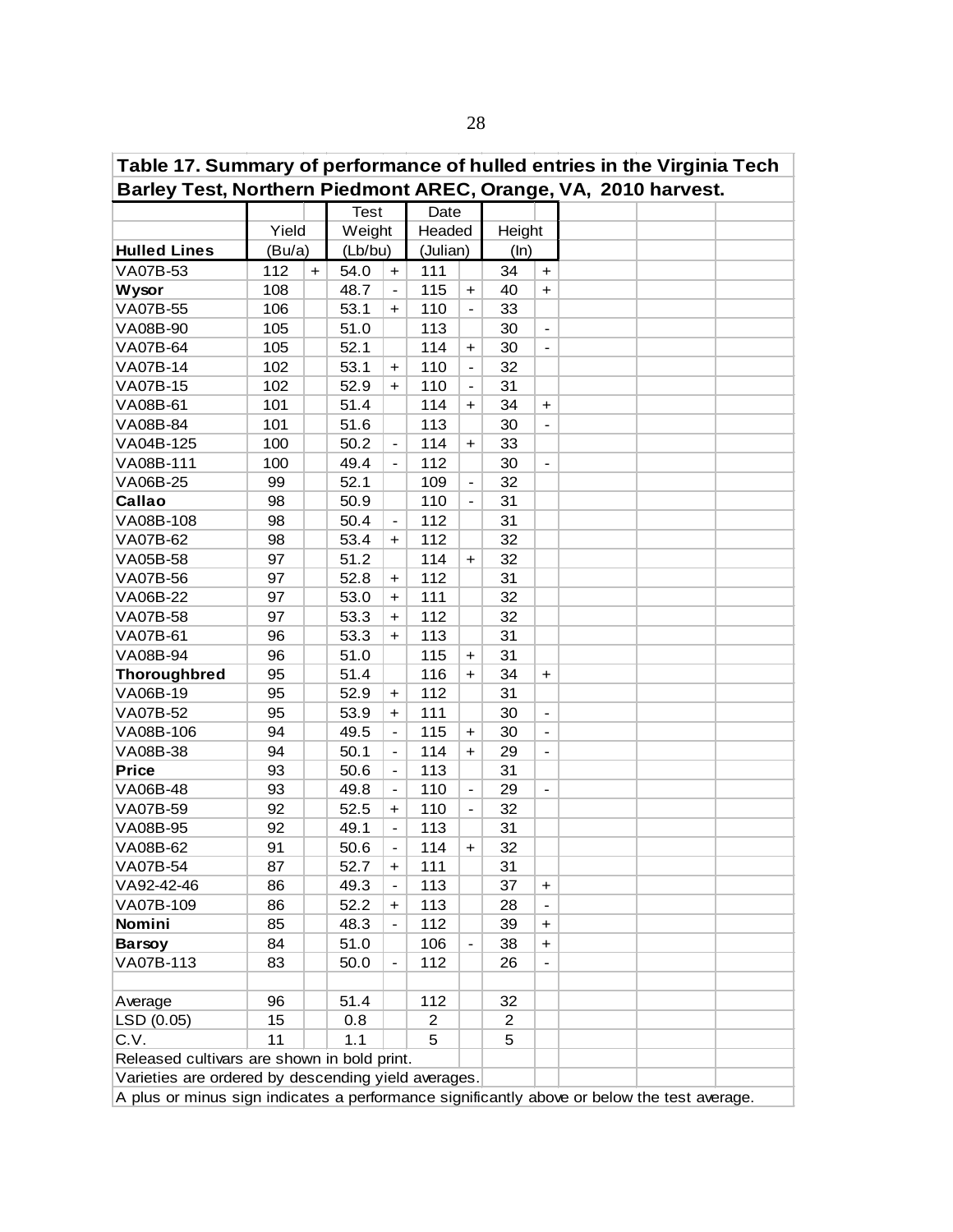| Table 18. Summary of performance of hulled entries in the Virginia                              |                |                          |             |                          |          |                              |      |                          |                |                      |                         |                              |                  |                      |                |                          |
|-------------------------------------------------------------------------------------------------|----------------|--------------------------|-------------|--------------------------|----------|------------------------------|------|--------------------------|----------------|----------------------|-------------------------|------------------------------|------------------|----------------------|----------------|--------------------------|
| Tech Barley Test, Kentland Farm, Blacksburg, VA, 2010 harvest.                                  |                |                          |             |                          |          |                              |      |                          |                |                      |                         |                              |                  |                      |                |                          |
|                                                                                                 |                |                          | <b>Test</b> |                          | Date     |                              |      |                          |                |                      | Leaf                    |                              | Powdery          |                      | <b>Net</b>     |                          |
|                                                                                                 | Yield          |                          | Weight      |                          | Headed   |                              |      |                          | Height Lodging |                      | Mildew<br>Rust          |                              | <b>Blotch</b>    |                      |                |                          |
| <b>Hulled Lines</b>                                                                             | (Bu/a)         |                          | (Lb/bu)     |                          | (Julian) |                              | (ln) |                          | $(0-9)$        |                      | $(0-9)$                 |                              | $(0-9)$          |                      | $(0-9)$        |                          |
| VA08B-90                                                                                        | 153            | $\ddot{}$                | 47.9        |                          | 110      | $\ddot{}$                    | 30   | $\blacksquare$           | 9              | $\ddot{}$            | 0                       | $\blacksquare$               | $\mathbf 0$      |                      | 2              | $\blacksquare$           |
| <b>Thoroughbred</b>                                                                             | 138            | $+$                      | 48.4        |                          | 113      | $+$                          | 34   |                          | 6              | $\blacksquare$       | 5                       | $+$                          | $\overline{4}$   | $\ddot{\phantom{1}}$ | 3              | $\overline{\phantom{a}}$ |
| VA08B-84                                                                                        | 137            | $\ddagger$               | 49.7        | $+$                      | 109      |                              | 32   |                          | 9              | $+$                  | 1                       |                              | $\mathbf 0$      |                      | 2              | $\blacksquare$           |
| VA08B-61                                                                                        | 135            |                          | 48.8        | $+$                      | 111      | $+$                          | 35   | $+$                      | 8              |                      | 1                       |                              | $\mathbf 0$      |                      | 2              | $\overline{\phantom{0}}$ |
| VA06B-48                                                                                        | 134            |                          | 48.3        |                          | 109      |                              | 33   |                          | 9              | $\ddot{\phantom{1}}$ | 1                       |                              | $\mathbf 0$      |                      | $\overline{2}$ |                          |
| Nomini                                                                                          | 133            |                          | 46.5        | $\frac{1}{2}$            | 109      |                              | 39   | $+$                      | 6              | $\frac{1}{2}$        | 1                       |                              | $\mathbf 0$      |                      | 1              | $\overline{\phantom{0}}$ |
| VA07B-109                                                                                       | 132            |                          | 50.5        | $\ddot{}$                | 111      | $\ddot{}$                    | 31   |                          | 1              |                      | $\overline{c}$          |                              | $\mathbf 0$      |                      | $\overline{2}$ |                          |
| VA08B-108                                                                                       | 132            |                          | 47.7        |                          | 110      | $\ddot{}$                    | 33   |                          | 8              |                      | $\mathbf 0$             | $\overline{\phantom{0}}$     | $\mathbf 0$      |                      | 3              |                          |
| VA07B-113                                                                                       | 130            |                          | 49.0        | $+$                      | 111      | $+$                          | 31   | $\overline{a}$           | 8              |                      | $\overline{2}$          |                              | $\mathbf 0$      |                      | $\overline{2}$ | $\frac{1}{2}$            |
| VA08B-111                                                                                       | 130            |                          | 47.6        |                          | 109      |                              | 30   | $\overline{\phantom{a}}$ | 8              |                      | $\mathbf{1}$            |                              | $\mathbf 0$      |                      | $\overline{2}$ | $\qquad \qquad -$        |
| VA05B-58                                                                                        | 130            |                          | 49.6        | +                        | 110      | $\ddot{}$                    | 33   |                          | 8              |                      | $\overline{c}$          |                              | 0                |                      | 1              | $\overline{\phantom{0}}$ |
| VA08B-106                                                                                       | 128            |                          | 46.8        | $\blacksquare$           | 111      | $+$                          | 32   |                          | 9              | $\ddot{}$            | $\mathbf{1}$            |                              | $\mathbf 0$      |                      | $\overline{2}$ | Ξ.                       |
| VA07B-54                                                                                        | 128            |                          | 48.9        | $+$                      | 108      |                              | 33   |                          | 9              | $+$                  | $\mathbf{1}$            |                              | 0                |                      | 4              |                          |
| <b>VA07B-61</b>                                                                                 | 128            |                          | 48.4        |                          | 108      |                              | 32   |                          | 9              | $+$                  | $\mathbf{1}$            |                              | 0                |                      | 4              |                          |
| VA06B-19                                                                                        | 128            |                          | 48.1        |                          | 108      |                              | 33   |                          | 9              | $+$                  | $\overline{2}$          |                              | 0                |                      | 5              | +                        |
| VA07B-59                                                                                        | 127            |                          | 48.0        |                          | 108      |                              | 32   |                          | 9              | $\ddot{}$            | 2                       |                              | 0                |                      | 5              | +                        |
| VA08B-38                                                                                        | 127            |                          | 47.2        |                          | 110      | $\ddot{}$                    | 33   |                          | $\overline{7}$ |                      | $\mathbf{1}$            |                              | $\mathbf 0$      |                      | 5              | $\ddot{}$                |
| VA07B-52                                                                                        | 127            |                          | 49.8        | $+$                      | 107      | $\overline{\phantom{a}}$     | 32   |                          | 9              | $\ddot{}$            | $\overline{2}$          |                              | $\mathbf 0$      |                      | 5              | $\ddot{}$                |
| VA06B-22                                                                                        | 126            |                          | 48.6        |                          | 107      | $\overline{\phantom{0}}$     | 32   |                          | 8              |                      | $\overline{2}$          |                              | $\mathbf 0$      |                      | 4              |                          |
| <b>VA07B-55</b>                                                                                 | 125            |                          | 47.9        |                          | 108      | $\overline{\phantom{0}}$     | 33   |                          | 9              | $+$                  | $\overline{2}$          |                              | 0                |                      | 4              |                          |
| VA08B-95                                                                                        | 124            |                          | 47.4        |                          | 111      | $\ddag$                      | 33   |                          | 9              | $+$                  | 1                       |                              | $\overline{2}$   | $\ddot{\phantom{1}}$ | $\overline{2}$ |                          |
| VA07B-62                                                                                        | 124            |                          | 48.0        |                          | 108      |                              | 33   |                          | 9              | $+$                  | 1                       |                              | $\mathbf 0$      |                      | 5              | $\ddot{}$                |
| VA06B-25                                                                                        | 124            |                          | 47.4        |                          | 108      |                              | 33   |                          | 9              | $\ddot{}$            | 1                       |                              | $\mathbf 0$      |                      | 5              | $\ddot{}$                |
| VA07B-14                                                                                        | 123            |                          | 48.1        |                          | 107      |                              | 32   |                          | 9              | $\ddot{}$            | $\mathbf{1}$            |                              | $\mathbf 0$      |                      | 5              | $\div$                   |
| VA07B-53                                                                                        | 122            |                          | 48.1        |                          | 108      |                              | 32   |                          | 9              | $\ddot{\phantom{1}}$ | $\overline{2}$          |                              | $\mathbf 0$      |                      | 5              | $\ddot{}$                |
| <b>VA07B-58</b>                                                                                 | 122            |                          | 46.5        |                          | 108      |                              | 32   |                          | 9              | $+$                  | $\overline{2}$          |                              | $\mathbf 0$      |                      | 6              | $\ddot{}$                |
| VA04B-125                                                                                       | 122            |                          | 47.0        |                          | 110      | $\ddot{}$                    | 31   | $\overline{\phantom{a}}$ | 9              | $\ddot{\phantom{1}}$ | 3                       |                              | $\mathbf 0$      |                      | 3              | $\overline{\phantom{a}}$ |
| VA07B-56                                                                                        | 121            |                          | 47.9        |                          | 108      | $\overline{\phantom{0}}$     | 31   | $\overline{\phantom{a}}$ | 9              | $+$                  | $\overline{2}$          |                              | $\mathbf 0$      |                      | 5              | $\ddot{}$                |
| VA07B-64                                                                                        | 120            |                          | 48.0        |                          | 111      | +                            | 32   |                          | 8              |                      | $\overline{c}$          |                              | 0                |                      | 5              | $\ddot{}$                |
| VA08B-94                                                                                        | 120            |                          | 46.4        |                          | 111      | $\ddot{}$                    | 33   |                          | 9              | $\ddot{}$            | 1                       |                              | $\mathbf 0$      |                      | 3              |                          |
| VA07B-15                                                                                        | 118            |                          | 48.1        |                          | 108      | -                            | 32   |                          | 9              | $+$                  | $\overline{c}$          |                              | $\boldsymbol{0}$ |                      | 5              | $\ddagger$               |
| Callao                                                                                          | 115            |                          | 48.1        |                          | 108      | $\qquad \qquad \blacksquare$ | 31   | $\overline{\phantom{0}}$ | 9              | +                    | $\overline{\mathbf{c}}$ |                              | 0                |                      | 2              |                          |
| <b>Barsoy</b>                                                                                   | 114            |                          | 48.2        |                          | 109      |                              | 34   |                          | 8              |                      | 6                       | +                            | 0                |                      | 3              |                          |
| VA08B-62                                                                                        | 112            | $\overline{\phantom{0}}$ | 46.4        | $\overline{\phantom{a}}$ | 111      | +                            | 32   |                          | 9              | $\ddot{}$            | 1                       |                              | 0                |                      | 5              | $\pm$                    |
| <b>Wysor</b>                                                                                    | 110            | $\overline{\phantom{0}}$ | 44.6        | $\overline{\phantom{0}}$ | 111      | +                            | 37   | $\ddot{}$                | 9              | $\ddot{}$            | 5                       | $\ddot{}$                    | 0                |                      | 5              | +                        |
| <b>Price</b>                                                                                    | 108            | $\blacksquare$           | 46.9        |                          | 110      | +                            | 32   |                          | 7              | $\blacksquare$       | $\overline{2}$          |                              | 0                |                      | 9              | $\ddot{}$                |
| VA92-42-46                                                                                      | 100            | $\overline{\phantom{0}}$ | 45.3        | $\overline{\phantom{0}}$ | 112      | $\ddot{}$                    | 38   | $\ddot{\phantom{1}}$     | 7              | $\blacksquare$       | 0                       | $\qquad \qquad \blacksquare$ | 0                |                      | 9              | $\pm$                    |
| Average                                                                                         | 125            |                          | 47.8        |                          | 109      |                              | 33   |                          | 8              |                      | $\overline{c}$          |                              | 0                |                      | 4              |                          |
| LSD (0.05)                                                                                      | 12             |                          | 1.0         |                          | 1        |                              | 2    |                          | 1              |                      | $\overline{c}$          |                              | 1                |                      | 1              |                          |
| C.V.                                                                                            | $\overline{7}$ |                          | 1.5         |                          | 3        |                              | 3    |                          |                |                      |                         |                              |                  |                      |                |                          |
| Released cultivars are shown in bold print; varieties are ordered by descending yield averages. |                |                          |             |                          |          |                              |      |                          |                |                      |                         |                              |                  |                      |                |                          |
| A plus or minus sign indicates a performance significantly above or below the test average.     |                |                          |             |                          |          |                              |      |                          |                |                      |                         |                              |                  |                      |                |                          |
| The 0-9 ratings indicate a genotype's response to disease or lodging where $0 =$ highly         |                |                          |             |                          |          |                              |      |                          |                |                      |                         |                              |                  |                      |                |                          |
| resistant and $9 =$ highly susceptible.                                                         |                |                          |             |                          |          |                              |      |                          |                |                      |                         |                              |                  |                      |                |                          |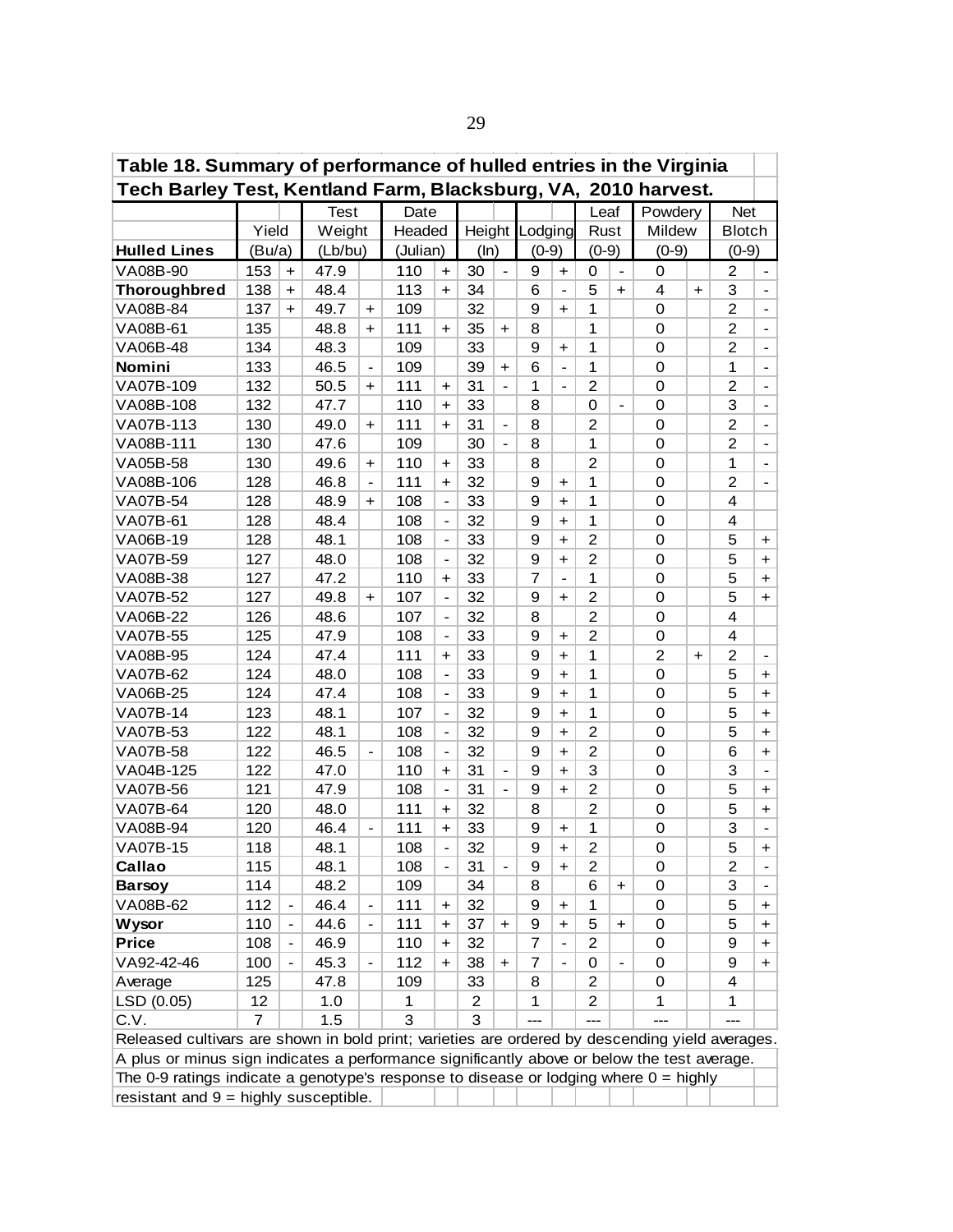## **Section 2: Barley Scab Research**

One of the primary research objectives of the Virginia Tech barley breeding program is to identify and develop cultivars possessing resistance to Fusarium Head Blight (FHB) or scab. Each year all barley and hulless barley entries in Virginia's Official State Variety Trials are evaluated for FHB resistance in an inoculated, irrigated nursery at the Blacksburg test site. Data from this test for the current crop year and two- and three-year averages for FHB incidence, FHB severity and FHB Index (incidence x severity  $/$  100) are included in this bulletin (Tables 19 – 24) to aid producers in selection of cultivars on the basis of FHB resistance. Cultivars possessing complete resistance or immunity to FHB have not been identified and resistance levels in currently available cultivars vary from moderately resistant to highly susceptible.

A major goal of the breeding program is to identify and incorporate unique and complementary types of FHB resistance into cultivars to enhance the overall level of resistance. Genes controlling FHB resistance have been identified on only a few spring barley lines. Incorporating multiple resistance genes having additive effects on FHB resistance into cultivars will enhance the overall level of resistance. Because the individual resistance genes are located on different barley chromosomes and each gene confers only partial resistance to FHB, identifying lines having multiple resistance genes is difficult using traditional breeding techniques. To overcome this limitation, our program will incorporate the available markers to help select FHB resistant cultivars.

Entries were inoculated by spreading scabby corn seeds in plots at the booting stage and by spraying a Fusarium graminearum spore suspension directly onto spikes at the 50% and 100% flowering stage. A low level of FHB infections were obtained in 2010. It may be because of the combination of some scab resistance and non-favorable climate during the infection season (low temperature and humidity). Among 26 hulless lines and varieties tested in 2010, the FHB index were 1% or less with FHB incidence less than 13% and FHB severity less than 23% (Table 19). Most lines have incidence and severity less than 10% except Doyce. Based on two-year mean data for 2009 and 2010 (Table 20), nine lines and 2 varieties had FHB index values lower than the test mean (<3%). Four hulless barley lines (VA06H-3, VA05H-59, VA05H-147TW, VA06H-31) and two varieties (Eve and Dan) tested across three years (2008-2010) had average FHB index values lower than the test mean of 9% (Table 21).

A higher FHB infection level was obtained for hulled barley in 2010. Among 37 barley lines and varieties tested in 2010, the FHB index varied from 1% to 23% with FHB incidence ranging from 5% to 60% and FHB severity ranging from 10% to 38% (Table 22). Fourteen lines and five varieties had FHB index values lower than the mean (<9%) and expressing moderate resistant to FHB. Based on two-year mean data for 2009 and 2010 (Table 23), one line and six varieties had FHB index values lower than the test mean (<8%). One hulled barley lines (VA05B-58) and three varieties (Barsoy, Thoroughbred and Price) tested across three years (2008-2010) had average FHB index values lower than the test mean of 22% (Table 24).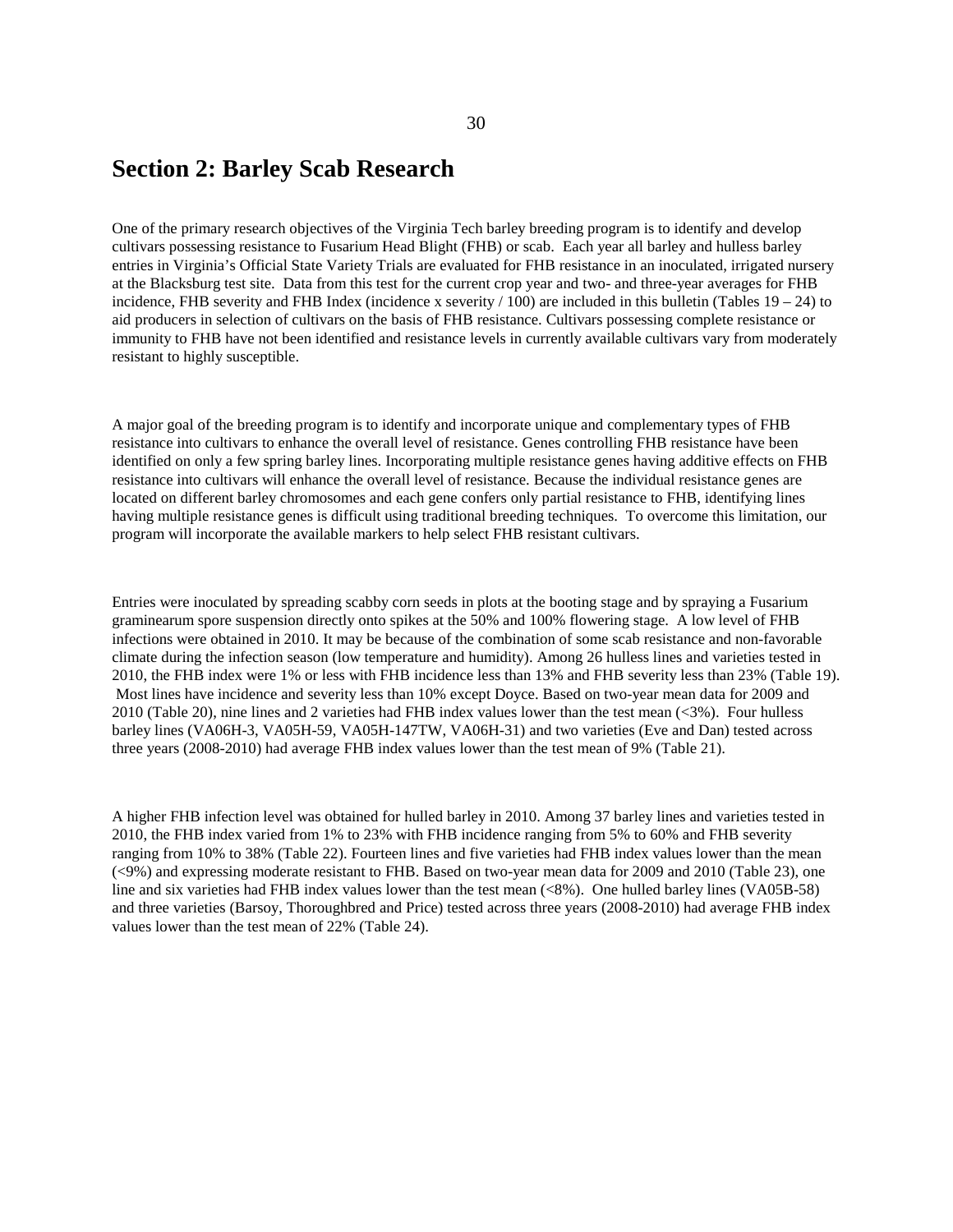| Table 19. Summary of reaction of entries in the Virginia Tech State Hulless                          |                |                         |                         |           |              |                      |                |  |
|------------------------------------------------------------------------------------------------------|----------------|-------------------------|-------------------------|-----------|--------------|----------------------|----------------|--|
| Barley Test to Fusarium head blight (scab), 2010 harvest.                                            |                |                         |                         |           |              |                      |                |  |
|                                                                                                      | <b>Heading</b> | <b>FHB</b>              | <b>FHB</b>              |           | <b>FHB</b>   |                      | Rank           |  |
| <b>LINE</b>                                                                                          | date           | Incidence $1$           | Severity <sup>2</sup>   |           | Inde $x^3$   |                      | <b>FHB</b>     |  |
|                                                                                                      | (Julian)       | $(\%)$                  | $(\%)$                  |           | $(0-100)$    |                      | <b>Index</b>   |  |
| Dan                                                                                                  | 112            | 1                       | 3                       |           | $\mathbf 0$  |                      | 1              |  |
| VA06H-3WS                                                                                            | 113            | 1                       | 3                       |           | $\mathbf 0$  |                      | $\overline{2}$ |  |
| VA06H-31                                                                                             | 113            | $\overline{2}$          | $\overline{5}$          |           | $\mathbf 0$  |                      | $\overline{3}$ |  |
| <b>VA08H-72</b>                                                                                      | 113            | $\overline{2}$          | $\overline{5}$          |           | $\mathbf 0$  |                      | $\overline{4}$ |  |
| VA08H-64                                                                                             | 113            | $\overline{3}$          | $\overline{3}$          |           | $\mathbf 0$  |                      | $\overline{5}$ |  |
| <b>VA08H-3</b>                                                                                       | 113            | 4                       | $\overline{\mathbf{4}}$ |           | $\mathbf 0$  |                      | $\,6$          |  |
| VA07H-12                                                                                             | 114            | 3                       | 8                       |           | $\mathbf 0$  |                      | 7              |  |
| <b>VA07H-18WS</b>                                                                                    | 113            | $\overline{\mathbf{4}}$ | 5                       |           | $\pmb{0}$    |                      | 8              |  |
| VA06H-79                                                                                             | 114            | 5                       | 6                       |           | 0            |                      | 9              |  |
| VA05H-59                                                                                             | 113            | 5                       | 8                       |           | $\mathbf 0$  |                      | 10             |  |
| VA05H-147                                                                                            | 111            | 5                       | 8                       |           | $\mathbf 0$  |                      | 11             |  |
| <b>VA07H-35WS</b>                                                                                    | 113            | 8                       | 5                       |           | $\mathsf 0$  |                      | 12             |  |
| <b>VA07H-31WS</b>                                                                                    | 113            | 6                       | 16                      |           | $\mathbf 0$  |                      | 13             |  |
| VA06H-25                                                                                             | 113            | 8                       | 8                       |           | 1            | $\ddot{}$            | 14             |  |
| <b>VA08H-5</b>                                                                                       | 114            | 5                       | 10                      |           | 1            | $\ddot{}$            | 15             |  |
| VA07H-19                                                                                             | 113            | 10                      | 3                       |           | $\mathbf{1}$ | $\ddot{}$            | 16             |  |
| VA07H-30                                                                                             | 111            | 6                       | 8                       |           | $\mathbf{1}$ | $+$                  | 17             |  |
| VA08H-6WS                                                                                            | 114            | $6\phantom{1}6$         | 8                       |           | $\mathbf{1}$ | $\ddot{}$            | 18             |  |
| <b>Doyce</b>                                                                                         | 111            | 11                      | 8                       |           | $\mathbf{1}$ | $\ddot{}$            | 19             |  |
| VA06H-30                                                                                             | 113            | $\overline{\mathbf{4}}$ | 15                      |           | 1            | $\ddot{}$            | 20             |  |
| VA06H-149                                                                                            | 118            | 8                       | 10                      |           | 1            | $\ddot{}$            | 21             |  |
| <b>VA07H-10WS</b>                                                                                    | 113            | 13                      | 8                       |           | 1            | $+$                  | 22             |  |
| <b>VA06H-28</b>                                                                                      | 112            | 10                      | 10                      |           | 1            | $\ddot{\phantom{1}}$ | 23             |  |
| Eve                                                                                                  | 108            | 8                       | 13                      |           | 1            | $+$                  | 24             |  |
| <b>VA07H-21WS</b>                                                                                    | 113            | 5                       | 23                      | $\ddot{}$ | 1            | $\ddot{}$            | 25             |  |
| <b>VA08H-78WS</b>                                                                                    | 112            | 8                       | 13                      |           | 1            | $+$                  | 26             |  |
|                                                                                                      |                |                         |                         |           |              |                      |                |  |
| Average                                                                                              | 113            | 6                       | 8                       |           | 0            |                      |                |  |
| LSD (0.05)                                                                                           |                | 10                      | 12                      |           | 1            |                      |                |  |
|                                                                                                      |                |                         |                         |           |              |                      |                |  |
| Released cultivars are shown in bold print. Varieties are ordered by ascending index averages.       |                |                         |                         |           |              |                      |                |  |
| A plus or minus sign indicates a performance significantly above or below the average.               |                |                         |                         |           |              |                      |                |  |
| Entries were planted in 2-row plots, 4 ft in length at Blacksburg, VA and were inoculated at 50% and |                |                         |                         |           |              |                      |                |  |
| 100% heading stages with Fusarium graminearum spore suspension (50,000 spores/ml).                   |                |                         |                         |           |              |                      |                |  |

100% heading stages with Fusarium graminearum spore suspension (50,000 spores/ml).

<sup>1</sup>Scab Incidence (%): Percentage of infected spikes among 10 randomly selected spikes.

 ${}^{2}$ Scab Severity (%): Percentage of infected spikelets among 10 infected spikes.

 $3$ Scab Index = Incidence X Severity/100,an overall indicator of scab resistance/susceptibility level.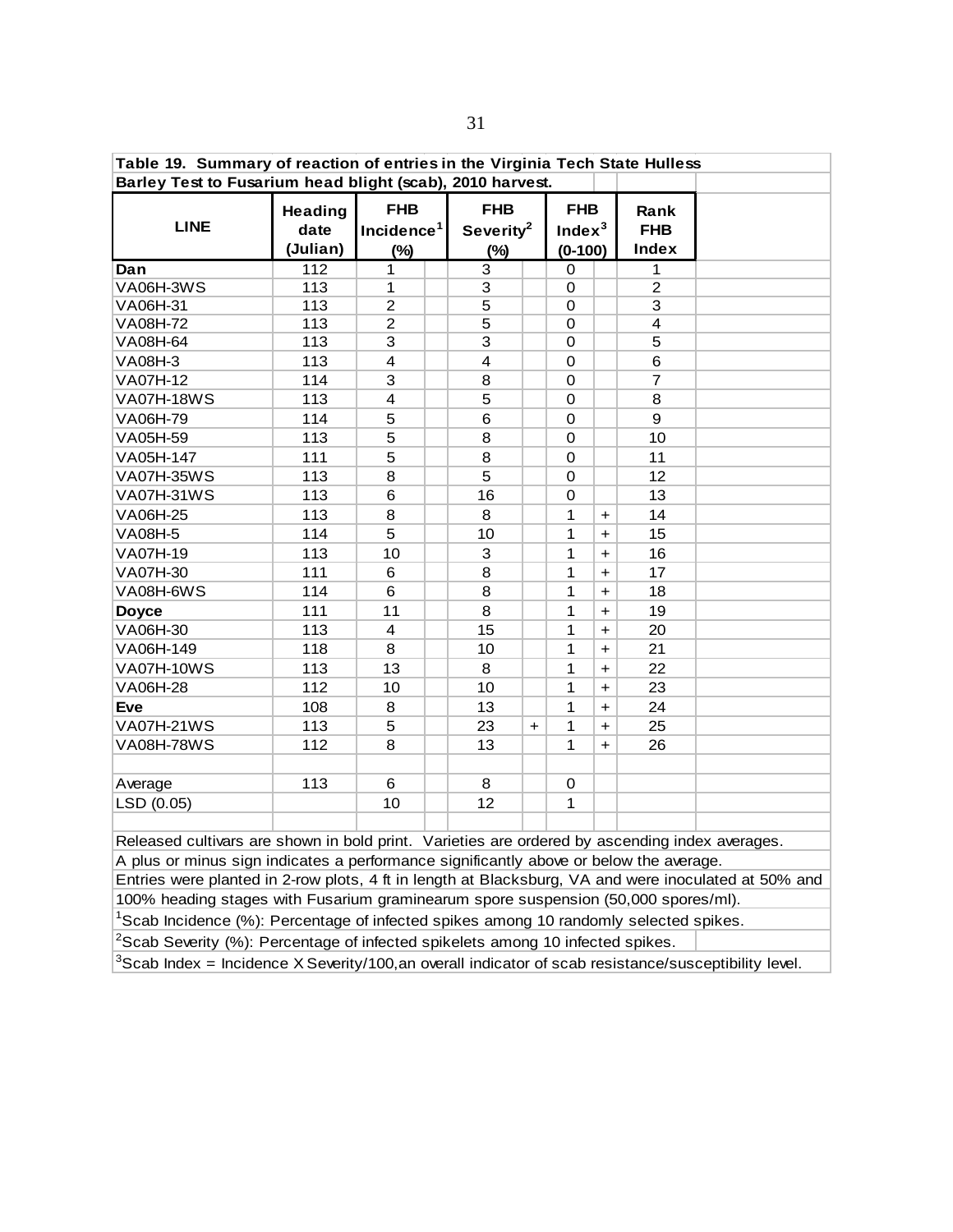| Table 20. Two year average summary of reaction of entries in the Virginia Tech State                         |                                    |                                       |           |                                               |                                               |                      |                                    |  |
|--------------------------------------------------------------------------------------------------------------|------------------------------------|---------------------------------------|-----------|-----------------------------------------------|-----------------------------------------------|----------------------|------------------------------------|--|
| Hulless Barley Tests to Fusarium head blight (scab), 2009 and 2010 harvests.                                 |                                    |                                       |           |                                               |                                               |                      |                                    |  |
| <b>LINE</b>                                                                                                  | <b>Heading</b><br>date<br>(Julian) | <b>FHB</b><br>Incidence $1$<br>$(\%)$ |           | <b>FHB</b><br>Severity <sup>2</sup><br>$(\%)$ | <b>FHB</b><br>Index <sup>3</sup><br>$(0-100)$ |                      | Rank<br><b>FHB</b><br><b>Index</b> |  |
| VA06H-25W/T                                                                                                  | 115                                | 6                                     |           | 10                                            | 1                                             |                      | 1                                  |  |
| VA06H-31T/W                                                                                                  | 114                                | 10                                    |           | 8                                             | 1                                             |                      | 2                                  |  |
| <b>VA07H-21WS</b>                                                                                            | 114                                | 6                                     |           | 16                                            | 1                                             |                      | 3                                  |  |
| <b>VA07H-10WS</b>                                                                                            | 115                                | 15                                    |           | 8                                             | 1                                             |                      | 4                                  |  |
| <b>Eve</b>                                                                                                   | 111                                | 9                                     |           | 13                                            | 1                                             |                      | 5                                  |  |
| VA06H-79                                                                                                     | 116                                | 13                                    |           | 9                                             | 1                                             |                      | 6                                  |  |
| VA05H-147T/W                                                                                                 | 113                                | 10                                    |           | 15                                            | $\overline{2}$                                |                      | $\overline{7}$                     |  |
| VA07H-31WS                                                                                                   | 115                                | 14                                    |           | 16                                            | 2                                             |                      | 8                                  |  |
| Dan                                                                                                          | 114                                | 11                                    |           | 13                                            | $\overline{2}$                                |                      | 9                                  |  |
| VA06H-3WS                                                                                                    | 115                                | 11                                    |           | 11                                            | 3                                             |                      | 10                                 |  |
| <b>VA07H-35WS</b>                                                                                            | 115                                | 13                                    |           | 14                                            | 3                                             |                      | 11                                 |  |
| VA05H-59                                                                                                     | 115                                | 16                                    |           | 18                                            | 4                                             |                      | $12 \overline{ }$                  |  |
| <b>Doyce</b>                                                                                                 | 113                                | 52                                    | $\ddot{}$ | 23                                            | 18                                            | $\ddot{\phantom{1}}$ | 13                                 |  |
| Average                                                                                                      | 114                                | 14                                    |           | 13                                            | 3                                             |                      |                                    |  |
| LSD (0.05)                                                                                                   |                                    | 10                                    |           | 11                                            | 5                                             |                      |                                    |  |
| Released cultivars are shown in bold print. Varieties are ordered by ascending index averages.               |                                    |                                       |           |                                               |                                               |                      |                                    |  |
| A plus or minus sign indicates a performance significantly above or below the average.                       |                                    |                                       |           |                                               |                                               |                      |                                    |  |
| Entries were planted in 2-row plots, 4 ft in length at Blacksburg, VA and were inoculated at 50% and         |                                    |                                       |           |                                               |                                               |                      |                                    |  |
| 100% heading stages with Fusarium graminearum spore suspension (50,000 spores/ml).                           |                                    |                                       |           |                                               |                                               |                      |                                    |  |
| <sup>1</sup> Scab Incidence (%): Percentage of infected spikes among 10 randomly selected spikes.            |                                    |                                       |           |                                               |                                               |                      |                                    |  |
| <sup>2</sup> Scab Severity (%): Percentage of infected spikelets among 10 infected spikes.                   |                                    |                                       |           |                                               |                                               |                      |                                    |  |
| ${}^{3}$ Scab Index = Incidence X Severity/100,an overall indicator of scab resistance/susceptibility level. |                                    |                                       |           |                                               |                                               |                      |                                    |  |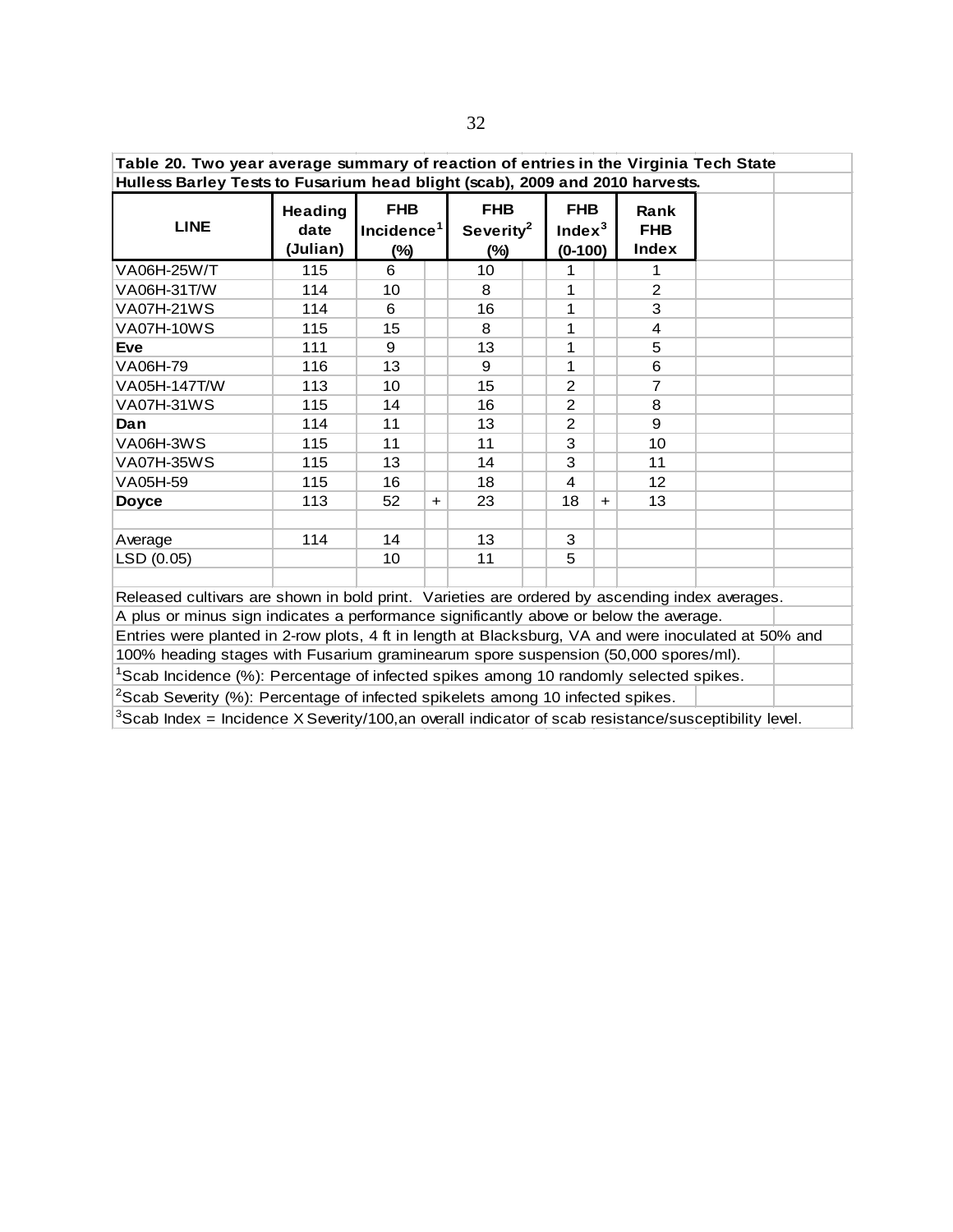| Table 21. Three year average summary of reaction of entries in the Virginia Tech State                        |                                    |                                                                                              |           |                                      |  |                                           |  |   |  |  |  |
|---------------------------------------------------------------------------------------------------------------|------------------------------------|----------------------------------------------------------------------------------------------|-----------|--------------------------------------|--|-------------------------------------------|--|---|--|--|--|
| Hulless Barley Tests to Fusarium head blight (scab), 2008 - 2010 harvests.                                    |                                    |                                                                                              |           |                                      |  |                                           |  |   |  |  |  |
| <b>LINE</b>                                                                                                   | <b>Heading</b><br>date<br>(Julian) | <b>FHB</b><br><b>FHB</b><br>Incidence <sup>1</sup><br>Severity <sup>2</sup><br>$(\%)$<br>(%) |           | <b>FHB</b><br>Index $3$<br>$(0-100)$ |  | <b>Rank</b><br><b>FHB</b><br><b>Index</b> |  |   |  |  |  |
| <b>Eve</b>                                                                                                    | 114                                | 18                                                                                           |           | 13                                   |  | 2                                         |  |   |  |  |  |
| VA05H-147                                                                                                     | 116                                | 20                                                                                           |           | 17                                   |  | 4                                         |  | 2 |  |  |  |
| VA05H-59                                                                                                      | 118                                | 18                                                                                           |           | 25                                   |  | 6                                         |  | 3 |  |  |  |
| Dan                                                                                                           | 117                                | 17                                                                                           |           | 17                                   |  | 6                                         |  | 4 |  |  |  |
| VA06H-3                                                                                                       | 116                                | 32                                                                                           |           | 14                                   |  | $\overline{7}$                            |  | 5 |  |  |  |
| VA06H-31                                                                                                      | 115                                | 28                                                                                           |           | 15                                   |  | 8                                         |  | 6 |  |  |  |
| <b>Doyce</b>                                                                                                  | 115                                | 53                                                                                           | $\ddot{}$ | 25                                   |  | 17                                        |  | 7 |  |  |  |
| VA06H-25                                                                                                      | 117                                | 36                                                                                           |           | 26                                   |  | 19                                        |  | 8 |  |  |  |
| Average                                                                                                       | 116                                | 28                                                                                           |           | 19                                   |  | 9                                         |  |   |  |  |  |
| LSD (0.05)                                                                                                    |                                    | 17                                                                                           |           | 15                                   |  | 13                                        |  |   |  |  |  |
| Released cultivars are shown in bold print. Varieties are ordered by ascending index averages.                |                                    |                                                                                              |           |                                      |  |                                           |  |   |  |  |  |
| A plus or minus sign indicates a performance significantly above or below the average.                        |                                    |                                                                                              |           |                                      |  |                                           |  |   |  |  |  |
| Entries were planted in 2-row plots, 4 ft in length at Blacksburg, VA and were inoculated at 50% and          |                                    |                                                                                              |           |                                      |  |                                           |  |   |  |  |  |
| 100% heading stages with Fusarium graminearum spore suspension (50,000 spores/ml).                            |                                    |                                                                                              |           |                                      |  |                                           |  |   |  |  |  |
| <sup>1</sup> Scab Incidence (%): Percentage of infected spikes among 10 randomly selected spikes.             |                                    |                                                                                              |           |                                      |  |                                           |  |   |  |  |  |
| <sup>2</sup> Scab Severity (%): Percentage of infected spikelets among 10 infected spikes.                    |                                    |                                                                                              |           |                                      |  |                                           |  |   |  |  |  |
| ${}^{3}$ Scab Index = Incidence X Severity/100, an overall indicator of scab resistance/susceptibility level. |                                    |                                                                                              |           |                                      |  |                                           |  |   |  |  |  |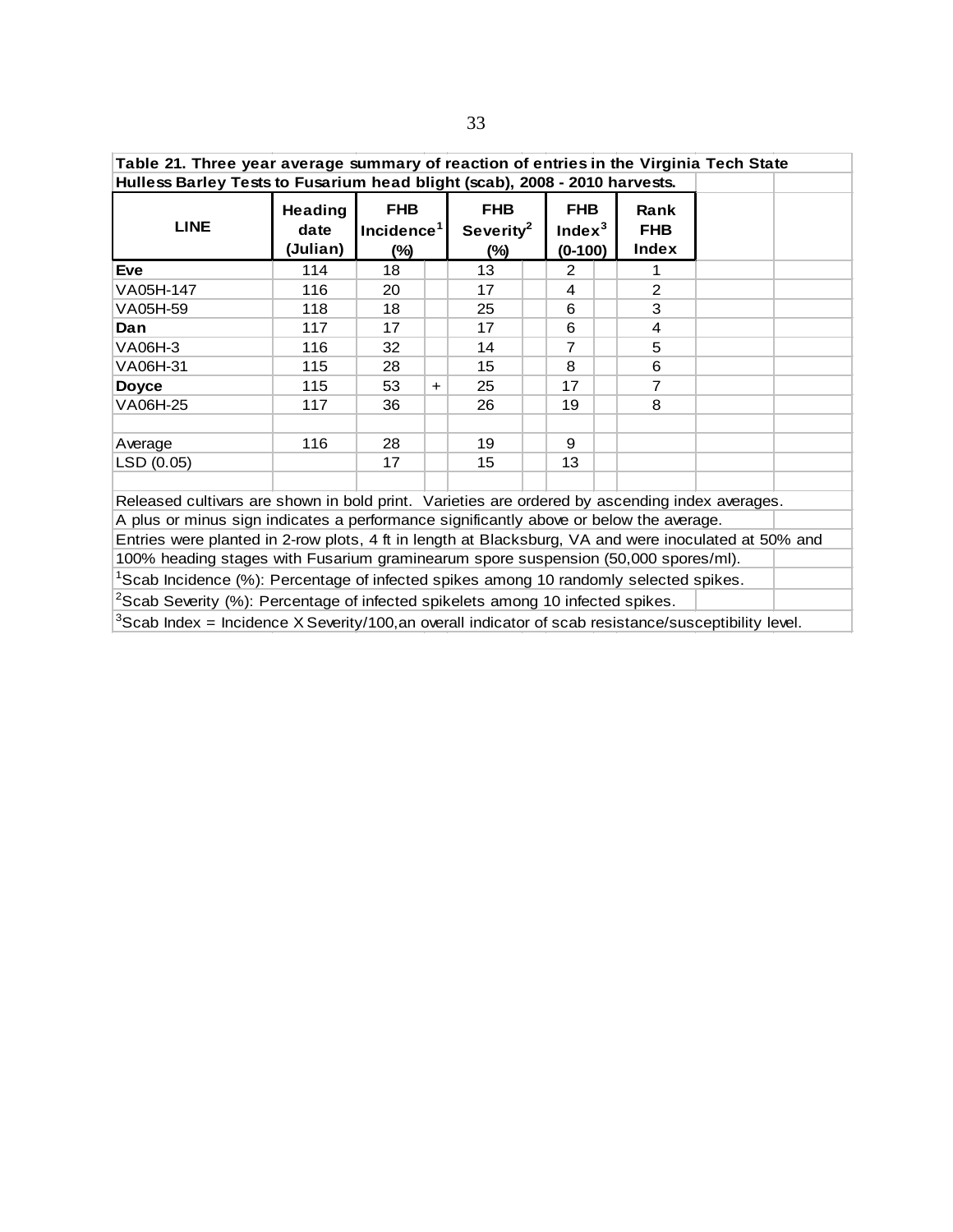| Table 22. Summary of reaction of entries in the Virginia Tech State                                         |          |                        |                       |                    |                |  |  |  |  |  |  |
|-------------------------------------------------------------------------------------------------------------|----------|------------------------|-----------------------|--------------------|----------------|--|--|--|--|--|--|
| Barley Test to Fusarium head blight (scab), 2010 harvest.                                                   |          |                        |                       |                    |                |  |  |  |  |  |  |
|                                                                                                             | Heading  | <b>FHB</b>             | <b>FHB</b>            | <b>FHB</b>         | Rank           |  |  |  |  |  |  |
| <b>LINE</b>                                                                                                 | date     | Incidence <sup>1</sup> | Severity <sup>2</sup> | Index <sup>3</sup> | <b>FHB</b>     |  |  |  |  |  |  |
|                                                                                                             | (Julian) | $(\%)$                 | $(\%)$                | $(0-100)$          | Index          |  |  |  |  |  |  |
| <b>Barsoy</b>                                                                                               | 109      | 5                      | 10                    | 1                  | 1              |  |  |  |  |  |  |
| VA08B-106                                                                                                   | 111      | 11                     | 10                    | $\overline{c}$     | $\overline{c}$ |  |  |  |  |  |  |
| <b>Price</b>                                                                                                | 110      | 15                     | 13                    | $\overline{c}$     | 3              |  |  |  |  |  |  |
| VA08B-62                                                                                                    | 111      | 18                     | 10                    | $\overline{c}$     | 4              |  |  |  |  |  |  |
| VA08B-61                                                                                                    | 111      | 20                     | 10                    | $\overline{c}$     | 5              |  |  |  |  |  |  |
| VA08B-108                                                                                                   | 110      | 18                     | 13                    | $\overline{c}$     | 6              |  |  |  |  |  |  |
| Wysor                                                                                                       | 111      | 18                     | 10                    | $\overline{c}$     | $\overline{7}$ |  |  |  |  |  |  |
| VA07B-58                                                                                                    | 108      | 13                     | 20                    | 3                  | 8              |  |  |  |  |  |  |
| VA08B-94                                                                                                    | 111      | 15                     | 15                    | 3                  | 9              |  |  |  |  |  |  |
| <b>Thoroughbred</b>                                                                                         | 113      | 18                     | 20                    | 4                  | 10             |  |  |  |  |  |  |
| VA92-42-46                                                                                                  | 112      | 30                     | 13                    | 4                  | 11             |  |  |  |  |  |  |
| VA08B-38                                                                                                    | 110      | 23                     | 20                    | 5                  | 12             |  |  |  |  |  |  |
| VA07B-64                                                                                                    | 111      | 25                     | 18                    | 5                  | 13             |  |  |  |  |  |  |
| VA07B-113                                                                                                   | 111      | 30                     | 15                    | 5                  | 14             |  |  |  |  |  |  |
| VA05B-58                                                                                                    | 110      | 30                     | 18                    | $\mathbf 5$        | 15             |  |  |  |  |  |  |
| VA07B-53                                                                                                    | 108      | 33                     | 15                    | 5                  | 16             |  |  |  |  |  |  |
| VA07B-55                                                                                                    | 108      | 30                     | 15                    | 6                  | 17             |  |  |  |  |  |  |
| Nomini                                                                                                      | 109      | 30                     | 18                    | 6                  | 18             |  |  |  |  |  |  |
| VA07B-62                                                                                                    | 108      | 25                     | 20                    | $\overline{7}$     | 19             |  |  |  |  |  |  |
| <b>VA07B-52</b>                                                                                             | 107      | 50                     | 18                    | $\boldsymbol{9}$   | 20             |  |  |  |  |  |  |
| VA04B-125                                                                                                   | 110      | 45                     | 20                    | 9                  | 21             |  |  |  |  |  |  |
| VA07B-109                                                                                                   | 111      | 35                     | 25                    | 10                 | 22             |  |  |  |  |  |  |
| Callao                                                                                                      | 108      | 60                     | 18                    | 11                 | 23             |  |  |  |  |  |  |
| VA08B-95                                                                                                    | 111      | 55                     | 20                    | 11                 | 24             |  |  |  |  |  |  |
| <b>VA07B-54</b>                                                                                             | 108      | 43                     | 25                    | 12                 | 25             |  |  |  |  |  |  |
| VA07B-15                                                                                                    | 108      | 55                     | 23                    | 12                 | 26             |  |  |  |  |  |  |
| <b>VA07B-14</b>                                                                                             | 107      | 48                     | 25                    | 13                 | 27             |  |  |  |  |  |  |
| VA08B-90                                                                                                    | 110      | 50                     | 28                    | 13                 | 28             |  |  |  |  |  |  |
| VA07B-59                                                                                                    | 108      | 50                     | 23                    | 14                 | 29             |  |  |  |  |  |  |
| VA06B-25                                                                                                    | 108      | 38                     | 30                    | 14                 | 30             |  |  |  |  |  |  |
| VA07B-61                                                                                                    | 108      | 60                     | 25                    | 15                 | 31             |  |  |  |  |  |  |
| VA06B-22                                                                                                    | 107      | 45                     | 25                    | 15                 | 32             |  |  |  |  |  |  |
| VA06B-19                                                                                                    | 108      | 45                     | 38                    | 18                 | 33             |  |  |  |  |  |  |
| VA08B-84                                                                                                    | 109      | 33                     | 35                    | 18                 | 34             |  |  |  |  |  |  |
| VA07B-56                                                                                                    | 108      | 55                     | 28                    | 20                 | 35             |  |  |  |  |  |  |
| VA06B-48                                                                                                    | 109      | 60                     | 38                    | 23                 | 36             |  |  |  |  |  |  |
| VA08B-111                                                                                                   | 109      | 45                     | 38                    | 23                 | 37             |  |  |  |  |  |  |
| Average                                                                                                     | 109      | 34                     | 20                    | 9                  |                |  |  |  |  |  |  |
| LSD (0.05)                                                                                                  |          | 42                     | 25                    | 20                 |                |  |  |  |  |  |  |
| Released cultivars are shown in bold print. Varieties are ordered by ascending index averages.              |          |                        |                       |                    |                |  |  |  |  |  |  |
| A plus or minus sign indicates a performance significantly above or below the average.                      |          |                        |                       |                    |                |  |  |  |  |  |  |
| Entries were planted in 2-row plots, 4 ft in length at Blacksburg, VA and were inoculated at 50%            |          |                        |                       |                    |                |  |  |  |  |  |  |
| and 100% heading stages with Fusarium graminearum spore suspension (50,000 spores/ml).                      |          |                        |                       |                    |                |  |  |  |  |  |  |
| <sup>1</sup> Scab Incidence (%): Percentage of infected spikes among 10 randomly selected spikes.           |          |                        |                       |                    |                |  |  |  |  |  |  |
| ${}^{2}$ Scab Severity (%): Percentage of infected spikelets among 10 infected spikes.                      |          |                        |                       |                    |                |  |  |  |  |  |  |
| ${}^{3}$ Scab Index = Incidence X Severity/100 (overall indicator of scab resistance/susceptibility level.) |          |                        |                       |                    |                |  |  |  |  |  |  |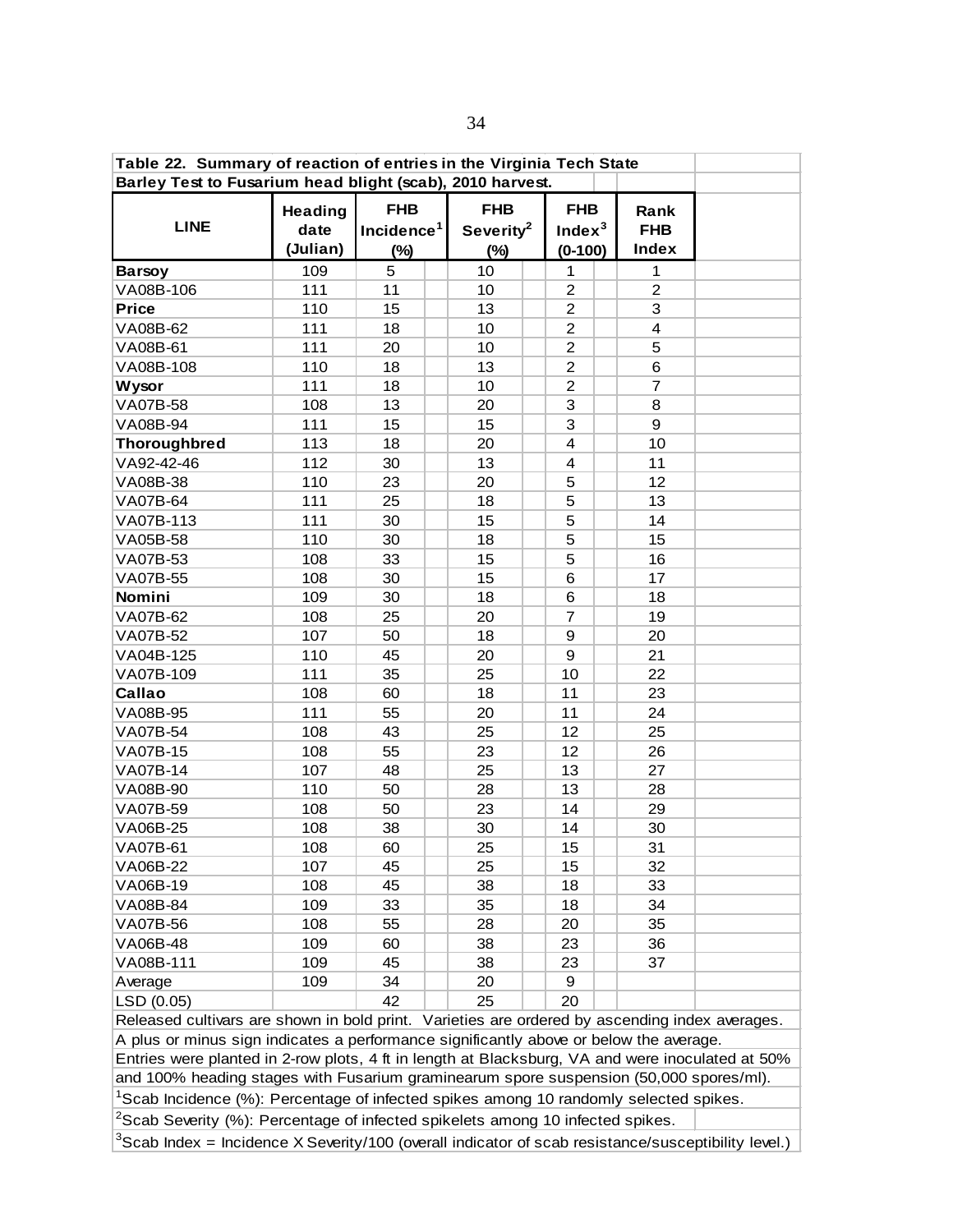| Table 23. Two year average summary of reaction of entries in the Virginia Tech State Barley                 |                |                        |  |                       |                |                |           |                |  |  |  |  |
|-------------------------------------------------------------------------------------------------------------|----------------|------------------------|--|-----------------------|----------------|----------------|-----------|----------------|--|--|--|--|
| Tests to Fusarium head blight (scab), 2009 and 2010 harvests.                                               |                |                        |  |                       |                |                |           |                |  |  |  |  |
|                                                                                                             | <b>Heading</b> | <b>FHB</b>             |  | <b>FHB</b>            |                | <b>FHB</b>     |           | Rank           |  |  |  |  |
| <b>LINE</b>                                                                                                 | date           | Incidence <sup>1</sup> |  | Severity <sup>2</sup> |                | Index $3$      |           | <b>FHB</b>     |  |  |  |  |
|                                                                                                             | (Julian)       | (%)                    |  | $(\%)$                |                |                | $(0-100)$ | <b>Index</b>   |  |  |  |  |
| Wysor                                                                                                       | 114            | 13                     |  | 10                    | $\blacksquare$ | $\overline{2}$ |           | 1              |  |  |  |  |
| <b>Thoroughbred</b>                                                                                         | 115            | 13                     |  | 18                    |                | $\overline{2}$ |           | $\overline{2}$ |  |  |  |  |
| <b>Barsoy</b>                                                                                               | 112            | 16                     |  | 13                    |                | 3              |           | 3              |  |  |  |  |
| VA92-42-46                                                                                                  | 115            | 20                     |  | 19                    |                | 3              |           | $\overline{4}$ |  |  |  |  |
| Nomini                                                                                                      | 112            | 23                     |  | 20                    |                | 5              |           | 5              |  |  |  |  |
| <b>Price</b>                                                                                                | 113            | 30                     |  | 19                    |                | $\overline{7}$ |           | 6              |  |  |  |  |
| Callao                                                                                                      | 111            | 40                     |  | 19                    |                | $\overline{7}$ |           | $\overline{7}$ |  |  |  |  |
| VA07B-52                                                                                                    | 111            | 46                     |  | 18                    |                | 8              |           | 8              |  |  |  |  |
| VA07B-109                                                                                                   | 113            | 33                     |  | 24                    |                | 9              |           | 9              |  |  |  |  |
| <b>VA07B-61</b>                                                                                             | 111            | 40                     |  | 19                    |                | 9              |           | 10             |  |  |  |  |
| <b>VA07B-15</b>                                                                                             | 111            | 44                     |  | 21                    |                | 9              |           | 11             |  |  |  |  |
| <b>VA07B-64</b>                                                                                             | 113            | 33                     |  | 25                    |                | 10             |           | 12             |  |  |  |  |
| VA06B-22                                                                                                    | 111            | 33                     |  | 25                    |                | 10             |           | 13             |  |  |  |  |
| VA07B-59                                                                                                    | 111            | 41                     |  | 23                    |                | 11             |           | 14             |  |  |  |  |
| VA04B-125                                                                                                   | 113            | 54                     |  | 21                    |                | 12             |           | 15             |  |  |  |  |
| VA06B-19                                                                                                    | 111            | 40                     |  | 29                    |                | 12             |           | 16             |  |  |  |  |
| VA05B-58                                                                                                    | 113            | 49                     |  | 23                    |                | 13             |           | 17             |  |  |  |  |
| VA06B-48                                                                                                    | 112            | 43                     |  | 29                    |                | 14             |           | 18             |  |  |  |  |
|                                                                                                             |                |                        |  |                       |                |                |           |                |  |  |  |  |
| Average                                                                                                     | 112            | 34                     |  | 21                    |                | 8              |           |                |  |  |  |  |
| LSD (0.05)                                                                                                  |                | 22                     |  | 11                    |                | 9              |           |                |  |  |  |  |
|                                                                                                             |                |                        |  |                       |                |                |           |                |  |  |  |  |
| Released cultivars are shown in bold print. Varieties are ordered by ascending index averages.              |                |                        |  |                       |                |                |           |                |  |  |  |  |
| A plus or minus sign indicates a performance significantly above or below the average.                      |                |                        |  |                       |                |                |           |                |  |  |  |  |
| Entries were planted in 2-row plots, 4 ft in length at Blacksburg, VA and were inoculated at 50% and        |                |                        |  |                       |                |                |           |                |  |  |  |  |
| 100% heading stages with Fusarium graminearum spore suspension (50,000 spores/ml).                          |                |                        |  |                       |                |                |           |                |  |  |  |  |
| <sup>1</sup> Scab Incidence (%): Percentage of infected spikes among 10 randomly selected spikes.           |                |                        |  |                       |                |                |           |                |  |  |  |  |
| <sup>2</sup> Scab Severity (%): Percentage of infected spikelets among 10 infected spikes.                  |                |                        |  |                       |                |                |           |                |  |  |  |  |
| ${}^{3}$ Scab Index = Incidence X Severity/100 (overall indicator of scab resistance/susceptibility level.) |                |                        |  |                       |                |                |           |                |  |  |  |  |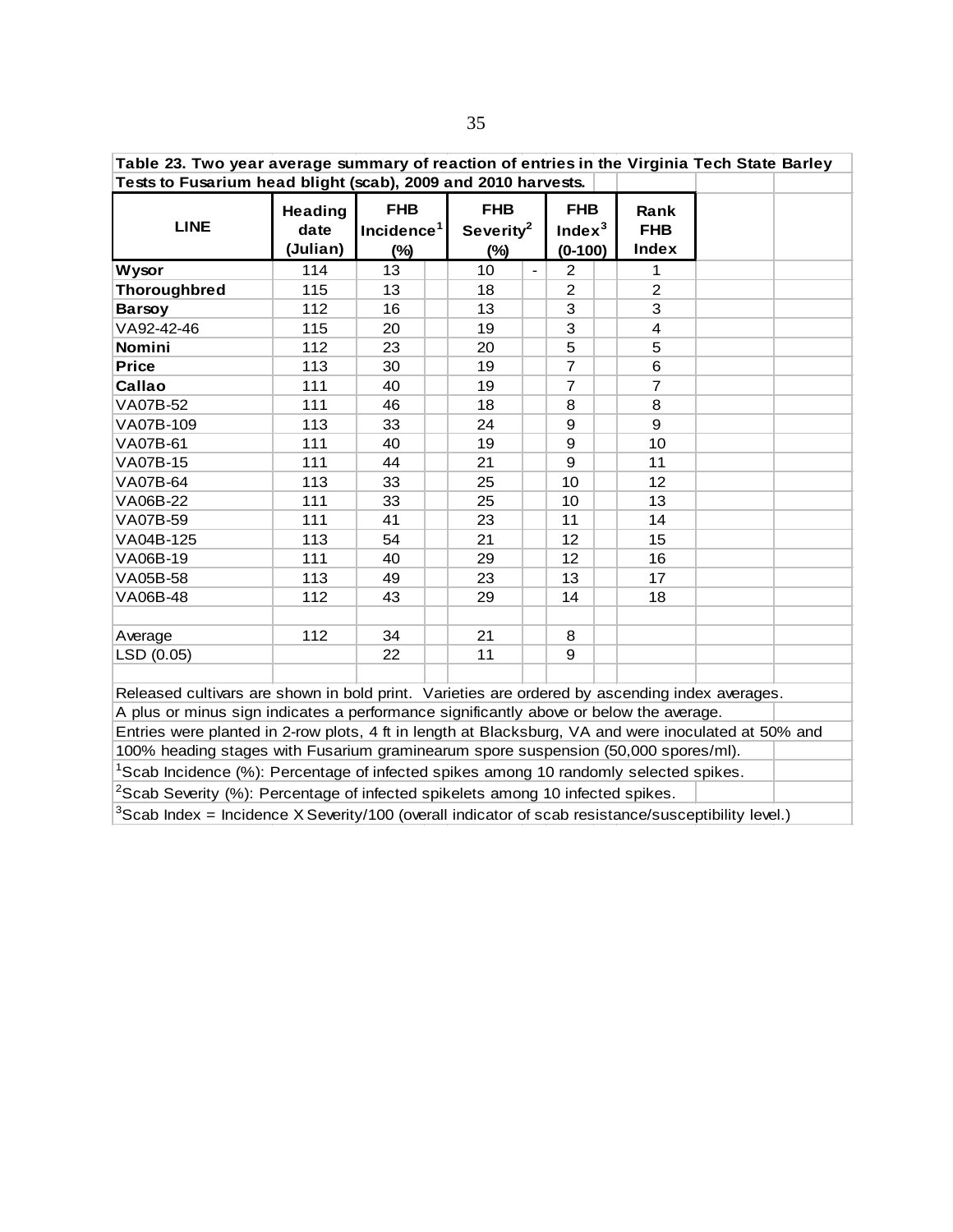| Tests to Fusarium head blight (scab), 2008 - 2010 harvests.                                                                                                                                                                                                                                                                                                                                                                                                                                 |                                    |                                                |                |                                               |                          |                                      |                          |                             |  |  |  |  |  |  |  |
|---------------------------------------------------------------------------------------------------------------------------------------------------------------------------------------------------------------------------------------------------------------------------------------------------------------------------------------------------------------------------------------------------------------------------------------------------------------------------------------------|------------------------------------|------------------------------------------------|----------------|-----------------------------------------------|--------------------------|--------------------------------------|--------------------------|-----------------------------|--|--|--|--|--|--|--|
| <b>LINE</b>                                                                                                                                                                                                                                                                                                                                                                                                                                                                                 | <b>Heading</b><br>date<br>(Julian) | <b>FHB</b><br>Incidence <sup>1</sup><br>$(\%)$ |                | <b>FHB</b><br>Severity <sup>2</sup><br>$(\%)$ |                          | <b>FHB</b><br>Index $3$<br>$(0-100)$ |                          | Rank<br><b>FHB</b><br>Index |  |  |  |  |  |  |  |
| <b>Thoroughbred</b>                                                                                                                                                                                                                                                                                                                                                                                                                                                                         | 118                                | 30                                             | $\blacksquare$ | 18                                            | $\overline{\phantom{a}}$ | 6                                    | $\overline{\phantom{a}}$ | 1                           |  |  |  |  |  |  |  |
| VA05B-58                                                                                                                                                                                                                                                                                                                                                                                                                                                                                    | 114                                | 56                                             |                | 23                                            |                          | 14                                   |                          | $\overline{c}$              |  |  |  |  |  |  |  |
| <b>Barsoy</b>                                                                                                                                                                                                                                                                                                                                                                                                                                                                               | 112                                | 43                                             |                | 26                                            |                          | 19                                   |                          | 3                           |  |  |  |  |  |  |  |
| <b>Price</b>                                                                                                                                                                                                                                                                                                                                                                                                                                                                                | 115                                | 50                                             |                | 29                                            |                          | 19                                   |                          | 4                           |  |  |  |  |  |  |  |
| VA04B-125                                                                                                                                                                                                                                                                                                                                                                                                                                                                                   | 113                                | 66                                             | $+$            | 31                                            |                          | 23                                   |                          | 5                           |  |  |  |  |  |  |  |
| 6<br>Callao<br>111<br>58<br>32<br>23<br>$\overline{7}$<br>112<br>37<br>58<br>25                                                                                                                                                                                                                                                                                                                                                                                                             |                                    |                                                |                |                                               |                          |                                      |                          |                             |  |  |  |  |  |  |  |
| VA06B-19                                                                                                                                                                                                                                                                                                                                                                                                                                                                                    |                                    |                                                |                |                                               |                          |                                      |                          |                             |  |  |  |  |  |  |  |
| VA06B-48                                                                                                                                                                                                                                                                                                                                                                                                                                                                                    | 112                                | 60                                             |                | 36                                            |                          | 26                                   |                          | 8                           |  |  |  |  |  |  |  |
| <b>Wysor</b>                                                                                                                                                                                                                                                                                                                                                                                                                                                                                | 116                                | 42                                             |                | 33                                            |                          | 27                                   |                          | 9                           |  |  |  |  |  |  |  |
| Nomini                                                                                                                                                                                                                                                                                                                                                                                                                                                                                      | 114                                | 48                                             |                | 37                                            |                          | 27                                   |                          | 10                          |  |  |  |  |  |  |  |
| VA92-42-46                                                                                                                                                                                                                                                                                                                                                                                                                                                                                  | 115                                | 47                                             |                | 43                                            | $+$                      | 32                                   |                          | 11                          |  |  |  |  |  |  |  |
| Average                                                                                                                                                                                                                                                                                                                                                                                                                                                                                     | 114                                | 51                                             |                | 31                                            |                          | 22                                   |                          |                             |  |  |  |  |  |  |  |
| LSD (0.05)                                                                                                                                                                                                                                                                                                                                                                                                                                                                                  |                                    | 11                                             |                | $12 \overline{ }$                             |                          | 11                                   |                          |                             |  |  |  |  |  |  |  |
| Released cultivars are shown in bold print. Varieties are ordered by ascending index averages.<br>A plus or minus sign indicates a performance significantly above or below the average.<br>Entries were planted in 2-row plots, 4 ft in length at Blacksburg, VA and were inoculated at 50% and<br>100% heading stages with Fusarium graminearum spore suspension (50,000 spores/ml).<br><sup>1</sup> Scab Incidence (%): Percentage of infected spikes among 10 randomly selected spikes. |                                    |                                                |                |                                               |                          |                                      |                          |                             |  |  |  |  |  |  |  |
| <sup>2</sup> Scab Severity (%): Percentage of infected spikelets among 10 infected spikes.                                                                                                                                                                                                                                                                                                                                                                                                  |                                    |                                                |                |                                               |                          |                                      |                          |                             |  |  |  |  |  |  |  |
| ${}^{3}$ Scab Index = Incidence X Severity/100 (overall indicator of scab resistance/susceptibility level.)                                                                                                                                                                                                                                                                                                                                                                                 |                                    |                                                |                |                                               |                          |                                      |                          |                             |  |  |  |  |  |  |  |

**Table 24. Three year average summary of reaction of entries in the Virginia Tech State Barley**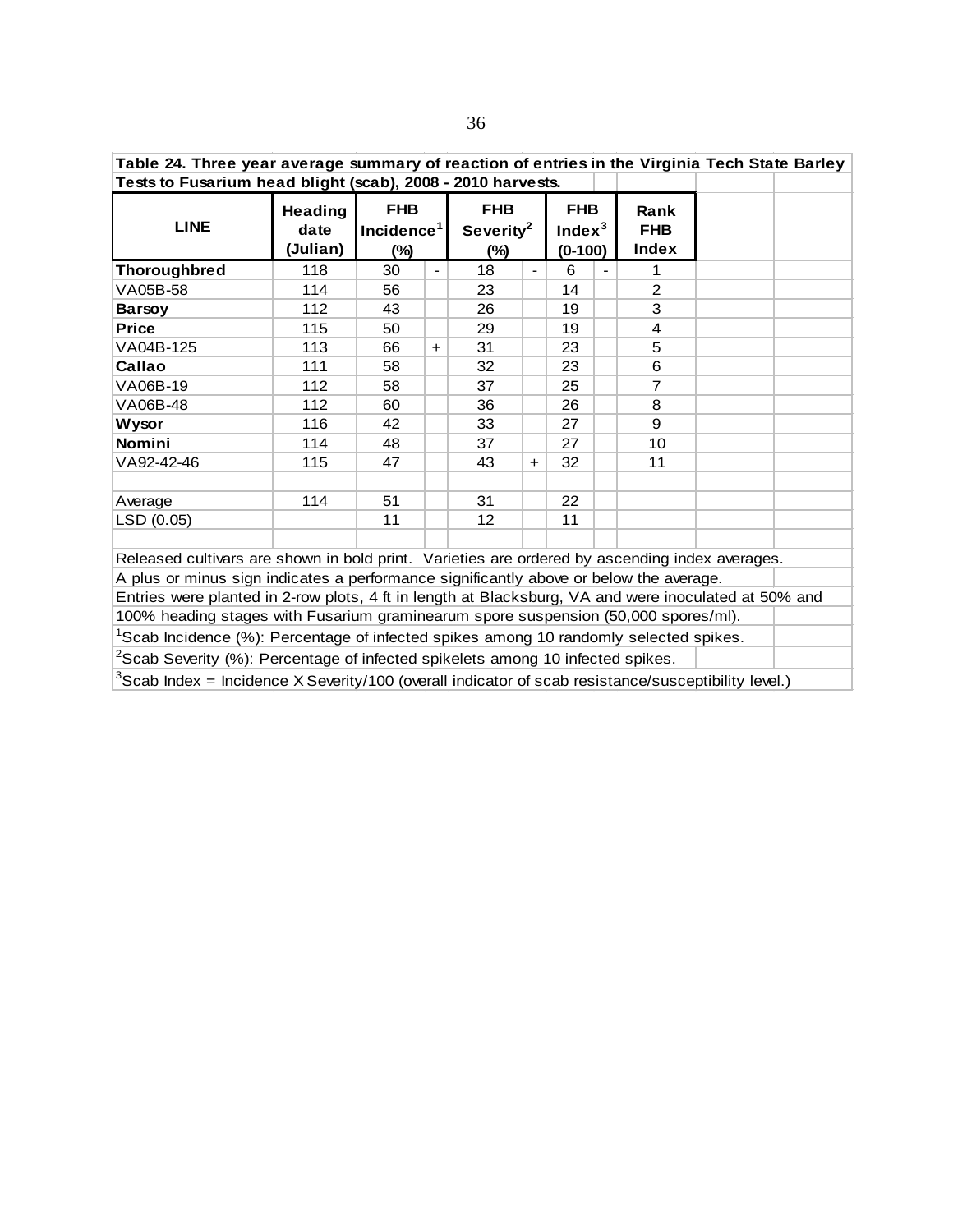## **Section 3: Wheat Varieties**

Wheat tests were planted in seven-inch rows at Blackstone, Orange, Holland, Painter, and Shenandoah Valley. They were planted in six-inch rows at Warsaw and Blacksburg. They were planted in seven and one-half-inch rows at the Warsaw No-Till location. All no-till locations (Holland, Warsaw No-Till, and Shenandoah Valley) were planted at 28 seeds per row foot. All other locations were planted at 22 seeds per row foot.

Selecting the best wheat varieties is challenging but becomes easier with adequate information on performance over multiple environments. Past seasons across Virginia have provided the opportunity to evaluate daylength sensitivity, spring freeze damage, glume blotch, scab (Fusarium head blight), and general plant health. Many newer wheat varieties and lines performed well in all environments tested.

The future for wheat varieties adapted to Virginia conditions is very positive. Dr. Carl Griffey, Virginia Tech's small grains breeder, has many lines starting with "VA" shown in the by-location tables that are in the top-yielding group and that display good disease resistance.

The released varieties that yielded significantly higher than the statewide mean in 2010 were Shirley, Pioneer Brand 26R20, USG 3665, Dyna-Gro 9012, USG 3251, USG 3592, Pioneer Brand 26R22, USG 3120, and USG 3200. USG 3120 and Dyna-Gro 9012 also had mean test weight that was also significantly higher than the test mean. The average of all locations was 79 bu/ac.

Shirley had the highest two year average yield. Pioneer Brand 26R20, USG 3665, Branson, USG 3120, Vigoro V9723, Pioneer Brand 26R15, Merl, USG 3555 and Pioneer Brand 25R32also had grain yields that were significantly higher than the test mean when results from 2009 and 2010 were combined.

Producers who grow large acreages of wheat should plant two or more varieties having significantly different maturity dates in order to ensure harvest of high quality grain having high test weight and no sprouting. In Virginia it is typical that the first good week of wheat harvest is followed by a period of sporadic or consistent rain showers, which delay subsequent harvest and significantly reduce grain test weight and quality. Growers can circumvent this problem by planting varieties that differ significantly in maturity wherein early maturing varieties often can be harvested first and prior to significant rain showers, and later maturing varieties harvested subsequently will suffer less damage and losses in test weight and quality due to exposure to such a rain event.

Three locations in 2008-09, Warsaw No-till, Shenandoah Valley and Holland were planted no-till following corn. Individual sites are reported similar to other testing locations. These sites are also included in the overall yearly average.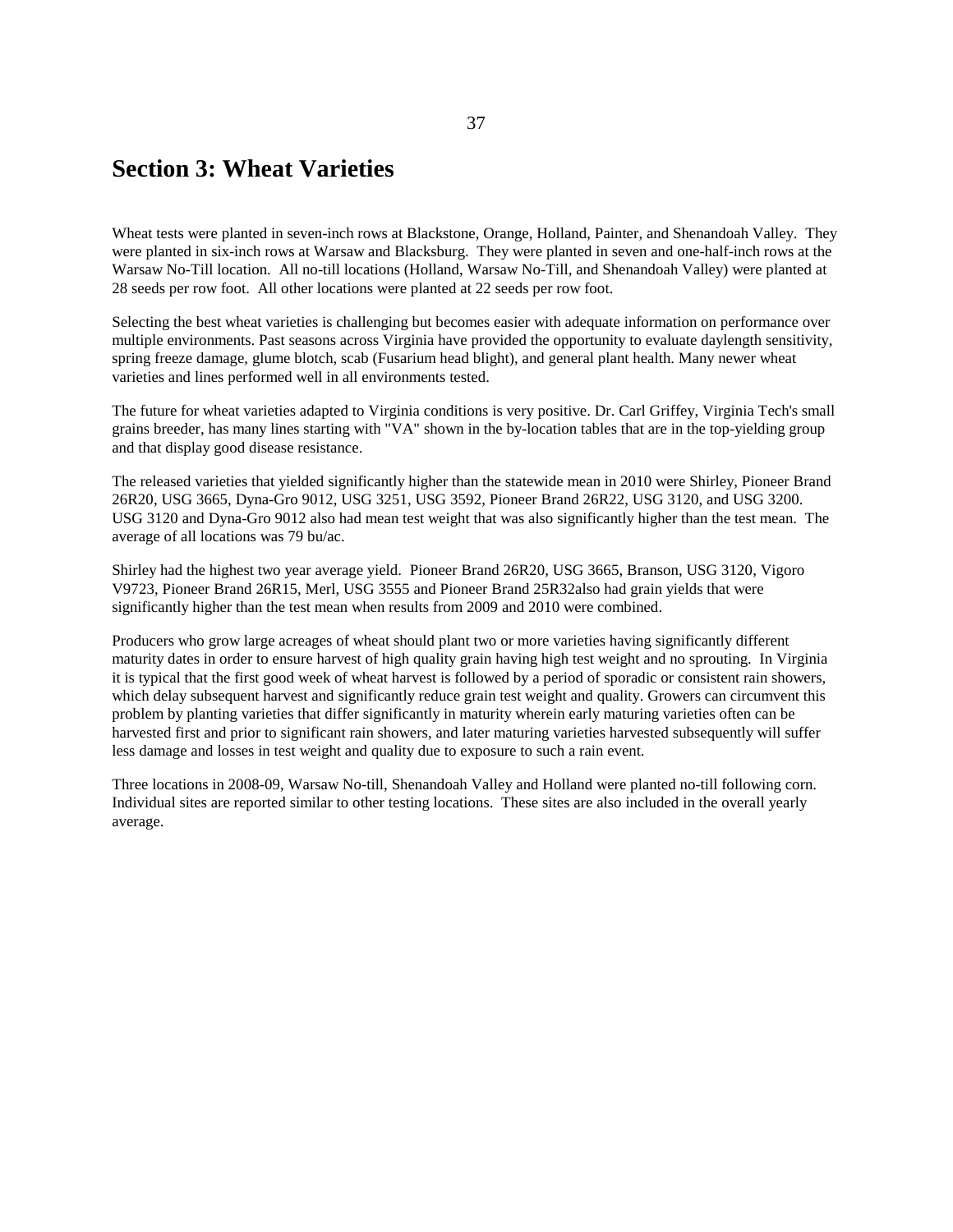## **Summary of wheat management practices for the 2010 harvest season (All rates are given on a per acre basis.)**

**Blacksburg** - Planted September 23, 2009. Preplant fertilizer was 30-80-100 + 1 ton lime in September 2009. Site was sprayed with .6 oz Harmony Extra SG® on November 17, 2009. Site was fertilized with 70 lb N plus 0.9 oz Harmony Extra SG® on March 19, 2010 and with 50 lb N on April 7, 2010. Harvest occurred on June 18-19, 2010.

**Blackstone** - Planted October 21, 2009. Site was fertilized with 325 lb 10-10-10 + 1 ton lime on October 6-7, 2009. Site was top-dressed with 60 lb N using ammonium nitrate on March 1, 2010 and with 40 lb N using 15.5-0-0 calcium nitrate on both March 24 and April 14, 2010. Site was spayed with .5 oz Harmony Extra SG® on March 9, 2010 and with .4 oz Capture® for cereal leaf beetle on April 15, 2010. Harvest occurred June 25, 2010.

**Warsaw** - Planted October 22, 2009. Preplant fertilizer was 30-80-80-5 applied October 12, 2009. Site was fertilized using 12-0-0-1.5 at 25 lb N on January 14, and at 24 lb N on March 8, 2010. Site was fertilized with an additional 60 lb N using 24-0- 0-3 on April 1, 2010. Site was treated with .9 oz Finesse® on March 8, 2010. Harvest occurred June 10, 2010.

**Warsaw No-Till** – Applied ½ pt 2-4D + 2 pt paraquat October 8, 2009. Planted October 13, 2009. Preplant fertilizer was 30-80-80-5 + 1 ton lime applied October 12, 2009. Site was fertilized using 12-0-0-1.5 at 25 lb N on January 14, and at 48 lb N on March 9, 2010. Site was fertilized with an additional 60 lb N using 24-0-0-3 on April 1, 2010. Site was treated with .9 oz Finesse® on March 8, and with 1.92 oz Warrior 2® April 29, 2010. Harvest occurred June 10, 2010.

**Painter** - Planted October 23, 2009. Preplant fertilizer was 30 lb N using 30% UAN on October 22, 2009. Site was fertilized with 60 lb N using 30%UAN and 0.75 oz Harmony Extra SG® March 11, 2010. Site was fertilized with 40 lb N using 30% UAN April 8, 2010. Harvest occurred on June 15-17, 2010.

**Holland -** Planted no-till October 22, 2009. Preplant fertilization was 300 lb 9-16-31 on October 21, 2009. Site was fertilized with 60 lb N on February 19 and again on March 19, 2010 using UAN. Site was also treated with .6 oz Harmony Extra SG® on both those dates. Site was sprayed with 3 oz Baythroid® April 20, 2010. Harvest occurred on June 10, 2010.

**Orange** - Planted October 7, 2009. Preplant fertilization was 18-46-0 using DAP on September 24, 2009. Sixty lb N and Harmony Extra® at 0.4 oz were applied March 8, 2010. Harvest occurred on June 15-18, 2010.

**Shenandoah Valley** - Planted on October 6, 2009. Preplant fertilizer was 30 lb N + 1 qt Roundup ®. Sixty lb N and 0.9 oz Harmony Extra® were applied March 19, 2010 and 40 lb N as UAN was applied on April 20. Harvest occurred June 22, 2010.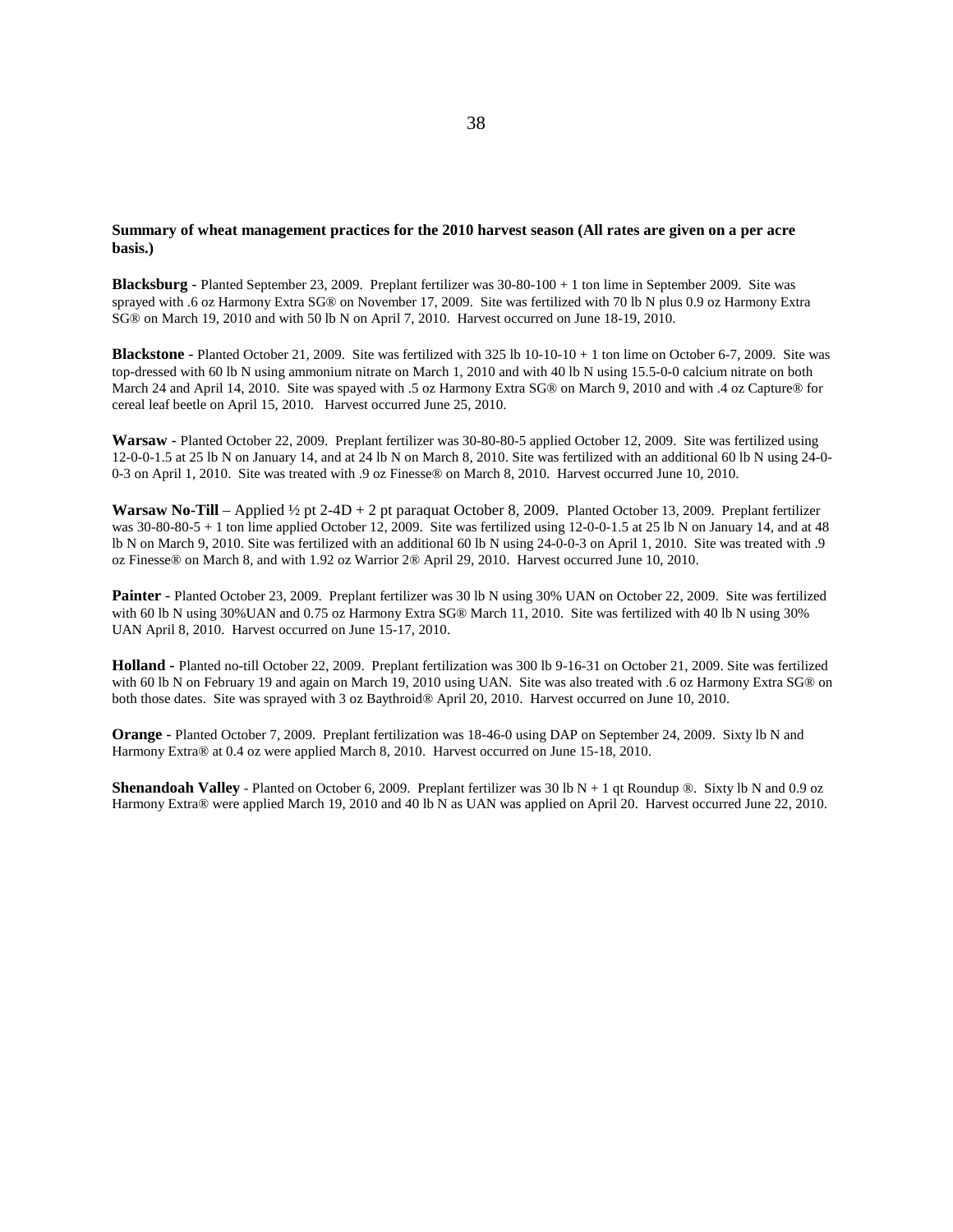| Table 25. Summary of performance of entries in the Virginia Tech Wheat Test, 2010 harvest. |        |            |             |                          |          |                          |        |                          |                |                          |                |           |                |                |                      |                          |               |                   |
|--------------------------------------------------------------------------------------------|--------|------------|-------------|--------------------------|----------|--------------------------|--------|--------------------------|----------------|--------------------------|----------------|-----------|----------------|----------------|----------------------|--------------------------|---------------|-------------------|
|                                                                                            |        |            | <b>Test</b> |                          | Date     |                          |        |                          |                |                          | Powdery        |           | Leaf           |                | <b>Barley Yellow</b> |                          | Hessian       |                   |
|                                                                                            | Yield  |            | Weight      |                          | Headed   |                          | Height |                          | Lodging        |                          | Mildew         |           | Rust           |                | <b>Dwarf Virus</b>   |                          | Fly           |                   |
| Line                                                                                       | (Bu/a) |            | (Lb/bu)     |                          | (Julian) |                          | (ln)   |                          | $(0-9)$        |                          | $(0-9)$        |           | $(0-9)$        |                | $(0-9)$              |                          | Resistance    |                   |
|                                                                                            | (7)    |            | (7)         |                          | (4)      |                          | (4)    |                          | (4)            |                          | (2)            |           | (4)            |                | (3)                  |                          | $(Biotype)^1$ | Awns <sup>2</sup> |
|                                                                                            |        |            |             |                          |          |                          |        |                          |                |                          |                |           |                |                |                      |                          |               |                   |
| VA05W-151                                                                                  | 86     | $+$        | 62.3        | $\ddot{}$                | 120      |                          | 33     | $\blacksquare$           | 2              | $+$                      | 1              |           | 3              | $+$            | 3                    | $+$                      | ---           | <b>TA</b>         |
| <b>Shirley</b>                                                                             | 85     | $+$        | 58.4        | $\blacksquare$           | 122      | $+$                      | 31     | $\blacksquare$           | 0              | $\sim$                   | 1              |           | $\mathbf 0$    | $\blacksquare$ | $\overline{2}$       |                          | $---$         | <b>TA</b>         |
| Pioneer 26R20                                                                              | 85     | $+$        | 60.8        |                          | 122      | $+$                      | 35     | $\ddot{\phantom{1}}$     | $\mathbf{1}$   |                          | 1              |           | $\overline{c}$ |                | $\overline{c}$       |                          | <b>BOL</b>    | A                 |
| <b>USG 3665</b>                                                                            | 85     | $+$        | 60.5        |                          | 121      |                          | 35     | $\ddagger$               | 1              |                          | 1              |           | 3              | $+$            | 2                    |                          | ---           | <b>TA</b>         |
| Dyna-Gro 9012                                                                              | 84     | $+$        | 61.6        | $+$                      | 121      |                          | 32     | $\overline{a}$           | 1              |                          | 1              |           | $\overline{2}$ |                | 1                    | $\overline{\phantom{a}}$ | ---           | A                 |
| <b>USG 3251</b>                                                                            | 84     | $+$        | 59.7        |                          | 123      | $+$                      | 34     |                          | 1              |                          | 1              |           | $\overline{c}$ |                |                      |                          | ---           | Α                 |
| <b>USG 3592</b>                                                                            | 84     | $\ddagger$ | 60.8        |                          | 121      |                          | 34     |                          | $\mathbf{1}$   |                          | 3              | $+$       | 3              | $+$            | 1                    | $\sim$                   | <b>BO</b>     | <b>TA</b>         |
| VA05W-251                                                                                  | 83     | $+$        | 60.4        |                          | 121      |                          | 32     |                          | $\overline{2}$ | $\ddot{\phantom{1}}$     | 1              |           | 0              |                | $\overline{2}$       |                          | $\circ$       | <b>TA</b>         |
| VA08W-92                                                                                   | 83     | $+$        | 63.2        | $+$                      | 119      |                          | 34     |                          | $\overline{2}$ | $+$                      | 1              |           | 1              | $\blacksquare$ | 2                    |                          | ---           | <b>TA</b>         |
| VA05W-258                                                                                  | 83     | $\ddagger$ | 60.5        |                          | 122      | $+$                      | 36     | $+$                      | $\overline{2}$ | $+$                      | 1              |           | 2              |                | $\overline{2}$       |                          | B             | <b>TA</b>         |
| Pioneer 26R22                                                                              | 83     | $+$        | 59.6        | $\overline{\phantom{a}}$ | 121      |                          | 34     |                          | 1              |                          | 2              | $\ddot{}$ | 4              | $+$            | $\overline{2}$       |                          | $---$         | Α                 |
| <b>USG 3120</b>                                                                            | 83     | $+$        | 61.8        | $+$                      | 118      | $\overline{a}$           | 35     | $+$                      | $\mathbf{1}$   |                          | 1              |           | 1              | $\mathbf{r}$   | 1                    | $\overline{\phantom{a}}$ | ---           | Α                 |
| <b>SS 8700</b>                                                                             | 82     | $+$        | 59.1        |                          | 123      | $+$                      | 34     |                          | $\mathbf{1}$   |                          | $\mathbf 1$    |           | 4              | $\ddot{}$      | $\Omega$             |                          | $\circ$       | A                 |
| VA06W-44                                                                                   | 82     | $+$        | 60.8        |                          | 119      | $\blacksquare$           | 32     | $\blacksquare$           | 1              |                          | 2              | $\ddot{}$ | 3              | $+$            | $\overline{2}$       |                          | ---           | <b>TA</b>         |
| <b>USG 3201</b>                                                                            | 82     | $+$        | 61.2        |                          | 120      |                          | 32     |                          | 0              | $\overline{\phantom{a}}$ | $\overline{2}$ | $+$       | $\overline{c}$ |                | 1                    |                          | ---           | Α                 |
| Pioneer 26R15                                                                              | 81     |            | 59.6        | $\overline{a}$           | 122      | $+$                      | 35     | $+$                      | $\Omega$       | $\overline{a}$           | 1              |           | 3              | $+$            | 2                    |                          | B             | A                 |
| <b>SS-MPV 57</b>                                                                           | 81     |            | 59.7        |                          | 122      | $+$                      | 36     | $\ddot{}$                | 1              |                          | $\overline{2}$ | $\ddot{}$ | 3              | $\ddot{}$      | 3                    | $\ddot{}$                | ---           | <b>TA</b>         |
| <b>USG 3315</b>                                                                            | 81     |            | 60.3        |                          | 122      | $+$                      | 33     | $\overline{\phantom{a}}$ | 1              |                          | 1              |           | 3              | $+$            |                      | $\overline{\phantom{a}}$ | ---           | <b>TA</b>         |
| VA08W-223                                                                                  | 81     |            | 61.1        |                          | 119      |                          | 34     |                          | $\overline{2}$ | $\ddot{}$                | 1              |           | 1              | $\blacksquare$ | 4                    | $+$                      | ---           | <b>TA</b>         |
| Chesapeake                                                                                 | 81     |            | 61.1        |                          | 120      | $\overline{\phantom{a}}$ | 32     | $\blacksquare$           | 1              |                          | -1             |           | 4              | $+$            | 2                    |                          | ---           | <b>TA</b>         |
| <b>Branson</b>                                                                             | 81     |            | 59.7        |                          | 119      |                          | 32     |                          | 1              |                          | 1              |           | 3              | $\ddot{}$      | $\overline{2}$       |                          | ---           | <b>AL</b>         |
| <b>USG 3555</b>                                                                            | 81     |            | 59.6        | $\overline{\phantom{a}}$ | 121      |                          | 32     | $\blacksquare$           | 1              |                          | 1              |           | 4              | $+$            | 1                    |                          | $\circ$       | <b>AL</b>         |
| VA05W-70                                                                                   | 81     |            | 61.9        | $+$                      | 122      | $+$                      | 32     |                          | 1              |                          | 1              |           | 1              | $\blacksquare$ | $\overline{2}$       |                          | ---           | <b>TA</b>         |
| Progeny 117                                                                                | 81     |            | 60.5        |                          | 119      | $\blacksquare$           | 37     | $\ddot{}$                | 3              | $\ddot{}$                | 4              | $\ddot{}$ | 3              | $\ddot{}$      | $\overline{2}$       |                          | ---           | <b>TA</b>         |
| Renwood 3434                                                                               | 81     |            | 60.1        |                          | 122      | $+$                      | 30     | $\sim$                   | 1              |                          | 1              |           | $\overline{2}$ |                | 4                    | $+$                      | ---           | <b>TA</b>         |
| VA08W-294                                                                                  | 81     |            | 61.0        |                          | 122      | $\ddot{}$                | 33     |                          | 1              |                          | 1              |           | 0              |                |                      |                          | ---           | <b>TA</b>         |
| VA07W-415                                                                                  | 81     |            | 60.5        |                          | 122      | $+$                      | 35     | $\ddagger$               | $\overline{2}$ | $\ddot{}$                | 1              |           | 1              |                | 3                    | $+$                      | ---           | <b>TA</b>         |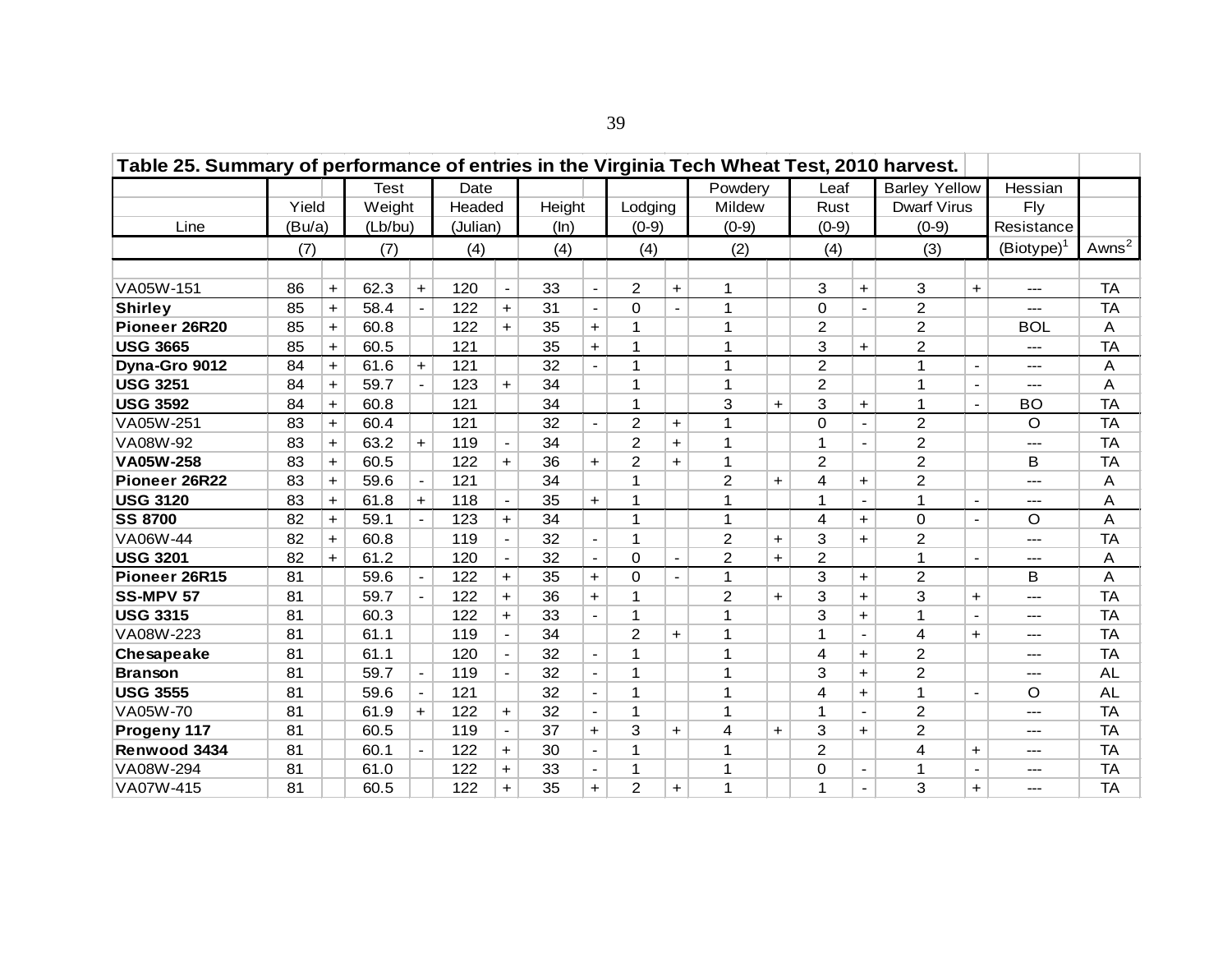| Table 25. Summary of performance of entries in the Virginia Tech Wheat Test, 2010 harvest, continued. |        |             |                |          |                |        |                          |                |                          |                |            |                |                          |                      |                          |               |                   |
|-------------------------------------------------------------------------------------------------------|--------|-------------|----------------|----------|----------------|--------|--------------------------|----------------|--------------------------|----------------|------------|----------------|--------------------------|----------------------|--------------------------|---------------|-------------------|
|                                                                                                       |        | <b>Test</b> |                | Date     |                |        |                          |                |                          | Powdery        |            | Leaf           |                          | <b>Barley Yellow</b> |                          | Hessian       |                   |
|                                                                                                       | Yield  | Weight      |                | Headed   |                | Height |                          | Lodging        |                          | Mildew         |            | Rust           |                          | <b>Dwarf Virus</b>   |                          | Fly           |                   |
| Line                                                                                                  | (Bu/a) | (Lb/bu)     |                | (Julian) |                | (ln)   |                          | $(0-9)$        |                          | $(0-9)$        |            | $(0-9)$        |                          | $(0-9)$              |                          | Resistance    |                   |
|                                                                                                       | (7)    | (7)         |                | (4)      |                | (4)    |                          | (4)            |                          | (2)            |            | (4)            |                          | (3)                  |                          | $(Biotype)^1$ | Awns <sup>2</sup> |
| GA 991336-6E9                                                                                         | 81     | 61.7        | $+$            | 120      | $\blacksquare$ | 35     | $\ddagger$               | $\mathbf{1}$   |                          | 1              |            | $\mathbf{1}$   | $\blacksquare$           | $\overline{2}$       |                          | ---           | A                 |
| <b>SY 9978</b>                                                                                        | 81     | 59.4        |                | 120      |                | 36     | $\ddot{}$                | $\overline{c}$ | $+$                      | 1              |            | $\overline{2}$ |                          |                      |                          | <b>BO</b>     | A                 |
| Vigoro V9723                                                                                          | 81     | 59.7        | $\blacksquare$ | 120      |                | 38     | $+$                      | 1              |                          | $\overline{2}$ | $\ddot{}$  | 4              | $+$                      | 2                    |                          | $---$         | <b>TA</b>         |
| W1566                                                                                                 | 80     | 59.4        | $\blacksquare$ | 122      | $+$            | 37     | $+$                      | $\mathbf{1}$   |                          | 1              |            | 5              | $+$                      | $\overline{2}$       |                          | <b>BOL</b>    | <b>TA</b>         |
| <b>SS 520</b>                                                                                         | 80     | 60.0        | $\hbox{--}$    | 118      |                | 35     | $\ddot{\phantom{1}}$     | 1              |                          | $\overline{c}$ | $\ddot{}$  | 3              | $+$                      | 3                    | $\ddot{}$                | ---           | <b>TA</b>         |
| VA08W-196                                                                                             | 80     | 60.7        |                | 119      | $\blacksquare$ | 33     | $\blacksquare$           | $\overline{2}$ | $+$                      | 1              |            | 1              | $\blacksquare$           | 4                    | $+$                      | ---           | <b>TA</b>         |
| VA08W-286                                                                                             | 80     | 59.8        |                | 123      | $+$            | 30     | $\blacksquare$           | 1              |                          |                |            | 1              | $\blacksquare$           | 2                    |                          | ---           | <b>TA</b>         |
| Merl                                                                                                  | 80     | 61.7        | $\ddagger$     | 121      |                | 33     | $\blacksquare$           | 0              | $\blacksquare$           | 1              |            | 3              | $+$                      | 3                    | $+$                      | ---           | <b>TA</b>         |
| GA-001170-7E26                                                                                        | 80     | 62.3        | $+$            | 122      | $+$            | 33     | $\overline{a}$           | $\Omega$       |                          | 1              |            | 0              |                          | $\overline{2}$       |                          | $\circ$       | A                 |
| <b>USG 3770</b>                                                                                       | 80     | 60.5        |                | 119      |                | 36     | $+$                      | $\overline{2}$ | $+$                      | 5              | $\ddot{}$  | 3              | $+$                      |                      |                          | ---           | <b>TA</b>         |
| <b>Oakes</b>                                                                                          | 79     | 61.9        | $+$            | 122      | $+$            | 33     | $\overline{a}$           | $\mathbf{1}$   |                          | 4              | $\ddot{}$  | 3              | $+$                      | 1                    |                          | B             | <b>TA</b>         |
| Pioneer 25R32                                                                                         | 79     | 60.6        |                | 122      | $+$            | 34     |                          | 1              |                          | 1              |            | 3              | $+$                      | 2                    |                          | ---           | Α                 |
| VA08W-295                                                                                             | 79     | 61.9        | $+$            | 122      | $+$            | 34     |                          | $\mathbf{1}$   |                          | 2              | $+$        | 1              | $\blacksquare$           | $\overline{2}$       |                          | ---           | <b>TA</b>         |
| <b>SS 8600</b>                                                                                        | 79     | 61.1        |                | 121      |                | 34     |                          | 0              |                          | 1              |            | 3              | $+$                      | 1                    |                          | ---           | A                 |
| Pioneer 26R12                                                                                         | 79     | 62.2        | $+$            | 122      | $+$            | 34     |                          | 0              | $\overline{\phantom{a}}$ | 1              |            | $\overline{2}$ |                          | 2                    |                          | ---           | A                 |
| <b>SS 560</b>                                                                                         | 79     | 60.1        |                | 123      | $+$            | 32     |                          | 1              |                          | 1              |            | 3              | $\ddot{}$                | 4                    | $+$                      | ---           | <b>TA</b>         |
| Vigoro 9922                                                                                           | 79     | 60.7        |                | 121      |                | 35     | $\ddot{}$                | 1              |                          | 1              |            | 3              | $+$                      | 2                    |                          | ---           | Α                 |
| VA05W-139                                                                                             | 79     | 61.0        |                | 122      | $+$            | 32     | $\overline{a}$           | 0              |                          | 1              |            | 1              | $\overline{a}$           | 3                    | $+$                      | ---           | <b>TA</b>         |
| VA06W-93                                                                                              | 79     | 61.7        | $\ddot{}$      | 120      |                | 30     | $\overline{\phantom{a}}$ | 1              |                          | 3              | $\ddagger$ | 1              | $\blacksquare$           | 3                    | $+$                      | $---$         | <b>TA</b>         |
| Jamestown                                                                                             | 79     | 61.2        |                | 118      | $\blacksquare$ | 32     | $\overline{\phantom{a}}$ | 1              |                          | 1              |            | $\overline{2}$ |                          |                      | $\blacksquare$           | в             | A                 |
| VA06W-412                                                                                             | 79     | 61.4        |                | 122      | $+$            | 33     | $\blacksquare$           | 0              | $\blacksquare$           | 1              |            | 1              | $\blacksquare$           |                      | $\overline{\phantom{a}}$ | $---$         | <b>TA</b>         |
| VA08W-193                                                                                             | 79     | 60.3        |                | 122      | $+$            | 31     | $\sim$                   | 1              |                          | 1              |            | 1              | $\blacksquare$           | 3                    | $+$                      | ---           | <b>TA</b>         |
| VA08W-232                                                                                             | 79     | 61.7        | $+$            | 118      |                | 33     |                          | $\overline{2}$ | $\ddot{}$                | 1              |            | 1              | $\blacksquare$           | 3                    | $+$                      | $---$         | <b>TA</b>         |
| VA08W-176                                                                                             | 79     | 62.3        | $+$            | 123      | $+$            | 34     |                          | $\mathbf 1$    |                          | 1              |            | 1              | $\overline{\phantom{a}}$ | $\overline{2}$       |                          | ---           | <b>TA</b>         |
| Progeny 185                                                                                           | 78     | 60.3        |                | 119      |                | 35     | $\ddot{}$                | $\mathbf{1}$   |                          | 3              | $\ddot{}$  | 4              | $+$                      | $\overline{2}$       |                          | ---           | <b>TA</b>         |
| <b>SS 5205</b>                                                                                        | 78     | 61.2        |                | 121      |                | 30     | $\blacksquare$           | 1              |                          | 1              |            | 0              | $\blacksquare$           | 3                    | $+$                      | $---$         | <b>TA</b>         |
| <b>NC-Cape Fear</b>                                                                                   | 78     | 61.7        | $\ddot{}$      | 119      |                | 32     | $\overline{a}$           | $\overline{c}$ | $+$                      | 1              |            | $\overline{2}$ |                          | $\overline{c}$       |                          | ---           | <b>TA</b>         |
| GA-031238-7E34                                                                                        | 78     | 60.3        |                | 122      | $+$            | 30     | $\blacksquare$           | $\Omega$       |                          | 1              |            | 1              |                          | 3                    | $+$                      | $---$         | <b>TA</b>         |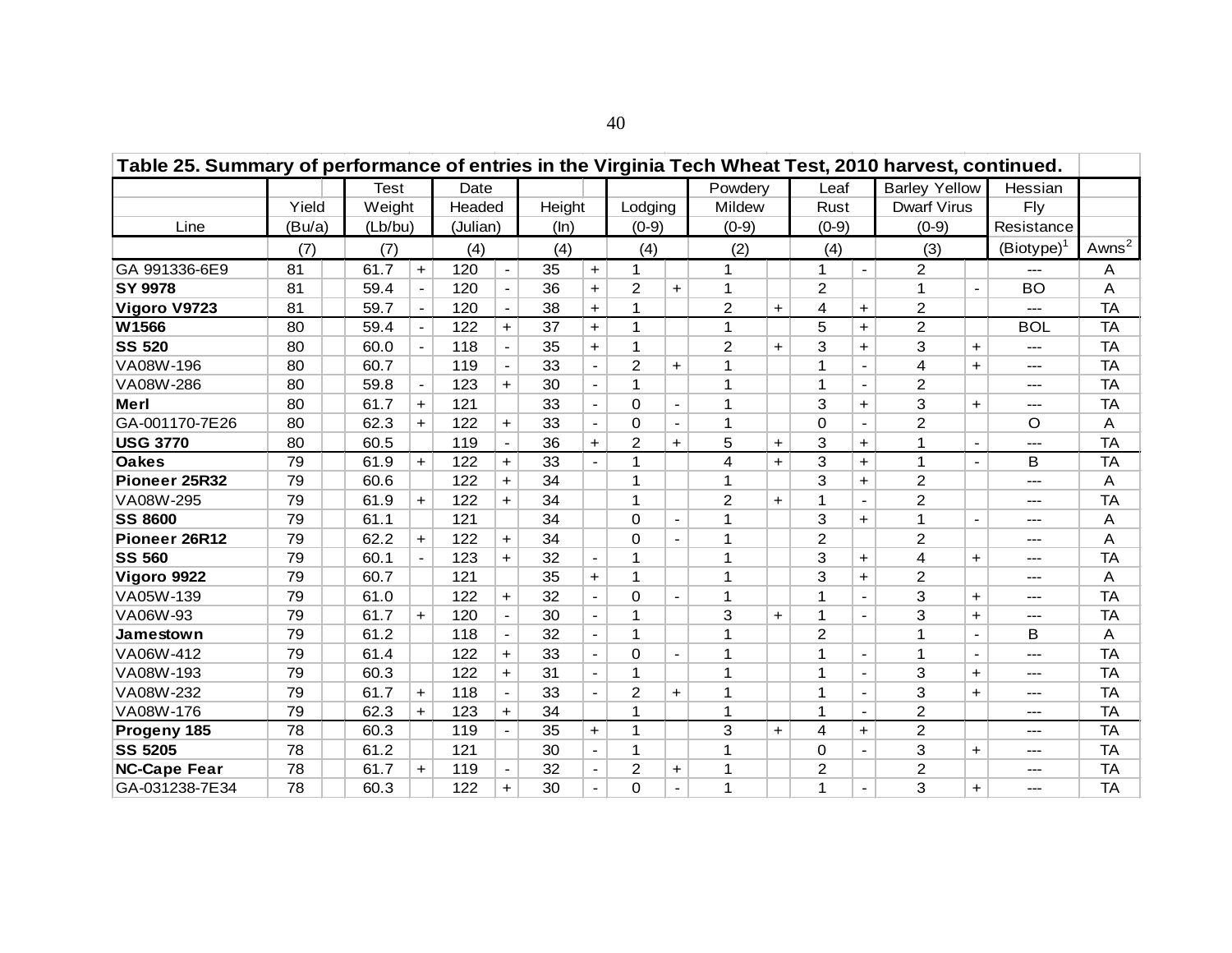| Table 25. Summary of performance of entries in the Virginia Tech Wheat Test, 2010 harvest, continued. |        |                              |             |                |            |                |        |                |                |                          |                          |           |                      |                |                    |                          |                 |                   |
|-------------------------------------------------------------------------------------------------------|--------|------------------------------|-------------|----------------|------------|----------------|--------|----------------|----------------|--------------------------|--------------------------|-----------|----------------------|----------------|--------------------|--------------------------|-----------------|-------------------|
|                                                                                                       |        |                              | <b>Test</b> | Date           |            |                |        |                | Powdery        |                          | Leaf                     |           | <b>Barley Yellow</b> |                | Hessian            |                          |                 |                   |
|                                                                                                       | Yield  |                              | Weight      |                | Headed     |                | Height |                | Lodging        |                          | Mildew                   |           | Rust                 |                | <b>Dwarf Virus</b> |                          | Fly             |                   |
| Line                                                                                                  | (Bu/a) |                              | (Lb/bu)     |                | (Julian)   |                | (ln)   |                | $(0-9)$        |                          | $(0-9)$                  |           | $(0-9)$              |                | $(0-9)$            |                          | Resistance      |                   |
|                                                                                                       | (7)    |                              | (7)         |                | (4)        |                | (4)    |                | (4)            |                          | (2)                      |           | (4)                  |                | (3)                |                          | $(Biotype)^{1}$ | Awns <sup>2</sup> |
| <b>Coker 9804</b>                                                                                     | 78     |                              | 60.1        | $\blacksquare$ | 121        |                | 34     |                | 1              |                          | $\mathbf{1}$             |           | 4                    | $+$            | $\overline{2}$     |                          | B               | A                 |
| VA07W-569                                                                                             | 78     |                              | 62.3        | $+$            | 122        | $+$            | 35     | $\ddot{}$      | 3              | $+$                      | $\overline{2}$           | $+$       | 3                    | $\ddot{}$      | $\overline{2}$     |                          | $---$           | <b>TA</b>         |
| Progeny 166                                                                                           | 78     |                              | 60.9        |                | 120        |                | 39     | $+$            |                |                          | $\overline{7}$           | $+$       | 3                    | $+$            | $\overline{2}$     |                          | $---$           | <b>TA</b>         |
| <b>Featherstone 176</b>                                                                               | 78     |                              | 60.3        |                | 119        |                | 35     | $+$            | 2              | $+$                      | 1                        |           | 4                    | $+$            | 3                  | $\ddot{}$                | $---$           | <b>TA</b>         |
| VA06W-392                                                                                             | 78     |                              | 60.8        |                | 121        |                | 33     |                | 2              | $+$                      | 1                        |           | $\Omega$             | $\blacksquare$ | $\overline{2}$     |                          | $---$           | <b>TA</b>         |
| VA07W-138                                                                                             | 77     |                              | 61.6        | $\ddagger$     | 122<br>$+$ |                | 33     | $\blacksquare$ | 1              |                          | 2                        | $+$       | 2                    |                | $\overline{2}$     |                          | <b>BOL</b>      | <b>TA</b>         |
| <b>SS 8641</b>                                                                                        | 77     |                              | 61.7        | $+$            | 122        | $+$            | 35     | $+$            | $\Omega$       | $\overline{\phantom{a}}$ | 1                        |           | $\Omega$             | $\blacksquare$ | 3                  | $\ddot{}$                | ---             | <b>TA</b>         |
| <b>COKER 9553</b>                                                                                     | 77     |                              | 62.4        | $+$            | 119        |                | 36     | $+$            |                |                          |                          |           | $\overline{2}$       |                |                    | $\blacksquare$           | $\circ$         | Α                 |
| Pioneer 26R31                                                                                         | 77     |                              | 59.0        |                | 121        |                | 30     |                | 0              |                          | 1                        |           | 3                    | $+$            | 5                  | $\ddot{}$                | $\circ$         | <b>TA</b>         |
| VA06W-194                                                                                             | 77     |                              | 60.3        |                | 121        |                | 33     |                | 2              | $+$                      | $\overline{2}$           | $+$       | $\Omega$             |                | $\overline{2}$     |                          | ---             | <b>TA</b>         |
| <b>SS 8404</b>                                                                                        | 77     |                              | 61.2        |                | 122        | $+$            | 31     | $\blacksquare$ | $\Omega$       |                          | 3                        | $+$       | $\overline{2}$       |                | 1                  | $\blacksquare$           | $---$           | A                 |
| VA07W-601                                                                                             | 77     |                              | 61.4        |                | 120        |                | 33     |                |                |                          |                          |           | $\overline{2}$       |                | 2                  |                          | ---             | <b>TA</b>         |
| <b>SS 8309</b>                                                                                        | 77     |                              | 60.7        |                | 121        |                | 35     | $+$            | 1              |                          |                          |           | 3                    | $\ddot{}$      | $\overline{2}$     |                          | $---$           | <b>TA</b>         |
| VA05W-168                                                                                             | 77     |                              | 63.0        | $+$            | 119        |                | 32     |                | $\overline{2}$ | $+$                      |                          |           | 1                    | $\blacksquare$ | $\overline{2}$     |                          | $---$           | <b>TA</b>         |
| <b>NC-Yadkin</b>                                                                                      | 77     |                              | 60.0        |                | 121        |                | 33     |                |                |                          | 1                        |           | 1                    | $\blacksquare$ | 1                  | $\blacksquare$           | $\circ$         | <b>TA</b>         |
| NC05-19896                                                                                            | 76     | $\qquad \qquad \blacksquare$ | 61.5        |                | 121        |                | 31     |                | 1              |                          | 1                        |           | $\overline{2}$       |                | $\overline{2}$     |                          | $---$           | <b>TA</b>         |
| Panola                                                                                                | 76     | $\blacksquare$               | 60.3        |                | 120        | $\blacksquare$ | 34     |                | 1              |                          | 1                        |           | 4                    | $+$            | $\overline{2}$     |                          | $---$           | A                 |
| VA05W-640                                                                                             | 76     | $\blacksquare$               | 61.7        | $+$            | 121        |                | 34     |                | 1              |                          | 1                        |           | 2                    |                | $\overline{2}$     |                          | $---$           | <b>TA</b>         |
| VA06W-587                                                                                             | 76     | $\blacksquare$               | 62.3        | $+$            | 119        |                | 34     |                | $\overline{2}$ | $+$                      | $\overline{\phantom{a}}$ |           | 4                    | $+$            | 1                  | $\overline{\phantom{a}}$ | $---$           | <b>TA</b>         |
| VA06W-612                                                                                             | 75     | $\overline{\phantom{a}}$     | 61.0        |                | 122        | $+$            | 32     |                | 1              |                          | 1                        |           | 1                    | $\blacksquare$ | 4                  | $\ddot{}$                | $---$           | <b>TA</b>         |
| VA06W-146                                                                                             | 75     | $\blacksquare$               | 60.2        |                | 122        | $+$            | 36     | $+$            | 2              | $+$                      |                          |           | $\overline{2}$       |                | 3                  | $\ddot{}$                | $---$           | <b>TA</b>         |
| <b>Dominion</b>                                                                                       | 75     | $\blacksquare$               | 60.4        |                | 123        | $+$            | 31     | $\blacksquare$ | 1              |                          |                          |           | 3                    | $+$            | 4                  | $\ddot{}$                | $---$           | <b>TA</b>         |
| <b>SS 8302</b>                                                                                        | 75     |                              | 61.1        |                | 122        | $+$            | 34     |                | 0              |                          | $\overline{2}$           | $\ddot{}$ | 5                    | $+$            | 3                  | $\ddot{}$                | B               | A                 |
| VA06W-558                                                                                             | 75     | $\blacksquare$               | 61.9        | $+$            | 121        |                | 34     |                |                |                          | 4                        | $+$       | $\overline{2}$       |                | 4                  | $\ddot{}$                | $---$           | <b>TA</b>         |
| VA08W-165                                                                                             | 74     | $\blacksquare$               | 62.8        | $+$            | 123        | $+$            | 33     | $\blacksquare$ | 1              |                          |                          |           | $\Omega$             | $\blacksquare$ | $\overline{2}$     |                          | $---$           | <b>TA</b>         |
| VA07W-594                                                                                             | 74     |                              | 61.5        |                | 123        | $+$            | 33     |                | 1              |                          | 1                        |           | 1                    |                | 1                  |                          | ---             | <b>TA</b>         |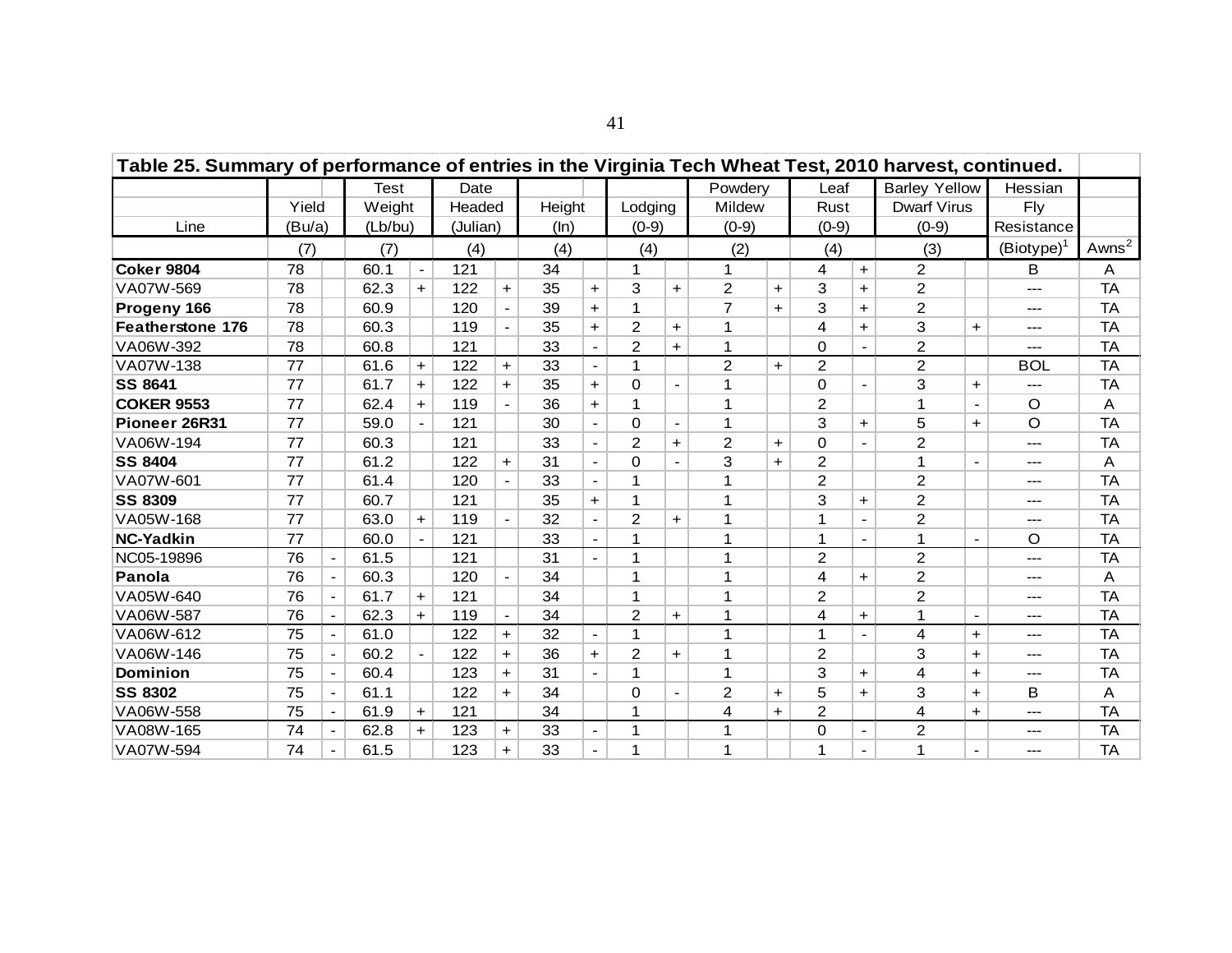| Table 25. Summary of performance of entries in the Virginia Tech Wheat Test, 2010 harvest, continued.<br>Powderv<br><b>Barley Yellow</b><br>Date<br>Leaf<br>Hessian<br>Test<br>Height<br>Lodging<br>Yield<br>Weight<br>Headed<br><b>Mildew</b><br>Dwarf Virus<br>Rust<br>Flv.<br>(Bu/a)<br>(Lb/bu)<br>(Julian)<br>Resistance<br>Line<br>$(0-9)$<br>$(0-9)$<br>$(0-9)$<br>$(0-9)$<br>(ln)<br>Awns <sup>2</sup><br>(Biotype)<br>(4)<br>(2)<br>(4)<br>(3)<br>(7)<br>(7)<br>(4)<br>(4)<br>72<br>60.9<br>33<br>119<br>0<br>3<br>4<br>A<br>$\div$<br>$\pm$<br>$\overline{\phantom{a}}$<br>$\blacksquare$<br>$\blacksquare$<br>68<br>121<br>38<br>$\overline{2}$<br>2<br>8<br>3<br>B<br>60.4<br>AL<br>$\ddot{}$<br>$\pm$<br>$\pm$<br>$\pm$<br>$\overline{2}$<br>79<br>60.9<br>121<br>34<br>2<br>3<br>$\Omega$<br>0.7<br>$\Omega$<br>$2.2^{\circ}$<br>4<br>---<br>---<br>--- |  |  |  |  |  |  |  |  |  |  |  |  |  |  |  |
|----------------------------------------------------------------------------------------------------------------------------------------------------------------------------------------------------------------------------------------------------------------------------------------------------------------------------------------------------------------------------------------------------------------------------------------------------------------------------------------------------------------------------------------------------------------------------------------------------------------------------------------------------------------------------------------------------------------------------------------------------------------------------------------------------------------------------------------------------------------------|--|--|--|--|--|--|--|--|--|--|--|--|--|--|--|
|                                                                                                                                                                                                                                                                                                                                                                                                                                                                                                                                                                                                                                                                                                                                                                                                                                                                      |  |  |  |  |  |  |  |  |  |  |  |  |  |  |  |
|                                                                                                                                                                                                                                                                                                                                                                                                                                                                                                                                                                                                                                                                                                                                                                                                                                                                      |  |  |  |  |  |  |  |  |  |  |  |  |  |  |  |
|                                                                                                                                                                                                                                                                                                                                                                                                                                                                                                                                                                                                                                                                                                                                                                                                                                                                      |  |  |  |  |  |  |  |  |  |  |  |  |  |  |  |
|                                                                                                                                                                                                                                                                                                                                                                                                                                                                                                                                                                                                                                                                                                                                                                                                                                                                      |  |  |  |  |  |  |  |  |  |  |  |  |  |  |  |
| MD00W389-08-4                                                                                                                                                                                                                                                                                                                                                                                                                                                                                                                                                                                                                                                                                                                                                                                                                                                        |  |  |  |  |  |  |  |  |  |  |  |  |  |  |  |
| Massey                                                                                                                                                                                                                                                                                                                                                                                                                                                                                                                                                                                                                                                                                                                                                                                                                                                               |  |  |  |  |  |  |  |  |  |  |  |  |  |  |  |
|                                                                                                                                                                                                                                                                                                                                                                                                                                                                                                                                                                                                                                                                                                                                                                                                                                                                      |  |  |  |  |  |  |  |  |  |  |  |  |  |  |  |
| Average                                                                                                                                                                                                                                                                                                                                                                                                                                                                                                                                                                                                                                                                                                                                                                                                                                                              |  |  |  |  |  |  |  |  |  |  |  |  |  |  |  |
| LSD (0.05)                                                                                                                                                                                                                                                                                                                                                                                                                                                                                                                                                                                                                                                                                                                                                                                                                                                           |  |  |  |  |  |  |  |  |  |  |  |  |  |  |  |
| C.V.                                                                                                                                                                                                                                                                                                                                                                                                                                                                                                                                                                                                                                                                                                                                                                                                                                                                 |  |  |  |  |  |  |  |  |  |  |  |  |  |  |  |
|                                                                                                                                                                                                                                                                                                                                                                                                                                                                                                                                                                                                                                                                                                                                                                                                                                                                      |  |  |  |  |  |  |  |  |  |  |  |  |  |  |  |
| Released cultivars are shown in bold print.                                                                                                                                                                                                                                                                                                                                                                                                                                                                                                                                                                                                                                                                                                                                                                                                                          |  |  |  |  |  |  |  |  |  |  |  |  |  |  |  |
| The number in parentheses below column headings indicates the number of locations on which data are based.                                                                                                                                                                                                                                                                                                                                                                                                                                                                                                                                                                                                                                                                                                                                                           |  |  |  |  |  |  |  |  |  |  |  |  |  |  |  |
| Varieties are ordered by descending yield averages. A plus or minus sign indicates a performance significantly above or below the test average.                                                                                                                                                                                                                                                                                                                                                                                                                                                                                                                                                                                                                                                                                                                      |  |  |  |  |  |  |  |  |  |  |  |  |  |  |  |
| The 0-9 ratings indicate a genotype's response to disease or lodging, where $0 =$ highly resistant and $9 =$ highly susceptible.                                                                                                                                                                                                                                                                                                                                                                                                                                                                                                                                                                                                                                                                                                                                     |  |  |  |  |  |  |  |  |  |  |  |  |  |  |  |
| Seedlings of all lines were tested for resistance to biotypes B, O, and L of Hessian Fly. Letter in column indicates varietal resistance.                                                                                                                                                                                                                                                                                                                                                                                                                                                                                                                                                                                                                                                                                                                            |  |  |  |  |  |  |  |  |  |  |  |  |  |  |  |
| Lines lacking letter were susceptible.                                                                                                                                                                                                                                                                                                                                                                                                                                                                                                                                                                                                                                                                                                                                                                                                                               |  |  |  |  |  |  |  |  |  |  |  |  |  |  |  |
| ${}^{2}$ A=awned, AL=awnletted, TA=tip awned                                                                                                                                                                                                                                                                                                                                                                                                                                                                                                                                                                                                                                                                                                                                                                                                                         |  |  |  |  |  |  |  |  |  |  |  |  |  |  |  |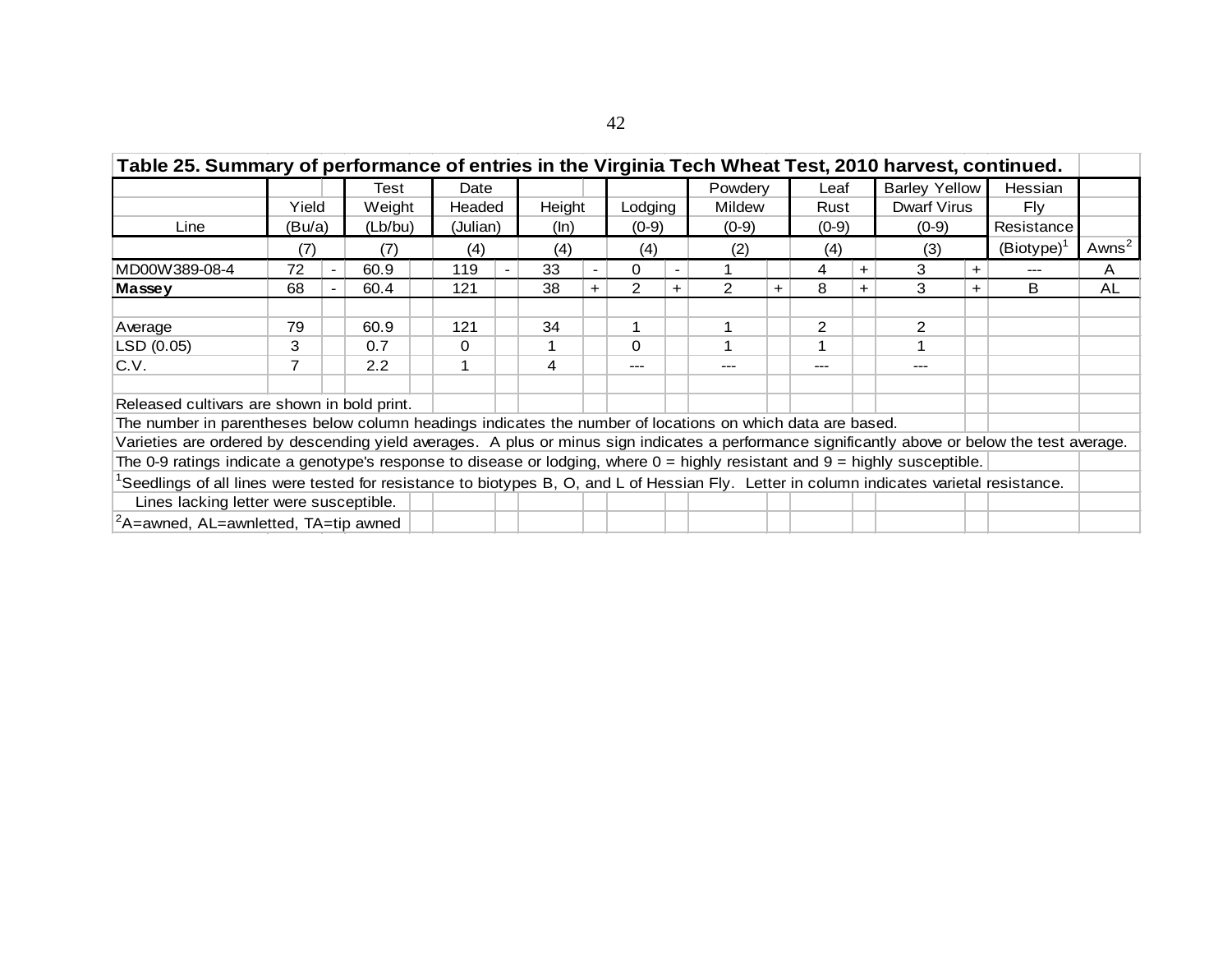| Table 26. Two year average summary of performance of entries in the Virginia Tech Wheat Tests, 2009 |        |                      |             |                          |          |                |        |                          |                |                          |                |                          |                |                          |                    |                          |                      |  |
|-----------------------------------------------------------------------------------------------------|--------|----------------------|-------------|--------------------------|----------|----------------|--------|--------------------------|----------------|--------------------------|----------------|--------------------------|----------------|--------------------------|--------------------|--------------------------|----------------------|--|
| and 2010 harvests.                                                                                  |        |                      |             |                          |          |                |        |                          |                |                          |                |                          |                |                          |                    |                          |                      |  |
|                                                                                                     |        |                      | <b>Test</b> |                          | Date     |                |        |                          |                |                          | Powdery        |                          | Leaf           |                          | Barley Yellow      |                          | <b>Wheat Spindle</b> |  |
|                                                                                                     | Yield  |                      | Weight      |                          | Headed   |                | Height |                          | Lodging        |                          | Mildew         |                          | Rust           |                          | <b>Dwarf Virus</b> |                          | <b>Streak Virus</b>  |  |
| Line                                                                                                | (Bu/a) |                      | (Lb/bu)     |                          | (Julian) |                | (ln)   |                          | $(0-9)$        |                          | $(0-9)$        |                          | $(0-9)$        |                          | $(0-9)$            |                          | $(0-9)$              |  |
|                                                                                                     | (14)   |                      | (14)        |                          | (8)      |                | (9)    |                          | (9)            |                          | (6)            |                          | (7)            |                          | (3)                |                          | (1)                  |  |
|                                                                                                     |        |                      |             |                          |          |                |        |                          |                |                          |                |                          |                |                          |                    |                          |                      |  |
| VA05W-151                                                                                           | 83     | $\ddot{}$            | 60.5        | $+$                      | 121      |                | 34     | $\blacksquare$           | 3              | $+$                      | 1              | $\ddot{}$                | $\overline{2}$ |                          | $\overline{2}$     |                          | 2                    |  |
| <b>Shirley</b>                                                                                      | 83     | $\ddot{\phantom{1}}$ | 56.6        | $\overline{\phantom{a}}$ | 124      | $\ddot{}$      | 33     |                          | 1              |                          | $\Omega$       |                          | $\Omega$       |                          | 1                  |                          | $\overline{2}$       |  |
| Pioneer 26R20                                                                                       | 82     | $+$                  | 58.1        | $\blacksquare$           | 124      | $+$            | 36     | $+$                      | 1              |                          | 1              | $\ddagger$               | 1              | $\overline{\phantom{0}}$ |                    | $\blacksquare$           | 1                    |  |
| VA05W-258                                                                                           | 81     | $+$                  | 58.0        | $\blacksquare$           | 124      | $+$            | 37     | $+$                      | $\overline{2}$ | $+$                      | 1              | $+$                      | 1              | $\overline{\phantom{a}}$ |                    | $\overline{\phantom{a}}$ | $\overline{2}$       |  |
| <b>USG 3665</b>                                                                                     | 81     | $\ddot{\phantom{1}}$ | 58.1        | $\blacksquare$           | 123      |                | 36     | $\ddot{}$                | 1              |                          | 1              | $+$                      | 2              |                          |                    |                          | 0                    |  |
| VA05W-251                                                                                           | 81     | $+$                  | 58.3        |                          | 122      |                | 33     |                          | $\overline{2}$ | $\ddot{}$                | 1              | $\ddagger$               | $\Omega$       |                          |                    |                          | 0                    |  |
| <b>Branson</b>                                                                                      | 81     | $\ddagger$           | 57.7        | $\blacksquare$           | 120      | $\blacksquare$ | 34     | $\blacksquare$           | 1              |                          | 1              | ÷.                       | 2              |                          |                    | $\blacksquare$           |                      |  |
| <b>USG 3120</b>                                                                                     | 80     | $+$                  | 59.4        | $+$                      | 119      |                | 36     | $+$                      | 1              |                          | 1              | $+$                      | 1              |                          |                    | $\overline{\phantom{a}}$ | 3                    |  |
| Vigoro V9723                                                                                        | 79     | $+$                  | 57.7        | $\overline{\phantom{0}}$ | 121      |                | 39     | $+$                      | $\overline{2}$ | $\ddot{\phantom{1}}$     | $\overline{2}$ | $+$                      | 3              | $+$                      |                    |                          | 4                    |  |
| Pioneer 26R15                                                                                       | 79     | $+$                  | 57.2        | $\overline{\phantom{a}}$ | 122      |                | 36     | $+$                      | 0              | $\overline{\phantom{a}}$ | 1              | $+$                      | 2              |                          | 1                  |                          | $\overline{2}$       |  |
| VA07W-415                                                                                           | 79     | $\pm$                | 57.6        | $\overline{\phantom{a}}$ | 123      |                | 36     | $+$                      | $\overline{2}$ | $+$                      | $\Omega$       | $\blacksquare$           | $\Omega$       | $\overline{\phantom{0}}$ | 2                  |                          | 1                    |  |
| Merl                                                                                                | 79     | $\pm$                | 59.7        | $+$                      | 122      |                | 34     | $\blacksquare$           | 0              | $\overline{\phantom{a}}$ | 1              | $+$                      | 2              |                          | $\overline{2}$     |                          | $\overline{2}$       |  |
| <b>USG 3555</b>                                                                                     | 79     | $+$                  | 57.7        |                          | 122      |                | 32     |                          | 1              |                          | $\Omega$       |                          | 3              | $+$                      |                    |                          | 0                    |  |
| Pioneer 25R32                                                                                       | 79     | $+$                  | 58.6        |                          | 120      |                | 35     |                          | 3              | $\ddot{}$                | 1              | $+$                      | 2              |                          | $\overline{2}$     |                          | 0                    |  |
| <b>SS-MPV 57</b>                                                                                    | 78     |                      | 58.1        | $\blacksquare$           | 124      | $+$            | 37     | $+$                      | $\overline{2}$ | $+$                      | 2              | $+$                      | 3              | $+$                      | 2                  |                          | 1                    |  |
| VA06W-412                                                                                           | 78     |                      | 59.3        | $+$                      | 123      |                | 33     |                          | $\Omega$       | $\overline{\phantom{a}}$ | 1              | $+$                      | 1              |                          |                    |                          | 1                    |  |
| Vigoro 9922                                                                                         | 78     |                      | 58.4        |                          | 123      |                | 35     |                          | 0              | $\blacksquare$           | $\Omega$       | $\overline{\phantom{a}}$ | 2              |                          |                    |                          | 2                    |  |
| <b>SS 520</b>                                                                                       | 78     |                      | 57.9        | $\blacksquare$           | 120      |                | 35     |                          | $\overline{2}$ | $+$                      | 1              | $+$                      | $\overline{2}$ |                          | $\overline{2}$     |                          | 6                    |  |
| Progeny 185                                                                                         | 78     |                      | 58.4        |                          | 121      |                | 36     | $+$                      | 1              |                          | $\overline{2}$ | $+$                      | 3              | $+$                      | 2                  |                          | 3                    |  |
| VA05W-139                                                                                           | 78     |                      | 58.6        |                          | 124      | $+$            | 33     | $\overline{\phantom{a}}$ | $\Omega$       | $\overline{\phantom{a}}$ | 1              | $+$                      |                | $\blacksquare$           | $\overline{2}$     |                          | 3                    |  |
| Renwood 3434                                                                                        | 78     |                      | 57.7        | $\blacksquare$           | 123      |                | 31     | $\overline{a}$           | 1              |                          | 1              | $+$                      | 1              | $\overline{a}$           | 3                  | $+$                      | 3                    |  |
| Progeny 117                                                                                         | 77     |                      | 58.6        |                          | 120      |                | 37     | $+$                      | 3              | $\ddot{\phantom{1}}$     | 3              | $+$                      | 2              |                          |                    |                          | $\overline{2}$       |  |
| <b>USG 3315</b>                                                                                     | 77     |                      | 58.9        |                          | 123      |                | 35     |                          | 2              | $\pm$                    | 1              | $+$                      | 2              |                          |                    |                          | 1                    |  |
| Chesapeake                                                                                          | 77     | 59.2<br>$+$          |             |                          | 121      |                | 34     | $\blacksquare$           | $\overline{2}$ | $+$                      | 0              | $\blacksquare$           | 3              | $+$                      | $\overline{2}$     |                          | $\overline{2}$       |  |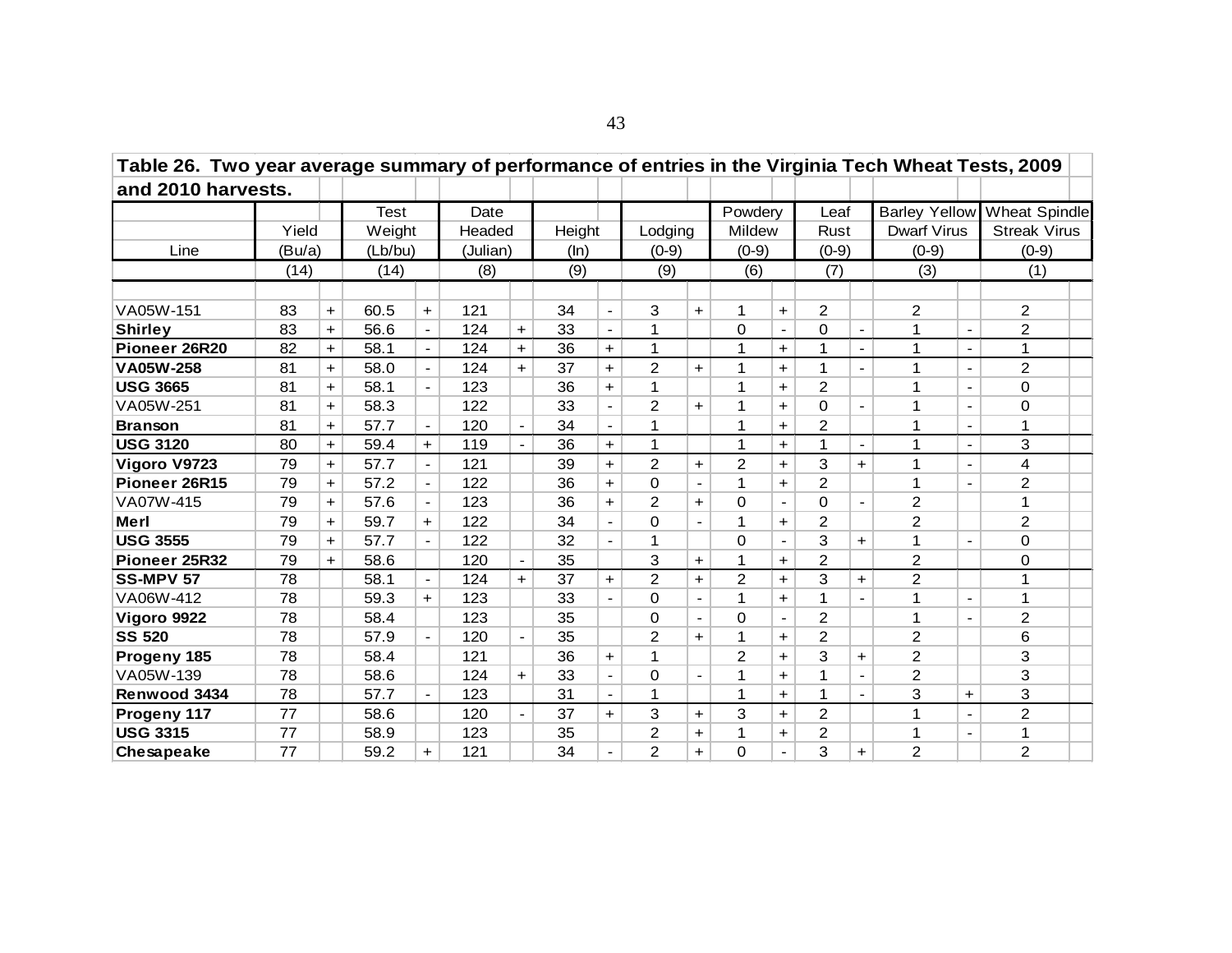| Table 26. Two year average summary of performance of entries in the Virginia Tech Wheat Tests, 2009 |        |                          |         |                |          |                |        |                          |                |           |                |                |                |                          |                      |                          |                      |           |
|-----------------------------------------------------------------------------------------------------|--------|--------------------------|---------|----------------|----------|----------------|--------|--------------------------|----------------|-----------|----------------|----------------|----------------|--------------------------|----------------------|--------------------------|----------------------|-----------|
| and 2010 harvests, continued.                                                                       |        |                          |         |                |          |                |        |                          |                |           |                |                |                |                          |                      |                          |                      |           |
|                                                                                                     |        |                          | Test    |                | Date     |                |        |                          |                |           | Powdery        |                | Leaf           |                          | <b>Barley Yellow</b> |                          | <b>Wheat Spindle</b> |           |
|                                                                                                     | Yield  |                          | Weight  |                | Headed   |                | Height |                          | Lodging        |           | Mildew         |                | Rust           |                          | <b>Dwarf Virus</b>   |                          | <b>Streak Virus</b>  |           |
| Line                                                                                                | (Bu/a) |                          | (Lb/bu) |                | (Julian) |                | (ln)   |                          | $(0-9)$        |           | $(0-9)$        |                | $(0-9)$        |                          | $(0-9)$              |                          | $(0-9)$              |           |
|                                                                                                     | (14)   |                          | (14)    |                | (8)      |                | (9)    |                          | (9)            |           | (6)            |                | (7)            |                          | (3)                  |                          | (1)                  |           |
|                                                                                                     |        |                          |         |                |          |                |        |                          |                |           |                |                |                |                          |                      |                          |                      |           |
| <b>NC-Yadkin</b>                                                                                    | 77     |                          | 58.3    |                | 122      |                | 34     | $\blacksquare$           | 2              | $+$       | 1              | $+$            | 0              | $\blacksquare$           | 1                    | $\blacksquare$           | 0                    |           |
| VA06W-392                                                                                           | 77     |                          | 58.4    |                | 123      |                | 34     | $\blacksquare$           | $\overline{2}$ | $+$       | $\overline{2}$ | $+$            | $\Omega$       | $\blacksquare$           | $\overline{2}$       |                          | 5                    |           |
| Jamestown                                                                                           | 77     |                          | 59.8    | $+$            | 120      |                | 33     | $\overline{a}$           | 1              |           | 1              | $+$            | 1              | $\blacksquare$           | 1                    | $\blacksquare$           | 6                    |           |
| VA05W-168                                                                                           | 76     |                          | 61.2    | $+$            | 121      |                | 33     |                          | $\overline{2}$ | $+$       | 1              | $+$            | 1              | $\overline{a}$           | 1                    | $\overline{\phantom{a}}$ | $\mathbf 0$          |           |
| GA 991336-6E9                                                                                       | 76     |                          | 58.9    |                | 121      |                | 35     |                          | 1              |           | 1              | $+$            | 1              | $\blacksquare$           | 1                    | $\blacksquare$           | $\overline{7}$       | $\ddot{}$ |
| VA06W-93                                                                                            | 76     |                          | 59.6    | $\ddot{}$      | 123      |                | 31     | $\overline{\phantom{a}}$ | $\overline{c}$ | $\ddot{}$ | 3              | $+$            | $\mathbf{1}$   | $\blacksquare$           | $\overline{c}$       |                          | $\mathbf{1}$         |           |
| <b>Oakes</b>                                                                                        | 76     |                          | 60.1    | $\pm$          | 124      | $+$            | 35     |                          | 2              | $+$       | 3              | $+$            | $\overline{2}$ |                          | 1                    | $\overline{\phantom{a}}$ | 6                    |           |
| VA07W-138                                                                                           | 76     |                          | 59.9    | $\pm$          | 124      | $\ddot{}$      | 33     | $\blacksquare$           | 1              |           | 1              | $\ddot{}$      | 1              | $\overline{\phantom{0}}$ | 1                    | $\overline{\phantom{a}}$ | $\overline{c}$       |           |
| <b>COKER 9553</b>                                                                                   | 76     |                          | 60.4    | $+$            | 120      | $\blacksquare$ | 36     | $+$                      | 1              |           | 1              | $+$            | $\mathbf{1}$   | $\blacksquare$           | 1                    | $\blacksquare$           | $6\phantom{1}6$      |           |
| <b>SS 560</b>                                                                                       | 76     |                          | 58.0    | $\blacksquare$ | 124      | $+$            | 34     | $\blacksquare$           | 1              |           | 1              | $+$            | $\overline{2}$ |                          | 3                    | $+$                      | $\overline{c}$       |           |
| Pioneer 26R31                                                                                       | 76     |                          | 57.5    |                | 122      |                | 31     |                          | 1              |           | 1              | $+$            | $\mathbf{1}$   | $\blacksquare$           | 3                    | $+$                      | 5                    |           |
| <b>SS 5205</b>                                                                                      | 75     | $\blacksquare$           | 58.8    |                | 122      |                | 31     | $\overline{\phantom{a}}$ | 1              |           | 1              | $+$            | $\Omega$       | $\blacksquare$           | $\overline{2}$       |                          | 4                    |           |
| VA05W-640                                                                                           | 75     | $\blacksquare$           | 59.6    | $+$            | 122      |                | 35     |                          | 1              |           | $\Omega$       | $\mathbf{r}$   | $\mathbf{1}$   | $\blacksquare$           | 1                    | $\blacksquare$           | $\Omega$             |           |
| <b>Featherstone 176</b>                                                                             | 75     | $\overline{\phantom{a}}$ | 58.0    |                | 120      |                | 35     |                          | 3              | $\ddot{}$ | 0              | $\mathbb{L}$   | 3              | $+$                      | 2                    |                          | 1                    |           |
| <b>USG 3592</b>                                                                                     | 75     | $\overline{\phantom{a}}$ | 58.7    |                | 123      |                | 36     | $+$                      | 3              | $+$       | 1              | $+$            | $\overline{2}$ |                          | 1                    | $\overline{\phantom{a}}$ | 6                    |           |
| Pioneer 26R12                                                                                       | 75     | $\blacksquare$           | 59.6    | $+$            | 123      |                | 35     |                          | 1              |           | $\mathbf{1}$   | $+$            | $\mathbf 1$    | $\blacksquare$           | 1                    | $\blacksquare$           | 4                    |           |
| <b>SS 8309</b>                                                                                      | 74     | $\blacksquare$           | 58.5    |                | 123      |                | 36     | $+$                      | 1              |           | 1              | $+$            | $\overline{2}$ |                          | $\overline{2}$       |                          | $\mathbf 0$          |           |
| VA06W-194                                                                                           | 74     | $\blacksquare$           | 57.9    | $\blacksquare$ | 122      |                | 33     | $\blacksquare$           | 3              | $+$       | 1              | $+$            | 0              | $\hbox{--}$              | 1                    | $\overline{\phantom{a}}$ | $\overline{c}$       |           |
| Progeny 166                                                                                         | 74     | $\blacksquare$           | 58.2    | $\blacksquare$ | 122      |                | 39     | $+$                      | $\overline{2}$ | $+$       | 5              | $+$            | $\mathbf{1}$   | $\blacksquare$           | 1                    | $\blacksquare$           | 9                    | $\ddot{}$ |
| <b>NC-Cape Fear</b>                                                                                 | 74     | $\blacksquare$           | 59.5    | $+$            | 119      |                | 33     |                          | 3              | $+$       | 0              | $\overline{a}$ | 1              | $\blacksquare$           | 2                    |                          | 1                    |           |
| Coker 9804                                                                                          | 74     | $\blacksquare$           | 57.7    | $\blacksquare$ | 122      |                | 35     |                          | $\overline{c}$ | $+$       | 1              | $+$            | 3              | $+$                      | 1                    |                          | 5                    |           |
| VA06W-558                                                                                           | 74     | $\blacksquare$           | 60.3    | $+$            | 122      |                | 35     |                          | $\overline{2}$ | $+$       | 3              | $+$            | $\overline{2}$ |                          | 3                    | $+$                      | $\mathbf 0$          |           |
| VA06W-587                                                                                           | 74     | $\blacksquare$           | 60.4    | $+$            | 121      |                | 36     | $+$                      | $\overline{c}$ | $+$       | 1              | $+$            | 3              | $+$                      | 1                    | $\blacksquare$           | 5                    |           |
| <b>Dominion</b>                                                                                     | 73     | $\blacksquare$           | 58.2    | $\blacksquare$ | 124      | $+$            | 32     |                          | 1              |           | $\Omega$       | $\blacksquare$ | 2              |                          | 3                    | $+$                      | 5                    |           |
| Panola                                                                                              | 73     | $\blacksquare$           | 57.6    | $\blacksquare$ | 122      |                | 35     |                          | 2              | $+$       | 1              | $+$            | 3              | $\ddot{}$                | 1                    | $\blacksquare$           | 5                    |           |
| <b>SS 8641</b>                                                                                      | 73     | $\blacksquare$           | 58.5    |                | 123      |                | 36     | $+$                      | 1              |           | 0              | $\blacksquare$ | $\Omega$       | $\blacksquare$           | $\overline{c}$       |                          | 5                    |           |
| <b>SS 8302</b>                                                                                      | 73     | $\blacksquare$           | 59.2    | $\ddot{}$      | 123      |                | 36     | $+$                      | 1              |           | 2              | $\ddot{}$      | 3              | $\ddot{}$                | 3                    | $+$                      | 4                    |           |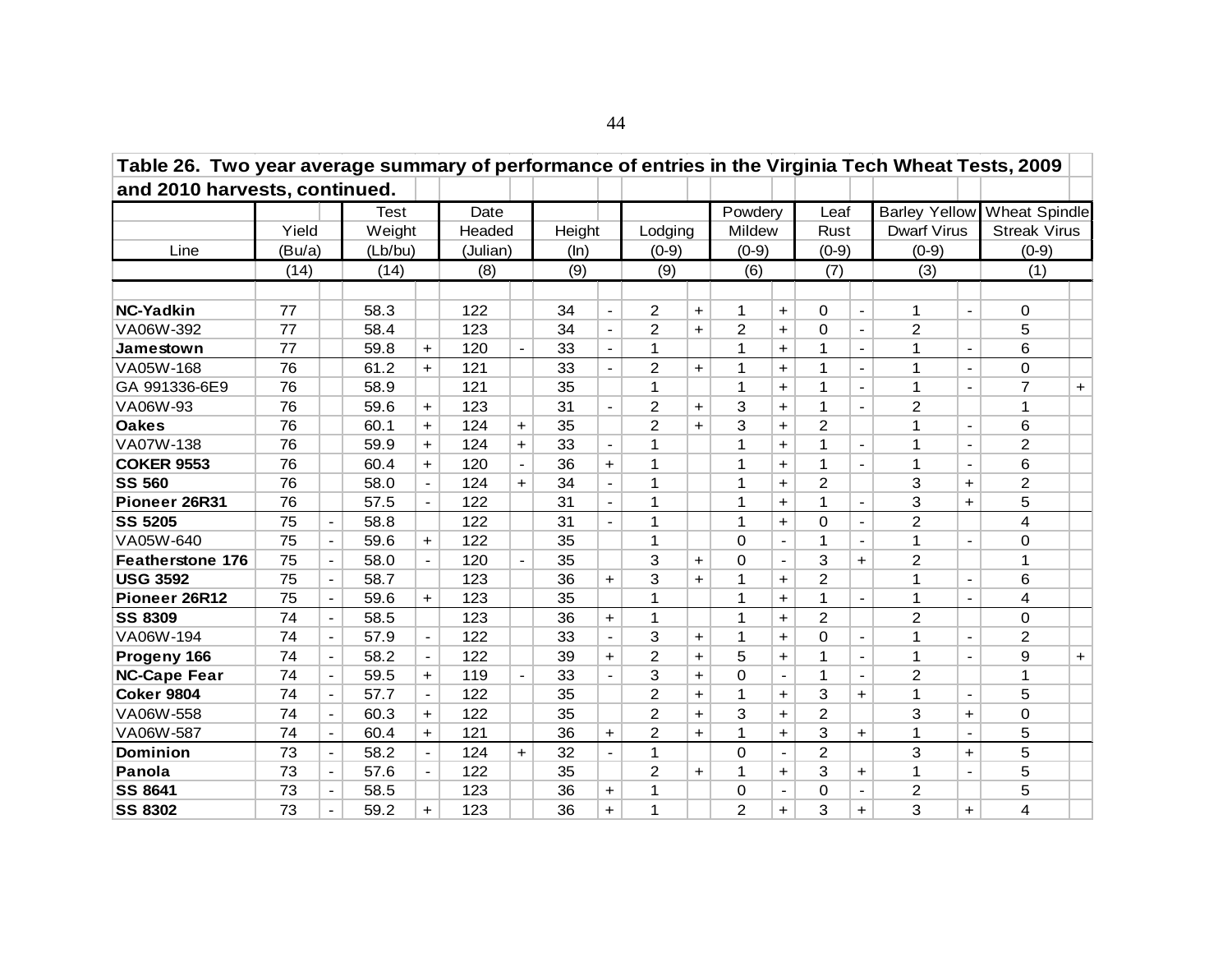| Table 26. Two year average summary of performance of entries in the Virginia Tech Wheat Tests, 2009                                    |        |                          |         |     |          |         |                          |                |     |               |       |               |                          |             |                             |  |
|----------------------------------------------------------------------------------------------------------------------------------------|--------|--------------------------|---------|-----|----------|---------|--------------------------|----------------|-----|---------------|-------|---------------|--------------------------|-------------|-----------------------------|--|
| and 2010 harvests, continued.                                                                                                          |        |                          |         |     |          |         |                          |                |     |               |       |               |                          |             |                             |  |
|                                                                                                                                        |        |                          | Test    |     | Date     |         |                          |                |     | Powdery       |       | Leaf          |                          |             | Barley Yellow Wheat Spindle |  |
|                                                                                                                                        | Yield  |                          | Weight  |     | Headed   | Height  |                          | Lodging        |     | <b>Mildew</b> |       | Rust          |                          | Dwarf Virus | <b>Streak Virus</b>         |  |
| Line                                                                                                                                   | (Bu/a) |                          | (Lb/bu) |     | (Julian) | $(\ln)$ |                          | $(0-9)$        |     | $(0-9)$       |       | $(0-9)$       |                          | $(0-9)$     | $(0-9)$                     |  |
|                                                                                                                                        | (14)   |                          | (14)    |     | (8)      | (9)     |                          | (9)            |     | (6)           |       | (7)           |                          | (3)         | (1)                         |  |
| <b>SS 8404</b>                                                                                                                         | 72     | $\overline{\phantom{a}}$ | 59.3    | $+$ | 123      | 32      | $\overline{\phantom{a}}$ |                |     | 3             | $\pm$ |               | $\overline{\phantom{a}}$ |             |                             |  |
| Massey                                                                                                                                 | 66     |                          | 58.8    |     | 122      | 39      | $\pm$                    | $\overline{2}$ | $+$ |               | $\pm$ | 6             | $\pm$                    | 2           |                             |  |
| Average                                                                                                                                | 77     |                          | 58.7    |     | 122      | 35      |                          |                |     | 1             |       | $\mathcal{P}$ |                          | 2           | 3                           |  |
| LSD (0.05)                                                                                                                             | 2      |                          | 0.5     |     | 2        | 1       |                          |                |     | $\Omega$      |       |               |                          |             | 4                           |  |
| C.V.                                                                                                                                   | 8      |                          | 2.4     |     | 3        | 4       |                          |                |     | ---           |       | ---           |                          | $---$       | ---                         |  |
| Released cultivars are shown in bold print.                                                                                            |        |                          |         |     |          |         |                          |                |     |               |       |               |                          |             |                             |  |
| The number in parentheses below column headings indicates the number of location-years on which data are based.                        |        |                          |         |     |          |         |                          |                |     |               |       |               |                          |             |                             |  |
| Varieties are ordered by descending yield averages. A plus or minus sign indicates a performance significantly above or below the test |        |                          |         |     |          |         |                          |                |     |               |       |               |                          |             |                             |  |
| average.                                                                                                                               |        |                          |         |     |          |         |                          |                |     |               |       |               |                          |             |                             |  |
| The 0-9 ratings indicate a genotype's response to disease or lodging, where 0 = highly resistant and 9 = highly susceptible.           |        |                          |         |     |          |         |                          |                |     |               |       |               |                          |             |                             |  |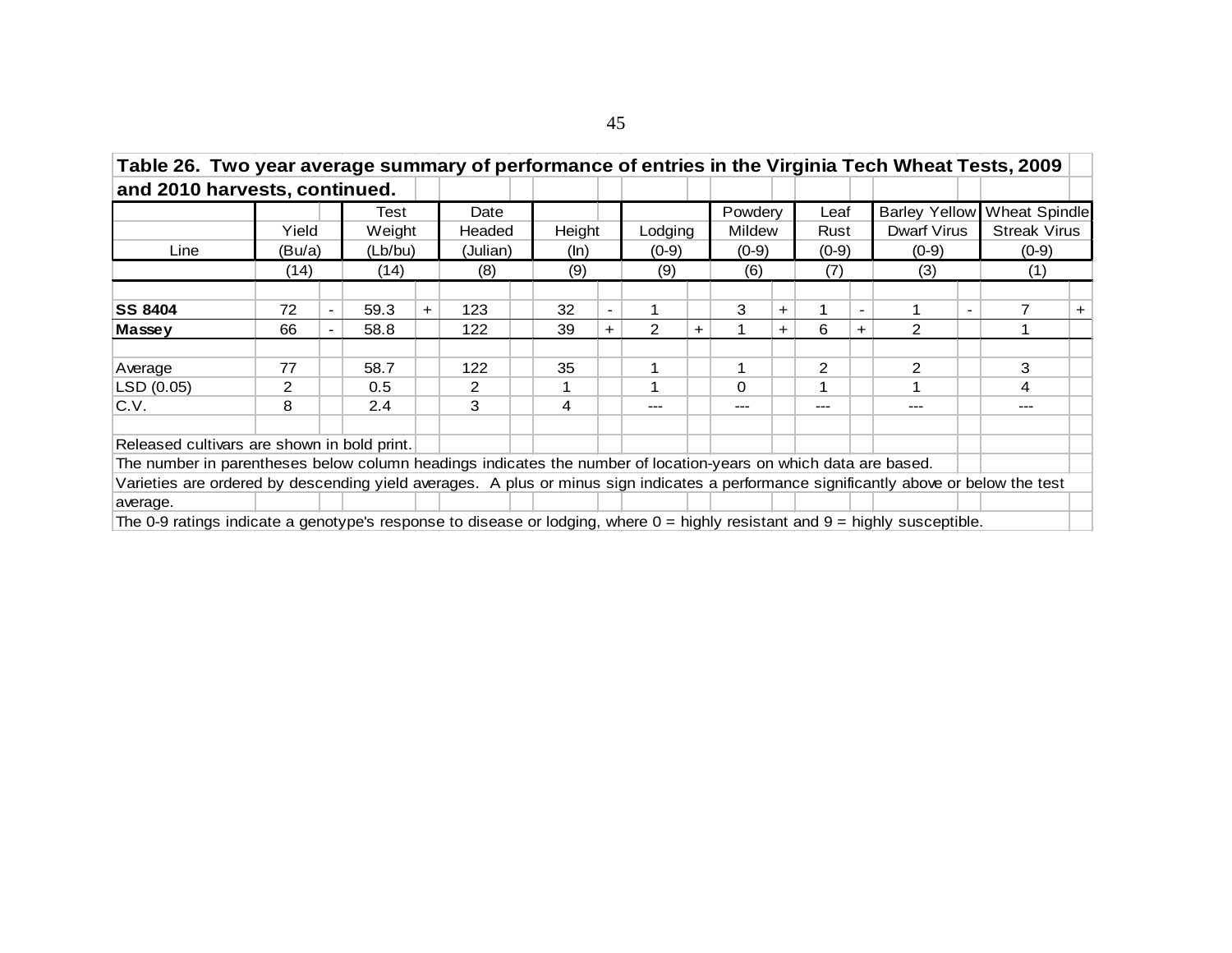| Table 27. Three year average summary of performance of entries in the Virginia Tech Wheat Tests, 2008,                                                                                                                                                                       |        |           |         |                          |          |                          |      |                          |                |                              |                |                      |                         |                          |                |                          |                |                |                      |      |        |
|------------------------------------------------------------------------------------------------------------------------------------------------------------------------------------------------------------------------------------------------------------------------------|--------|-----------|---------|--------------------------|----------|--------------------------|------|--------------------------|----------------|------------------------------|----------------|----------------------|-------------------------|--------------------------|----------------|--------------------------|----------------|----------------|----------------------|------|--------|
| 2009, and 2010 harvests.<br><b>Barley Yellow</b><br><b>Wheat Spindle</b><br>S. nodorum<br>Test<br>Date<br>Powdery<br>Early<br>Leaf<br>Yield<br>Weight<br>Lodging<br><b>Dwarf Virus</b><br>Leaf Blotch<br>Headed<br>Height<br>Mildew<br>Rust<br><b>Streak Virus</b><br>Height |        |           |         |                          |          |                          |      |                          |                |                              |                |                      |                         |                          |                |                          |                |                |                      |      |        |
|                                                                                                                                                                                                                                                                              |        |           |         |                          |          |                          |      |                          |                |                              |                |                      |                         |                          |                |                          |                |                |                      |      |        |
|                                                                                                                                                                                                                                                                              |        |           |         |                          |          |                          |      |                          |                |                              |                |                      |                         |                          |                |                          |                |                |                      |      |        |
| Line                                                                                                                                                                                                                                                                         | (Bu/a) |           | (Lb/bu) |                          | (Julian) |                          | (ln) |                          | $(0-9)$        |                              | $(0-9)$        |                      | $(0-9)$                 |                          | $(0-9)$        |                          | $(0-9)$        | $(0-9)$        |                      | (ln) |        |
|                                                                                                                                                                                                                                                                              | (21)   |           | (21)    |                          | (12)     |                          | (13) |                          | (15)           |                              | (9)            |                      | (11)                    |                          | (4)            |                          | (1)            | (1)            |                      | (2)  |        |
|                                                                                                                                                                                                                                                                              |        |           |         |                          |          |                          |      |                          |                |                              |                |                      |                         |                          |                |                          |                |                |                      |      |        |
| VA05W-151                                                                                                                                                                                                                                                                    | 86     | $\ddot{}$ | 60.4    | $+$                      | 120      | $\overline{\phantom{a}}$ | 34   |                          | 3              | $+$                          | 1              | $\ddot{}$            | 3                       | $+$                      | $\overline{2}$ |                          | $\overline{2}$ | $\overline{2}$ |                      | 13   | $+$    |
| <b>Shirley</b>                                                                                                                                                                                                                                                               | 86     | $+$       | 57.0    | $\sim$                   | 122      | $+$                      | 33   | $\blacksquare$           | $\mathbf 1$    | $\overline{\phantom{0}}$     | $\mathbf 0$    | $\sim$               | 0                       | $\blacksquare$           | 1              | $\blacksquare$           | $\overline{2}$ | 0              |                      | 11   |        |
| VA05W-258                                                                                                                                                                                                                                                                    | 85     | $+$       | 57.9    | $\overline{\phantom{a}}$ | 123      | $+$                      | 37   | $+$                      | $\overline{2}$ |                              | $\overline{2}$ | $\ddot{\phantom{1}}$ | $\overline{2}$          | $+$                      | $\overline{2}$ |                          | $\overline{2}$ | $\overline{2}$ |                      | 13   | $+$    |
| <b>Branson</b>                                                                                                                                                                                                                                                               | 85     | $+$       | 57.6    | $\blacksquare$           | 120      | $\mathbf{r}$             | 34   | $\blacksquare$           | $\overline{2}$ |                              | 1              | $+$                  | $\overline{2}$          | $+$                      | 1              | $\blacksquare$           | 1              | 0              | $\overline{a}$       | 10   | $\sim$ |
| <b>USG 3555</b>                                                                                                                                                                                                                                                              | 84     | $+$       | 57.7    | $\blacksquare$           | 121      | $+$                      | 33   | $\overline{\phantom{a}}$ | $\overline{2}$ |                              | 1              | $\ddot{\phantom{1}}$ | 3                       | $\ddagger$               | 1              | $\blacksquare$           | $\Omega$       | 3              | $\ddot{\phantom{1}}$ | 14   | $+$    |
| <b>USG 3665</b>                                                                                                                                                                                                                                                              | 84     | $+$       | 58.2    |                          | 122      | $+$                      | 37   | $+$                      | $\mathbf 1$    |                              | $\mathbf{1}$   | $\ddot{}$            | $\overline{2}$          | $+$                      | 1              | $\blacksquare$           | $\Omega$       | 3              | $+$                  | 11   |        |
| VA05W-251                                                                                                                                                                                                                                                                    | 84     | $+$       | 58.0    | $\blacksquare$           | 121      | $+$                      | 33   | $\overline{\phantom{a}}$ | $\overline{2}$ |                              | 1              | $\ddot{\phantom{1}}$ | $\Omega$                | $\blacksquare$           | 1              | $\blacksquare$           | 0              | 1              | $\blacksquare$       | 12   |        |
| Pioneer 26R15                                                                                                                                                                                                                                                                | 84     | $+$       | 57.3    | $\blacksquare$           | 121      | $+$                      | 36   | $+$                      | 1              | $\overline{a}$               | 1              | $\ddagger$           | $\overline{2}$          | $+$                      | $\overline{2}$ |                          | $\overline{2}$ | 2              |                      | 11   |        |
| <b>Merl</b>                                                                                                                                                                                                                                                                  | 84     | $+$       | 59.6    | $+$                      | 121      | $+$                      | 35   |                          | 1              | $\blacksquare$               | 1              | $\ddot{}$            | 3                       | $+$                      | 3              | $+$                      | $\overline{2}$ | $\overline{2}$ |                      | 12   |        |
| VA05W-139                                                                                                                                                                                                                                                                    | 83     | $+$       | 58.6    |                          | 123      | $\ddot{}$                | 34   | $\sim$                   | $\Omega$       |                              | 1              | $\ddot{}$            | $\overline{\mathbf{1}}$ | $\blacksquare$           | $\overline{2}$ | $\ddot{}$                | 3              | $\overline{2}$ |                      | 11   |        |
| <b>SS-MPV 57</b>                                                                                                                                                                                                                                                             | 82     |           | 58.0    | $\blacksquare$           | 123      | $+$                      | 37   | $+$                      | 2              |                              | $\overline{2}$ | $+$                  | 3                       | $+$                      | 3              | $+$                      | $\mathbf{1}$   | 4              | $+$                  | 12   |        |
| Renwood 3434                                                                                                                                                                                                                                                                 | 82     |           | 57.6    | $\blacksquare$           | 122      | $\ddot{}$                | 32   | $\blacksquare$           | 1              | $\blacksquare$               | $\Omega$       | $\blacksquare$       | $\overline{2}$          | $+$                      | 3              | $+$                      | 3              | $\Omega$       |                      | 11   |        |
| <b>SS 520</b>                                                                                                                                                                                                                                                                | 81     |           | 57.7    | $\blacksquare$           | 119      | $\blacksquare$           | 36   | $+$                      | 3              | $+$                          | 1              | $\ddot{}$            | $\overline{c}$          | $+$                      | 3              | $+$                      | 6              | $\overline{c}$ |                      | 14   | $+$    |
| <b>USG 3315</b>                                                                                                                                                                                                                                                              | 81     |           | 58.8    |                          | 122      | $+$                      | 35   |                          | $\overline{2}$ |                              | 1              | $\ddot{\phantom{1}}$ | 3                       | $+$                      |                | $\overline{\phantom{a}}$ | 1              | 3              | $+$                  | 13   | $+$    |
| Progeny 117                                                                                                                                                                                                                                                                  | 81     |           | 58.4    |                          | 120      | $\blacksquare$           | 37   | $+$                      | 3              | $+$                          | 3              | $+$                  | 3                       | $+$                      | $\overline{2}$ |                          | $\overline{2}$ | $\overline{2}$ |                      | 13   | $+$    |
| <b>SS 560</b>                                                                                                                                                                                                                                                                | 81     |           | 57.9    | $\overline{\phantom{a}}$ | 123      | $+$                      | 34   |                          | 1              |                              | 1              | $+$                  | 3                       | $\ddot{}$                | 3              | $+$                      | $\overline{2}$ | 3              | $+$                  | 12   |        |
| Progeny 185                                                                                                                                                                                                                                                                  | 81     |           | 58.2    |                          | 121      | $+$                      | 36   | $+$                      | 1              |                              | 3              | $+$                  | 3                       | $+$                      | $\overline{2}$ |                          | 3              |                |                      | 12   |        |
| VA06W-93                                                                                                                                                                                                                                                                     | 81     |           | 59.4    | $\ddot{\phantom{1}}$     | 122      | $+$                      | 32   | $\blacksquare$           | $\overline{2}$ |                              | 3              | $\ddot{\phantom{1}}$ | 1                       | $\blacksquare$           | $\overline{2}$ |                          | 1              | 0              | $\blacksquare$       | 10   |        |
| Chesapeake                                                                                                                                                                                                                                                                   | 81     |           | 59.3    | $\ddot{}$                | 121      | $+$                      | 34   | $\overline{a}$           | $\overline{2}$ |                              | $\Omega$       | $\blacksquare$       | 3                       | $+$                      | $\overline{2}$ |                          | $\overline{2}$ | 2              |                      | 12   |        |
| VA05W-168                                                                                                                                                                                                                                                                    | 81     |           | 61.2    | $+$                      | 120      | $\blacksquare$           | 33   | $\blacksquare$           | $\overline{2}$ |                              | 1              | $\ddot{}$            |                         | $\blacksquare$           | 1              | $\blacksquare$           | $\mathbf 0$    | 0              |                      | 11   |        |
| <b>SS 5205</b>                                                                                                                                                                                                                                                               | 81     |           | 58.7    |                          | 121      | $+$                      | 31   | $\overline{\phantom{a}}$ | $\overline{c}$ |                              | 1              | $\ddot{}$            | $\Omega$                | $\overline{\phantom{a}}$ | $\overline{c}$ |                          | 4              | 1              |                      | 12   |        |
| VA06W-392                                                                                                                                                                                                                                                                    | 81     |           | 58.3    |                          | 122      | $+$                      | 34   | $\blacksquare$           | 3              | $+$                          | $\overline{2}$ | $+$                  | $\Omega$                | $\blacksquare$           | $\overline{2}$ |                          | 5              | 0              | $\blacksquare$       | 10   |        |
| Jamestown                                                                                                                                                                                                                                                                    | 80     |           | 59.8    | $+$                      | 119      | $\blacksquare$           | 33   | $\blacksquare$           | $\mathbf 1$    | $\blacksquare$               | $\mathbf{1}$   | $+$                  | 1                       | $\overline{a}$           | 1              | $\overline{a}$           | 6              | 3              | $\ddot{}$            | 14   | $+$    |
| Pioneer 26R31                                                                                                                                                                                                                                                                | 80     |           | 57.6    | $\overline{\phantom{a}}$ | 121      | $+$                      | 32   |                          | 1              | $\qquad \qquad \blacksquare$ | 1              | $\ddot{}$            | $\overline{2}$          | $+$                      | 4              | $\ddot{}$                | 5              | 3              | $+$                  | 13   | $+$    |
| <b>COKER 9553</b>                                                                                                                                                                                                                                                            | 79     |           | 60.2    | $+$                      | 119      |                          | 36   | $+$                      | 1              | $\overline{\phantom{a}}$     | 1              | $+$                  | $\overline{2}$          | $+$                      | $\mathbf{1}$   | $\blacksquare$           | 6              | 1              |                      | 13   | $+$    |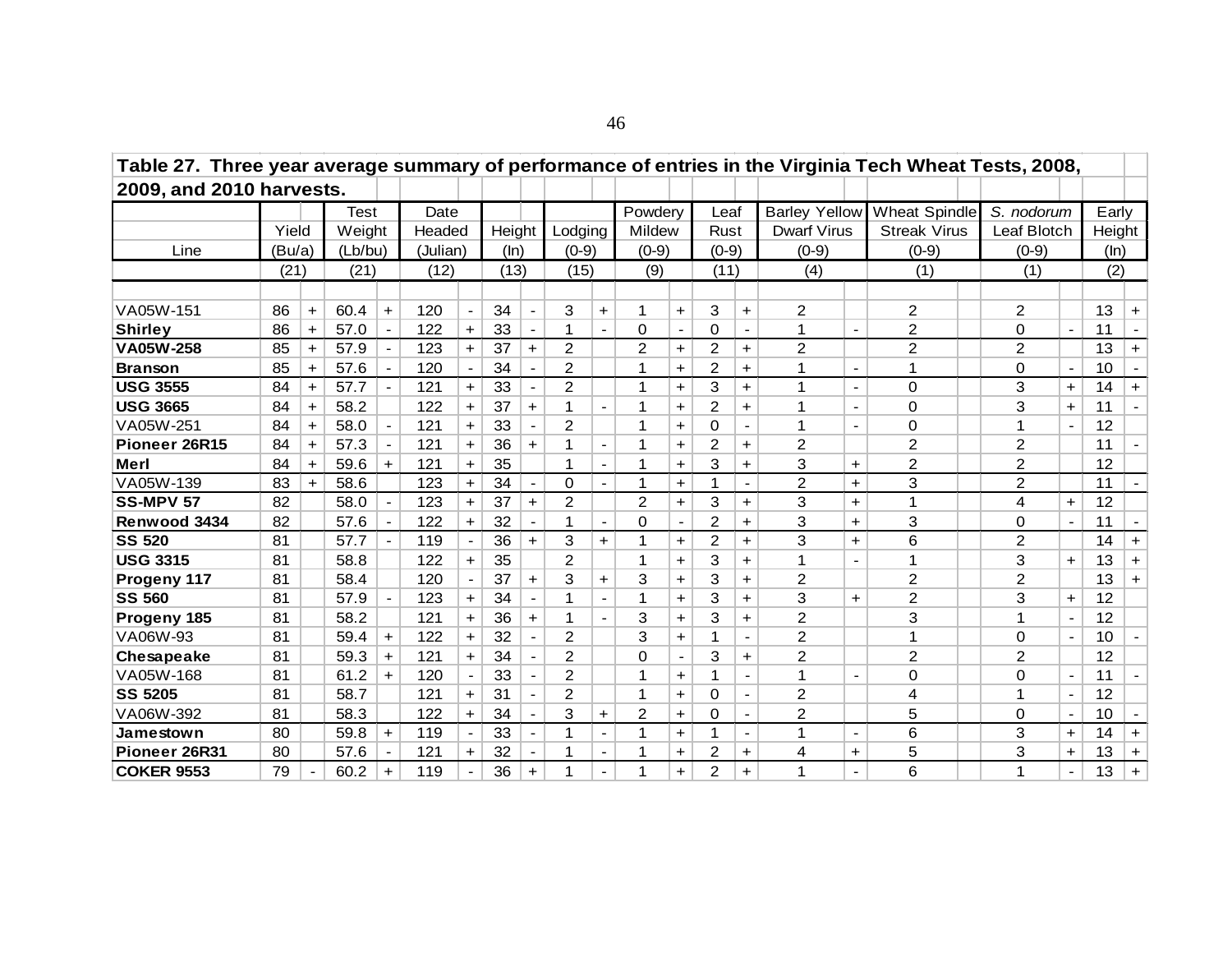| Table 27. Three year average summary of performance of entries in the Virginia Tech Wheat Tests, 2008,                                          |        |                     |         |                          |          |           |        |                |                |                          |           |                      |                |                |                      |                |                     |       |                |                |                 |          |
|-------------------------------------------------------------------------------------------------------------------------------------------------|--------|---------------------|---------|--------------------------|----------|-----------|--------|----------------|----------------|--------------------------|-----------|----------------------|----------------|----------------|----------------------|----------------|---------------------|-------|----------------|----------------|-----------------|----------|
| 2009, and 2010 harvests, continued.                                                                                                             |        |                     |         |                          |          |           |        |                |                |                          |           |                      |                |                |                      |                |                     |       |                |                |                 |          |
|                                                                                                                                                 |        |                     | Test    |                          | Date     |           |        |                |                |                          | Powdery   |                      | Leaf           |                | <b>Barley Yellow</b> |                | Wheat Spindle       |       | S. nodorum     |                | Early           |          |
|                                                                                                                                                 | Yield  |                     | Weight  |                          | Headed   |           | Height |                | Lodging        |                          | Mildew    |                      | Rust           |                | <b>Dwarf Virus</b>   |                | <b>Streak Virus</b> |       | Leaf Blotch    |                | Height          |          |
| Line                                                                                                                                            | (Bu/a) |                     | (Lb/bu) |                          | (Julian) |           | (ln)   |                | $(0-9)$        |                          | $(0-9)$   |                      | $(0-9)$        |                | $(0-9)$              |                | $(0-9)$             |       | $(0-9)$        |                | (ln)            |          |
|                                                                                                                                                 | (21)   |                     | (21)    |                          | (12)     |           | (13)   |                | (15)           |                          | (9)       |                      | (11)           |                | (4)                  |                | (1)                 |       | (1)            |                | (2)             |          |
|                                                                                                                                                 |        |                     |         |                          |          |           |        |                |                |                          |           |                      |                |                |                      |                |                     |       |                |                |                 |          |
| Pioneer 26R12                                                                                                                                   | 79     |                     | 59.4    | $+$                      | 122      | $\ddot{}$ | 36     | $+$            |                |                          | 1         | $\ddot{}$            | 2              | $\ddot{}$      | $\overline{2}$       |                | 4                   |       | 1              |                | 10              |          |
| <b>SS 8641</b>                                                                                                                                  | 79     |                     | 58.6    |                          | 122      | $\ddot{}$ | 36     | $+$            |                |                          | 0         |                      | 0              |                | 2                    | $\ddot{}$      | 5                   |       |                | $\blacksquare$ | 13              | $+$      |
| VA06W-194                                                                                                                                       | 79     | 121<br>57.9<br>58.4 |         |                          |          | $\ddot{}$ | 34     |                | 3              | +                        |           | $\ddot{}$            | $\Omega$       |                | $\overline{2}$       |                | $\overline{c}$      |       | 2              |                | 11              |          |
| <b>SS 8309</b>                                                                                                                                  | 79     |                     |         |                          | 123      | $\ddot{}$ | 36     | $\ddot{}$      |                |                          |           | $\ddot{\phantom{1}}$ | 2              | $+$            | 2                    |                | 0                   |       | 2              |                | 9               |          |
| <b>Dominion</b>                                                                                                                                 | 78     |                     | 58.4    |                          | 122      | $+$       | 33     |                | $\overline{2}$ |                          | $\Omega$  |                      | $\overline{2}$ | $+$            | 3                    | $+$            | 5                   |       | 1              | $\blacksquare$ | 11              | $\sim$ 1 |
| <b>Featherstone 176</b>                                                                                                                         | 78     |                     | 58.0    | 120                      |          | 36        | $+$    | 3              | $\ddot{}$      |                          | $\ddot{}$ | 3                    | $+$            | 2              |                      |                |                     | 3     | $+$            | 12             |                 |          |
| <b>USG 3592</b>                                                                                                                                 | 78     |                     | 58.5    |                          | 122      | $+$       | 37     | $+$            | 4              | $\ddot{}$                | 2         | $+$                  |                |                | 2                    |                | 6                   |       | 2              |                | 13              | $+$      |
| <b>Coker 9804</b>                                                                                                                               | 77     |                     | 57.6    | $\overline{\phantom{a}}$ | 121      | $+$       | 36     | $+$            | $\overline{2}$ |                          | 1         | $\ddot{}$            | 3              | $+$            | 2                    |                | 5                   |       | 4              | $+$            | 12              |          |
| <b>SS 8302</b>                                                                                                                                  | 77     |                     | 59.0    | $+$                      | 122      | $+$       | 37     | $+$            | 1              |                          | 3         | $\ddot{\phantom{1}}$ | 3              | $+$            | 3                    | $+$            | 4                   |       | 0              |                | 12              |          |
| Progeny 166                                                                                                                                     | 77     |                     | 57.8    |                          | 121      | $+$       | 40     | $\pm$          | 2              |                          | 6         | $\pm$                |                | $\blacksquare$ | 2                    |                | 9                   | $\pm$ | $\overline{2}$ |                | 10              |          |
| Panola                                                                                                                                          | 77     |                     | 57.3    |                          | 120      |           | 36     | $+$            | $\overline{2}$ |                          |           | $\ddot{\phantom{1}}$ | 3              | $+$            | 2                    |                | 5                   |       | 4              | $\ddot{}$      | 12              |          |
| <b>SS 8404</b>                                                                                                                                  | 76     |                     | 59.3    | $+$                      | 122      | $+$       | 33     | $\blacksquare$ | 1              | $\overline{\phantom{a}}$ | 3         | $+$                  | 2              | $+$            | 1                    | $\blacksquare$ | 7                   | $+$   | 1              | $\blacksquare$ | 12 <sup>°</sup> |          |
| Massey                                                                                                                                          | 68     |                     | 58.3    |                          | 121      | $+$       | 39     | $+$            | 3              | $\ddot{}$                | 1         | $\ddot{}$            | $\overline{7}$ | $+$            | 3                    | $+$            | 1                   |       | 2              |                | 13              | $+$      |
|                                                                                                                                                 |        |                     |         |                          |          |           |        |                |                |                          |           |                      |                |                |                      |                |                     |       |                |                |                 |          |
| Average                                                                                                                                         | 81     |                     | 58.5    |                          | 121      |           | 35     |                | 2              |                          | 1         |                      | 2              |                | 2                    |                | 3                   |       | 2              |                | 12              |          |
| LSD(0.05)                                                                                                                                       | 2      |                     | 0.4     |                          | 0        |           | 1      |                | 1              |                          | 0         |                      | 0              |                |                      |                | 4                   |       | 1              |                | 1               |          |
| C.V.                                                                                                                                            | 8      |                     | 2.1     |                          |          |           | 4      |                | ---            |                          | ---       |                      | ---            |                | ---                  |                | ---                 |       | ---            |                | 10              |          |
|                                                                                                                                                 |        |                     |         |                          |          |           |        |                |                |                          |           |                      |                |                |                      |                |                     |       |                |                |                 |          |
| Released cultivars are shown in bold print.                                                                                                     |        |                     |         |                          |          |           |        |                |                |                          |           |                      |                |                |                      |                |                     |       |                |                |                 |          |
| The number in parentheses below column headings indicates the number of location-years on which data are based.                                 |        |                     |         |                          |          |           |        |                |                |                          |           |                      |                |                |                      |                |                     |       |                |                |                 |          |
| Varieties are ordered by descending yield averages. A plus or minus sign indicates a performance significantly above or below the test average. |        |                     |         |                          |          |           |        |                |                |                          |           |                      |                |                |                      |                |                     |       |                |                |                 |          |
| The 0-9 ratings indicate a genotype's response to disease or lodging, where $0 =$ highly resistant and $9 =$ highly susceptible.                |        |                     |         |                          |          |           |        |                |                |                          |           |                      |                |                |                      |                |                     |       |                |                |                 |          |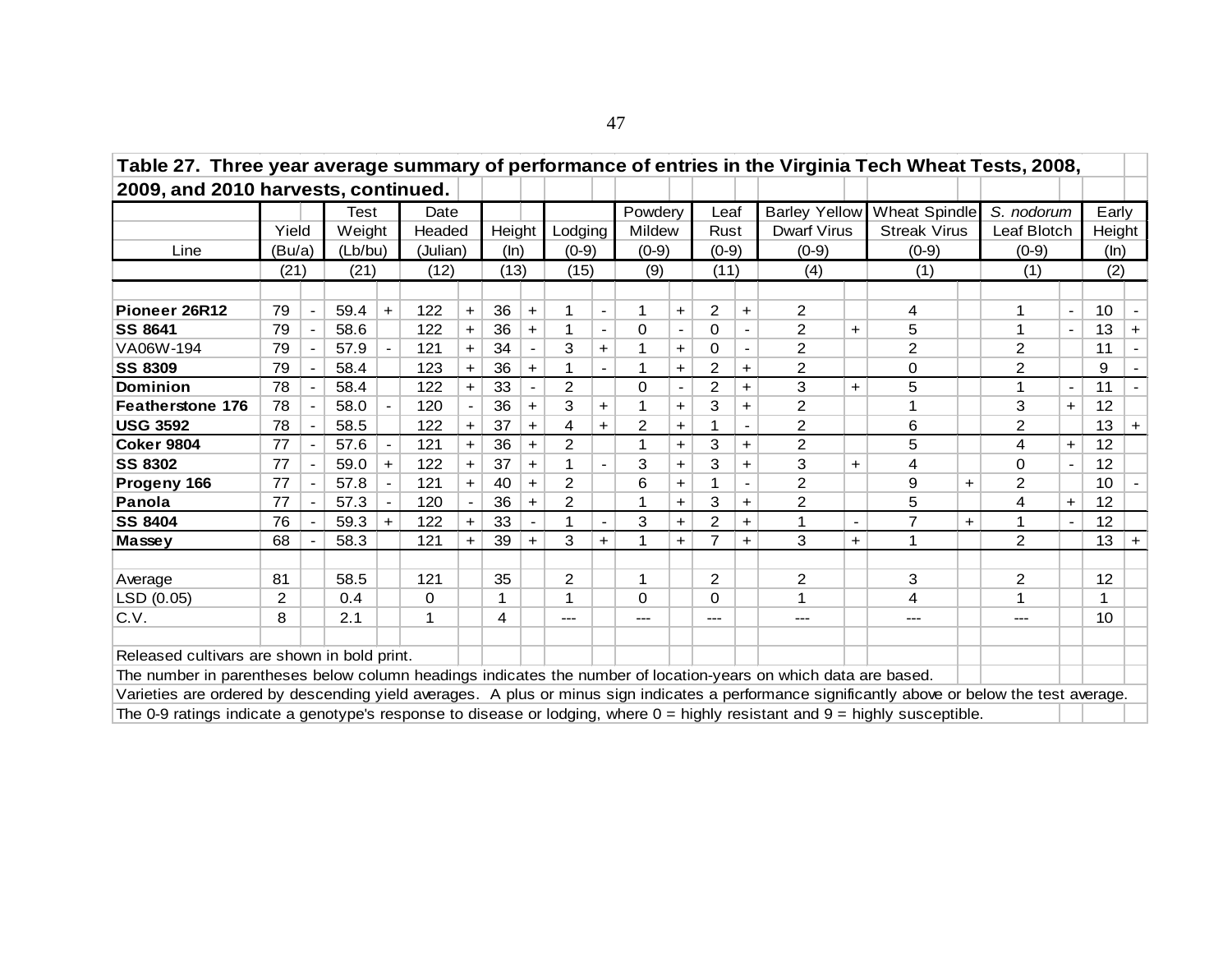| Table 28. Summary of performance of entries in the Virginia Tech Wheat Test |        |                      |             |                              |          |                          |        |                          |                         |                          |                |           |                |                          |
|-----------------------------------------------------------------------------|--------|----------------------|-------------|------------------------------|----------|--------------------------|--------|--------------------------|-------------------------|--------------------------|----------------|-----------|----------------|--------------------------|
| planted conventionally-tilled at Warsaw, 2010 harvest.                      |        |                      |             |                              |          |                          |        |                          |                         |                          |                |           |                |                          |
|                                                                             |        |                      | <b>Test</b> |                              | Date     |                          |        |                          |                         |                          | Powdery        |           | Leaf           |                          |
|                                                                             | Yield  |                      | Weight      |                              | Headed   |                          | Height |                          | Lodging                 |                          | Mildew         |           | Rust           |                          |
| Line                                                                        | (Bu/a) |                      | (Lb/bu)     |                              | (Julian) |                          | (ln)   |                          | $(0-9)$                 |                          | $(0-9)$        |           | $(0-9)$        |                          |
| Pioneer 26R20                                                               | 87     | $\ddot{}$            | 61.8        |                              | 121      | $\ddot{}$                | 33     | $\ddot{}$                | 2                       |                          | 0              |           | 3              | $+$                      |
| <b>Shirley</b>                                                              | 85     | $\ddot{}$            | 59.7        | $\overline{\phantom{a}}$     | 121      | $\ddot{}$                | 29     |                          | 1                       | $\blacksquare$           | 0              |           | 0              | $\blacksquare$           |
| Dyna-Gro 9012                                                               | 84     | $\ddot{\phantom{1}}$ | 62.2        | $\ddot{}$                    | 118      | $\blacksquare$           | 30     |                          | 1                       | $\blacksquare$           | $\mathbf 0$    |           | $\overline{4}$ | $\ddot{}$                |
| <b>USG 3665</b>                                                             | 84     | +                    | 60.9        | $\overline{\phantom{a}}$     | 120      | $\ddot{}$                | 33     | $\ddot{}$                | $\overline{\mathbf{c}}$ |                          | 0              |           | $\overline{4}$ | $\ddot{}$                |
| VA05W-251                                                                   | 83     | $\ddot{\phantom{1}}$ | 60.8        | $\overline{a}$               | 121      | $\ddot{\phantom{1}}$     | 30     |                          | $\overline{2}$          |                          | $\mathbf 0$    |           | $\Omega$       | $\blacksquare$           |
| VA05W-70                                                                    | 83     | $\ddot{\phantom{1}}$ | 63.3        | $\pm$                        | 121      | $\ddot{\phantom{1}}$     | 31     |                          | $\overline{c}$          |                          | 0              |           | $\mathbf 0$    | $\blacksquare$           |
| <b>USG 3120</b>                                                             | 82     |                      | 62.5        | $+$                          | 116      | $\overline{a}$           | 34     | $\ddot{\phantom{1}}$     | 1                       | $\overline{\phantom{a}}$ | $\overline{0}$ |           | 1              | $\overline{\phantom{a}}$ |
| <b>USG 3251</b>                                                             | 82     |                      | 60.3        | $\qquad \qquad \blacksquare$ | 121      | $\ddot{}$                | 31     |                          | 1                       | $\blacksquare$           | 0              |           | 3              | +                        |
| VA08W-232                                                                   | 82     |                      | 62.3        | $\ddot{}$                    | 116      |                          | 30     |                          | 3                       | $\ddot{}$                | $\mathbf 0$    |           | 1              | $\overline{\phantom{a}}$ |
| GA-001170-7E26                                                              | 82     |                      | 62.8        | $\ddot{}$                    | 120      | $\ddot{}$                | 31     |                          | 1                       |                          | 0              |           | 0              | $\overline{\phantom{a}}$ |
| <b>USG 3592</b>                                                             | 81     |                      | 60.9        | $\overline{\phantom{a}}$     | 121      | $+$                      | 32     |                          | $\overline{2}$          |                          | $\overline{0}$ |           | $\overline{4}$ | $\ddot{}$                |
| VA05W-151                                                                   | 81     |                      | 62.6        | $\ddot{}$                    | 119      |                          | 31     |                          | $\overline{c}$          |                          | 0              |           | $\overline{c}$ |                          |
| GA 991336-6E9                                                               | 81     |                      | 62.5        | $\ddot{}$                    | 119      |                          | 33     | $\ddot{}$                | 1                       | $\blacksquare$           | 0              |           | 1              | $\overline{\phantom{a}}$ |
| VA06W-194                                                                   | 80     |                      | 60.9        |                              | 118      |                          | 31     |                          | $\overline{2}$          |                          | 0              |           | $\Omega$       |                          |
| <b>USG 3201</b>                                                             | 80     |                      | 62.4        | $\ddot{}$                    | 118      | $\overline{\phantom{a}}$ | 30     |                          | 1                       |                          | 0              |           | 3              | $\ddot{}$                |
| VA08W-286                                                                   | 80     |                      | 60.8        |                              | 123      | $\ddot{}$                | 28     | $\overline{\phantom{a}}$ | 2                       |                          | 0              |           | $\mathbf 0$    | $\overline{\phantom{a}}$ |
| VA08W-176                                                                   | 80     |                      | 63.1        | $\ddot{}$                    | 122      | $\ddot{}$                | 32     |                          | $\overline{c}$          |                          | 0              |           | 0              | $\overline{\phantom{a}}$ |
| VA05W-258                                                                   | 80     |                      | 61.3        |                              | 121      | $\ddot{}$                | 35     | $+$                      | $\overline{2}$          |                          | 0              |           | 1              | $\blacksquare$           |
| VA08W-196                                                                   | 79     |                      | 60.7        | $\blacksquare$               | 117      | $\blacksquare$           | 31     |                          | $\overline{2}$          |                          | 0              |           | 1              | $\blacksquare$           |
| Progeny 117                                                                 | 79     |                      | 60.9        | $\overline{\phantom{0}}$     | 117      | $\blacksquare$           | 35     | $+$                      | $\overline{c}$          |                          | 3              | $\ddot{}$ | 3              | $\pm$                    |
| VA08W-294                                                                   | 79     |                      | 61.5        |                              | 121      | $\pm$                    | 30     |                          | 2                       |                          | 0              |           | 0              | $\blacksquare$           |
| Renwood 3434                                                                | 79     |                      | 60.5        | $\overline{\phantom{0}}$     | 121      | $\ddot{}$                | 27     | $\blacksquare$           | $\overline{c}$          |                          | 0              |           | $\overline{2}$ |                          |
| VA07W-415                                                                   | 79     |                      | 61.6        |                              | 120      | $\ddot{}$                | 34     | $\ddot{}$                | $\overline{2}$          |                          | 0              |           | 1              |                          |
| VA06W-412                                                                   | 79     |                      | 62.7        | $\pm$                        | 121      | $\ddot{}$                | 30     |                          | 1                       | $\blacksquare$           | 0              |           | $\mathbf 0$    |                          |
| SY 9978                                                                     | 79     |                      | 60.8        |                              | 118      |                          | 34     | $\ddot{}$                | 3                       | $\ddot{\phantom{1}}$     | 0              |           | $\overline{c}$ |                          |
| Pioneer 25R32                                                               | 79     |                      | 61.1        |                              | 120      | $\ddot{}$                | 32     |                          | $\overline{2}$          |                          | 0              |           | 4              | $\ddot{}$                |
| <b>SS 520</b>                                                               | 79     |                      | 60.0        | $\frac{1}{2}$                | 116      | $\blacksquare$           | 33     | $\ddot{}$                | $\overline{2}$          |                          | 0              |           | 3              | $\ddot{}$                |
| VA06W-44                                                                    | 79     |                      | 61.6        |                              | 117      | $\blacksquare$           | 29     | $\blacksquare$           | 1                       | $\overline{\phantom{a}}$ | 0              |           | 2              |                          |
| <b>USG 3770</b>                                                             | 79     |                      | 60.6        | $\overline{\phantom{a}}$     | 116      | $\blacksquare$           | 35     | $\ddot{}$                | $\overline{c}$          |                          | 5              | $\ddot{}$ | 3              | $\ddot{}$                |
| VA08W-193                                                                   | 78     |                      | 61.1        |                              | 122      | $\ddot{}$                | 29     |                          | 1                       | $\blacksquare$           | $\mathbf 0$    |           | $\overline{c}$ |                          |
| VA08W-223                                                                   | 78     |                      | 61.5        |                              | 117      |                          | 32     |                          | $\overline{c}$          |                          | 0              |           | 1              | $\overline{\phantom{a}}$ |
| <b>USG 3315</b>                                                             | 78     |                      | 60.7        | $\blacksquare$               | 121      | $\pm$                    | 31     |                          | 1                       | $\overline{\phantom{a}}$ | 0              |           | 4              | $\ddot{}$                |
| VA06W-587                                                                   | 78     |                      | 62.7        | $\ddot{}$                    | 117      |                          | 32     |                          | 2                       |                          | 0              |           | 2              |                          |
| Pioneer 26R22                                                               | 78     |                      | 59.9        |                              | 118      | $\overline{\phantom{a}}$ | 31     |                          | $\overline{2}$          |                          | 0              |           | 4              | $+$                      |
| <b>SS-MPV 57</b>                                                            | 78     |                      | 60.4        | $\overline{\phantom{a}}$     | 121      | $\ddot{}$                | 33     | $+$                      | $\overline{2}$          |                          | $\mathbf 0$    |           | 5              | $+$                      |
| VA05W-168                                                                   | 78     |                      | 63.6        | $+$                          | 116      | $\hbox{--}$              | 31     |                          | 3                       | $\ddot{}$                | 0              |           | 0              | $\blacksquare$           |
| VA07W-569                                                                   | 77     |                      | 63.1        | $+$                          | 121      | $\ddot{}$                | 32     |                          | $\overline{2}$          |                          | $\mathbf 0$    |           | $\overline{2}$ |                          |
| <b>USG 3555</b>                                                             | 77     |                      | 60.3        |                              | 119      |                          | 29     | $\blacksquare$           | 2                       |                          | 0              |           | 5              | $+$                      |
| VA06W-392                                                                   | 77     |                      | 61.4        |                              | 119      |                          | 31     |                          | $\overline{c}$          |                          | $\pmb{0}$      |           | 0              |                          |
| Pioneer 26R15                                                               | 77     |                      | 59.9        | $\qquad \qquad \blacksquare$ | 121      | $\ddot{}$                | 32     |                          | 1                       |                          | $\mathbf 0$    |           | 5              | $+$                      |
| VA06W-93                                                                    | 77     |                      | 62.3        | $\ddot{}$                    | 119      |                          | 28     |                          | $\mathbf{1}$            | $\blacksquare$           | $\mathbf 0$    |           | 2              |                          |
| VA08W-295                                                                   | 77     |                      | 62.8        | $\ddot{}$                    | 122      | +                        | 31     |                          | $\overline{c}$          |                          | 0              |           | 0              |                          |
| VA07W-601                                                                   | 77     |                      | 61.8        |                              | 117      |                          | 31     |                          | $\overline{2}$          |                          | 0              |           | 1              | $\blacksquare$           |
| <b>SS 8309</b>                                                              | 77     |                      | 61.6        |                              | 120      | $\pm$                    | 32     |                          | $\overline{2}$          |                          | 0              |           | 3              | $+$                      |
| Pioneer 26R12                                                               | 77     |                      | 63.1        | $\ddot{}$                    | 120      | $\ddot{}$                | 31     |                          | $\mathbf{1}$            |                          | $\pmb{0}$      |           | 1              |                          |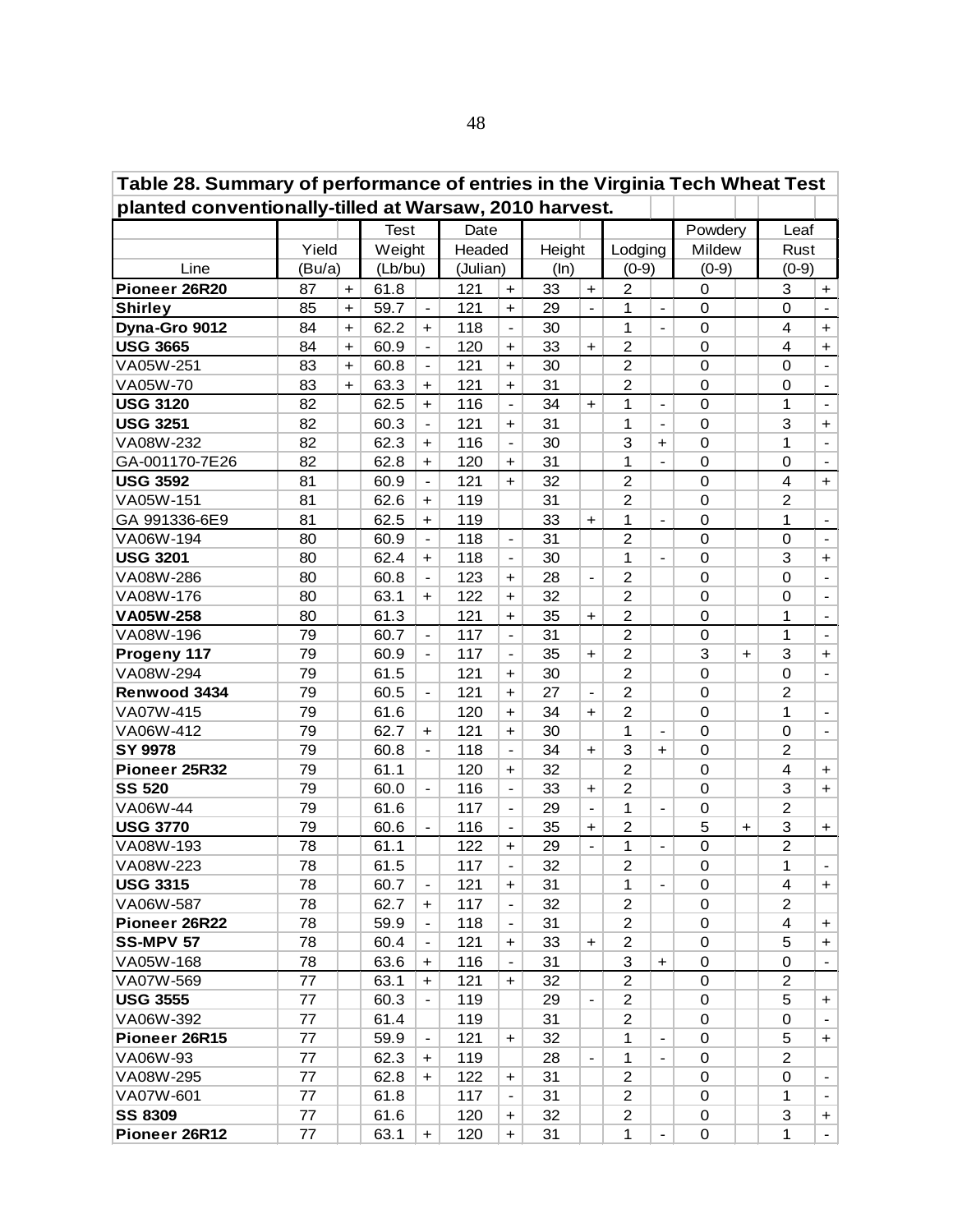| Table 28. Summary of performance of entries in the Virginia Tech Wheat Test                      |        |                              |             |                                  |          |                          |        |                          |                |                              |                  |           |                |                          |
|--------------------------------------------------------------------------------------------------|--------|------------------------------|-------------|----------------------------------|----------|--------------------------|--------|--------------------------|----------------|------------------------------|------------------|-----------|----------------|--------------------------|
| planted conventionally-tilled at Warsaw, 2010 harvest, continued.                                |        |                              |             |                                  |          |                          |        |                          |                |                              |                  |           |                |                          |
|                                                                                                  |        |                              | <b>Test</b> |                                  | Date     |                          |        |                          |                |                              | Powdery          |           | Leaf           |                          |
|                                                                                                  | Yield  |                              | Weight      |                                  | Headed   |                          | Height |                          | Lodging        |                              | Mildew           |           | Rust           |                          |
| Line                                                                                             | (Bu/a) |                              | (Lb/bu)     |                                  | (Julian) |                          | (ln)   |                          | $(0-9)$        |                              | $(0-9)$          |           | $(0-9)$        |                          |
| VA08W-92                                                                                         | 77     |                              | 63.2        | $\ddot{}$                        | 116      | $\hbox{--}$              | 31     |                          | $\overline{c}$ |                              | 0                |           | 1              | $\sim$                   |
| <b>Oakes</b>                                                                                     | 76     |                              | 62.3        | $+$                              | 120      | $\ddot{}$                | 31     |                          | $\overline{2}$ |                              | 1                | $+$       | $\overline{2}$ |                          |
| NC-Yadkin                                                                                        | 76     |                              | 61.1        |                                  | 118      | $\blacksquare$           | 31     |                          | 1              | $\overline{\phantom{a}}$     | $\Omega$         |           | 0              | $\blacksquare$           |
| W1566                                                                                            | 76     |                              | 59.4        | $\frac{1}{2}$                    | 120      | $\ddot{}$                | 35     | $+$                      | $\overline{2}$ |                              | $\mathbf 0$      |           | 6              | $+$                      |
| Jamestown                                                                                        | 76     |                              | 61.9        | $\ddot{}$                        | 116      | $\blacksquare$           | 31     |                          | 1              |                              | $\mathbf 0$      |           | $\overline{c}$ |                          |
| Panola                                                                                           | 76     |                              | 60.3        | $\frac{1}{2}$                    | 118      | $\overline{\phantom{a}}$ | 32     |                          | $\overline{2}$ |                              | $\mathbf 0$      |           | 6              | $+$                      |
| <b>SS 8600</b>                                                                                   | 76     |                              | 61.3        |                                  | 118      |                          | 32     |                          | $\overline{2}$ |                              | 0                |           | 4              | $+$                      |
| VA07W-138                                                                                        | 75     |                              | 61.6        |                                  | 121      | $\ddot{\phantom{1}}$     | 30     |                          | 1              | $\overline{\phantom{a}}$     | $\mathbf 0$      |           | $\overline{c}$ |                          |
| <b>NC-Cape Fear</b>                                                                              | 75     |                              | 61.9        | $\ddot{}$                        | 116      | $\blacksquare$           | 30     |                          | $\overline{2}$ |                              | $\mathbf 0$      |           | $\overline{c}$ |                          |
| Merl                                                                                             | 75     |                              | 61.6        |                                  | 120      | $\ddot{}$                | 31     |                          | 1              | $\overline{\phantom{a}}$     | $\mathbf 0$      |           | 5              | $+$                      |
| Progeny 185                                                                                      | 75     |                              | 60.9        | $\overline{\phantom{0}}$         | 117      | $\blacksquare$           | 32     |                          | $\overline{2}$ |                              | $\Omega$         |           | 5              | $+$                      |
| VA06W-612                                                                                        | 75     |                              | 61.5        |                                  | 121      | $\ddot{}$                | 31     |                          | 1              | $\frac{1}{2}$                | 0                |           | $\overline{c}$ |                          |
| <b>COKER 9553</b>                                                                                | 74     |                              | 62.5        | $\ddot{}$                        | 117      | $\overline{a}$           | 34     | $\ddot{}$                | $\overline{2}$ |                              | $\Omega$         |           | 1              |                          |
| <b>SS 8700</b>                                                                                   | 74     |                              | 59.6        |                                  | 121      | $\ddot{}$                | 32     |                          | 1              |                              | 0                |           | 4              | $+$                      |
| VA05W-640                                                                                        | 74     |                              | 62.1        | $\ddot{}$                        | 119      |                          | 32     |                          | $\overline{2}$ |                              | 0                |           | $\overline{2}$ |                          |
| <b>Featherstone 176</b>                                                                          | 74     |                              | 61.1        |                                  | 117      | $\overline{\phantom{a}}$ | 32     |                          | $\overline{c}$ |                              | 0                |           | 3              | $+$                      |
| VA05W-139                                                                                        | 74     |                              | 61.5        |                                  | 122      | $\ddot{}$                | 29     | $\overline{\phantom{a}}$ | 1              | $\overline{\phantom{a}}$     | 0                |           | $\overline{2}$ |                          |
| Progeny 166                                                                                      | 74     |                              | 61.2        |                                  | 118      | $\blacksquare$           | 35     | $\ddot{}$                | 3              | $\ddot{}$                    | $\overline{4}$   | $\ddot{}$ | $\overline{2}$ |                          |
| Vigoro 9922                                                                                      | 74     |                              | 61.1        |                                  | 118      | $\blacksquare$           | 33     | $+$                      | $\overline{2}$ |                              | 0                |           | 4              | $+$                      |
| Chesapeake                                                                                       | 74     |                              | 61.2        |                                  | 117      | $\blacksquare$           | 30     |                          | $\overline{2}$ |                              | $\mathbf 0$      |           | $\overline{4}$ | $+$                      |
| <b>SS 8404</b>                                                                                   | 74     |                              | 62.3        | $\ddot{}$                        | 121      | $+$                      | 28     | $\overline{\phantom{a}}$ | 1              | $\blacksquare$               | $\overline{2}$   | $+$       | 1              | $\overline{\phantom{0}}$ |
| VA08W-165                                                                                        | 74     |                              | 63.3        | +                                | 122      | $\ddot{\phantom{1}}$     | 31     |                          | $\overline{c}$ |                              | 0                |           | 0              |                          |
| VA06W-558                                                                                        | 73     |                              | 62.1        | $\begin{array}{c} + \end{array}$ | 118      | $\overline{a}$           | 32     |                          | $\overline{2}$ |                              | $\overline{2}$   | $+$       | 1              |                          |
| <b>Coker 9804</b>                                                                                | 73     |                              | 60.4        | $\frac{1}{2}$                    | 118      | $\overline{\phantom{a}}$ | 32     |                          | $\overline{2}$ |                              | $\Omega$         |           | 5              | $\ddot{}$                |
| GA-031238-7E34                                                                                   | 73     |                              | 61.3        |                                  | 120      | $\ddot{}$                | 28     |                          | 1              | $\frac{1}{2}$                | $\mathbf 0$      |           | 1              |                          |
| <b>SS 560</b>                                                                                    | 73     |                              | 60.2        | $\qquad \qquad \blacksquare$     | 121      | $\ddot{}$                | 29     | $\overline{\phantom{a}}$ | $\overline{2}$ |                              | $\mathbf 0$      |           | 4              | $+$                      |
| Pioneer 26R31                                                                                    | 73     |                              | 59.3        | $\overline{\phantom{0}}$         | 120      | $\ddot{}$                | 27     | $\blacksquare$           | 1              | $\overline{\phantom{a}}$     | $\mathbf 0$      |           | $\overline{c}$ |                          |
| SS 8641                                                                                          | 73     |                              | 62.5        | $\ddot{}$                        | 121      | $\ddot{}$                | 32     |                          | 1              | $\blacksquare$               | $\mathbf 0$      |           | $\mathbf 0$    |                          |
| <b>Branson</b>                                                                                   | 72     |                              | 59.5        | $\overline{\phantom{a}}$         | 116      | $\blacksquare$           | 30     |                          | 3              | $\ddot{\phantom{1}}$         | $\mathbf 0$      |           | 3              | $+$                      |
| MD00W389-08-4                                                                                    | 72     |                              | 61.4        |                                  | 117      |                          | 31     |                          | 1              |                              | $\boldsymbol{0}$ |           | 5              | $+$                      |
| Vigoro V9723                                                                                     | 71     | $\qquad \qquad \blacksquare$ | 60.0        | $\qquad \qquad -$                | 117      | $\blacksquare$           | 34     | $\ddag$                  | $\overline{c}$ |                              | $\mathsf 0$      |           | 6              | $+$                      |
| Dominion                                                                                         | 71     | $\qquad \qquad \blacksquare$ | 60.6        | $\overline{\phantom{0}}$         | 122      | +                        | 29     | $\overline{\phantom{0}}$ | 1              | $\overline{\phantom{a}}$     | 0                |           | 4              | $+$                      |
| <b>SS 5205</b>                                                                                   | 71     | $\qquad \qquad \blacksquare$ | 61.3        |                                  | 118      | $\overline{\phantom{a}}$ | 27     |                          | 1              | $\qquad \qquad \blacksquare$ | 0                |           | 1              | $\sim$                   |
| NC05-19896                                                                                       | 70     | $\qquad \qquad \blacksquare$ | 61.8        |                                  | 118      | $\overline{\phantom{a}}$ | 29     | $\blacksquare$           | 1              | $\blacksquare$               | 0                |           | $\overline{2}$ |                          |
| VA06W-146                                                                                        | 70     | $\qquad \qquad \blacksquare$ | 60.5        | $\qquad \qquad \blacksquare$     | 120      | $\ddot{}$                | 34     | $\ddot{}$                | $\overline{c}$ |                              | 0                |           | $\overline{c}$ |                          |
| <b>SS 8302</b>                                                                                   | 69     | $\blacksquare$               | 61.5        |                                  | 120      | $\ddot{}$                | 31     |                          | 1              | $\overline{\phantom{a}}$     | 0                |           | $\overline{7}$ | $+$                      |
| VA07W-594                                                                                        | 68     | $\frac{1}{2}$                | 62.1        | +                                | 121      | $\ddot{}$                | 30     |                          | 1              | $\blacksquare$               | 0                |           | 0              | $\sim$                   |
| Massey                                                                                           | 62     | $\frac{1}{2}$                | 61.0        |                                  | 121      | $\ddagger$               | 36     | $\ddot{}$                | $\overline{c}$ |                              | 0                |           | 9              | $+$                      |
| Average                                                                                          | 77     |                              | 61.4        |                                  | 119      |                          | 31     |                          | $\overline{2}$ |                              | 0                |           | $\overline{c}$ |                          |
| LSD (0.05)                                                                                       | 6      |                              | 0.5         |                                  | 1        |                          | 2      |                          | 1              |                              | 1                |           | 1              |                          |
| C.V.                                                                                             | 5      |                              | 0.5         |                                  | 1        |                          | 4      |                          | ---            |                              | $---$            |           | ---            |                          |
| Released cultivars are shown in bold print.                                                      |        |                              |             |                                  |          |                          |        |                          |                |                              |                  |           |                |                          |
| Varieties are ordered by descending yield averages. A plus or minus sign indicates a performance |        |                              |             |                                  |          |                          |        |                          |                |                              |                  |           |                |                          |
| significantly above or below the test average.                                                   |        |                              |             |                                  |          |                          |        |                          |                |                              |                  |           |                |                          |
| The 0-9 ratings indicate a genotype's response to disease or lodging, where 0 = highly resistant |        |                              |             |                                  |          |                          |        |                          |                |                              |                  |           |                |                          |
| and $9 =$ highly susceptible.                                                                    |        |                              |             |                                  |          |                          |        |                          |                |                              |                  |           |                |                          |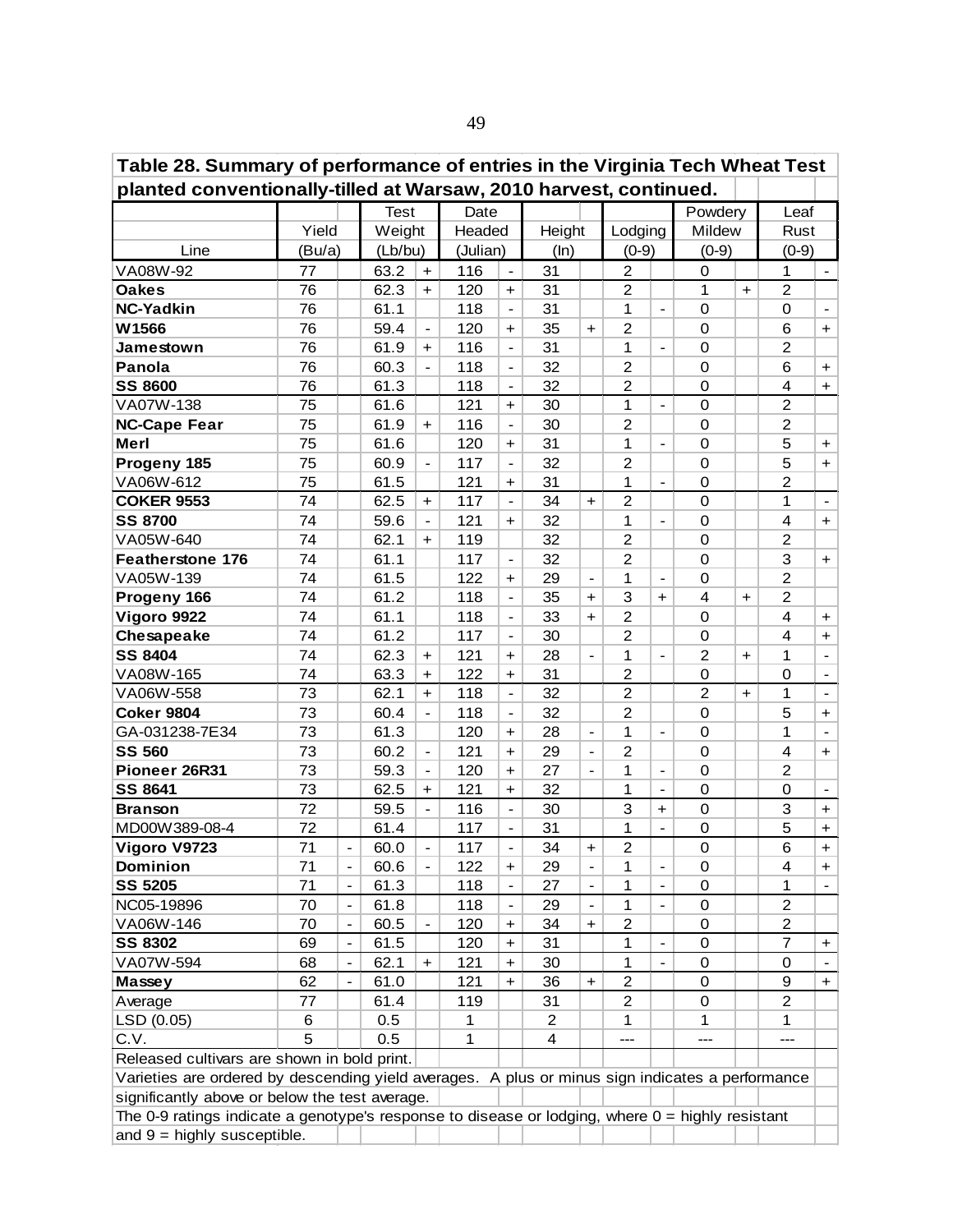| Table 29. Summary of performance of entries in the Virginia Tech Wheat |        |                                  |             |                          |                |                              |                      |                              |  |
|------------------------------------------------------------------------|--------|----------------------------------|-------------|--------------------------|----------------|------------------------------|----------------------|------------------------------|--|
| Test, Eastern Shore AREC, Painter, VA, 2010 harvest.                   |        |                                  |             |                          |                |                              |                      |                              |  |
|                                                                        |        |                                  | <b>Test</b> |                          | Leaf           |                              | <b>Barley Yellow</b> |                              |  |
|                                                                        | Yield  |                                  | Weight      |                          | Rust           |                              | <b>Dwarf Virus</b>   |                              |  |
| Line                                                                   | (Bu/a) |                                  | (Lb/bu)     |                          | $(0-9)$        |                              | $(0-9)$              |                              |  |
| <b>USG 3251</b>                                                        | 87     | $\ddot{}$                        | 55.7        | $\blacksquare$           | 2              |                              | 1                    | $\overline{\phantom{a}}$     |  |
| Pioneer 26R22                                                          | 86     | $\begin{array}{c} + \end{array}$ | 57.3        |                          | 3              | $\ddot{}$                    | 1                    | $\blacksquare$               |  |
| <b>USG 3120</b>                                                        | 83     | $\ddot{}$                        | 61.3        |                          | $\overline{2}$ |                              | 1                    | $\overline{\phantom{a}}$     |  |
| VA08W-92                                                               | 83     | $\ddot{}$                        | 62.2        |                          | 1              | $\qquad \qquad \blacksquare$ | 1                    | $\overline{a}$               |  |
| VA08W-286                                                              | 83     | $\ddot{}$                        | 57.0        |                          | 0              | $\qquad \qquad -$            | 1                    | $\qquad \qquad -$            |  |
| <b>USG 3592</b>                                                        | 82     | $\ddot{}$                        | 59.1        |                          | 1              | $\overline{\phantom{0}}$     | $\boldsymbol{0}$     | $\blacksquare$               |  |
| <b>USG 3770</b>                                                        | 82     | $\ddot{}$                        | 58.5        |                          | 3              | $\div$                       | 1                    | $\overline{\phantom{a}}$     |  |
| <b>USG 3665</b>                                                        | 81     | $\ddot{}$                        | 58.2        |                          | $\mathbf{1}$   | $\overline{\phantom{a}}$     | 1                    | $\overline{\phantom{a}}$     |  |
| <b>Shirley</b>                                                         | 80     | $\ddot{}$                        | 56.0        | $\overline{\phantom{a}}$ | 0              | $\overline{\phantom{a}}$     | 1                    | $\blacksquare$               |  |
| SY 9978                                                                | 80     | $\ddot{}$                        | 56.7        |                          | $\mathbf 0$    | $\blacksquare$               | 1                    | $\overline{\phantom{0}}$     |  |
| <b>SS 8700</b>                                                         | 79     |                                  | 57.8        |                          | 4              | $+$                          | 1                    | $\overline{a}$               |  |
| GA 991336-6E9                                                          | 79     |                                  | 60.1        |                          | 0              |                              | 1                    | $\overline{a}$               |  |
| VA06W-44                                                               | 79     |                                  | 57.4        |                          | 3              | $\ddag$                      | 1                    |                              |  |
| <b>USG 3315</b>                                                        | 78     |                                  | 56.8        |                          | 3              | $\ddot{}$                    | 1                    | $\overline{\phantom{a}}$     |  |
| Jamestown                                                              | 78     |                                  | 59.0        |                          | $\mathbf{1}$   | $\frac{1}{2}$                | 1                    | $\qquad \qquad \blacksquare$ |  |
| VA06W-412                                                              | 78     |                                  | 60.4        |                          | $\overline{c}$ |                              | 1                    |                              |  |
| Pioneer 26R31                                                          | 77     |                                  | 58.3        |                          | $\mathbf{1}$   |                              | 3                    | $\ddot{}$                    |  |
| VA05W-151                                                              | 77     |                                  | 58.9        |                          | 5              | $\ddot{}$                    | $\overline{2}$       |                              |  |
| SS 8641                                                                | 77     |                                  | 60.8        |                          | $\mathbf 0$    |                              | 1                    | $\blacksquare$               |  |
| Chesapeake                                                             | 76     |                                  | 57.6        |                          | 4              | $\ddot{}$                    | $\overline{c}$       |                              |  |
| VA05W-251                                                              | 76     |                                  | 59.6        |                          | 0              |                              | 1                    | $\overline{\phantom{0}}$     |  |
| GA-031238-7E34                                                         | 76     |                                  | 58.8        |                          | 1              | $\qquad \qquad \blacksquare$ | $\overline{2}$       |                              |  |
| VA08W-223                                                              | 76     |                                  | 59.7        |                          | 1              | $\qquad \qquad \blacksquare$ | 3                    | $\ddot{}$                    |  |
| <b>USG 3201</b>                                                        | 76     |                                  | 58.7        |                          | $\mathbf 1$    | $\overline{\phantom{a}}$     | 1                    | $\overline{\phantom{a}}$     |  |
| Progeny 117                                                            | 75     |                                  | 59.7        |                          | 4              | $\ddot{}$                    | $\overline{2}$       |                              |  |
| VA08W-193                                                              | 75     |                                  | 59.4        |                          | $\mathbf 1$    | $\overline{\phantom{a}}$     | 1                    | $\overline{\phantom{a}}$     |  |
| <b>NC-Cape Fear</b>                                                    | 75     |                                  | 60.7        |                          | $\mathbf 1$    | $\blacksquare$               | $\overline{2}$       |                              |  |
| <b>SS 5205</b>                                                         | 75     |                                  | 60.6        |                          | 0              | $\blacksquare$               | $\overline{2}$       |                              |  |
| VA08W-294                                                              | 75     |                                  | 58.5        |                          | 0              |                              | 1                    | $\overline{a}$               |  |
| GA-001170-7E26                                                         | 75     |                                  | 61.5        |                          | $\mathbf 1$    |                              | 1                    | $\overline{a}$               |  |
| VA06W-194                                                              | 75     |                                  | 58.1        |                          | $\mathbf 0$    | $\frac{1}{2}$                | $\overline{c}$       |                              |  |
| Vigoro V9723                                                           | 75     |                                  | 59.2        |                          | 4              | $\ddot{}$                    | 1                    | $\qquad \qquad \blacksquare$ |  |
| Vigoro 9922                                                            | 74     |                                  | 59.0        |                          | 1              |                              | $\overline{2}$       |                              |  |
| VA05W-70                                                               | 74     |                                  | 57.9        |                          | $\mathbf{1}$   |                              | 1                    | $\overline{\phantom{a}}$     |  |
| Progeny 166                                                            | 74     |                                  | 59.2        |                          | $\overline{c}$ |                              | 1                    | $\overline{\phantom{a}}$     |  |
| Merl                                                                   | 74     |                                  | 61.1        |                          | 3              | $\ddot{}$                    | 1                    |                              |  |
| <b>USG 3555</b>                                                        | 74     |                                  | 58.9        |                          | 3              | $\ddot{}$                    | 1                    |                              |  |
| <b>SS 8404</b>                                                         | 74     |                                  | 56.0        |                          | $\overline{c}$ |                              | 1                    | $\qquad \qquad \blacksquare$ |  |
| VA08W-196                                                              | 74     |                                  | 59.4        |                          | 2              |                              | 4                    | $\ddot{}$                    |  |
| NC05-19896                                                             | 74     |                                  | 60.2        |                          | 0              | $\blacksquare$               | 1                    | $\overline{\phantom{a}}$     |  |
| Dyna-Gro 9012                                                          | 73     |                                  | 61.2        |                          | $\overline{2}$ |                              | 1                    | $\overline{\phantom{a}}$     |  |
| <b>COKER 9553</b>                                                      | 73     |                                  | 61.0        |                          | 3              | $\ddot{}$                    | 1                    | $\overline{\phantom{a}}$     |  |
| <b>SS 8302</b>                                                         | 73     |                                  | 59.3        |                          | 4              | $\ddot{\phantom{1}}$         | 3                    | $+$                          |  |
| VA07W-415                                                              | 73     |                                  | 59.1        |                          | 1              | $\overline{\phantom{a}}$     | $\overline{2}$       |                              |  |
| <b>Branson</b>                                                         | 73     |                                  | 58.6        |                          | $\mathbf{1}$   | $\blacksquare$               | $\overline{2}$       |                              |  |

r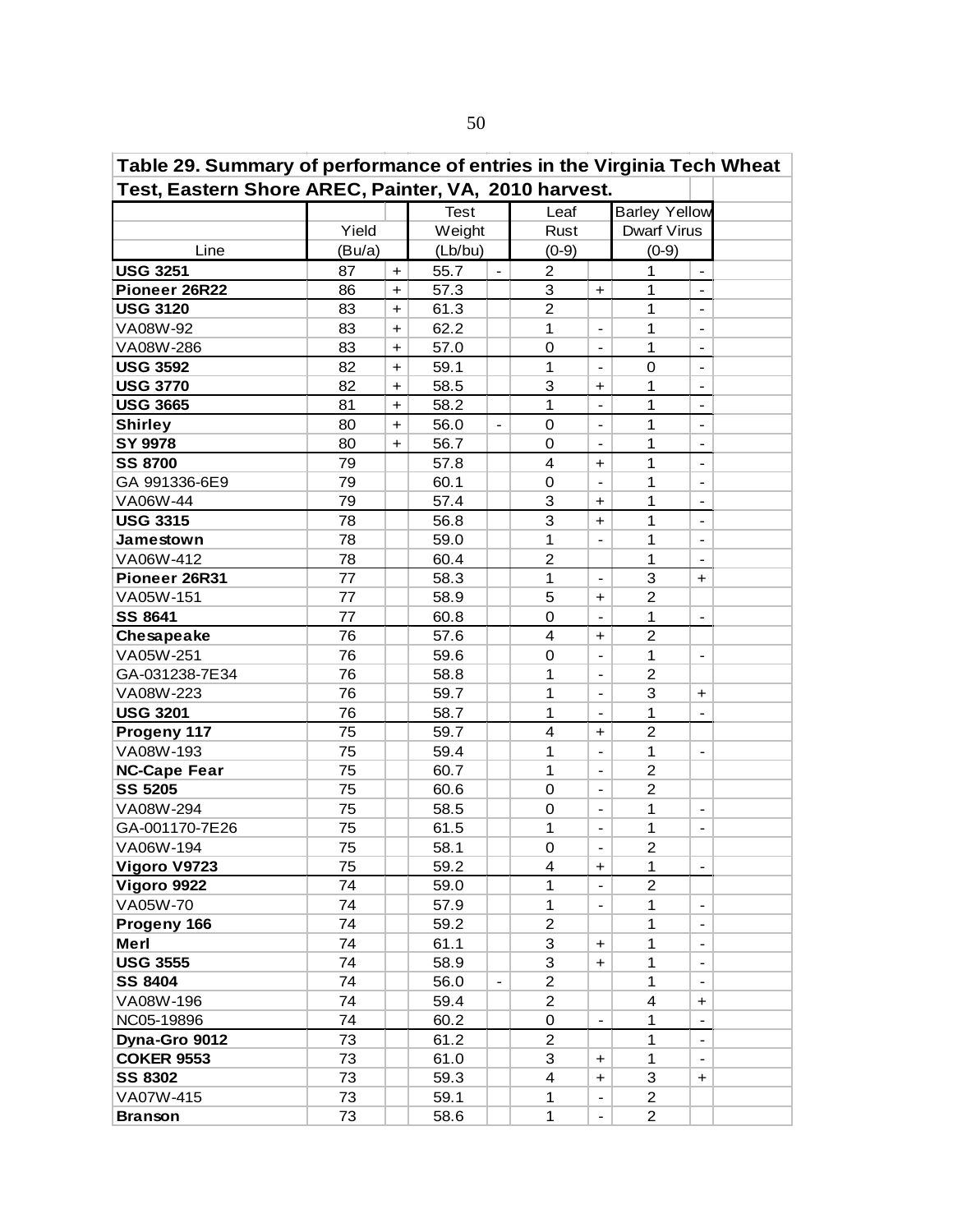| Table 29. Summary of performance of entries in the Virginia Tech Wheat                   |        |                              |             |                          |                                  |                      |                          |  |
|------------------------------------------------------------------------------------------|--------|------------------------------|-------------|--------------------------|----------------------------------|----------------------|--------------------------|--|
| Test, Eastern Shore AREC, Painter, VA, 2010 harvest, continued.                          |        |                              |             |                          |                                  |                      |                          |  |
|                                                                                          |        |                              | <b>Test</b> | Leaf                     |                                  | <b>Barley Yellow</b> |                          |  |
|                                                                                          | Yield  |                              | Weight      | Rust                     |                                  | <b>Dwarf Virus</b>   |                          |  |
| Line                                                                                     | (Bu/a) |                              | (Lb/bu)     | $(0-9)$                  |                                  | $(0-9)$              |                          |  |
| Pioneer 26R15                                                                            | 73     |                              | 59.3        | $\overline{2}$           |                                  | 2                    |                          |  |
| VA05W-139                                                                                | 73     |                              | 60.7        | 0                        | $\overline{\phantom{a}}$         | $\mathbf 1$          | $\overline{\phantom{a}}$ |  |
| VA08W-295                                                                                | 72     |                              | 59.5        | 1                        |                                  | $\overline{2}$       |                          |  |
| <b>SS 560</b>                                                                            | 72     |                              | 59.5        | 4                        | $\ddot{}$                        | 3                    | $\div$                   |  |
| VA05W-168                                                                                | 72     |                              | 59.7        | 0                        |                                  | 1                    |                          |  |
| Pioneer 26R20                                                                            | 72     |                              | 57.2        | 1                        |                                  | $\overline{c}$       |                          |  |
| <b>SS-MPV 57</b>                                                                         | 71     |                              | 56.5        | 4                        | $\ddot{\phantom{1}}$             | $\overline{c}$       |                          |  |
| Panola                                                                                   | 71     |                              | 60.4        | $\overline{c}$           |                                  | $\overline{c}$       |                          |  |
| <b>SS 8600</b>                                                                           | 71     |                              | 60.1        | 0                        | $\overline{\phantom{a}}$         | $\overline{2}$       |                          |  |
| Pioneer 25R32                                                                            | 71     |                              | 59.0        | 3                        | $\ddot{\phantom{1}}$             | 3                    | $+$                      |  |
| VA07W-569                                                                                | 71     |                              | 61.3        | 4                        | $\ddot{}$                        | 2                    |                          |  |
| VA06W-93                                                                                 | 71     |                              | 58.3        | 1                        |                                  | $\overline{c}$       |                          |  |
| VA08W-176                                                                                | 71     |                              | 59.8        | 1                        |                                  | $\overline{2}$       |                          |  |
| VA06W-392                                                                                | 71     |                              | 59.4        | 1                        |                                  | $\mathbf{1}$         |                          |  |
| <b>Featherstone 176</b>                                                                  | 71     |                              | 57.8        | 3                        | $\begin{array}{c} + \end{array}$ | 3                    | $\ddot{}$                |  |
| <b>Oakes</b>                                                                             | 71     |                              | 61.5        | 3                        | $\ddot{}$                        | 1                    |                          |  |
| <b>SS 520</b>                                                                            | 71     |                              | 58.8        | 1                        |                                  | 3                    | $\ddot{}$                |  |
| VA05W-258                                                                                | 71     |                              | 59.6        | 0                        |                                  | $\overline{2}$       |                          |  |
| Progeny 185                                                                              | 70     |                              | 58.6        | $\overline{4}$           | $\ddot{}$                        | 3                    | $\ddot{}$                |  |
| VA07W-138                                                                                | 70     |                              | 60.7        | 1                        |                                  | 1                    |                          |  |
| Renwood 3434                                                                             | 70     |                              | 59.8        | 1                        |                                  | 4                    | $\ddot{}$                |  |
| <b>SS 8309</b>                                                                           | 70     |                              | 58.1        | $\overline{c}$           |                                  | 2                    |                          |  |
| <b>NC-Yadkin</b>                                                                         | 69     |                              | 60.3        | 0                        | $\overline{\phantom{a}}$         | 1                    | $\overline{\phantom{a}}$ |  |
| VA05W-640                                                                                | 69     |                              | 60.3        | 1                        |                                  | 1                    | $\overline{\phantom{a}}$ |  |
| <b>Coker 9804</b>                                                                        | 69     |                              | 58.9        | $\overline{c}$           |                                  | 1                    | $\overline{\phantom{a}}$ |  |
| Pioneer 26R12                                                                            | 68     |                              | 59.6        | $\overline{2}$           |                                  | $\overline{2}$       |                          |  |
| VA07W-594                                                                                | 68     |                              | 59.6        | 1                        | $\overline{\phantom{a}}$         | $\mathbf{1}$         | $\blacksquare$           |  |
| VA08W-232                                                                                | 68     |                              | 60.8        | 1                        |                                  | 3                    | $+$                      |  |
| W1566                                                                                    | 67     |                              | 57.5        | 5                        | +                                | $\overline{2}$       |                          |  |
| VA06W-612                                                                                | 67     |                              | 59.4        | 1                        |                                  | 3                    | +                        |  |
| <b>Dominion</b>                                                                          | 67     |                              | 59.5        | $\overline{c}$           |                                  | 3                    | $\ddot{}$                |  |
| VA06W-146                                                                                | 66     | $\qquad \qquad \blacksquare$ | 58.3        | 1                        | $\overline{\phantom{0}}$         | 2                    |                          |  |
| VA06W-587                                                                                | 66     | $\qquad \qquad \blacksquare$ | 60.9        | 3                        | $\ddot{}$                        | 1                    |                          |  |
| Massey                                                                                   | 66     | $\qquad \qquad \blacksquare$ | 58.6        | 9                        | +                                | $\overline{c}$       |                          |  |
| VA07W-601                                                                                | 65     | $\qquad \qquad \blacksquare$ | 59.9        | 1                        |                                  | $\overline{2}$       |                          |  |
| VA06W-558                                                                                | 64     | $\qquad \qquad \blacksquare$ | 60.4        | 3                        | +                                | 3                    | $\ddot{}$                |  |
| MD00W389-08-4                                                                            | 63     |                              | 60.4        | $\overline{\mathcal{A}}$ | +                                | 1                    |                          |  |
| VA08W-165                                                                                | 61     |                              | 61.8        | 0                        |                                  | $\overline{c}$       |                          |  |
| Average                                                                                  | 73     |                              | 59.2        | $\overline{2}$           |                                  | 2                    |                          |  |
| LSD (0.05)                                                                               | 7      |                              | 3.2         | 1                        |                                  | $\mathbf{1}$         |                          |  |
| C.V.                                                                                     | 7      |                              | 3.9         | ---                      |                                  | ---                  |                          |  |
| Released cultivars are shown in bold print.                                              |        |                              |             |                          |                                  |                      |                          |  |
| Varieties are ordered by descending yield averages. A plus or minus sign indicates a     |        |                              |             |                          |                                  |                      |                          |  |
| performance significantly above or below the test average.                               |        |                              |             |                          |                                  |                      |                          |  |
| The 0-9 ratings indicate a genotype's response to disease or lodging, where $0 =$ highly |        |                              |             |                          |                                  |                      |                          |  |
| resistant and $9 =$ highly susceptible.                                                  |        |                              |             |                          |                                  |                      |                          |  |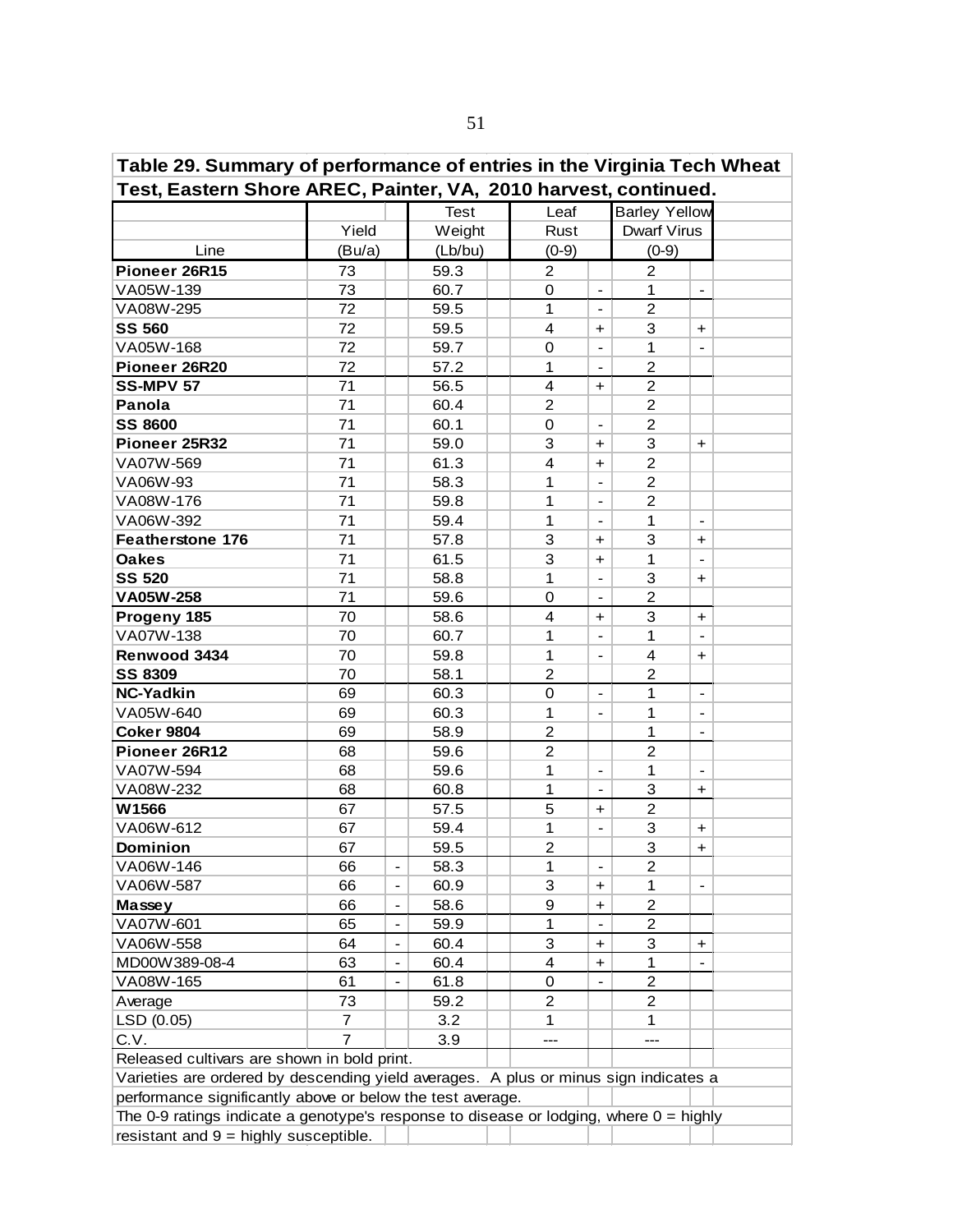| Table 30. Summary of performance of entries in the Virginia Tech Wheat |          |                      |              |                              |            |                                       |          |                              |  |  |
|------------------------------------------------------------------------|----------|----------------------|--------------|------------------------------|------------|---------------------------------------|----------|------------------------------|--|--|
| Test, Northern Piedmont AREC, Orange, VA, 2010 harvest.                |          |                      |              |                              |            |                                       |          |                              |  |  |
|                                                                        |          |                      | <b>Test</b>  |                              | Date       |                                       |          |                              |  |  |
|                                                                        | Yield    |                      | Weight       |                              | Headed     |                                       | Height   |                              |  |  |
| Line                                                                   | (Bu/a)   |                      | (Lb/bu)      |                              | (Julian)   |                                       | (ln)     |                              |  |  |
| Vigoro V9723                                                           | 92       | +                    | 58.8         | $\overline{\phantom{0}}$     | 120        |                                       | 44       | $+$                          |  |  |
| Dyna-Gro 9012                                                          | 92       | $\ddot{}$            | 60.1         |                              | 121        | $\ddag$                               | 37       |                              |  |  |
| <b>SS 8700</b>                                                         | 92       | $\ddot{}$            | 58.6         | $\qquad \qquad \blacksquare$ | 122        | $\ddot{}$                             | 39       |                              |  |  |
| <b>USG 3251</b>                                                        | 92       | +                    | 59.2         | $\overline{\phantom{0}}$     | 122        | $\ddot{\phantom{1}}$                  | 39       |                              |  |  |
| <b>USG 3555</b>                                                        | 90       | $\ddot{}$            | 59.2         | $\frac{1}{2}$                | 120        |                                       | 36       | $\overline{\phantom{a}}$     |  |  |
| <b>USG 3665</b>                                                        | 90       | $\ddot{\phantom{1}}$ | 59.5         |                              | 120        |                                       | 40       | $+$                          |  |  |
| Pioneer 26R20                                                          | 89       | $+$                  | 60.0         |                              | 121        | $+$                                   | 39       |                              |  |  |
| <b>USG 3592</b>                                                        | 88       |                      | 60.3         |                              | 120        |                                       | 39       |                              |  |  |
| VA08W-223                                                              | 88       |                      | 60.0         |                              | 120        |                                       | 39       |                              |  |  |
| <b>SS 520</b>                                                          | 88       |                      | 59.2         | $\overline{a}$               | 120        |                                       | 41       | $+$                          |  |  |
| VA05W-258                                                              | 87       |                      | 59.1         |                              | 121        | $\ddot{}$                             | 41       | $+$                          |  |  |
| Pioneer 25R32                                                          | 86       |                      | 59.9         |                              | 121        | $\ddot{}$                             | 39       |                              |  |  |
| <b>USG 3201</b>                                                        | 86       |                      | 60.3         |                              | 121        | $\ddot{\phantom{1}}$                  | 36       | $\overline{\phantom{a}}$     |  |  |
| <b>Coker 9804</b>                                                      | 86       |                      | 58.7         | $\qquad \qquad \blacksquare$ | 120        |                                       | 40       | $\ddot{}$                    |  |  |
| <b>SS-MPV 57</b>                                                       | 86       |                      | 58.4         | $\overline{\phantom{0}}$     | 121        | $\ddot{\phantom{1}}$                  | 40       | $+$                          |  |  |
| W1566                                                                  | 86       |                      | 58.1         | $\overline{\phantom{0}}$     | 121        | $\ddot{\phantom{1}}$                  | 42       | $+$                          |  |  |
| Jamestown                                                              | 85       |                      | 60.9         | $\ddot{}$                    | 120        |                                       | 37       |                              |  |  |
| VA07W-138                                                              | 85       |                      | 61.1         | $\ddot{}$                    | 121        | $\ddot{}$                             | 37       |                              |  |  |
| VA05W-70                                                               | 85       |                      | 61.5         | $\ddot{}$                    | 121        | $\ddot{\phantom{1}}$                  | 37       |                              |  |  |
| VA05W-139                                                              | 85       |                      | 59.6         |                              | 122        | $\ddot{}$                             | 35       | $\overline{\phantom{0}}$     |  |  |
| <b>USG 3315</b>                                                        | 85       |                      | 59.3         | $\qquad \qquad \blacksquare$ | 121        | $\ddot{}$                             | 38       |                              |  |  |
| VA08W-92                                                               | 84       |                      | 62.5         | $\ddot{}$                    | 120        |                                       | 40       | $+$                          |  |  |
| Pioneer 26R12                                                          | 84       |                      | 61.1         | $\ddot{}$                    | 121        | $\ddot{}$                             | 38       |                              |  |  |
| Pioneer 26R22                                                          | 84       |                      | 58.2         | $\overline{\phantom{0}}$     | 121        | $\ddot{\phantom{1}}$                  | 38       |                              |  |  |
| Progeny 117                                                            | 83       |                      | 60.0         |                              | 120        |                                       | 43       | $+$                          |  |  |
| VA08W-232                                                              | 83       |                      | 60.5         |                              | 119        | $\overline{a}$                        | 39       |                              |  |  |
| VA07W-569                                                              | 83       |                      | 61.3         | $\ddot{}$                    | 121        | $\ddot{}$                             | 40       | $\ddot{}$                    |  |  |
| Chesapeake                                                             | 83       |                      | 60.3         |                              | 120        |                                       | 37       |                              |  |  |
| GA 991336-6E9                                                          | 83       |                      | 61.0         | $\ddot{}$                    | 121        | $\ddot{}$                             | 40       | $\ddot{}$                    |  |  |
| <b>Shirley</b>                                                         | 83       |                      | 58.0         |                              | 121        | $\ddot{\phantom{1}}$                  | 34       |                              |  |  |
| Merl                                                                   | 83       |                      | 60.4         |                              | 120        |                                       | 36       | $\qquad \qquad \blacksquare$ |  |  |
| VA05W-151                                                              | 83       |                      | 62.1         | $\ddot{}$                    | 120        |                                       | 37       |                              |  |  |
| Progeny 185                                                            | 83       |                      | 59.5         |                              | 119        | $\blacksquare$                        | 41       | $+$                          |  |  |
| <b>Panola</b><br>VA08W-295                                             | 82<br>82 |                      | 59.3<br>61.5 |                              | 120<br>120 |                                       | 40<br>37 | $+$                          |  |  |
| <b>SY 9978</b>                                                         | 82       |                      | 59.2         | $\pm$                        |            |                                       | 42       |                              |  |  |
| Pioneer 26R15                                                          | 82       |                      |              |                              | 121        | $\ddot{}$                             |          | $\pm$                        |  |  |
| <b>COKER 9553</b>                                                      | 81       |                      | 58.9<br>61.3 |                              | 121<br>119 | $\ddot{}$<br>$\overline{\phantom{a}}$ | 39<br>41 |                              |  |  |
|                                                                        |          |                      |              | $+$                          | 120        |                                       | 44       | $\pm$                        |  |  |
| Progeny 166<br><b>Branson</b>                                          | 81<br>81 |                      | 59.8<br>59.0 | $\overline{\phantom{a}}$     | 119        | $\blacksquare$                        | 37       | $+$                          |  |  |
| <b>USG 3120</b>                                                        | 81       |                      | 61.0         |                              | 119        | $\blacksquare$                        | 40       |                              |  |  |
| <b>USG 3770</b>                                                        | 81       |                      | 60.1         | $+$                          | 119        |                                       | 43       | $+$<br>$\ddot{}$             |  |  |
| VA06W-612                                                              | 81       |                      | 60.0         |                              | 121        | $+$                                   | 36       |                              |  |  |
| <b>SS 5205</b>                                                         | 81       |                      | 60.2         |                              | 120        |                                       | 33       |                              |  |  |
| VA06W-587                                                              | 80       |                      | 61.4         | $+$                          | 119        |                                       | 40       | $+$                          |  |  |
| VA08W-294                                                              | 80       |                      | 60.0         |                              | 121        | $\ddot{}$                             | 38       |                              |  |  |
|                                                                        |          |                      |              |                              |            |                                       |          |                              |  |  |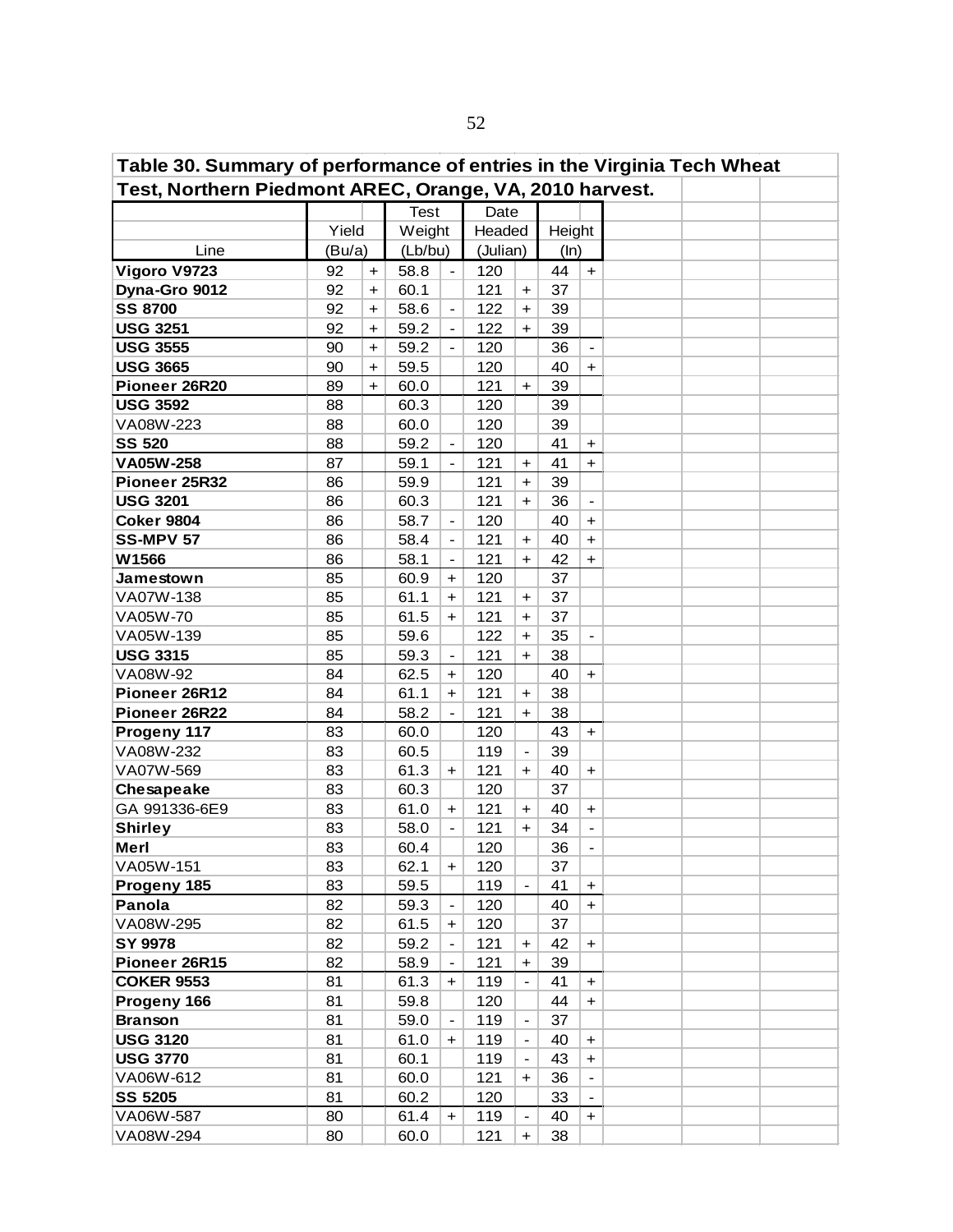| Test, Northern Piedmont AREC, Orange, VA, 2010 harvest, continued.<br>Date<br><b>Test</b><br>Yield<br>Weight<br>Headed<br>Height<br>Line<br>(Bu/a)<br>(Lb/bu)<br>(Julian)<br>(ln)<br>VA07W-415<br>58.9<br>121<br>40<br>80<br>$+$<br>$\blacksquare$<br>$\ddot{}$<br>34<br>Renwood 3434<br>59.0<br>120<br>80<br><b>Featherstone 176</b><br>80<br>59.6<br>119<br>40<br>$\overline{\phantom{0}}$<br>$\ddot{}$<br>62.3<br>37<br>VA05W-168<br>80<br>120<br>$+$<br>VA06W-194<br>79<br>58.3<br>121<br>35<br>$\blacksquare$<br>$+$<br>$\blacksquare$<br>VA07W-601<br>79<br>60.5<br>120<br>37<br><b>SS 8600</b><br>79<br>60.4<br>120<br>38<br>79<br>36<br>VA05W-251<br>59.0<br>120<br><b>SS 8302</b><br>79<br>60.4<br>121<br>39<br>$\ddot{}$<br>78<br>39<br><b>SS 8309</b><br>59.5<br>120<br>VA08W-286<br>78<br>59.5<br>122<br>34<br>$\div$<br>78<br>59.4<br>121<br>37<br>VA06W-392<br>$+$<br>78<br>121<br>VA08W-193<br>59.0<br>35<br>$+$<br>$\overline{\phantom{a}}$<br>$\overline{\phantom{a}}$<br>78<br>59.2<br>121<br><b>SS 560</b><br>35<br>$\ddot{}$<br>$\overline{\phantom{0}}$<br>$\overline{\phantom{a}}$<br>77<br>VA06W-44<br>35<br>60.6<br>120<br>$\blacksquare$<br>VA08W-176<br>77<br>61.6<br>122<br>37<br>$+$<br>$+$<br>VA08W-196<br>77<br>59.7<br>120<br>38<br>Vigoro 9922<br>77<br>38<br>60.2<br>120<br>VA07W-594<br>77<br>121<br>37<br>60.0<br>$\div$<br><b>SS 8404</b><br>77<br>61.1<br>121<br>35<br>$+$<br>$\ddot{}$<br>$\blacksquare$<br>77<br>37<br><b>NC-Cape Fear</b><br>61.2<br>119<br>$\blacksquare$<br>$+$<br>77<br>VA06W-93<br>60.8<br>120<br>34<br>$+$<br>$\overline{\phantom{a}}$<br>39<br>VA06W-558<br>77<br>61.5<br>120<br>$\ddot{}$<br>76<br>VA06W-146<br>59.1<br>122<br>40<br>$+$<br>$\overline{\phantom{a}}$<br>$\ddot{}$<br>75<br>36<br><b>NC-Yadkin</b><br>59.6<br>120<br>VA06W-412<br>75<br>61.1<br>121<br>36<br>$\ddot{}$<br>$\ddot{}$<br>37<br>74<br>59.9<br>121<br><b>Oakes</b><br>$\ddot{}$<br>GA-031238-7E34<br>74<br>58.5<br>122<br>34<br>$\ddot{\phantom{1}}$<br>$\overline{\phantom{a}}$<br>$\blacksquare$<br>74<br>121<br>35<br>NC05-19896<br>59.7<br>$\ddot{\phantom{1}}$<br>VA08W-165<br>61.9<br>122<br>37<br>74<br>$\ddot{\phantom{1}}$<br>+<br>73<br>37<br>MD00W389-08-4<br>60.7<br>120<br>$+$<br>$\overline{\phantom{a}}$<br>72<br>59.9<br>121<br>45<br>Massey<br>$\pm$<br>$\ddot{}$<br>$\qquad \qquad \blacksquare$<br>SS 8641<br>72<br>38<br>60.9<br>121<br>$\ddot{}$<br>+<br>Pioneer 26R31<br>71<br>58.5<br>33<br>121<br>$\pm$<br>$\qquad \qquad \blacksquare$<br>VA05W-640<br>71<br>59.6<br>121<br>38<br>$\pm$<br>$\qquad \qquad \blacksquare$<br>GA-001170-7E26<br>70<br>60.7<br>122<br>36<br>$\pm$<br>+<br>$\overline{\phantom{a}}$<br><b>Dominion</b><br>68<br>58.8<br>122<br>34<br>$\ddot{}$<br>$\overline{\phantom{a}}$<br>60.0<br>120<br>Average<br>81<br>38<br>LSD (0.05)<br>0.7<br>8<br>$\overline{2}$<br>1<br>C.V.<br>7<br>3<br>0.8<br>0<br>Released cultivars are shown in bold print.<br>Varieties are ordered by descending yield averages. A plus or minus sign indicates a performance<br>significantly above or below the test average. | Table 30. Summary of performance of entries in the Virginia Tech Wheat |  |  |  |  |  |  |
|----------------------------------------------------------------------------------------------------------------------------------------------------------------------------------------------------------------------------------------------------------------------------------------------------------------------------------------------------------------------------------------------------------------------------------------------------------------------------------------------------------------------------------------------------------------------------------------------------------------------------------------------------------------------------------------------------------------------------------------------------------------------------------------------------------------------------------------------------------------------------------------------------------------------------------------------------------------------------------------------------------------------------------------------------------------------------------------------------------------------------------------------------------------------------------------------------------------------------------------------------------------------------------------------------------------------------------------------------------------------------------------------------------------------------------------------------------------------------------------------------------------------------------------------------------------------------------------------------------------------------------------------------------------------------------------------------------------------------------------------------------------------------------------------------------------------------------------------------------------------------------------------------------------------------------------------------------------------------------------------------------------------------------------------------------------------------------------------------------------------------------------------------------------------------------------------------------------------------------------------------------------------------------------------------------------------------------------------------------------------------------------------------------------------------------------------------------------------------------------------------------------------------------------------------------------------------------------------------------------------------------------------------------------------------------------------------------------------------------------------------------------------------------------------------------------------------------------------------------------------------------------------------------------------------------------------------------------------------------------------------------------------------------------------------------------------------------------------------|------------------------------------------------------------------------|--|--|--|--|--|--|
|                                                                                                                                                                                                                                                                                                                                                                                                                                                                                                                                                                                                                                                                                                                                                                                                                                                                                                                                                                                                                                                                                                                                                                                                                                                                                                                                                                                                                                                                                                                                                                                                                                                                                                                                                                                                                                                                                                                                                                                                                                                                                                                                                                                                                                                                                                                                                                                                                                                                                                                                                                                                                                                                                                                                                                                                                                                                                                                                                                                                                                                                                                    |                                                                        |  |  |  |  |  |  |
|                                                                                                                                                                                                                                                                                                                                                                                                                                                                                                                                                                                                                                                                                                                                                                                                                                                                                                                                                                                                                                                                                                                                                                                                                                                                                                                                                                                                                                                                                                                                                                                                                                                                                                                                                                                                                                                                                                                                                                                                                                                                                                                                                                                                                                                                                                                                                                                                                                                                                                                                                                                                                                                                                                                                                                                                                                                                                                                                                                                                                                                                                                    |                                                                        |  |  |  |  |  |  |
|                                                                                                                                                                                                                                                                                                                                                                                                                                                                                                                                                                                                                                                                                                                                                                                                                                                                                                                                                                                                                                                                                                                                                                                                                                                                                                                                                                                                                                                                                                                                                                                                                                                                                                                                                                                                                                                                                                                                                                                                                                                                                                                                                                                                                                                                                                                                                                                                                                                                                                                                                                                                                                                                                                                                                                                                                                                                                                                                                                                                                                                                                                    |                                                                        |  |  |  |  |  |  |
|                                                                                                                                                                                                                                                                                                                                                                                                                                                                                                                                                                                                                                                                                                                                                                                                                                                                                                                                                                                                                                                                                                                                                                                                                                                                                                                                                                                                                                                                                                                                                                                                                                                                                                                                                                                                                                                                                                                                                                                                                                                                                                                                                                                                                                                                                                                                                                                                                                                                                                                                                                                                                                                                                                                                                                                                                                                                                                                                                                                                                                                                                                    |                                                                        |  |  |  |  |  |  |
|                                                                                                                                                                                                                                                                                                                                                                                                                                                                                                                                                                                                                                                                                                                                                                                                                                                                                                                                                                                                                                                                                                                                                                                                                                                                                                                                                                                                                                                                                                                                                                                                                                                                                                                                                                                                                                                                                                                                                                                                                                                                                                                                                                                                                                                                                                                                                                                                                                                                                                                                                                                                                                                                                                                                                                                                                                                                                                                                                                                                                                                                                                    |                                                                        |  |  |  |  |  |  |
|                                                                                                                                                                                                                                                                                                                                                                                                                                                                                                                                                                                                                                                                                                                                                                                                                                                                                                                                                                                                                                                                                                                                                                                                                                                                                                                                                                                                                                                                                                                                                                                                                                                                                                                                                                                                                                                                                                                                                                                                                                                                                                                                                                                                                                                                                                                                                                                                                                                                                                                                                                                                                                                                                                                                                                                                                                                                                                                                                                                                                                                                                                    |                                                                        |  |  |  |  |  |  |
|                                                                                                                                                                                                                                                                                                                                                                                                                                                                                                                                                                                                                                                                                                                                                                                                                                                                                                                                                                                                                                                                                                                                                                                                                                                                                                                                                                                                                                                                                                                                                                                                                                                                                                                                                                                                                                                                                                                                                                                                                                                                                                                                                                                                                                                                                                                                                                                                                                                                                                                                                                                                                                                                                                                                                                                                                                                                                                                                                                                                                                                                                                    |                                                                        |  |  |  |  |  |  |
|                                                                                                                                                                                                                                                                                                                                                                                                                                                                                                                                                                                                                                                                                                                                                                                                                                                                                                                                                                                                                                                                                                                                                                                                                                                                                                                                                                                                                                                                                                                                                                                                                                                                                                                                                                                                                                                                                                                                                                                                                                                                                                                                                                                                                                                                                                                                                                                                                                                                                                                                                                                                                                                                                                                                                                                                                                                                                                                                                                                                                                                                                                    |                                                                        |  |  |  |  |  |  |
|                                                                                                                                                                                                                                                                                                                                                                                                                                                                                                                                                                                                                                                                                                                                                                                                                                                                                                                                                                                                                                                                                                                                                                                                                                                                                                                                                                                                                                                                                                                                                                                                                                                                                                                                                                                                                                                                                                                                                                                                                                                                                                                                                                                                                                                                                                                                                                                                                                                                                                                                                                                                                                                                                                                                                                                                                                                                                                                                                                                                                                                                                                    |                                                                        |  |  |  |  |  |  |
|                                                                                                                                                                                                                                                                                                                                                                                                                                                                                                                                                                                                                                                                                                                                                                                                                                                                                                                                                                                                                                                                                                                                                                                                                                                                                                                                                                                                                                                                                                                                                                                                                                                                                                                                                                                                                                                                                                                                                                                                                                                                                                                                                                                                                                                                                                                                                                                                                                                                                                                                                                                                                                                                                                                                                                                                                                                                                                                                                                                                                                                                                                    |                                                                        |  |  |  |  |  |  |
|                                                                                                                                                                                                                                                                                                                                                                                                                                                                                                                                                                                                                                                                                                                                                                                                                                                                                                                                                                                                                                                                                                                                                                                                                                                                                                                                                                                                                                                                                                                                                                                                                                                                                                                                                                                                                                                                                                                                                                                                                                                                                                                                                                                                                                                                                                                                                                                                                                                                                                                                                                                                                                                                                                                                                                                                                                                                                                                                                                                                                                                                                                    |                                                                        |  |  |  |  |  |  |
|                                                                                                                                                                                                                                                                                                                                                                                                                                                                                                                                                                                                                                                                                                                                                                                                                                                                                                                                                                                                                                                                                                                                                                                                                                                                                                                                                                                                                                                                                                                                                                                                                                                                                                                                                                                                                                                                                                                                                                                                                                                                                                                                                                                                                                                                                                                                                                                                                                                                                                                                                                                                                                                                                                                                                                                                                                                                                                                                                                                                                                                                                                    |                                                                        |  |  |  |  |  |  |
|                                                                                                                                                                                                                                                                                                                                                                                                                                                                                                                                                                                                                                                                                                                                                                                                                                                                                                                                                                                                                                                                                                                                                                                                                                                                                                                                                                                                                                                                                                                                                                                                                                                                                                                                                                                                                                                                                                                                                                                                                                                                                                                                                                                                                                                                                                                                                                                                                                                                                                                                                                                                                                                                                                                                                                                                                                                                                                                                                                                                                                                                                                    |                                                                        |  |  |  |  |  |  |
|                                                                                                                                                                                                                                                                                                                                                                                                                                                                                                                                                                                                                                                                                                                                                                                                                                                                                                                                                                                                                                                                                                                                                                                                                                                                                                                                                                                                                                                                                                                                                                                                                                                                                                                                                                                                                                                                                                                                                                                                                                                                                                                                                                                                                                                                                                                                                                                                                                                                                                                                                                                                                                                                                                                                                                                                                                                                                                                                                                                                                                                                                                    |                                                                        |  |  |  |  |  |  |
|                                                                                                                                                                                                                                                                                                                                                                                                                                                                                                                                                                                                                                                                                                                                                                                                                                                                                                                                                                                                                                                                                                                                                                                                                                                                                                                                                                                                                                                                                                                                                                                                                                                                                                                                                                                                                                                                                                                                                                                                                                                                                                                                                                                                                                                                                                                                                                                                                                                                                                                                                                                                                                                                                                                                                                                                                                                                                                                                                                                                                                                                                                    |                                                                        |  |  |  |  |  |  |
|                                                                                                                                                                                                                                                                                                                                                                                                                                                                                                                                                                                                                                                                                                                                                                                                                                                                                                                                                                                                                                                                                                                                                                                                                                                                                                                                                                                                                                                                                                                                                                                                                                                                                                                                                                                                                                                                                                                                                                                                                                                                                                                                                                                                                                                                                                                                                                                                                                                                                                                                                                                                                                                                                                                                                                                                                                                                                                                                                                                                                                                                                                    |                                                                        |  |  |  |  |  |  |
|                                                                                                                                                                                                                                                                                                                                                                                                                                                                                                                                                                                                                                                                                                                                                                                                                                                                                                                                                                                                                                                                                                                                                                                                                                                                                                                                                                                                                                                                                                                                                                                                                                                                                                                                                                                                                                                                                                                                                                                                                                                                                                                                                                                                                                                                                                                                                                                                                                                                                                                                                                                                                                                                                                                                                                                                                                                                                                                                                                                                                                                                                                    |                                                                        |  |  |  |  |  |  |
|                                                                                                                                                                                                                                                                                                                                                                                                                                                                                                                                                                                                                                                                                                                                                                                                                                                                                                                                                                                                                                                                                                                                                                                                                                                                                                                                                                                                                                                                                                                                                                                                                                                                                                                                                                                                                                                                                                                                                                                                                                                                                                                                                                                                                                                                                                                                                                                                                                                                                                                                                                                                                                                                                                                                                                                                                                                                                                                                                                                                                                                                                                    |                                                                        |  |  |  |  |  |  |
|                                                                                                                                                                                                                                                                                                                                                                                                                                                                                                                                                                                                                                                                                                                                                                                                                                                                                                                                                                                                                                                                                                                                                                                                                                                                                                                                                                                                                                                                                                                                                                                                                                                                                                                                                                                                                                                                                                                                                                                                                                                                                                                                                                                                                                                                                                                                                                                                                                                                                                                                                                                                                                                                                                                                                                                                                                                                                                                                                                                                                                                                                                    |                                                                        |  |  |  |  |  |  |
|                                                                                                                                                                                                                                                                                                                                                                                                                                                                                                                                                                                                                                                                                                                                                                                                                                                                                                                                                                                                                                                                                                                                                                                                                                                                                                                                                                                                                                                                                                                                                                                                                                                                                                                                                                                                                                                                                                                                                                                                                                                                                                                                                                                                                                                                                                                                                                                                                                                                                                                                                                                                                                                                                                                                                                                                                                                                                                                                                                                                                                                                                                    |                                                                        |  |  |  |  |  |  |
|                                                                                                                                                                                                                                                                                                                                                                                                                                                                                                                                                                                                                                                                                                                                                                                                                                                                                                                                                                                                                                                                                                                                                                                                                                                                                                                                                                                                                                                                                                                                                                                                                                                                                                                                                                                                                                                                                                                                                                                                                                                                                                                                                                                                                                                                                                                                                                                                                                                                                                                                                                                                                                                                                                                                                                                                                                                                                                                                                                                                                                                                                                    |                                                                        |  |  |  |  |  |  |
|                                                                                                                                                                                                                                                                                                                                                                                                                                                                                                                                                                                                                                                                                                                                                                                                                                                                                                                                                                                                                                                                                                                                                                                                                                                                                                                                                                                                                                                                                                                                                                                                                                                                                                                                                                                                                                                                                                                                                                                                                                                                                                                                                                                                                                                                                                                                                                                                                                                                                                                                                                                                                                                                                                                                                                                                                                                                                                                                                                                                                                                                                                    |                                                                        |  |  |  |  |  |  |
|                                                                                                                                                                                                                                                                                                                                                                                                                                                                                                                                                                                                                                                                                                                                                                                                                                                                                                                                                                                                                                                                                                                                                                                                                                                                                                                                                                                                                                                                                                                                                                                                                                                                                                                                                                                                                                                                                                                                                                                                                                                                                                                                                                                                                                                                                                                                                                                                                                                                                                                                                                                                                                                                                                                                                                                                                                                                                                                                                                                                                                                                                                    |                                                                        |  |  |  |  |  |  |
|                                                                                                                                                                                                                                                                                                                                                                                                                                                                                                                                                                                                                                                                                                                                                                                                                                                                                                                                                                                                                                                                                                                                                                                                                                                                                                                                                                                                                                                                                                                                                                                                                                                                                                                                                                                                                                                                                                                                                                                                                                                                                                                                                                                                                                                                                                                                                                                                                                                                                                                                                                                                                                                                                                                                                                                                                                                                                                                                                                                                                                                                                                    |                                                                        |  |  |  |  |  |  |
|                                                                                                                                                                                                                                                                                                                                                                                                                                                                                                                                                                                                                                                                                                                                                                                                                                                                                                                                                                                                                                                                                                                                                                                                                                                                                                                                                                                                                                                                                                                                                                                                                                                                                                                                                                                                                                                                                                                                                                                                                                                                                                                                                                                                                                                                                                                                                                                                                                                                                                                                                                                                                                                                                                                                                                                                                                                                                                                                                                                                                                                                                                    |                                                                        |  |  |  |  |  |  |
|                                                                                                                                                                                                                                                                                                                                                                                                                                                                                                                                                                                                                                                                                                                                                                                                                                                                                                                                                                                                                                                                                                                                                                                                                                                                                                                                                                                                                                                                                                                                                                                                                                                                                                                                                                                                                                                                                                                                                                                                                                                                                                                                                                                                                                                                                                                                                                                                                                                                                                                                                                                                                                                                                                                                                                                                                                                                                                                                                                                                                                                                                                    |                                                                        |  |  |  |  |  |  |
|                                                                                                                                                                                                                                                                                                                                                                                                                                                                                                                                                                                                                                                                                                                                                                                                                                                                                                                                                                                                                                                                                                                                                                                                                                                                                                                                                                                                                                                                                                                                                                                                                                                                                                                                                                                                                                                                                                                                                                                                                                                                                                                                                                                                                                                                                                                                                                                                                                                                                                                                                                                                                                                                                                                                                                                                                                                                                                                                                                                                                                                                                                    |                                                                        |  |  |  |  |  |  |
|                                                                                                                                                                                                                                                                                                                                                                                                                                                                                                                                                                                                                                                                                                                                                                                                                                                                                                                                                                                                                                                                                                                                                                                                                                                                                                                                                                                                                                                                                                                                                                                                                                                                                                                                                                                                                                                                                                                                                                                                                                                                                                                                                                                                                                                                                                                                                                                                                                                                                                                                                                                                                                                                                                                                                                                                                                                                                                                                                                                                                                                                                                    |                                                                        |  |  |  |  |  |  |
|                                                                                                                                                                                                                                                                                                                                                                                                                                                                                                                                                                                                                                                                                                                                                                                                                                                                                                                                                                                                                                                                                                                                                                                                                                                                                                                                                                                                                                                                                                                                                                                                                                                                                                                                                                                                                                                                                                                                                                                                                                                                                                                                                                                                                                                                                                                                                                                                                                                                                                                                                                                                                                                                                                                                                                                                                                                                                                                                                                                                                                                                                                    |                                                                        |  |  |  |  |  |  |
|                                                                                                                                                                                                                                                                                                                                                                                                                                                                                                                                                                                                                                                                                                                                                                                                                                                                                                                                                                                                                                                                                                                                                                                                                                                                                                                                                                                                                                                                                                                                                                                                                                                                                                                                                                                                                                                                                                                                                                                                                                                                                                                                                                                                                                                                                                                                                                                                                                                                                                                                                                                                                                                                                                                                                                                                                                                                                                                                                                                                                                                                                                    |                                                                        |  |  |  |  |  |  |
|                                                                                                                                                                                                                                                                                                                                                                                                                                                                                                                                                                                                                                                                                                                                                                                                                                                                                                                                                                                                                                                                                                                                                                                                                                                                                                                                                                                                                                                                                                                                                                                                                                                                                                                                                                                                                                                                                                                                                                                                                                                                                                                                                                                                                                                                                                                                                                                                                                                                                                                                                                                                                                                                                                                                                                                                                                                                                                                                                                                                                                                                                                    |                                                                        |  |  |  |  |  |  |
|                                                                                                                                                                                                                                                                                                                                                                                                                                                                                                                                                                                                                                                                                                                                                                                                                                                                                                                                                                                                                                                                                                                                                                                                                                                                                                                                                                                                                                                                                                                                                                                                                                                                                                                                                                                                                                                                                                                                                                                                                                                                                                                                                                                                                                                                                                                                                                                                                                                                                                                                                                                                                                                                                                                                                                                                                                                                                                                                                                                                                                                                                                    |                                                                        |  |  |  |  |  |  |
|                                                                                                                                                                                                                                                                                                                                                                                                                                                                                                                                                                                                                                                                                                                                                                                                                                                                                                                                                                                                                                                                                                                                                                                                                                                                                                                                                                                                                                                                                                                                                                                                                                                                                                                                                                                                                                                                                                                                                                                                                                                                                                                                                                                                                                                                                                                                                                                                                                                                                                                                                                                                                                                                                                                                                                                                                                                                                                                                                                                                                                                                                                    |                                                                        |  |  |  |  |  |  |
|                                                                                                                                                                                                                                                                                                                                                                                                                                                                                                                                                                                                                                                                                                                                                                                                                                                                                                                                                                                                                                                                                                                                                                                                                                                                                                                                                                                                                                                                                                                                                                                                                                                                                                                                                                                                                                                                                                                                                                                                                                                                                                                                                                                                                                                                                                                                                                                                                                                                                                                                                                                                                                                                                                                                                                                                                                                                                                                                                                                                                                                                                                    |                                                                        |  |  |  |  |  |  |
|                                                                                                                                                                                                                                                                                                                                                                                                                                                                                                                                                                                                                                                                                                                                                                                                                                                                                                                                                                                                                                                                                                                                                                                                                                                                                                                                                                                                                                                                                                                                                                                                                                                                                                                                                                                                                                                                                                                                                                                                                                                                                                                                                                                                                                                                                                                                                                                                                                                                                                                                                                                                                                                                                                                                                                                                                                                                                                                                                                                                                                                                                                    |                                                                        |  |  |  |  |  |  |
|                                                                                                                                                                                                                                                                                                                                                                                                                                                                                                                                                                                                                                                                                                                                                                                                                                                                                                                                                                                                                                                                                                                                                                                                                                                                                                                                                                                                                                                                                                                                                                                                                                                                                                                                                                                                                                                                                                                                                                                                                                                                                                                                                                                                                                                                                                                                                                                                                                                                                                                                                                                                                                                                                                                                                                                                                                                                                                                                                                                                                                                                                                    |                                                                        |  |  |  |  |  |  |
|                                                                                                                                                                                                                                                                                                                                                                                                                                                                                                                                                                                                                                                                                                                                                                                                                                                                                                                                                                                                                                                                                                                                                                                                                                                                                                                                                                                                                                                                                                                                                                                                                                                                                                                                                                                                                                                                                                                                                                                                                                                                                                                                                                                                                                                                                                                                                                                                                                                                                                                                                                                                                                                                                                                                                                                                                                                                                                                                                                                                                                                                                                    |                                                                        |  |  |  |  |  |  |
|                                                                                                                                                                                                                                                                                                                                                                                                                                                                                                                                                                                                                                                                                                                                                                                                                                                                                                                                                                                                                                                                                                                                                                                                                                                                                                                                                                                                                                                                                                                                                                                                                                                                                                                                                                                                                                                                                                                                                                                                                                                                                                                                                                                                                                                                                                                                                                                                                                                                                                                                                                                                                                                                                                                                                                                                                                                                                                                                                                                                                                                                                                    |                                                                        |  |  |  |  |  |  |
|                                                                                                                                                                                                                                                                                                                                                                                                                                                                                                                                                                                                                                                                                                                                                                                                                                                                                                                                                                                                                                                                                                                                                                                                                                                                                                                                                                                                                                                                                                                                                                                                                                                                                                                                                                                                                                                                                                                                                                                                                                                                                                                                                                                                                                                                                                                                                                                                                                                                                                                                                                                                                                                                                                                                                                                                                                                                                                                                                                                                                                                                                                    |                                                                        |  |  |  |  |  |  |
|                                                                                                                                                                                                                                                                                                                                                                                                                                                                                                                                                                                                                                                                                                                                                                                                                                                                                                                                                                                                                                                                                                                                                                                                                                                                                                                                                                                                                                                                                                                                                                                                                                                                                                                                                                                                                                                                                                                                                                                                                                                                                                                                                                                                                                                                                                                                                                                                                                                                                                                                                                                                                                                                                                                                                                                                                                                                                                                                                                                                                                                                                                    |                                                                        |  |  |  |  |  |  |
|                                                                                                                                                                                                                                                                                                                                                                                                                                                                                                                                                                                                                                                                                                                                                                                                                                                                                                                                                                                                                                                                                                                                                                                                                                                                                                                                                                                                                                                                                                                                                                                                                                                                                                                                                                                                                                                                                                                                                                                                                                                                                                                                                                                                                                                                                                                                                                                                                                                                                                                                                                                                                                                                                                                                                                                                                                                                                                                                                                                                                                                                                                    |                                                                        |  |  |  |  |  |  |
|                                                                                                                                                                                                                                                                                                                                                                                                                                                                                                                                                                                                                                                                                                                                                                                                                                                                                                                                                                                                                                                                                                                                                                                                                                                                                                                                                                                                                                                                                                                                                                                                                                                                                                                                                                                                                                                                                                                                                                                                                                                                                                                                                                                                                                                                                                                                                                                                                                                                                                                                                                                                                                                                                                                                                                                                                                                                                                                                                                                                                                                                                                    |                                                                        |  |  |  |  |  |  |
|                                                                                                                                                                                                                                                                                                                                                                                                                                                                                                                                                                                                                                                                                                                                                                                                                                                                                                                                                                                                                                                                                                                                                                                                                                                                                                                                                                                                                                                                                                                                                                                                                                                                                                                                                                                                                                                                                                                                                                                                                                                                                                                                                                                                                                                                                                                                                                                                                                                                                                                                                                                                                                                                                                                                                                                                                                                                                                                                                                                                                                                                                                    |                                                                        |  |  |  |  |  |  |
|                                                                                                                                                                                                                                                                                                                                                                                                                                                                                                                                                                                                                                                                                                                                                                                                                                                                                                                                                                                                                                                                                                                                                                                                                                                                                                                                                                                                                                                                                                                                                                                                                                                                                                                                                                                                                                                                                                                                                                                                                                                                                                                                                                                                                                                                                                                                                                                                                                                                                                                                                                                                                                                                                                                                                                                                                                                                                                                                                                                                                                                                                                    |                                                                        |  |  |  |  |  |  |
|                                                                                                                                                                                                                                                                                                                                                                                                                                                                                                                                                                                                                                                                                                                                                                                                                                                                                                                                                                                                                                                                                                                                                                                                                                                                                                                                                                                                                                                                                                                                                                                                                                                                                                                                                                                                                                                                                                                                                                                                                                                                                                                                                                                                                                                                                                                                                                                                                                                                                                                                                                                                                                                                                                                                                                                                                                                                                                                                                                                                                                                                                                    |                                                                        |  |  |  |  |  |  |
|                                                                                                                                                                                                                                                                                                                                                                                                                                                                                                                                                                                                                                                                                                                                                                                                                                                                                                                                                                                                                                                                                                                                                                                                                                                                                                                                                                                                                                                                                                                                                                                                                                                                                                                                                                                                                                                                                                                                                                                                                                                                                                                                                                                                                                                                                                                                                                                                                                                                                                                                                                                                                                                                                                                                                                                                                                                                                                                                                                                                                                                                                                    |                                                                        |  |  |  |  |  |  |
|                                                                                                                                                                                                                                                                                                                                                                                                                                                                                                                                                                                                                                                                                                                                                                                                                                                                                                                                                                                                                                                                                                                                                                                                                                                                                                                                                                                                                                                                                                                                                                                                                                                                                                                                                                                                                                                                                                                                                                                                                                                                                                                                                                                                                                                                                                                                                                                                                                                                                                                                                                                                                                                                                                                                                                                                                                                                                                                                                                                                                                                                                                    |                                                                        |  |  |  |  |  |  |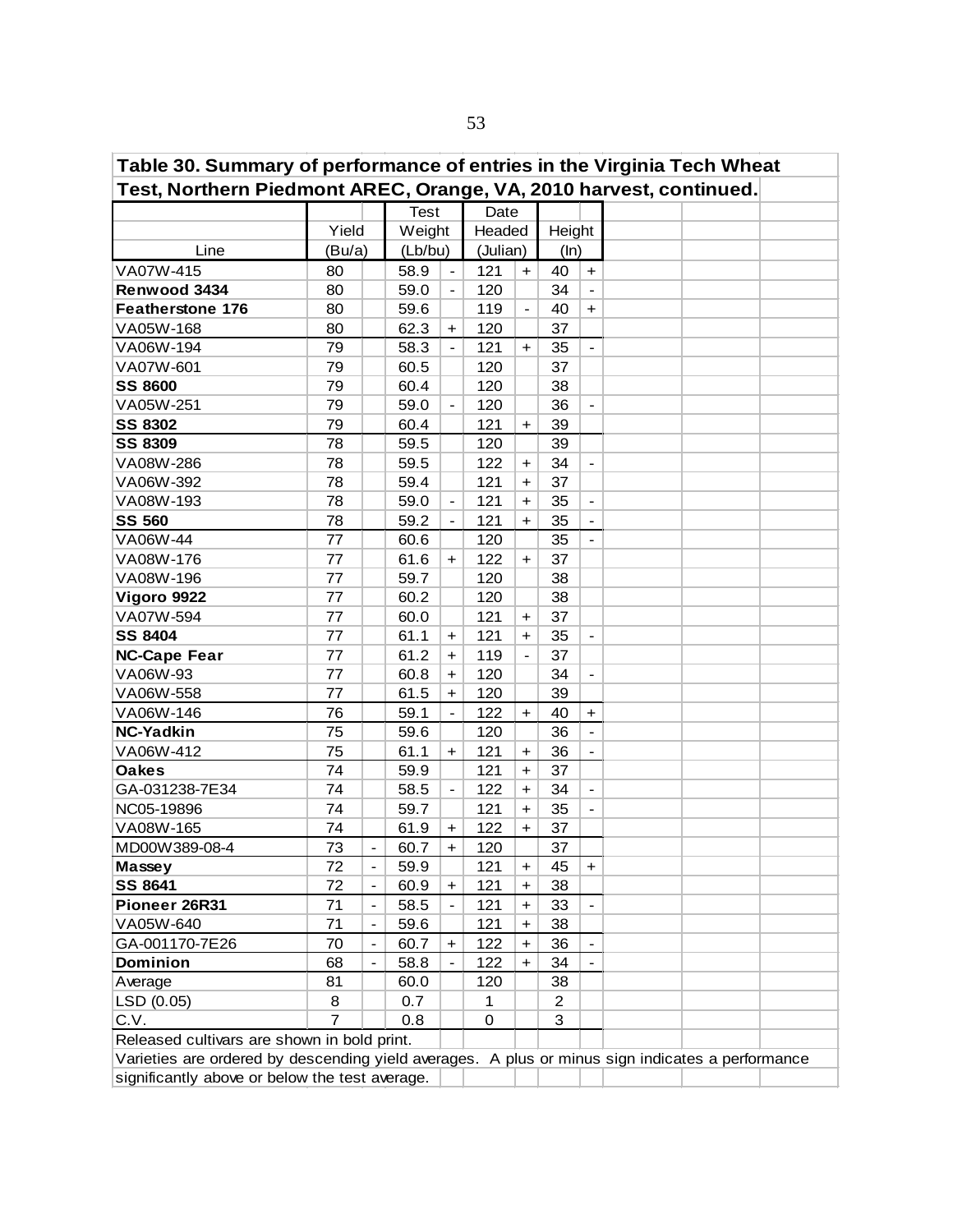| Table 31. Summary of performance of entries in the Virginia Tech Wheat Test, |        |           |             |                          |          |                          |        |                          |                         |                              |                |                              |                         |                          |                           |                              |
|------------------------------------------------------------------------------|--------|-----------|-------------|--------------------------|----------|--------------------------|--------|--------------------------|-------------------------|------------------------------|----------------|------------------------------|-------------------------|--------------------------|---------------------------|------------------------------|
| Kentland farm, Blacksburg, VA, 2010 harvest.                                 |        |           |             |                          |          |                          |        |                          |                         |                              |                |                              |                         |                          |                           |                              |
|                                                                              |        |           | <b>Test</b> |                          | Date     |                          |        |                          |                         |                              | Powdery        |                              | Leaf                    |                          | <b>Barley Yellow</b>      |                              |
|                                                                              | Yield  |           | Weight      |                          | Headed   |                          | Height |                          | Lodging                 |                              | Mildew         |                              | Rust                    |                          | <b>Dwarf Virus</b>        |                              |
| Line                                                                         | (Bu/a) |           | (Lb/bu)     |                          | (Julian) |                          | (ln)   |                          | $(0-9)$                 |                              | $(0-9)$        |                              | $(0-9)$                 |                          | $(0-9)$                   |                              |
| VA05W-251                                                                    | 114    | $\ddot{}$ | 62.1        |                          | 124      |                          | 33     |                          | 5                       | $\ddot{}$                    | 2              |                              | 1                       | $\overline{\phantom{a}}$ | 2                         |                              |
| Pioneer 26R20                                                                | 113    | $\ddot{}$ | 62.7        |                          | 126      | $\ddot{}$                | 37     | $+$                      | $\overline{c}$          |                              | 1              |                              | $\mathbf 2$             |                          | 1                         | $\qquad \qquad \blacksquare$ |
| VA08W-223                                                                    | 112    | $\ddot{}$ | 62.5        |                          | 123      |                          | 35     |                          | 6                       | $\ddot{\phantom{1}}$         | 1              | $\blacksquare$               | 3                       |                          | $\ensuremath{\mathsf{3}}$ | $+$                          |
| VA05W-151                                                                    | 111    | $\ddot{}$ | $64.4$ +    |                          | 123      | $\frac{1}{2}$            | 35     |                          | $\overline{4}$          | $+$                          | $\overline{c}$ |                              | 3                       |                          | $\overline{2}$            |                              |
| <b>USG 3120</b>                                                              | 110    | $\ddot{}$ | 63.1        | $+$                      | 121      | $\overline{\phantom{0}}$ | 36     |                          | 3                       |                              | 1              | $\blacksquare$               | $\overline{2}$          |                          | 1                         | $\blacksquare$               |
| <b>SS 520</b>                                                                | 109    | $+$       | 61.4        | $\overline{\phantom{a}}$ | 123      | $\frac{1}{2}$            | 37     | $\ddot{}$                | $\overline{2}$          |                              | 3              | $+$                          | 5                       | $+$                      | 3                         | $+$                          |
| <b>SS 560</b>                                                                | 109    | $+$       | 60.9        | $\overline{\phantom{a}}$ | 126      | $+$                      | 37     | $\ddot{}$                | $\overline{c}$          |                              | $\overline{c}$ |                              | $\overline{c}$          |                          | 4                         | $+$                          |
| SS 8641                                                                      | 108    |           | 62.7        |                          | 124      | $\overline{a}$           | 37     | $\ddot{\phantom{1}}$     | 0                       | $\blacksquare$               | 1              | $\blacksquare$               | 1                       | $\blacksquare$           | 3                         | $+$                          |
| <b>SS-MPV 57</b>                                                             | 108    |           | 62.1        |                          | 126      | $+$                      | 40     | $\ddot{\phantom{1}}$     | 1                       |                              | $\overline{c}$ |                              | $\overline{2}$          |                          | 3                         | $\ddot{\phantom{1}}$         |
| VA08W-294                                                                    | 108    |           | $62.9$ +    |                          | 125      |                          | 35     |                          | 1                       |                              | 1              | $\blacksquare$               | 1                       | $\blacksquare$           | 1                         |                              |
| VA06W-93                                                                     | 108    |           | 63.2        | $\ddot{}$                | 124      | $\qquad \qquad -$        | 33     |                          | 1                       |                              | 4              | $\ddot{}$                    | $\overline{c}$          |                          | $\overline{c}$            |                              |
| VA06W-392                                                                    | 107    |           | 62.1        |                          | 124      | $\overline{a}$           | 35     |                          | $\overline{\mathbf{4}}$ | $\ddot{}$                    | $\overline{2}$ |                              | 1                       | $\frac{1}{2}$            | $\overline{2}$            |                              |
| GA 991336-6E9                                                                | 107    |           | 62.1        |                          | 123      | $\frac{1}{2}$            | 36     |                          | $\overline{2}$          |                              | 1              |                              | 3                       |                          | 3                         | $+$                          |
| Vigoro V9723                                                                 | 107    |           | 61.5        | $\overline{\phantom{a}}$ | 124      | $\overline{\phantom{0}}$ | 40     | $\ddot{}$                | $\overline{2}$          |                              | 4              | $+$                          | $\overline{4}$          |                          | 1                         | $\overline{\phantom{a}}$     |
| <b>Shirley</b>                                                               | 106    |           | 60.2        | $\overline{\phantom{a}}$ | 126      | $+$                      | 34     |                          | $\overline{0}$          | $\overline{\phantom{a}}$     | $\overline{1}$ | $\overline{\phantom{a}}$     | $\overline{0}$          | $\blacksquare$           | 1                         | $\hbox{--}$                  |
| VA07W-415                                                                    | 106    |           | 62.1        |                          | 126      | $+$                      | 37     | $\ddot{}$                | 3                       |                              | 1              | $\blacksquare$               | 1                       | $\blacksquare$           | 3                         | $\ddot{}$                    |
| VA08W-92                                                                     | 106    |           | 64.0        | $\ddot{}$                | 122      | $\overline{\phantom{0}}$ | 36     |                          | $\overline{4}$          | $\ddot{}$                    | $\overline{c}$ |                              | $\overline{2}$          |                          | $\overline{2}$            |                              |
| <b>Branson</b>                                                               | 106    |           | 61.3        | $\frac{1}{2}$            | 124      |                          | 34     |                          | $\overline{2}$          |                              | $\overline{c}$ |                              | 6                       | $\ddot{\phantom{1}}$     | $\overline{2}$            |                              |
| Dyna-Gro 9012                                                                | 106    |           | 63.0        | $+$                      | 125      |                          | 34     |                          | 0                       | $\qquad \qquad \blacksquare$ | $\overline{c}$ |                              | $\overline{c}$          |                          | 1                         | $\overline{\phantom{a}}$     |
| <b>USG 3555</b>                                                              | 106    |           | 60.8        | $\overline{\phantom{a}}$ | 124      |                          | 33     | $\overline{\phantom{a}}$ | 0                       | $\overline{\phantom{a}}$     | 1              | $\overline{\phantom{a}}$     | 5                       | $\ddot{}$                | $\overline{c}$            |                              |
| <b>USG 3665</b>                                                              | 105    |           | 62.4        |                          | 124      | $\blacksquare$           | 37     | $+$                      | $\overline{2}$          |                              | $\overline{2}$ |                              | 6                       | $\ddot{\phantom{1}}$     | $\overline{2}$            |                              |
| VA08W-295                                                                    | 105    |           | 63.1        | $\ddot{}$                | 124      | $\blacksquare$           | 36     |                          | 3                       |                              | 3              | $\ddot{}$                    | $\overline{c}$          |                          | 1                         | $\blacksquare$               |
| VA05W-139                                                                    | 105    |           | 62.3        |                          | 125      |                          | 35     |                          | 0                       | $\overline{\phantom{a}}$     | 1              | $\overline{\phantom{a}}$     | $\overline{2}$          |                          | 3                         | $+$                          |
| <b>Featherstone 176</b>                                                      | 105    |           | 61.5        | $\overline{\phantom{a}}$ | 124      | $\blacksquare$           | 36     |                          | 6                       | $\ddot{}$                    | 1              | $\overline{\phantom{a}}$     | $\overline{7}$          | $+$                      | $\boldsymbol{2}$          |                              |
| VA08W-232                                                                    | 104    |           | 63.1        | $\ddot{}$                | 121      | $\overline{\phantom{0}}$ | 36     |                          | 5                       | $\ddot{}$                    | $\overline{2}$ |                              | $\overline{2}$          |                          | $\overline{2}$            |                              |
| <b>SS 5205</b>                                                               | 104    |           | 63.0        | $+$                      | 125      |                          | 31     |                          | $\overline{c}$          |                              | 1              |                              | 1                       | $\blacksquare$           | $\overline{c}$            |                              |
| Chesapeake                                                                   | 104    |           | $63.4$ +    |                          | 125      |                          | 35     |                          | $\overline{2}$          |                              | 1              |                              | 3                       |                          | $\overline{2}$            |                              |
| VA08W-193                                                                    | 104    |           | 61.8        | $\blacksquare$           | 123      | $\blacksquare$           | 34     |                          | $\overline{2}$          |                              | $\overline{2}$ |                              | 3                       |                          | 4                         | $\ddot{}$                    |
| GA-031238-7E34                                                               | 104    |           | 62.1        |                          | 125      |                          | 32     | $\overline{\phantom{a}}$ | 0                       | $\overline{\phantom{a}}$     | 1              | $\qquad \qquad \blacksquare$ | 1                       | $\overline{\phantom{a}}$ | $\overline{2}$            |                              |
| VA05W-258                                                                    | 104    |           | 61.1        |                          | 126      | $\ddot{}$                | 37     | $\ddot{}$                | $\overline{\mathbf{4}}$ | $\ddot{}$                    | $\overline{c}$ |                              | 6                       | $\ddot{\phantom{1}}$     | $\overline{c}$            |                              |
| Merl                                                                         | 104    |           | 62.6        |                          | 125      |                          | 36     |                          | $\Omega$                |                              | 1              |                              | $\overline{4}$          |                          | 5                         | $+$                          |
| VA06W-194                                                                    | 104    |           | 62.1        |                          | 125      |                          | 35     |                          | 5                       | $\ddot{}$                    | 2              |                              | 1                       | $\overline{\phantom{a}}$ | 2                         |                              |
| GA-001170-7E26                                                               | 104    |           | $63.4$ +    |                          | 124      | $\overline{\phantom{0}}$ | 35     |                          | 1                       |                              | 1              |                              | $\Omega$                |                          | $\overline{c}$            |                              |
| Vigoro 9922                                                                  | 104    |           | 61.7        | $\blacksquare$           | 126      | $+$                      | 38     | $\ddot{}$                | $\mathsf 0$             |                              | 1              |                              | 3                       |                          | $\overline{2}$            |                              |
| VA06W-44                                                                     | 104    |           | 62.7        |                          | 123      |                          | 37     | $\ddot{}$                | $\overline{c}$          |                              | 3              | $\ddot{}$                    | $\overline{\mathbf{4}}$ |                          | $\overline{c}$            |                              |
| <b>USG 3592</b>                                                              | 103    |           | 62.1        |                          | 124      |                          | 36     |                          | 1                       |                              | 4              | $+$                          | 6                       | $+$                      | $\overline{2}$            |                              |
| Pioneer 26R15                                                                | 103    |           | 61.7        | $\blacksquare$           | 125      |                          | 38     | $+$                      | 0                       |                              | 2              |                              | $\overline{c}$          |                          | $\overline{c}$            |                              |
| <b>USG 3201</b>                                                              | 103    |           | 62.7        |                          | 125      |                          | 35     |                          | 0                       | $\overline{\phantom{a}}$     | $\overline{c}$ |                              | $\overline{c}$          |                          | 1                         | $\blacksquare$               |
| <b>SS 8600</b>                                                               | 103    |           | 62.0        |                          | 125      |                          | 36     |                          | 0                       | $\overline{\phantom{a}}$     | 1              | $\overline{\phantom{a}}$     | 4                       |                          | 1                         | $\blacksquare$               |
| VA08W-196                                                                    | 102    |           | 61.9        |                          | 122      | $\overline{\phantom{0}}$ | 34     |                          | 4                       | $+$                          | $\overline{2}$ |                              | $\overline{2}$          |                          | $\overline{\mathbf{4}}$   | $+$                          |
| VA05W-70                                                                     | 102    |           | $63.2$ +    |                          | 124      | $\overline{\phantom{a}}$ | 33     | $\blacksquare$           | 1                       |                              | 1              | $\blacksquare$               | $\overline{c}$          |                          | $\overline{c}$            |                              |
| W1566                                                                        | 102    |           | 61.3        | $\blacksquare$           | 126      | $+$                      | 40     | $+$                      | $\mathsf 0$             | $\overline{\phantom{0}}$     | $\overline{c}$ |                              | 5                       | $+$                      | $\overline{c}$            |                              |
| VA08W-165                                                                    | 101    |           | $63.3$ +    |                          | 126      | $\ddot{}$                | 36     |                          | $\overline{2}$          |                              | $\overline{2}$ |                              | $\Omega$                |                          | $\overline{c}$            |                              |
| Jamestown                                                                    | 101    |           | $63.0$ +    |                          | 123      |                          | 33     |                          | 1                       |                              | $\overline{2}$ |                              | 4                       |                          | 1                         | $\blacksquare$               |
| <b>NC-Cape Fear</b>                                                          | 101    |           | $63.0 +$    |                          | 123      |                          | 34     |                          | 6                       | $\boldsymbol{+}$             | 2              |                              | 3                       |                          | $\overline{c}$            |                              |
| VA06W-412                                                                    | 100    |           | 62.7        |                          | 125      |                          | 36     |                          | 0                       |                              | $\mathbf{1}$   |                              | $\overline{c}$          |                          | 1                         | $\blacksquare$               |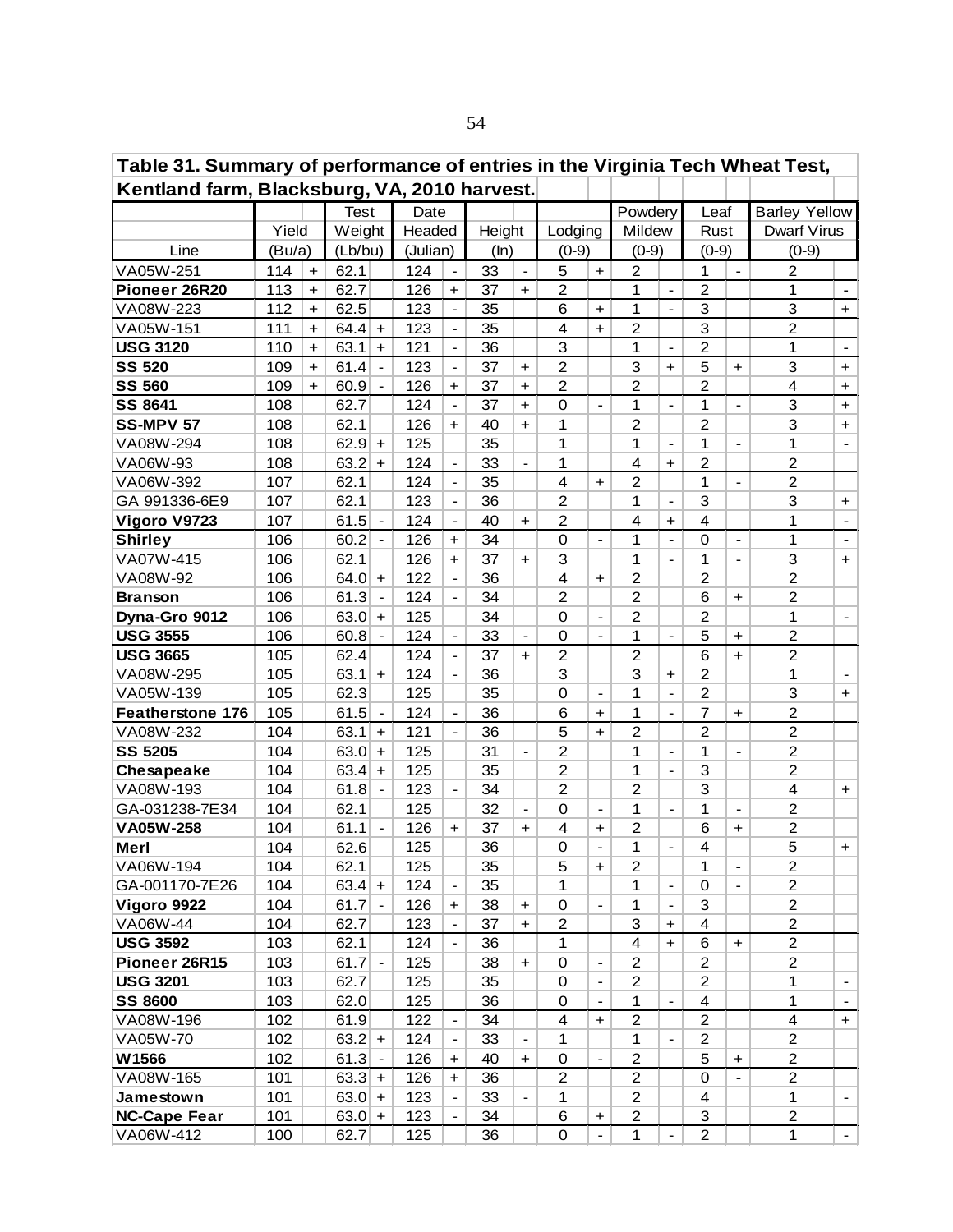|                                                                                                  |                |                          | <b>Test</b> |                          | Date        |                      |                |                                  |                         |                              | Powdery                 |                              | Leaf           |            | <b>Barley Yellow</b>      |  |
|--------------------------------------------------------------------------------------------------|----------------|--------------------------|-------------|--------------------------|-------------|----------------------|----------------|----------------------------------|-------------------------|------------------------------|-------------------------|------------------------------|----------------|------------|---------------------------|--|
|                                                                                                  | Yield          |                          | Weight      |                          | Headed      |                      | Height         |                                  | Lodging                 |                              | Mildew                  |                              | Rust           |            | <b>Dwarf Virus</b>        |  |
| Line                                                                                             | (Bu/a)         |                          | (Lb/bu)     |                          | (Julian)    |                      | (ln)           |                                  | $(0-9)$                 |                              | $(0-9)$                 |                              | $(0-9)$        |            | $(0-9)$                   |  |
| <b>COKER 9553</b>                                                                                | 100            |                          | $64.0 +$    |                          | 123         |                      | 37             | $\ddot{}$                        | 1                       |                              | 1                       | $\qquad \qquad \blacksquare$ | 4              |            | 1                         |  |
| Renwood 3434                                                                                     | 100            |                          | 60.5        | $\overline{\phantom{a}}$ | 126         | $+$                  | 33             |                                  | 1                       |                              | 1                       | $\frac{1}{2}$                | 5              | $\div$     | $\ensuremath{\mathsf{3}}$ |  |
| <b>NC-Yadkin</b>                                                                                 | 99             |                          | 61.3        | $\blacksquare$           | 125         |                      | 36             |                                  | 4                       | $\ddagger$                   | $\overline{c}$          |                              | $\overline{c}$ |            | $\overline{c}$            |  |
| VA07W-601                                                                                        | 99             |                          | 62.3        |                          | 126         | $+$                  | 36             |                                  | 3                       |                              | $\overline{c}$          |                              | 5              | $+$        | 1                         |  |
| Pioneer 25R32                                                                                    | 99             |                          | 61.9        |                          | 126         | $+$                  | 34             |                                  | $\overline{2}$          |                              | 1                       | $\overline{\phantom{a}}$     | 5              | $\ddot{}$  | 1                         |  |
| VA06W-146                                                                                        | 99             |                          | $61.0$ -    |                          | 126         | $+$                  | 38             | $\ddot{\phantom{1}}$             | 4                       | $\ddot{}$                    | 1                       | $\blacksquare$               | 5              | $\ddagger$ | 3                         |  |
| VA05W-168                                                                                        | 99             |                          | $64.4$ +    |                          | 124         |                      | 34             |                                  | 3                       |                              | 1                       | $\blacksquare$               | 3              |            | $\overline{2}$            |  |
| VA06W-612                                                                                        | 98             |                          | $63.1$ +    |                          | 126         | $+$                  | 34             |                                  | 4                       | $\ddot{\phantom{1}}$         | $\overline{c}$          |                              | $\overline{2}$ |            | 3                         |  |
| Progeny 185                                                                                      | 98             |                          | $61.2$ -    |                          | 124         |                      | 38             | $\ddot{}$                        | $\mathbf 0$             |                              | 5                       | $\ddot{}$                    | 6              | $\ddot{}$  | 1                         |  |
| <b>USG 3315</b>                                                                                  | 98             |                          | 62.0        |                          | 126         | $\ddot{}$            | 35             |                                  | 3                       |                              | $\overline{2}$          |                              | $\overline{4}$ |            | 1                         |  |
| <b>SY 9978</b>                                                                                   | 98             |                          | $61.0$ -    |                          | 125         |                      | 37             | $\begin{array}{c} + \end{array}$ | 5                       | $\ddot{\phantom{1}}$         | 1                       | $\frac{1}{2}$                | 5              | $\ddagger$ | 1                         |  |
| Progeny 166                                                                                      | 98             |                          | 62.1        |                          | 125         |                      | 42             | $+$                              | $\overline{2}$          |                              | 9                       | $+$                          | $\overline{4}$ |            | $\overline{2}$            |  |
| VA07W-594                                                                                        | 98             |                          | $62.8$ +    |                          | 126         | $+$                  | 37             | $+$                              | 3                       |                              | 1                       | $\overline{\phantom{0}}$     | $\overline{2}$ |            | 1                         |  |
| VA05W-640                                                                                        | 98             |                          | $62.9$ +    |                          | 124         |                      | 35             |                                  | $\overline{2}$          |                              | $\overline{2}$          |                              | $\overline{4}$ |            | $\overline{2}$            |  |
| Progeny 117                                                                                      | 98             |                          | 61.9        |                          | 122         |                      | 36             |                                  | 5                       | $\ddot{}$                    | 5                       | +                            | $\overline{4}$ |            | 1                         |  |
| <b>SS 8404</b>                                                                                   | 97             |                          | $63.5$ +    |                          | 125         |                      | 34             |                                  | $\mathbf 0$             | $\frac{1}{2}$                | $\overline{4}$          | $\ddot{}$                    | 3              |            | 1                         |  |
| <b>USG 3770</b>                                                                                  | 97             |                          | 62.0        |                          | 122         |                      | 36             |                                  | 5                       | $\ddot{}$                    | 5                       | $\ddot{}$                    | 5              | $\ddot{}$  | 1                         |  |
| NC05-19896                                                                                       | 96             |                          | $62.9$ +    |                          | 125         |                      | 34             |                                  | 3                       |                              | $\overline{2}$          |                              | $\overline{2}$ |            | $\overline{2}$            |  |
| VA06W-587                                                                                        | 96             |                          | $62.9$ +    |                          | 124         |                      | 36             |                                  | 4                       | $\ddot{}$                    | 1                       | $\qquad \qquad -$            | $\overline{7}$ | $\ddot{}$  | 1                         |  |
| VA08W-176                                                                                        | 96             |                          | $63.9$ +    |                          | 126         | $+$                  | 36             |                                  | $\overline{c}$          |                              | 1                       | $\overline{\phantom{a}}$     | $\overline{c}$ |            | 3                         |  |
| <b>Oakes</b>                                                                                     | 96             |                          | $63.0$ +    |                          | 126         | $+$                  | 36             |                                  | 3                       |                              | 5                       | $\ddot{}$                    | 4              |            | 1                         |  |
| VA08W-286                                                                                        | 96             |                          | $61.3$ -    |                          | 127         | $+$                  | 33             | $\blacksquare$                   | 3                       |                              | 1                       | $\blacksquare$               | $\overline{2}$ |            | $\overline{c}$            |  |
| VA07W-138                                                                                        | 96             |                          | $62.9$ +    |                          | 126         | $+$                  | 35             |                                  | 1                       |                              | 3                       | $\ddot{}$                    | 3              |            | $\overline{2}$            |  |
| VA06W-558                                                                                        | 96             |                          | $64.0$ +    |                          | 124         | $\blacksquare$       | 37             | $\ddot{\phantom{1}}$             | $\overline{c}$          |                              | 6                       | $\ddot{}$                    | $\overline{c}$ |            | 4                         |  |
| <b>USG 3251</b>                                                                                  | 95             |                          | $61.6$ -    |                          | 127         | $+$                  | 36             |                                  | $\overline{2}$          |                              | $\overline{c}$          |                              | $\overline{4}$ |            | $\mathbf{1}$              |  |
| Pioneer 26R22                                                                                    | 95             |                          | $61.2$ -    |                          | 126         | $\ddot{\phantom{1}}$ | 37             | $\ddot{}$                        | 1                       |                              | $\overline{2}$          |                              | 6              | $\ddot{}$  | $\overline{2}$            |  |
| Dominion                                                                                         | 95             |                          | 62.0        |                          | 126         | $+$                  | 33             |                                  | 1                       |                              | 1                       |                              | 4              |            | 3                         |  |
| VA07W-569                                                                                        | 94             | $\blacksquare$           | 62.7        |                          | 126         | $\ddot{}$            | 37             | $+$                              | 8                       | $+$                          | 3                       | $\ddot{}$                    | 5              | $+$        | 1                         |  |
| Pioneer 26R12                                                                                    | 94             |                          | $63.6$ +    |                          | 125         |                      | 36             |                                  | $\mathbf 0$             |                              | $\overline{2}$          |                              | 3              |            | $\overline{2}$            |  |
| <b>SS 8700</b>                                                                                   | 94             |                          | $59.9$ -    |                          | 127         | $\ddot{}$            | 35             |                                  | $\overline{c}$          |                              | $\overline{c}$          |                              | 5              | $\div$     | $\mathsf 0$               |  |
| Pioneer 26R31                                                                                    | 94             | $\blacksquare$           | $60.6$ -    |                          | 123         |                      | 33             | $\overline{\phantom{0}}$         | $\mathbf 0$             | $\blacksquare$               | $\overline{2}$          |                              | 5              | $+$        | $\overline{4}$            |  |
| <b>SS 8309</b>                                                                                   | 94             | $\overline{\phantom{a}}$ | 62.0        |                          | 125         |                      | 37             | $\ddot{}$                        | 0                       | $\qquad \qquad \blacksquare$ | $\overline{\mathbf{c}}$ |                              | 3              |            | $\overline{\mathbf{c}}$   |  |
| <b>Coker 9804</b>                                                                                | 93             |                          | $61.5$ -    |                          | 125         |                      | 35             |                                  | 1                       |                              | 1                       |                              | $\overline{7}$ | +          | $\overline{c}$            |  |
| Panola                                                                                           | 93             |                          | $60.7$ -    |                          | 124         |                      | 34             |                                  | $\overline{\mathbf{c}}$ |                              | $\overline{\mathbf{c}}$ |                              | $\overline{7}$ | $\pm$      | 2                         |  |
| <b>SS 8302</b>                                                                                   | 91             |                          | 62.5        |                          | 125         |                      | 36             |                                  | 0                       |                              | 3                       | $\ddot{}$                    | $\overline{7}$ | $\pm$      | $\overline{\mathbf{4}}$   |  |
| MD00W389-08-4                                                                                    | 88             |                          | 62.6        |                          | 124         |                      | 34             |                                  | 0                       |                              | $\overline{2}$          |                              | 6              | $\ddot{}$  | 3                         |  |
| Massey                                                                                           | 83             |                          | $61.4$ -    |                          | 123         |                      | 37             | $\ddot{}$                        | 4                       | $+$                          | $\overline{2}$          |                              | 9              | $\ddot{}$  | $\overline{c}$            |  |
| Average                                                                                          | 102            |                          | 62.3        |                          | 125         |                      | 35             |                                  | $\overline{2}$          |                              | $\overline{2}$          |                              | 3              |            | $\overline{2}$            |  |
| LSD (0.05)                                                                                       | $\overline{7}$ |                          | 0.5         |                          | $\mathbf 1$ |                      | $\overline{2}$ |                                  | $\overline{2}$          |                              | 1                       |                              | $\overline{2}$ |            | 1                         |  |
| C.V.                                                                                             | 5              |                          | 0.6         |                          | $\mathbf 0$ |                      | 3              |                                  | ---                     |                              | ---                     |                              | ---            |            | ---                       |  |
| Released cultivars are shown in bold print.                                                      |                |                          |             |                          |             |                      |                |                                  |                         |                              |                         |                              |                |            |                           |  |
| Varieties are ordered by descending yield averages. A plus or minus sign indicates a performance |                |                          |             |                          |             |                      |                |                                  |                         |                              |                         |                              |                |            |                           |  |
| significantly above or below the test average.                                                   |                |                          |             |                          |             |                      |                |                                  |                         |                              |                         |                              |                |            |                           |  |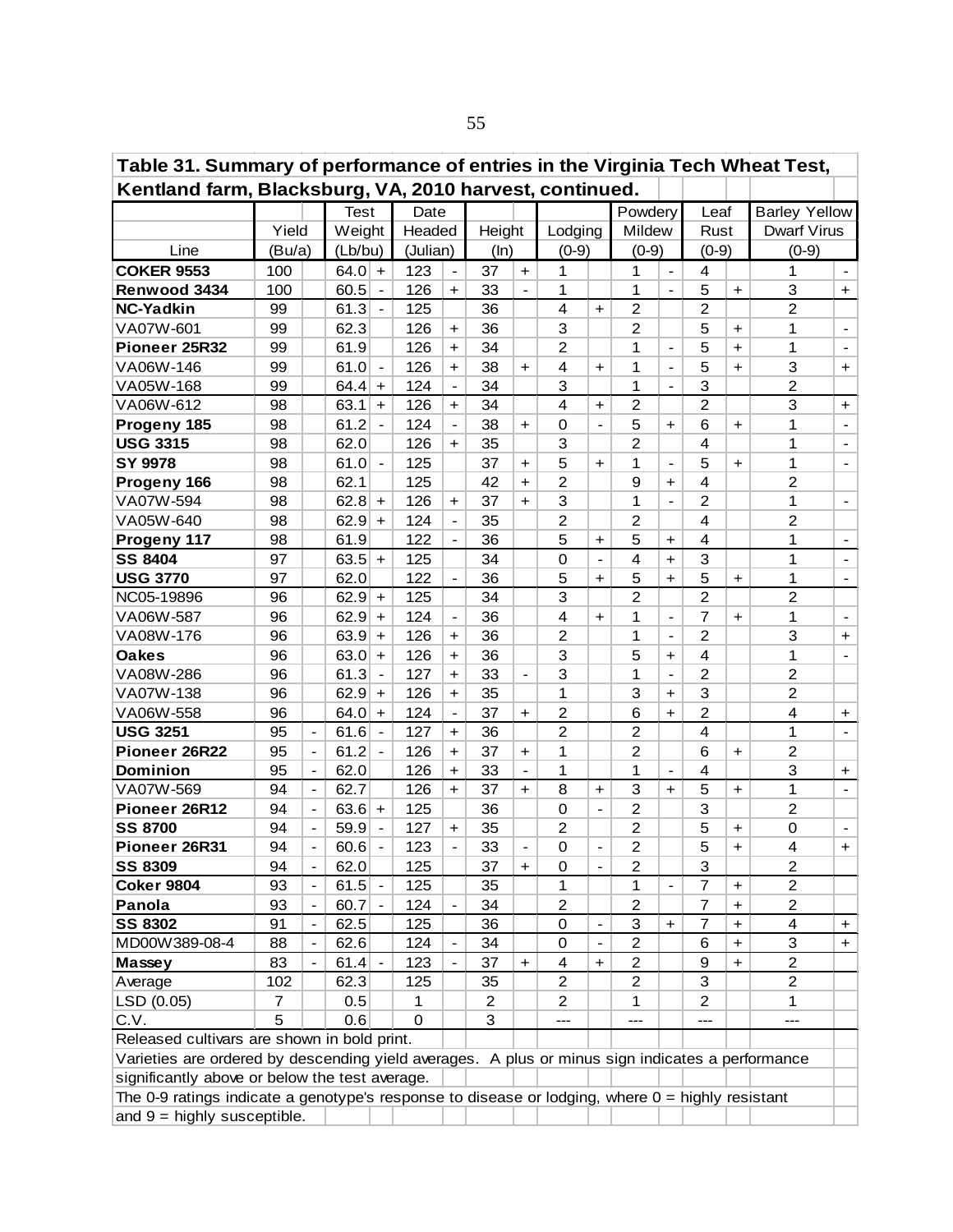| Yield  |           |      |                          |                                  |  |                                                                                                                                                           |
|--------|-----------|------|--------------------------|----------------------------------|--|-----------------------------------------------------------------------------------------------------------------------------------------------------------|
| (Bu/a) |           |      |                          |                                  |  |                                                                                                                                                           |
| 91     | $+$       | 61.0 |                          |                                  |  |                                                                                                                                                           |
| 89     | $+$       | 60.1 | $\overline{\phantom{a}}$ |                                  |  |                                                                                                                                                           |
| 86     | $+$       | 62.6 | $+$                      |                                  |  |                                                                                                                                                           |
| 86     | $\ddot{}$ | 60.4 |                          |                                  |  |                                                                                                                                                           |
| 86     | $\ddot{}$ | 61.6 |                          |                                  |  |                                                                                                                                                           |
| 85     |           | 61.7 |                          |                                  |  |                                                                                                                                                           |
| 85     |           | 63.2 | $+$                      |                                  |  |                                                                                                                                                           |
| 85     |           | 61.2 |                          |                                  |  |                                                                                                                                                           |
| 84     |           | 60.4 | $\blacksquare$           |                                  |  |                                                                                                                                                           |
| 84     |           | 62.0 |                          |                                  |  |                                                                                                                                                           |
| 84     |           | 60.3 | $\overline{\phantom{a}}$ |                                  |  |                                                                                                                                                           |
| 84     |           | 62.0 |                          |                                  |  |                                                                                                                                                           |
| 84     |           | 60.0 | $\blacksquare$           |                                  |  |                                                                                                                                                           |
| 83     |           | 63.1 | $+$                      |                                  |  |                                                                                                                                                           |
| 81     |           | 62.0 |                          |                                  |  |                                                                                                                                                           |
| 80     |           | 62.1 |                          |                                  |  |                                                                                                                                                           |
| 80     |           | 61.1 |                          |                                  |  |                                                                                                                                                           |
| 80     |           | 61.6 |                          |                                  |  |                                                                                                                                                           |
| 80     |           | 61.7 |                          |                                  |  |                                                                                                                                                           |
| 80     |           | 62.0 |                          |                                  |  |                                                                                                                                                           |
| 80     |           | 61.6 |                          |                                  |  |                                                                                                                                                           |
| 80     |           | 61.3 |                          |                                  |  |                                                                                                                                                           |
| 80     |           | 59.0 | $\blacksquare$           |                                  |  |                                                                                                                                                           |
| 79     |           | 62.9 | $+$                      |                                  |  |                                                                                                                                                           |
| 79     |           | 59.8 | $\overline{\phantom{a}}$ |                                  |  |                                                                                                                                                           |
|        |           |      |                          | <b>Test</b><br>Weight<br>(Lb/bu) |  | Table 32. Summary of performance of entries in the Virginia Tech Wheat Test,<br>planted No-till at Shenandoah Valley in Augusta County, VA, 2010 harvest. |

| Renwood 3434            | 89 | $\ddot{}$ | 60.1 | $\overline{\phantom{a}}$ |  |  |  |
|-------------------------|----|-----------|------|--------------------------|--|--|--|
| Pioneer 26R12           | 86 | $\ddot{}$ | 62.6 | $\ddot{}$                |  |  |  |
| Pioneer 26R15           | 86 | $\ddot{}$ | 60.4 |                          |  |  |  |
| Pioneer 26R20           | 86 | $\ddot{}$ | 61.6 |                          |  |  |  |
| Progeny 117             | 85 |           | 61.7 |                          |  |  |  |
| VA05W-151               | 85 |           | 63.2 | $\ddot{}$                |  |  |  |
| VA07W-415               | 85 |           | 61.2 |                          |  |  |  |
| Pioneer 26R22           | 84 |           | 60.4 | $\hbox{--}$              |  |  |  |
| VA06W-44                | 84 |           | 62.0 |                          |  |  |  |
| <b>Branson</b>          | 84 |           | 60.3 | $\blacksquare$           |  |  |  |
| <b>USG 3315</b>         | 84 |           | 62.0 |                          |  |  |  |
| W1566                   | 84 |           | 60.0 |                          |  |  |  |
| <b>Oakes</b>            | 83 |           | 63.1 | $\ddot{\phantom{1}}$     |  |  |  |
| Dyna-Gro 9012           | 81 |           | 62.0 |                          |  |  |  |
| Chesapeake              | 80 |           | 62.1 |                          |  |  |  |
| <b>USG 3665</b>         | 80 |           | 61.1 |                          |  |  |  |
| Progeny 166             | 80 |           | 61.6 |                          |  |  |  |
| <b>USG 3201</b>         | 80 |           | 61.7 |                          |  |  |  |
| VA08W-294               | 80 |           | 62.0 |                          |  |  |  |
| <b>SS 8600</b>          | 80 |           | 61.6 |                          |  |  |  |
| Vigoro 9922             | 80 |           | 61.3 |                          |  |  |  |
| <b>SS 8700</b>          | 80 |           | 59.0 | $\blacksquare$           |  |  |  |
| VA06W-558               | 79 |           | 62.9 | $\ddot{}$                |  |  |  |
| Dominion                | 79 |           | 59.8 | $\overline{\phantom{a}}$ |  |  |  |
| <b>USG 3592</b>         | 79 |           | 61.0 |                          |  |  |  |
| <b>SY 9978</b>          | 79 |           | 60.3 | $\overline{\phantom{a}}$ |  |  |  |
| <b>Shirley</b>          | 78 |           | 59.7 | $\blacksquare$           |  |  |  |
| <b>SS 8641</b>          | 77 |           | 61.4 |                          |  |  |  |
| Pioneer 26R31           | 77 |           | 60.0 | $\blacksquare$           |  |  |  |
| VA08W-196               | 77 |           | 61.3 |                          |  |  |  |
| GA-001170-7E26          | 77 |           | 62.1 |                          |  |  |  |
| VA05W-640               | 77 |           | 63.0 | $\ddot{}$                |  |  |  |
| <b>Featherstone 176</b> | 77 |           | 61.1 |                          |  |  |  |
| <b>SS-MPV 57</b>        | 77 |           | 60.4 | $\overline{\phantom{a}}$ |  |  |  |
| Massey                  | 76 |           | 61.3 |                          |  |  |  |
| Progeny 185             | 76 |           | 60.8 |                          |  |  |  |
| VA06W-93                | 76 |           | 62.8 | $\ddot{}$                |  |  |  |
| NC05-19896              | 76 |           | 62.3 | $\pm$                    |  |  |  |
| Jamestown               | 76 |           | 63.5 | $\pm$                    |  |  |  |
| VA08W-295               | 76 |           | 62.8 | $\ddot{}$                |  |  |  |
| Merl                    | 75 |           | 62.1 |                          |  |  |  |
| VA06W-146               | 75 |           | 60.6 | $\overline{\phantom{a}}$ |  |  |  |
| <b>SS 8302</b>          | 75 |           | 61.7 |                          |  |  |  |
| <b>SS 8309</b>          | 75 |           | 61.4 |                          |  |  |  |
| VA05W-251               | 75 |           | 60.8 |                          |  |  |  |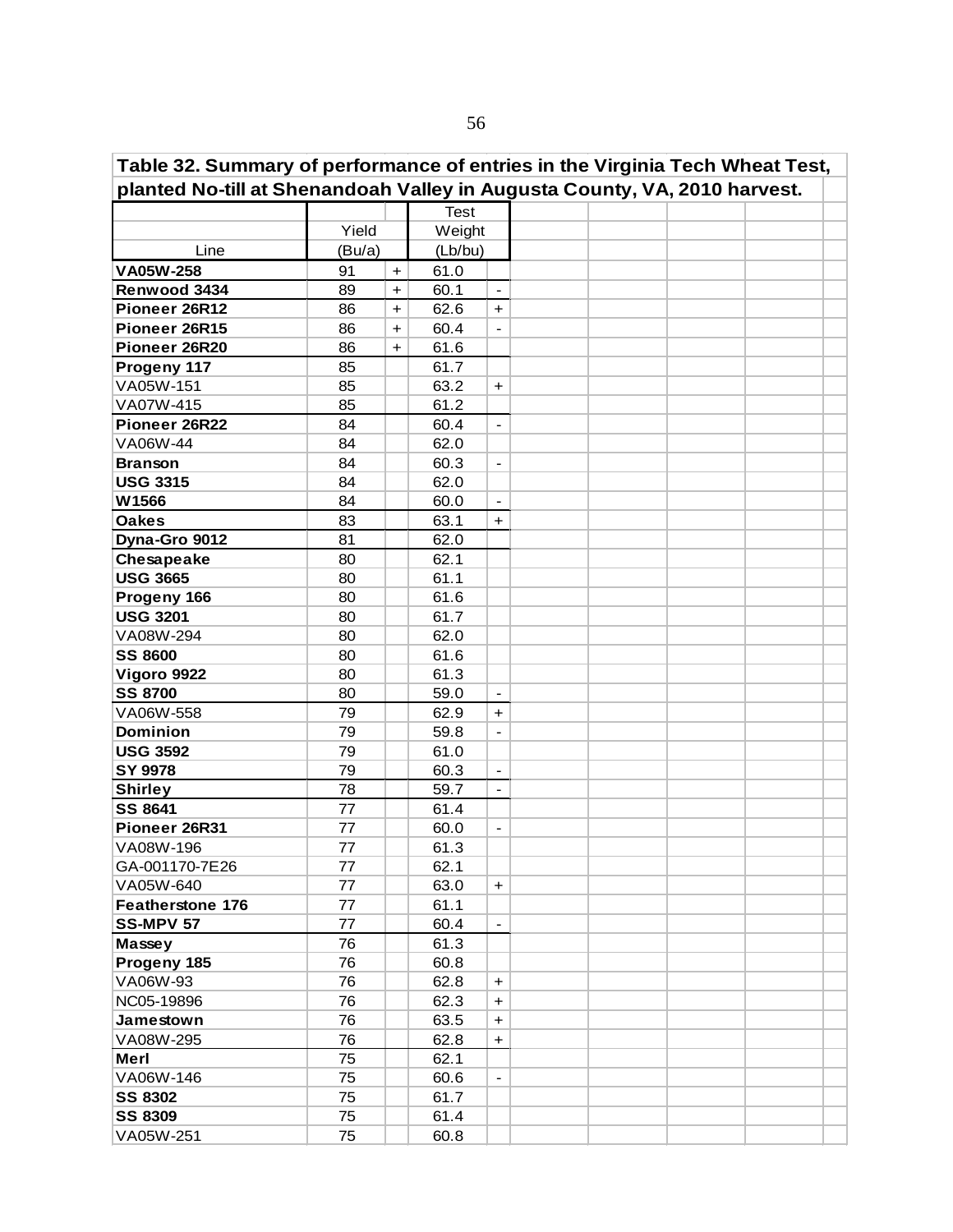| Table 32. Summary of performance of entries in the Virginia Tech Wheat Test, |        |                        |                          |  |  |  |
|------------------------------------------------------------------------------|--------|------------------------|--------------------------|--|--|--|
| planted No-till at Shenandoah Valley in Augusta County, VA, 2010 harvest,    |        |                        |                          |  |  |  |
| continued.                                                                   |        |                        |                          |  |  |  |
|                                                                              |        | <b>Test</b>            |                          |  |  |  |
|                                                                              | Yield  | Weight                 |                          |  |  |  |
| Line                                                                         | (Bu/a) | (Lb/bu)                |                          |  |  |  |
| <b>NC-Cape Fear</b>                                                          | 75     | 62.8                   | $+$                      |  |  |  |
| <b>NC-Yadkin</b>                                                             | 75     | 60.6                   | $\overline{a}$           |  |  |  |
| VA05W-70                                                                     | 74     | 62.7                   | $\ddot{}$                |  |  |  |
| <b>COKER 9553</b>                                                            | 73     | 62.7                   | $\ddot{}$                |  |  |  |
| <b>SS 560</b>                                                                | 73     | 59.9                   |                          |  |  |  |
| VA08W-223                                                                    | 73     | 61.1                   |                          |  |  |  |
| <b>SS 8404</b>                                                               | 73     | 62.4                   | $\ddot{}$                |  |  |  |
| VA08W-193                                                                    | 73     | 61.1                   |                          |  |  |  |
| Panola                                                                       | 73     | 60.3                   | $\overline{\phantom{a}}$ |  |  |  |
| <b>USG 3251</b>                                                              | 73     | 60.5                   | $\overline{\phantom{a}}$ |  |  |  |
| VA07W-601                                                                    | 73     | 61.5                   |                          |  |  |  |
| VA08W-232                                                                    | 73     | 62.7                   | +                        |  |  |  |
| VA06W-412                                                                    | 72     | 62.4                   | $+$                      |  |  |  |
| VA08W-92                                                                     | 72     | 64.1                   | $\ddot{}$                |  |  |  |
| VA07W-569                                                                    | 72     | 61.9                   |                          |  |  |  |
| VA07W-594                                                                    | 72     | 62.1                   |                          |  |  |  |
| Pioneer 25R32                                                                | 72     | 60.9                   |                          |  |  |  |
| GA-031238-7E34                                                               | 71     | 60.4                   | $\overline{\phantom{a}}$ |  |  |  |
| <b>Coker 9804</b>                                                            | 71     | 60.6                   |                          |  |  |  |
| VA06W-612                                                                    | 70     | 61.5                   |                          |  |  |  |
| <b>USG 3555</b>                                                              | 70     | 60.0                   |                          |  |  |  |
| VA08W-176                                                                    | 70     | 62.7                   | +                        |  |  |  |
| VA07W-138                                                                    | 69     | 61.6                   |                          |  |  |  |
| MD00W389-08-4                                                                | 69     | 62.1                   |                          |  |  |  |
| VA08W-165                                                                    | 69     | 63.1                   | $\ddot{}$                |  |  |  |
| <b>SS 520</b>                                                                | 69     | 60.8                   |                          |  |  |  |
| VA06W-392                                                                    | 69     | 61.4                   |                          |  |  |  |
| VA08W-286                                                                    | 69     | 59.8                   | $\overline{\phantom{a}}$ |  |  |  |
| <b>USG 3770</b>                                                              | 68     | 61.0                   |                          |  |  |  |
| VA05W-139                                                                    | 68     | 61.4                   |                          |  |  |  |
| <b>USG 3120</b>                                                              | 68     | 62.8                   | +                        |  |  |  |
| VA06W-587                                                                    | 67     | 62.8                   | $\pm$                    |  |  |  |
| VA05W-168                                                                    | 67     | 63.9                   | $+$                      |  |  |  |
| Vigoro V9723                                                                 | 67     | 60.2                   | $\overline{\phantom{a}}$ |  |  |  |
| <b>SS 5205</b>                                                               | 67     | 61.0                   |                          |  |  |  |
| GA 991336-6E9                                                                | 63     | 62.2                   |                          |  |  |  |
| VA06W-194                                                                    | 63     | 60.0<br>$\blacksquare$ |                          |  |  |  |
| Average                                                                      | 75     | 61.5                   |                          |  |  |  |
| LSD (0.05)                                                                   | 11     | 0.8                    |                          |  |  |  |
| C.V.                                                                         | 10     | 0.8                    |                          |  |  |  |
| Released cultivars are shown in bold print.                                  |        |                        |                          |  |  |  |

Varieties are ordered by descending yield averages. A plus or minus sign indicates a performance significantly above or below the test average.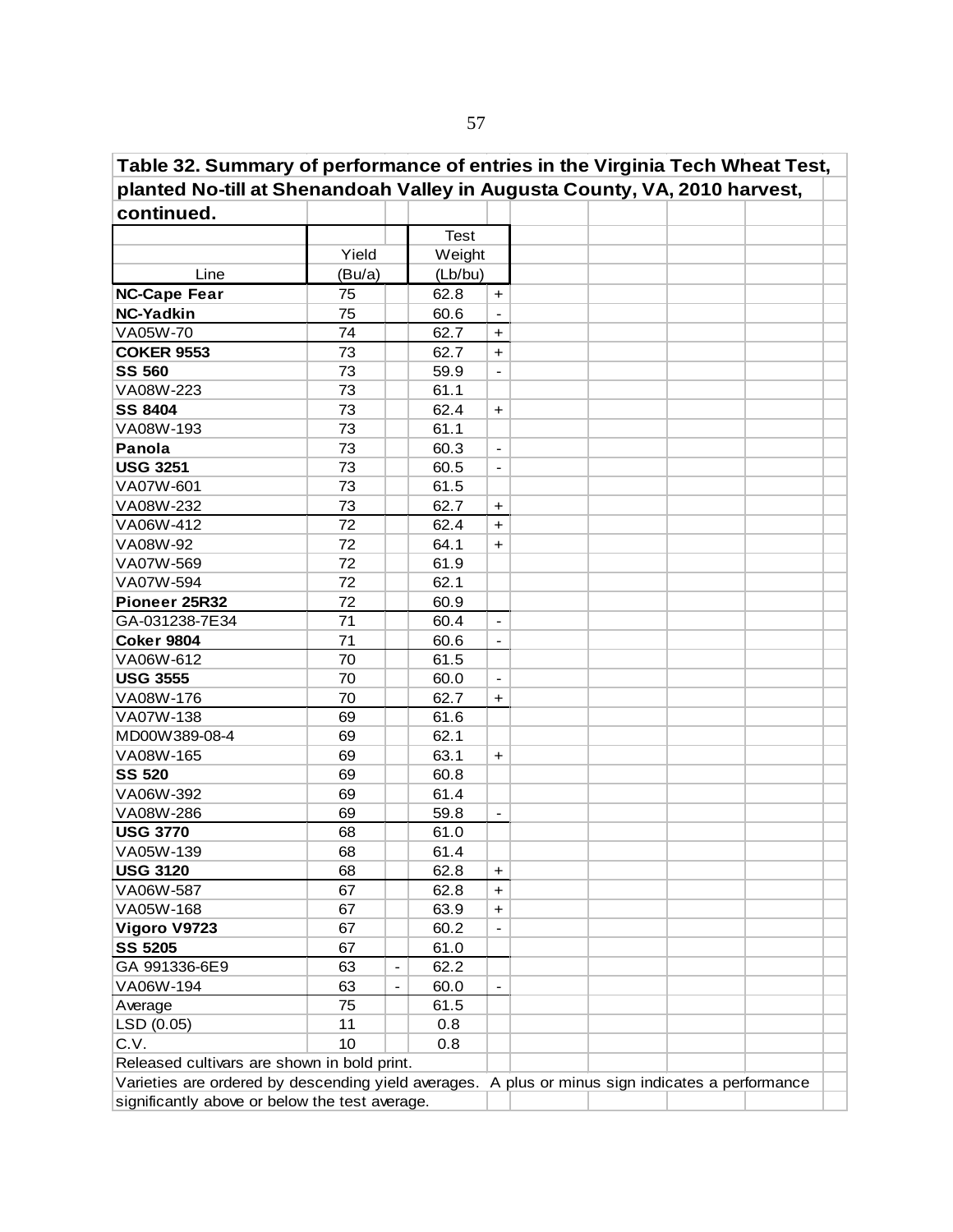| Table 33. Summary of performance of entries in the Virginia Tech Wheat |        |           |                        |             |            |                         |                              |  |
|------------------------------------------------------------------------|--------|-----------|------------------------|-------------|------------|-------------------------|------------------------------|--|
| Test, planted No-Till at Tidewater AREC, Holland, VA, 2010 harvest.    |        |           |                        |             |            |                         |                              |  |
|                                                                        |        |           | <b>Test</b>            |             |            | <b>Barley Yellow</b>    |                              |  |
|                                                                        | Yield  |           | Weight                 | Lodging     |            | <b>Dwarf Virus</b>      |                              |  |
| Line                                                                   | (Bu/a) |           | (Lb/bu)                | $(0-9)$     |            | $(0-9)$                 |                              |  |
| VA05W-151                                                              | 74     | $\ddot{}$ | 62.4                   | 1           | $\ddot{}$  | 5                       |                              |  |
| VA08W-92                                                               | 73     | $\ddot{}$ | 63.0                   | $\mathbf 0$ |            | 3                       |                              |  |
| <b>USG 3251</b>                                                        | 71     | $+$       | 59.8                   | 0           |            | $\overline{c}$          | $\overline{\phantom{a}}$     |  |
| <b>Oakes</b>                                                           | 71     | $\div$    | 60.9                   | 0           |            | $\mathbf 2$             | $\qquad \qquad \blacksquare$ |  |
| <b>USG 3555</b>                                                        | 70     | $\ddot{}$ | 57.1                   | 0           |            | 1                       | $\overline{\phantom{a}}$     |  |
| VA08W-286                                                              | 70     | $\div$    | 59.2                   | 0           |            | 3                       |                              |  |
| Pioneer 26R22                                                          | 70     | $\ddot{}$ | 59.4                   | 0           |            | 4                       |                              |  |
| <b>SS 8700</b>                                                         | 70     | $\ddag$   | 59.3                   | $\mathbf 0$ |            | 1                       | $\overline{\phantom{a}}$     |  |
| <b>Shirley</b>                                                         | 69     | $\ddot{}$ | 54.9<br>$\blacksquare$ | 0           |            | 3                       |                              |  |
| Dyna-Gro 9012                                                          | 69     | $\ddot{}$ | 60.4                   | 0           |            | 3                       |                              |  |
| <b>SS 560</b>                                                          | 69     | $+$       | 60.2                   | 0           |            | 6                       | $\ddot{}$                    |  |
| VA06W-44                                                               | 69     | $\ddot{}$ | 59.7                   | 0           |            | 5                       |                              |  |
| Progeny 185                                                            | 68     |           | 60.3                   | 0           |            | $\overline{\mathbf{4}}$ |                              |  |
| VA05W-251                                                              | 68     |           | 59.8                   | 0           |            | 3                       |                              |  |
| VA06W-412                                                              | 68     |           | 57.2                   | 0           |            | 3                       |                              |  |
| <b>USG 3120</b>                                                        | 68     |           | 58.3                   | 0           |            | 1                       | $\overline{\phantom{a}}$     |  |
| VA08W-176                                                              | 68     |           | 61.6                   | 0           |            | 3                       |                              |  |
| <b>SS 8404</b>                                                         | 67     |           | 60.5                   | 0           |            | 1                       | $\overline{\phantom{a}}$     |  |
| Merl                                                                   | 67     |           | 61.9                   | 0           |            | $\overline{c}$          | $\overline{\phantom{a}}$     |  |
| GA 991336-6E9                                                          | 67     |           | 60.4                   | 0           |            | 3                       |                              |  |
| Renwood 3434                                                           | 66     |           | 60.0                   | 0           |            | 5                       |                              |  |
| <b>SS 5205</b>                                                         | 66     |           | 60.8                   | 0           |            | 5                       |                              |  |
| Chesapeake                                                             | 66     |           | 61.2                   | 0           |            | 4                       |                              |  |
| VA07W-138                                                              | 66     |           | 61.6                   | 0           |            | 4                       |                              |  |
| GA-001170-7E26                                                         | 66     |           | 61.8                   | 0           |            | 3                       |                              |  |
| SY 9978                                                                | 66     |           | 57.6                   | 1           | $\ddot{}$  | 3                       |                              |  |
| <b>USG 3665</b>                                                        | 66     |           | 60.3                   | 0           |            | 3                       |                              |  |
| <b>USG 3592</b>                                                        | 66     |           | 60.6                   | 0           |            | 3                       |                              |  |
| <b>USG 3315</b>                                                        | 66     |           | 60.6                   | 0           |            | $\overline{c}$          | $\overline{\phantom{a}}$     |  |
| VA05W-258                                                              | 65     |           | 59.5                   | 0           |            | 3                       |                              |  |
| Progeny 117                                                            | 65     |           | 59.0                   | 1           | +          | 5                       |                              |  |
| <b>USG 3201</b>                                                        | 64     |           | 60.7                   | 0           |            | 3                       |                              |  |
| <b>Coker 9804</b>                                                      | 64     |           | 60.6                   | 0           |            | 3                       |                              |  |
| Pioneer 26R31                                                          | 64     |           | $56.0$ -               | 0           |            | 9                       | $\ddot{}$                    |  |
| VA08W-295                                                              | 64     |           | 61.1                   | 0           |            | 3                       |                              |  |
| VA08W-196                                                              | 64     |           | 60.1                   | 0           |            | 6                       | $\ddot{}$                    |  |
| Pioneer 26R15                                                          | 64     |           | 56.7                   | 0           |            | 4                       |                              |  |
| <b>Branson</b>                                                         | 63     |           | 59.4                   | 0           |            | $\overline{c}$          | $\qquad \qquad \blacksquare$ |  |
| Vigoro V9723                                                           | 63     |           | 57.8                   | 0           |            | $\overline{\mathbf{4}}$ |                              |  |
| VA05W-70                                                               | 63     |           | 61.4                   | 0           |            | 5                       |                              |  |
| VA08W-193                                                              | 63     |           | 58.3                   | 0           |            | 4                       |                              |  |
| <b>USG 3770</b>                                                        | 63     |           | 60.3                   | 0           |            | 3                       |                              |  |
| VA05W-640                                                              | 63     |           | 61.6                   | 0           |            | 2                       | $\overline{\phantom{a}}$     |  |
| W1566                                                                  | 62     |           | 59.3                   | 0           |            | 3                       |                              |  |
| VA05W-168                                                              | 62     |           | 63.4                   | 1           | $\ddagger$ | 3                       |                              |  |
| VA06W-612                                                              | 62     |           | 59.9                   | 0           |            | 8                       | $+$                          |  |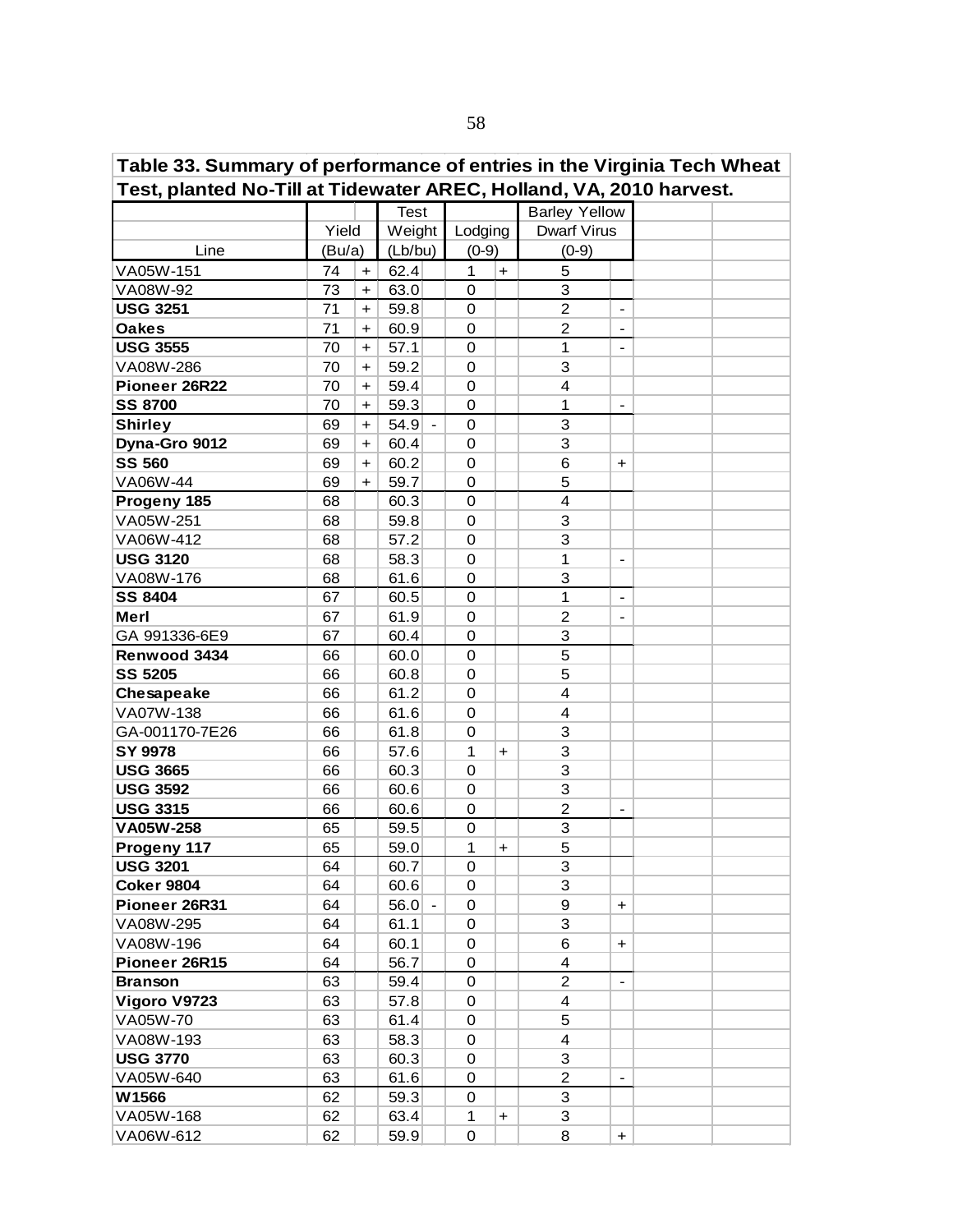**Test, planted No-Till at Tidewater AREC, Holland, VA, 2010 harvest, continued.** Line  $VA08W-165$   $62$  63.0 0 1 3 VA05W-139 62 58.9 0 8 + **NC-Yadkin**  $\begin{array}{|c|c|c|c|c|c|c|c|c|} \hline \text{NCA} & \text{SCA} & \text{SCA} & \text{SCA} & \text{SCA} & \text{SCA} & \text{SCA} & \text{SCA} & \text{SCA} & \text{SCA} & \text{SCA} & \text{SCA} & \text{SCA} & \text{SCA} & \text{SCA} & \text{SCA} & \text{SCA} & \text{SCA} & \text{SCA} & \text{SCA} & \text{SCA} & \text{SCA} & \text{SCA} & \text{SCA} & \text{SCA} & \text{SCA$  $VA06W-93$  62 61.8 0 7 + **SS 520** 62 59.9 0 4 **Pioneer 25R32** 61 59.7 0 4 **SS 8600** 61 61 61.2 0 2 -**SS-MPV 57** 61 59.1 0 5 VA06W-587 61 62.2 0 2 -**Vigoro 9922** 61 59.6 0 2 - $VA07W-601$  61 61 0 0 5 MD00W389-08-4 61 56.5 0 4 **NC-Cape Fear**  $\begin{array}{|c|c|c|c|c|c|} \hline \text{NCG-} & \text{A} & \text{B} & \text{B} & \text{B} \\ \hline \end{array}$ **Jamestown** 61 58.4 0 1 - $NCO5-19896$  60 61.7 0 4  $VA07W-569$  60 61.9 1 + 3  $VAO6W-392$  60 60.1 0 6 + **SS 8302** 60 60.5 0 5 **Featherstone 176** 60 59.7 0 4 **Pioneer 26R12** 60 62.1 0 2 -**Panola** 59 60.6 0 2 - **Dominion**  $\begin{array}{|c|c|c|c|c|c|} \hline \textbf{59} & \textbf{60.0} & \textbf{0} & \textbf{9} & \textbf{1} \end{array}$  $VA06W-194$   $|59|$   $|60.8|$  0  $|3$  $VA08W-294$   $59$  60.1 0 3  $V$ A07W-594  $\begin{array}{|c|c|c|c|c|c|c|c|c|} \hline \end{array}$  59 61.5 0  $\begin{array}{|c|c|c|c|c|c|c|c|} \hline \end{array}$ VA08W-232 59 60.4 0 4<br>VA07W-415 59 59.0 0 4 VA07W-415 | 59 | 59.0  $VA06W-146$   $| 58 | 60.6 | 0 | 5$ **SS 8309** 68 60.6 0 4 **COKER 9553** 58 62.6 0 2 -**Progeny 166**  $\begin{array}{|c|c|c|c|c|c|c|c|} \hline \end{array}$  57 - 61.0 0 0 4 **SS 8641** 57 - 60.7 0 7 + VA06W-558 56 - 60.2 0 5 **Pioneer 26R20** 56 - 60.8 0 2 - $\begin{array}{|c|c|c|c|c|c|c|c|c|} \hline \text{GA-031238-7E34} & \text{56 } & - & 59.9 & 0 & 6 & + \text{VA08W-223} \ \hline \text{VA08W-223} & \text{55 } & - & 60.6 & 0 & 7 & + \text{AA} \ \hline \end{array}$  $VA08W-223$   $55$   $-$  60.6 0 1 7 + **Massey |** 51 | - | 59.5 | 0 | | 6 | + Average 63 60.1 0 4 LSD (0.05) 6 3.8 1 2 C.V. 7 4.3 --- --- Released cultivars are shown in bold print. Varieties are ordered by descending yield averages. A plus or minus sign indicates a performance significantly above or below the test average. Test | Barley Yellow Yield Weight Lodging Dwarf Virus  $(Bu/a)$   $(Lb/bu)$   $(0-9)$   $(0-9)$ 

The 0-9 ratings indicate a genotype's response to disease or lodging, where  $0 =$  highly

resistant and  $9 =$  highly susceptible.

**Table 33. Summary of performance of entries in the Virginia Tech Wheat**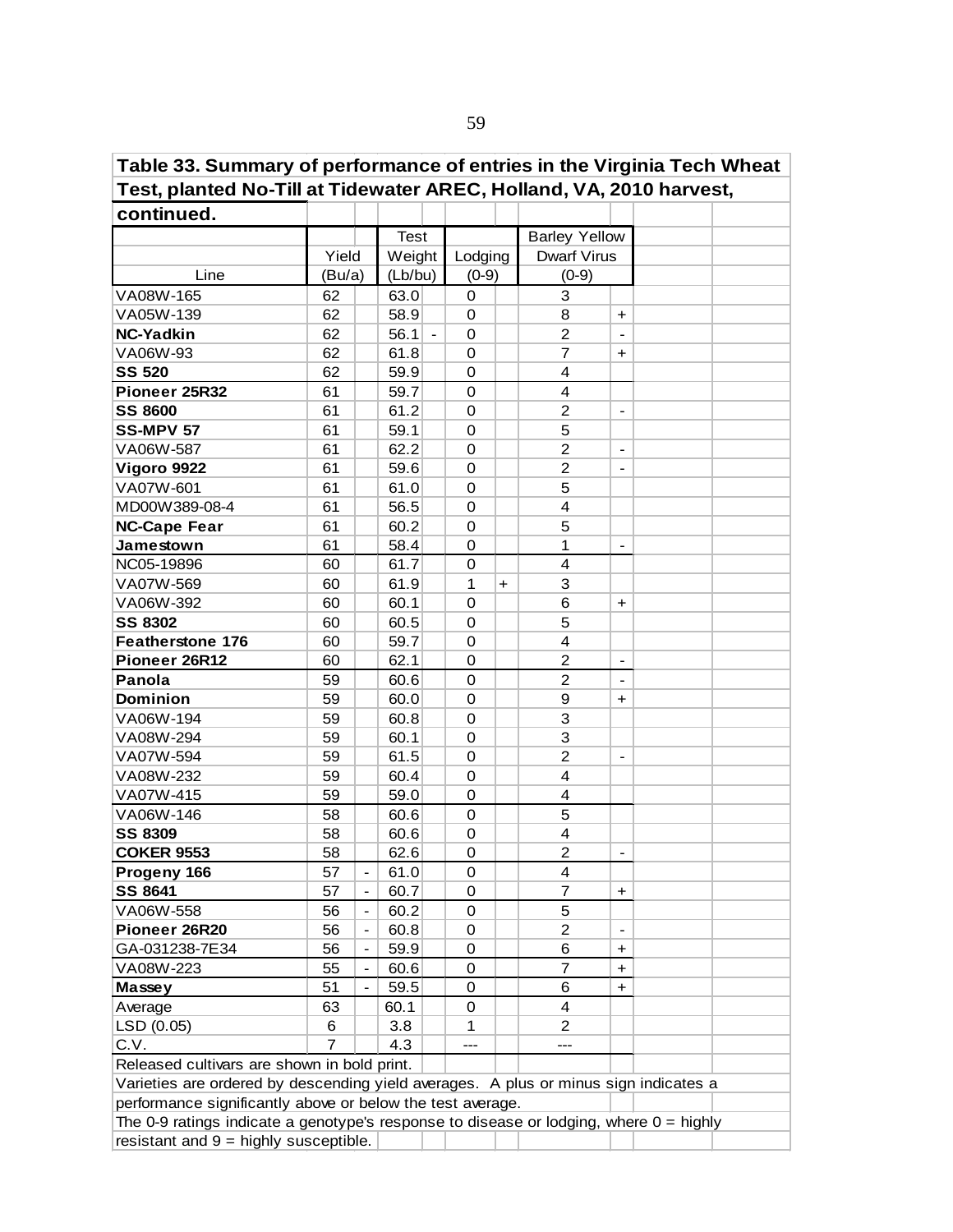| Table 34. Summary of performance of entries in the Virginia Tech \ |        |           |             |                          |          |                          |        |                              |                |                          |                |                          |
|--------------------------------------------------------------------|--------|-----------|-------------|--------------------------|----------|--------------------------|--------|------------------------------|----------------|--------------------------|----------------|--------------------------|
| Test planted No-Till at Warsaw, 2010 harvest.                      |        |           |             |                          |          |                          |        |                              |                |                          |                |                          |
|                                                                    |        |           | <b>Test</b> |                          | Date     |                          |        |                              |                |                          | Leaf           |                          |
|                                                                    | Yield  |           | Weight      |                          | Headed   |                          | Height |                              | Lodging        |                          | Rust           |                          |
| Line                                                               | (Bu/a) |           | (Lb/bu)     |                          | (Julian) |                          | (ln)   |                              | $(0-9)$        |                          | $(0-9)$        |                          |
| Pioneer 26R20                                                      | 92     | $\ddot{}$ | 61.8        |                          | 121      | $+$                      | 30     |                              | 1              |                          | 2              | +                        |
| <b>Shirley</b>                                                     | 91     | $\ddot{}$ | 60.3        | $\blacksquare$           | 121      | $+$                      | 27     | $\overline{\phantom{a}}$     | 0              | $\overline{\phantom{a}}$ | $\mathbf 0$    |                          |
| VA05W-151                                                          | 90     | $\ddot{}$ | 62.8        | $\div$                   | 119      |                          | 30     |                              | 1              |                          | 1              |                          |
| VA08W-92                                                           | 88     |           | 63.4        | $\div$                   | 116      | $\frac{1}{2}$            | 29     |                              | 1              |                          | 1              |                          |
| Dominion                                                           | 88     |           | 61.7        |                          | 122      | $\pm$                    | 28     | $\blacksquare$               | 1              |                          | 1              |                          |
| Pioneer 25R32                                                      | 88     |           | 61.7        |                          | 121      | $\pm$                    | 31     |                              | 1              |                          | $\overline{c}$ | $\ddot{}$                |
| Pioneer 26R15                                                      | 87     |           | 60.7        | $\blacksquare$           | 120      |                          | 32     | $\ddagger$                   | 0              | $\overline{\phantom{a}}$ | $\overline{c}$ | $+$                      |
| VA08W-176                                                          | 87     |           | 63.6        | $+$                      | 122      | $\ddot{}$                | 30     |                              | 0              | $\overline{\phantom{a}}$ | 0              | $\overline{\phantom{a}}$ |
| VA08W-196                                                          | 87     |           | 61.6        |                          | 117      | $\overline{\phantom{a}}$ | 30     |                              | 1              |                          | 1              |                          |
| <b>SS 8700</b>                                                     | 87     |           | 59.9        | $\frac{1}{2}$            | 122      | $\ddot{}$                | 31     |                              | 0              | $\overline{\phantom{a}}$ | 3              | $\ddot{}$                |
| <b>USG 3251</b>                                                    | 86     |           | 60.7        | $\frac{1}{2}$            | 122      | $+$                      | 30     |                              | 0              | $\blacksquare$           | 1              |                          |
| <b>USG 3120</b>                                                    | 86     |           | 62.8        | $\ddot{}$                | 116      | $\overline{a}$           | 32     | $\ddagger$                   | 0              | $\blacksquare$           | 1              |                          |
| <b>USG 3665</b>                                                    | 86     |           | 61.1        |                          | 121      | $\ddot{}$                | 31     |                              | 1              |                          | $\overline{c}$ | $\ddot{}$                |
| <b>SS 8600</b>                                                     | 86     |           | 61.6        |                          | 119      | $\overline{a}$           | 31     |                              | 0              | $\frac{1}{2}$            | 3              | $\ddot{\phantom{1}}$     |
| VA05W-251                                                          | 86     |           | 61.0        | $\overline{\phantom{a}}$ | 121      | +                        | 28     | $\frac{1}{2}$                | 1              |                          | $\mathbf 0$    |                          |
| VA05W-70                                                           | 86     |           | 63.3        | $\ddot{}$                | 121      | $+$                      | 29     |                              | 0              |                          | 0              |                          |
| Vigoro 9922                                                        | 86     |           | 61.6        |                          | 120      |                          | 32     | $\ddot{}$                    | 0              |                          | 3              | $+$                      |
| Vigoro V9723                                                       | 86     |           | 60.5        | $\overline{\phantom{a}}$ | 118      | $\overline{\phantom{a}}$ | 34     | $+$                          | 1              |                          | 3              | $+$                      |
| <b>Branson</b>                                                     | 86     |           | 59.9        | $\overline{\phantom{a}}$ | 117      | $\overline{\phantom{0}}$ | 28     | $\overline{\phantom{a}}$     | 1              |                          | 1              |                          |
| GA 991336-6E9                                                      | 85     |           | 62.9        | $\ddot{}$                | 119      | $\overline{\phantom{0}}$ | 31     |                              | 1              |                          | $\mathbf 0$    | $\overline{\phantom{a}}$ |
| VA08W-286                                                          | 85     |           | 60.9        |                          | 122      | $\ddot{}$                | 26     | $\qquad \qquad \blacksquare$ | 1              |                          | 0              | $\overline{\phantom{a}}$ |
| VA08W-223                                                          | 85     |           | 62.1        |                          | 117      | $\frac{1}{2}$            | 31     |                              | 1              |                          | 1              |                          |
| <b>SS 8309</b>                                                     | 85     |           | 61.9        |                          | 121      | $\ddot{}$                | 31     |                              | 1              |                          | $\overline{c}$ | $\ddot{}$                |
| <b>Oakes</b>                                                       | 85     |           | 62.9        | $\pm$                    | 121      | $\ddot{}$                | 30     |                              | 1              |                          | $\overline{c}$ | $+$                      |
| Pioneer 26R12                                                      | 85     |           | 63.2        | $\ddot{}$                | 122      | $+$                      | 31     |                              | 0              | $\overline{\phantom{a}}$ | 1              |                          |
| VA06W-93                                                           | 84     |           | 63.0        | $+$                      | 119      | $\blacksquare$           | 27     | $\overline{\phantom{a}}$     | 1              |                          | 0              | $\overline{\phantom{a}}$ |
| VA07W-415                                                          | 84     |           | 62.1        |                          | 122      | $\ddot{}$                | 30     |                              | 1              |                          | 1              |                          |
| W1566                                                              | 84     |           | 60.2        | $\overline{\phantom{a}}$ | 121      | $\ddot{}$                | 33     | $\ddot{}$                    | 1              |                          | 3              | $+$                      |
| <b>SS-MPV 57</b>                                                   | 84     |           | 61.0        |                          | 122      | $\ddot{}$                | 32     | $\ddagger$                   | 0              | $\overline{\phantom{0}}$ | 3              | $+$                      |
| Chesapeake                                                         | 84     |           | 61.7        |                          | 117      | $\frac{1}{2}$            | 28     | $\overline{\phantom{a}}$     | 1              |                          | 3              | $\ddot{}$                |
| Renwood 3434                                                       | 84     |           | 60.5        | $\frac{1}{2}$            | 121      | $\ddot{}$                | 27     |                              | 1              |                          | 1              |                          |
| VA07W-569                                                          | 84     |           | 63.7        | $\pm$                    | 122      | +                        | 31     |                              | $\overline{c}$ | $\ddot{}$                | $\overline{c}$ | $\pm$                    |
| VA08W-294                                                          | 83     |           | 62.1        |                          | 120      |                          | 29     |                              | 1              |                          | $\Omega$       |                          |
| VA05W-139                                                          | 83     |           | 61.9        |                          | 122      | +                        | 29     |                              | 0              |                          | 1              |                          |
| <b>Coker 9804</b>                                                  | 83     |           | 60.6        | $\blacksquare$           | 119      | $\overline{\phantom{0}}$ | 31     |                              | 1              |                          | 3              | $\ddot{}$                |
| Pioneer 26R22                                                      | 83     |           | 60.3        |                          | 120      |                          | 31     |                              | 1              |                          | $\overline{c}$ | $+$                      |
| <b>USG 3201</b>                                                    | 83     |           | 62.3        | $\pm$                    | 118      | $\overline{\phantom{a}}$ | 29     |                              | 0              | $\overline{\phantom{0}}$ | $\overline{c}$ | $+$                      |
| <b>USG 3592</b>                                                    | 83     |           | 61.2        |                          | 119      | $\overline{\phantom{0}}$ | 30     |                              | 1              |                          | 2              | $+$                      |
| VA07W-601                                                          | 83     |           | 62.5        | $\ddot{}$                | 118      | $\overline{\phantom{0}}$ | 29     |                              | 1              |                          | 2              | $+$                      |
| VA06W-146                                                          | 83     |           | 61.4        |                          | 121      | $\pm$                    | 34     | $\ddot{}$                    | 1              |                          | 1              |                          |
| GA-031238-7E34                                                     | 83     |           | 61.4        |                          | 121      | $\ddot{}$                | 27     |                              | 1              |                          | 1              |                          |
| <b>USG 3770</b>                                                    | 83     |           | 60.9        | $\overline{\phantom{a}}$ | 117      | $\overline{\phantom{a}}$ | 33     | $\ddot{}$                    | $\overline{c}$ | $\ddot{}$                | $\overline{2}$ | $\pm$                    |
| Pioneer 26R31                                                      | 83     |           | 60.6        | $\overline{\phantom{a}}$ | 120      |                          | 26     | $\overline{\phantom{a}}$     | $\mathbf 0$    | $\blacksquare$           | 3              | $\ddot{}$                |
| Progeny 117                                                        | 83     |           | 60.9        | $\overline{\phantom{a}}$ | 116      | $\overline{\phantom{0}}$ | 33     | $\ddagger$                   | $\overline{2}$ | $\ddot{}$                | $\overline{2}$ | $+$                      |
| <b>USG 3555</b>                                                    | 82     |           | 60.9        | $\overline{\phantom{a}}$ | 120      |                          | 29     |                              | 1              |                          | 3              | $+$                      |
| <b>NC-Cape Fear</b>                                                | 82     |           | 62.0        |                          | 116      |                          | 29     |                              | 1              |                          | 0              |                          |
|                                                                    |        |           |             |                          |          |                          |        |                              |                |                          |                |                          |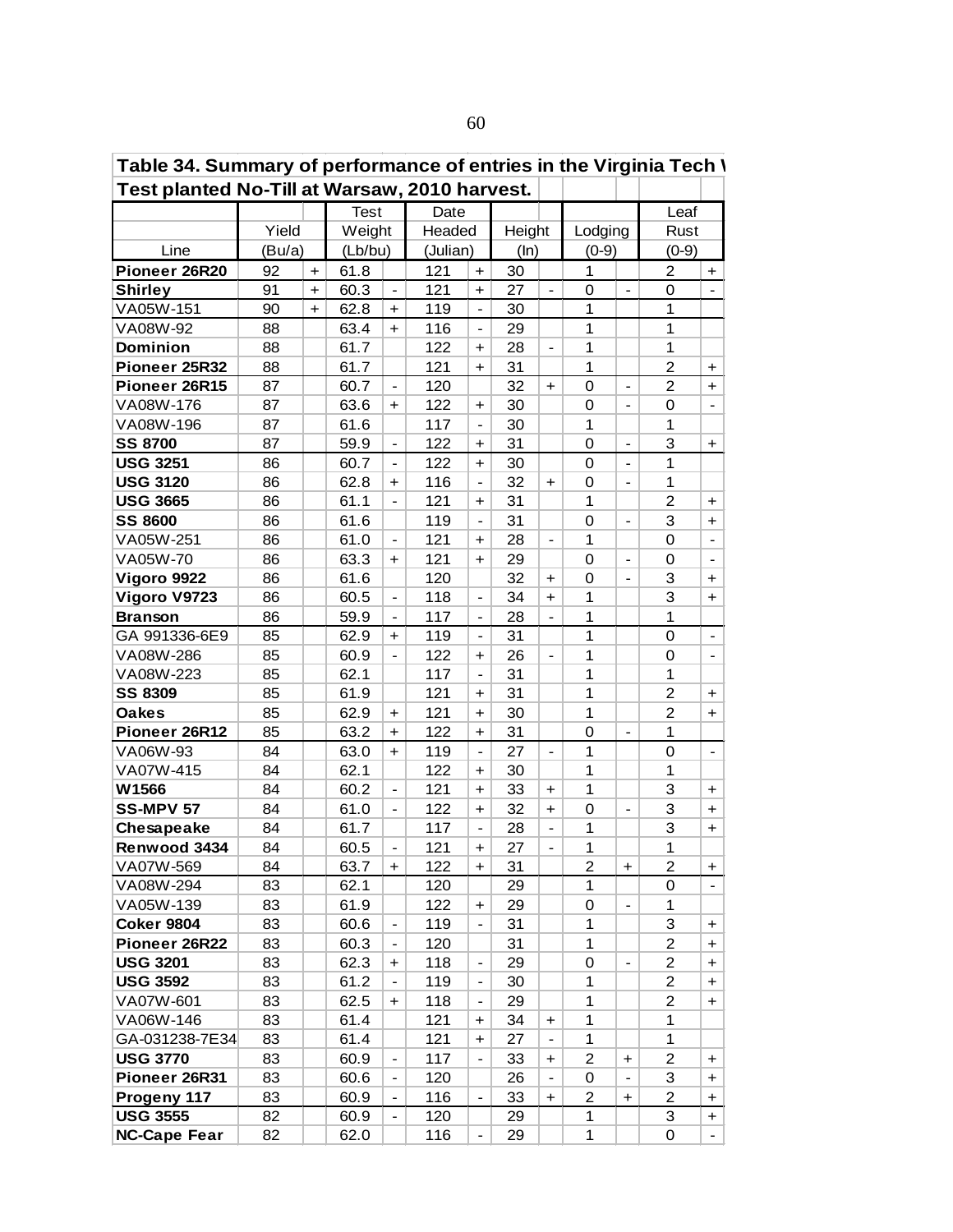|                                                                                                  |        |                              | <b>Test</b> |                                  | Date     |                              |                |                             |                |                          | Leaf             |                                  |  |
|--------------------------------------------------------------------------------------------------|--------|------------------------------|-------------|----------------------------------|----------|------------------------------|----------------|-----------------------------|----------------|--------------------------|------------------|----------------------------------|--|
|                                                                                                  | Yield  |                              | Weight      |                                  | Headed   |                              | Height         |                             | Lodging        |                          | Rust             |                                  |  |
| Line                                                                                             | (Bu/a) |                              | (Lb/bu)     |                                  | (Julian) |                              | (ln)           |                             | $(0-9)$        |                          | $(0-9)$          |                                  |  |
| Merl                                                                                             | 82     |                              | 62.1        |                                  | 120      |                              | 29             |                             | 0              | $\blacksquare$           | $\overline{2}$   | $+$                              |  |
| VA06W-587                                                                                        | 82     |                              | 63.3        | $\ddot{}$                        | 117      | $\qquad \qquad \blacksquare$ | 30             |                             | 1              |                          | $\overline{2}$   | $\ddot{\phantom{1}}$             |  |
| VA05W-258                                                                                        | 82     |                              | 61.6        |                                  | 122      | $\ddot{}$                    | 32             | $\ddot{\phantom{1}}$        | 1              |                          | 1                |                                  |  |
| VA08W-232                                                                                        | 82     |                              | 62.4        | $\ddot{}$                        | 115      |                              | 28             | $\blacksquare$              | 1              |                          | 0                | $\blacksquare$                   |  |
| GA-001170-7E26                                                                                   | 81     |                              | 63.1        | $\ddot{}$                        | 121      | $\ddot{}$                    | 29             |                             | $\mathbf 0$    | $\overline{\phantom{a}}$ | $\mathbf 0$      | $\blacksquare$                   |  |
| <b>USG 3315</b>                                                                                  | 81     |                              | 61.5        |                                  | 121      |                              | 29             |                             | 0              | $\overline{\phantom{a}}$ | $\overline{2}$   |                                  |  |
| <b>SY 9978</b>                                                                                   | 81     |                              | 60.6        | $\blacksquare$                   | 119      | $\ddot{}$<br>$\blacksquare$  | 33             |                             | 1              |                          | $\overline{2}$   | $\ddot{}$                        |  |
| <b>SS 5205</b>                                                                                   | 81     |                              | 61.4        |                                  | 119      | $\overline{a}$               | 28             | $\ddot{}$<br>$\blacksquare$ | 1              |                          | $\Omega$         | $+$<br>$\blacksquare$            |  |
|                                                                                                  |        |                              |             |                                  |          |                              |                | $\overline{\phantom{0}}$    |                |                          |                  |                                  |  |
| VA06W-44                                                                                         | 81     |                              | 61.9        |                                  | 117      | $\overline{a}$               | 27             |                             | 1              |                          | 1<br>$\mathbf 0$ |                                  |  |
| VA08W-193                                                                                        | 81     |                              | 61.6        |                                  | 122      | $\ddot{}$                    | 27             |                             | $\mathbf 0$    |                          |                  |                                  |  |
| Progeny 166                                                                                      | 81     |                              | 61.4        |                                  | 118      |                              | 34             | $\ddot{\phantom{1}}$        | $\overline{c}$ | $+$                      | $\overline{2}$   | $\ddot{}$                        |  |
| VA06W-392                                                                                        | 81     |                              | 61.8        |                                  | 122      | $\ddot{\phantom{1}}$         | 30             |                             | 1              |                          | 0                |                                  |  |
| VA07W-138                                                                                        | 80     |                              | 61.9        |                                  | 122      | $\ddot{}$                    | 29             |                             | $\mathbf 0$    | $\overline{\phantom{a}}$ | 1                |                                  |  |
| <b>NC-Yadkin</b>                                                                                 | 80     |                              | 61.0        |                                  | 119      |                              | 29             |                             | $\mathbf 0$    |                          | 1                |                                  |  |
| <b>SS 520</b>                                                                                    | 80     |                              | 60.2        | $\overline{\phantom{a}}$         | 115      | $\qquad \qquad \blacksquare$ | 30             |                             | 1              |                          | $\overline{c}$   | $\ddot{}$                        |  |
| Panola                                                                                           | 80     |                              | 60.3        | $\overline{\phantom{a}}$         | 119      | $\overline{\phantom{a}}$     | 30             |                             | 1              |                          | $\overline{2}$   | $+$                              |  |
| <b>SS 560</b>                                                                                    | 80     |                              | 60.7        | $\blacksquare$                   | 122      | $+$                          | 29             |                             | 1              |                          | 3                | $+$                              |  |
| NC05-19896                                                                                       | 80     |                              | 62.1        |                                  | 120      |                              | 28             | $\blacksquare$              | 1              |                          | 3                | $+$                              |  |
| MD00W389-08-4                                                                                    | 80     |                              | 61.7        |                                  | 118      |                              | 29             |                             | $\mathbf 0$    |                          | 3                | $+$                              |  |
| VA06W-412                                                                                        | 80     |                              | 63.0        | $\ddot{}$                        | 121      | $\ddot{}$                    | 29             |                             | $\mathbf 0$    |                          | $\mathbf 0$      |                                  |  |
| VA05W-640                                                                                        | 80     |                              | 62.5        | $\ddot{}$                        | 119      |                              | 30             |                             | 1              |                          | 1                |                                  |  |
| VA06W-558                                                                                        | 79     |                              | 62.5        | $\ddot{}$                        | 120      |                              | 30             |                             | 1              |                          | 1                |                                  |  |
| <b>COKER 9553</b>                                                                                | 79     |                              | 62.8        | $+$                              | 117      | $\overline{\phantom{a}}$     | 31             |                             | 1              |                          | 1                |                                  |  |
| VA08W-295                                                                                        | 79     |                              | 62.8        | $+$                              | 121      | $\ddot{}$                    | 31             |                             | 1              |                          | $\mathbf 0$      | $\blacksquare$                   |  |
| Dyna-Gro 9012                                                                                    | 79     |                              | 62.4        | $+$                              | 119      | $\overline{a}$               | 29             |                             | 1              |                          | 1                |                                  |  |
| Progeny 185                                                                                      | 79     |                              | 60.9        | $\blacksquare$                   | 117      | $\overline{a}$               | 30             |                             | 1              |                          | $\overline{2}$   | $+$                              |  |
| VA07W-594                                                                                        | 79     |                              | 62.8        | $+$                              | 122      | $\ddot{\phantom{1}}$         | 29             |                             | 1              |                          | 0                |                                  |  |
| Jamestown                                                                                        | 78     |                              | 61.9        |                                  | 115      |                              | 28             | $\overline{\phantom{0}}$    | $\mathbf 0$    | $\frac{1}{2}$            | 1                |                                  |  |
| Featherstone 17                                                                                  | 77     |                              | 61.4        |                                  | 117      |                              | 31             |                             | 1              |                          | 3                | $\begin{array}{c} + \end{array}$ |  |
| VA05W-168                                                                                        | 77     |                              | 64.0        | $\ddot{}$                        | 117      |                              | 27             |                             | $\overline{c}$ | $\ddot{}$                | $\mathbf 0$      |                                  |  |
| <b>SS 8302</b>                                                                                   | 77     |                              | 62.2        |                                  | 121      | $\ddot{}$                    | 32             | $\ddot{}$                   | $\overline{0}$ |                          | 3                | $\ddot{\phantom{1}}$             |  |
| VA06W-194                                                                                        | 77     |                              | 61.3        | $\overline{\phantom{a}}$         | 120      |                              | 29             |                             | 1              |                          | 0                | $\blacksquare$                   |  |
| <b>SS 8404</b>                                                                                   | 77     |                              | 62.5        | $\begin{array}{c} + \end{array}$ | 121      | $\ddot{}$                    | 28             |                             | 0              |                          | 1                |                                  |  |
| SS 8641                                                                                          | 76     |                              | 62.7        | $\ddot{}$                        | 121      | $\ddot{}$                    | 31             |                             | 0              |                          | $\mathbf 0$      |                                  |  |
| VA08W-165                                                                                        | 75     | $\overline{\phantom{a}}$     | 63.6        | $\ddot{}$                        | 122      | $\ddot{}$                    | 29             |                             | 1              |                          | 0                |                                  |  |
| VA06W-612                                                                                        | 74     | $\blacksquare$               | 61.5        |                                  | 121      | +                            | 28             |                             | 1              |                          | 1                |                                  |  |
| Massey                                                                                           | 68     | $\qquad \qquad \blacksquare$ | 61.8        |                                  | 121      | $\ddot{}$                    | 33             | $+$                         | $\mathbf{1}$   |                          | 5                | $\ddot{}$                        |  |
| Average                                                                                          | 82     |                              | 61.8        |                                  | 120      |                              | 30             |                             | 1              |                          | 1                |                                  |  |
| LSD (0.05)                                                                                       | 7      |                              | 0.5         |                                  | 1        |                              | $\overline{2}$ |                             | $\mathbf{1}$   |                          | 1                |                                  |  |
| C.V.                                                                                             | 6      |                              | 0.5         |                                  | 1        |                              | 5              |                             | $---$          |                          | $---$            |                                  |  |
| Released cultivars are shown in bold print.                                                      |        |                              |             |                                  |          |                              |                |                             |                |                          |                  |                                  |  |
| Varieties are ordered by descending yield averages. A plus or minus sign indicates a performance |        |                              |             |                                  |          |                              |                |                             |                |                          |                  |                                  |  |
| significantly above or below the test average.                                                   |        |                              |             |                                  |          |                              |                |                             |                |                          |                  |                                  |  |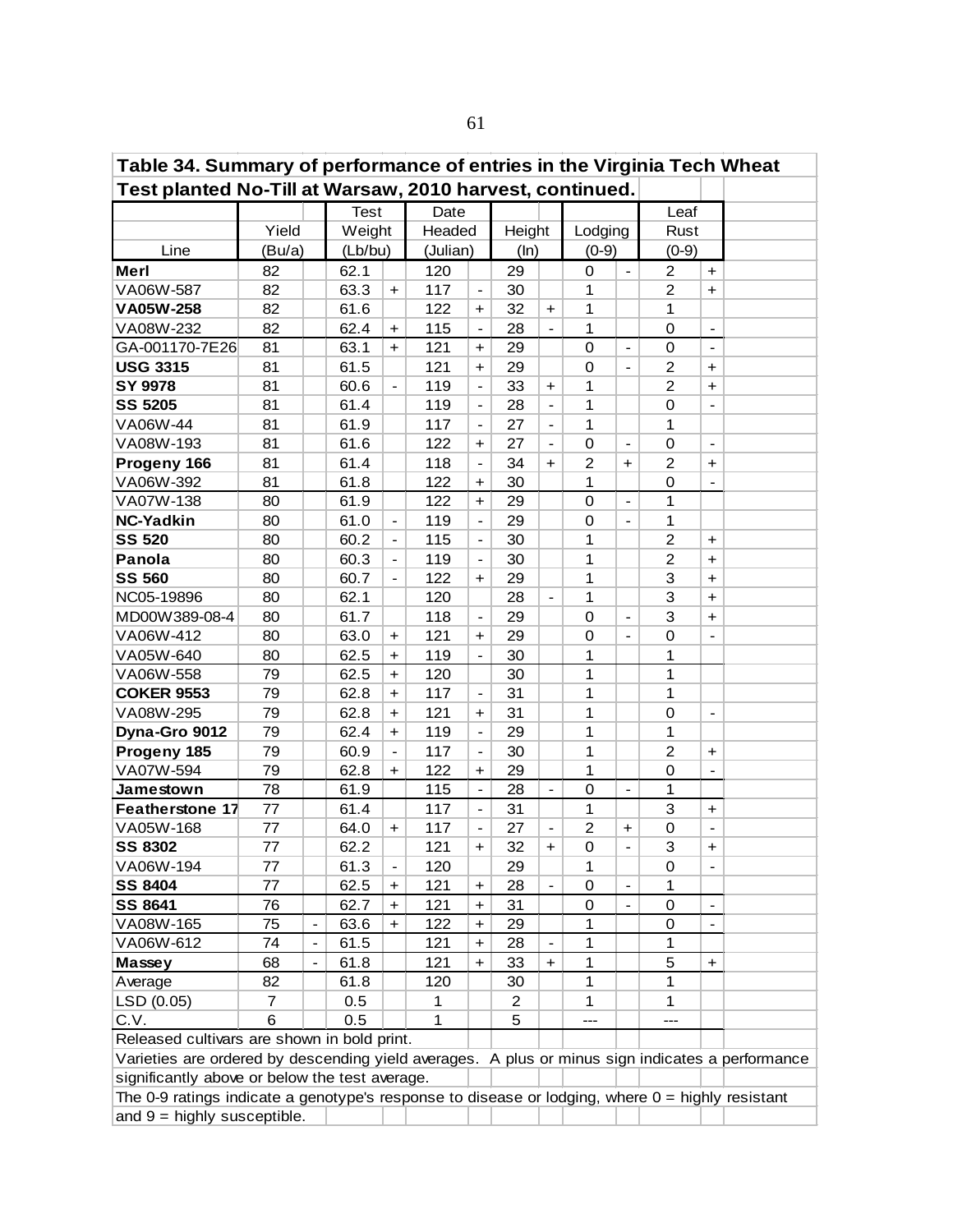## **Section 4: Milling and Baking Quality**

Milling and baking quality of wheat lines grown in the 2008-2009 Virginia State Wheat Test were assessed by the USDA-ARS Soft Wheat Quality Laboratory (SWQL) in Wooster, Ohio (Table 35). Quality evaluations were conducted using 500 gram grain samples from wheat lines grown at the Painter, VA test site. Data for a single location and year are not definitive of a given line's milling and baking quality as wheat quality varies from location to location and from year to year. Mean quality data over two (Table 36) and three years (Table 37) is also included to provided a more accurate estimate of quality for a given wheat line. Milling and Baking Quality Scores and the other individual quality parameters provide information on a wheat lines overall end use quality and its suitability for use in manufacturing a vast array of products requiring flour with specific and diverse quality characteristics.

For the 2009 crop, milling (Quadrumat mill) and baking quality of wheat lines were compared to those of the check cultivar Shirley. On the basis of two independent Allis-Chalmers milling quality evaluations conducted by the SWQL, Shirley has a historical milling quality score of 69.1 and ranks 172 out of 835 wheat cultivars evaluated to date. For the 2009 crop, Shirley received a milling quality score of 75.1. Wheat lines producing flour yields greater than 70.0% is desirable. The Soft Wheat Quality Lab adopted a new sugar snap cookie method in 2008, which was used to assess pastry baking quality of the 2008 and 2009 samples. With the new method, diameters of cookies generally will be 0.7 to 1.2 cm larger than with the old method. The increase in cookie diameters of cultivars such as Tribute, having strong protein gluten strength, will be larger relative to the increase observed in traditional high quality pastry cultivars with weak gluten strength. Lines producing soft textured flour (softness equivalent score greater than 54%) and cookies having diameters of 18.75 cm or larger would be considered to have good pastry quality.

For the 2009 crop, milling quality scores of released cultivars ranged from 100.2 for GA991336-6E9 to 52.1 for USG 3725 and Coker 9804 with 26 cultivars having similar or higher scores than Shirley. Flour yields among the cultivars ranged from a high of 72.5% for GA991336-6E9 to a low of 67.6% for USG 3725, Coker 9804, Coker 9553, and Panola. Cookie diameters of released cultivars ranged from a high of 21.38 cm for Branson to a low of 16.64 cm for Pioneer variety 25R32.

Among released cultivars, flour protein concentration varied from 5.20% for Pioneer variety 25R32 to 8.23% for USG 3342. Protein quality, specifically gluten strength, based on Lactic Acid Solvent Retention Capacity varied from a high of 141.5% for Magnolia to a low of 99.4% for SS-MPV57. Lines having lower Lactic Acid scores would produce a dough having weak gluten strength and more suitable for pastry products such as cookies, while lines having Lactic Acid scores higher than Tribute (123.9%) would produce a dough having stronger gluten strength and more suitable for crackers or certain bread products.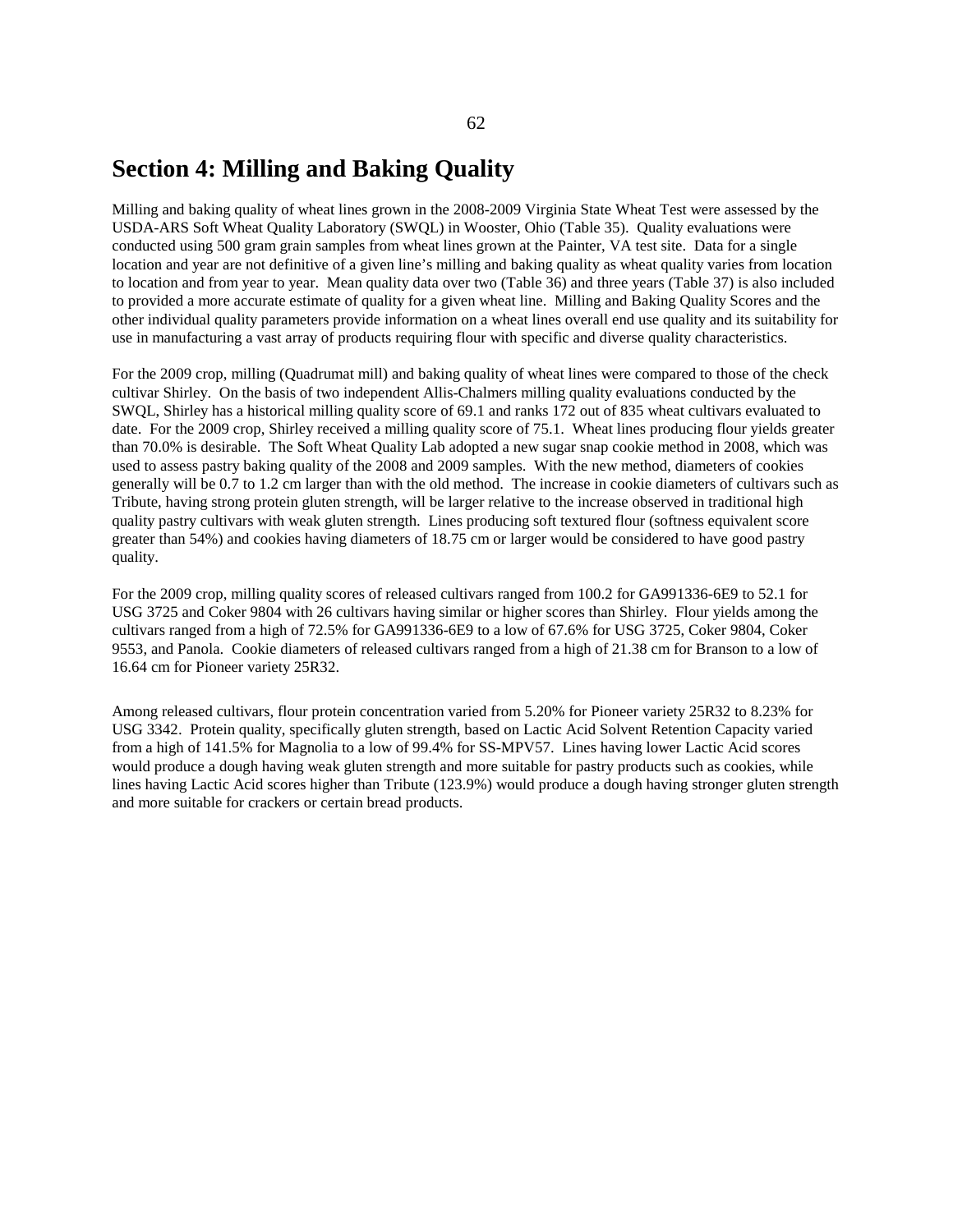| Table 35. Milling and baking quality of entries in the Virginia Tech Wheat |                |   |               |             |                 |  |                 |            |              |                                |        |  |
|----------------------------------------------------------------------------|----------------|---|---------------|-------------|-----------------|--|-----------------|------------|--------------|--------------------------------|--------|--|
| Test based on evaluation of the 2009 harvest.                              |                |   |               |             |                 |  |                 |            |              |                                |        |  |
|                                                                            | <b>Milling</b> |   | <b>Baking</b> |             | <b>Straight</b> |  | <b>Softness</b> |            | <b>Flour</b> | Lactic                         | Cookie |  |
|                                                                            | Quality        |   | Quality       |             | Grade           |  |                 | Equivalent |              | <b>Diameter</b><br><b>Acid</b> |        |  |
| <b>ENTRY</b>                                                               | <b>Score</b>   |   | <b>Score</b>  |             | <b>Flour</b>    |  |                 |            |              | <b>SRC</b>                     |        |  |
|                                                                            |                |   |               |             | Yield, %        |  | $\%$            |            | %            | $\%$                           | CM.    |  |
| Progeny 130                                                                | 94.3           | Α | 93.4          | Α           | 71.9            |  | 58.4            |            | 7.42         | 131.9                          | 20.0   |  |
| Progeny 185                                                                | 91.3           | A | 85.2          | Α           | 71.6            |  | 59.8            |            | 6.61         | 115.5                          | 19.7   |  |
| Progeny 166                                                                | 89.9           | Α | 80.9          | B           | 71.5            |  | 61.7            |            | 6.84         | 114.3                          | 19.6   |  |
| Massey                                                                     | 87.0           | Α | 74.6          | B           | 71.2            |  | 60.1            |            | 7.47         | 118.5                          | 19.4   |  |
| <b>Baldwin</b>                                                             | 90.8           | Α | 67.3          | С           | 71.6            |  | 59.9            |            | 6.66         | 111.2                          | 19.1   |  |
| GA-991336-6E9                                                              | 100.2          | Α | 64.3          | С           | 72.5            |  | 53.3            |            | 6.82         | 121.5                          | 19.0   |  |
| <b>USG 3190</b>                                                            | 85.3           | Α | 63.5          | С           | 71.0            |  | 54.5            |            | 7.39         | 108.4                          | 19.0   |  |
| <b>Branson</b>                                                             | 75.4           | В | 134.3         | A           | 70.0            |  | 62.7            |            | 7.25         | 131.3                          | 21.4   |  |
| SS 8309                                                                    | 82.3           | В | 98.6          | Α           | 70.7            |  | 64.9            |            | 5.93         | 112.7                          | 20.2   |  |
| Shirley                                                                    | 76.0           | B | 96.4          | A           | 70.0            |  | 57.7            |            | 6.55         | 102.3                          | 20.1   |  |
| Red Ruby                                                                   | 79.8           | В | 81.4          | B           | 70.4            |  | 64.9            |            | 6.63         | 117.7                          | 19.6   |  |
| <b>USG 3592</b>                                                            | 77.8           | B | 80.9          | B           | 70.2            |  | 59.7            |            | 6.50         | 132.7                          | 19.6   |  |
| Oakes                                                                      | 77.6           | В | 80.1          | B           | 70.2            |  | 57.5            |            | 5.56         | 120.1                          | 19.5   |  |
| Vigoro V9723                                                               | 83.4           | B | 80.0          | B           | 70.8            |  | 59.6            |            | 6.56         | 121.8                          | 19.5   |  |
| SS 5205                                                                    | 77.9           | В | 79.5          | B           | 70.2            |  | 62.4            |            | 7.15         | 132.1                          | 19.5   |  |
| <b>USG 3665</b>                                                            | 78.7           | B | 75.3          | B           | 70.3            |  | 57.4            |            | 6.98         | 114.8                          | 19.4   |  |
| SS 8302                                                                    | 71.6           | B | 74.8          | B           | 69.6            |  | 62.7            |            | 7.06         | 119.5                          | 19.4   |  |
| Progeny 117                                                                | 81.7           | В | 72.9          | B           | 70.6            |  | 57.6            |            | 6.99         | 126.6                          | 19.3   |  |
| SS 8404                                                                    | 76.0           | В | 72.7          | В           | 70.0            |  | 55.3            |            | 6.93         | 108.1                          | 19.3   |  |
| SS-MPV 57                                                                  | 82.9           | В | 72.3          | B           | 70.7            |  | 55.5            |            | 7.22         | 99.4                           | 19.3   |  |
| AGS 2035                                                                   | 83.7           | B | 72.2          | B           | 70.8            |  | 54.9            |            | 7.20         | 113.7                          | 19.3   |  |
| Pioneer variety 26R15                                                      | 80.8           | В | 71.2          | B           | 70.5            |  | 62.6            |            | 7.56         | 134.4                          | 19.2   |  |
| SS 548                                                                     | 83.4           | B | 70.3          | B           | 70.8            |  | 59.3            |            | 6.89         | 127.0                          | 19.2   |  |
| SS 560                                                                     | 71.1           | В | 67.4          | C           | 69.5            |  | 59.4            |            | 7.07         | 120.7                          | 19.1   |  |
| Pioneer variety 26R31                                                      | 78.7           | В | 65.1          | $\mathsf C$ | 70.3            |  | 51.6            |            | 6.99         | 115.8                          | 19.0   |  |
| Magnolia                                                                   | 81.5           | B | 59.5          | D           | 70.6            |  | 59.0            |            | 7.62         | 141.5                          | 18.9   |  |
| Merl                                                                       | 78.6           | В | 59.4          | D           | 70.3            |  | 55.0            |            | 7.33         | 111.8                          | 18.9   |  |
| SS 520                                                                     | 70.0           | В | 57.0          | D           | 69.4            |  | 51.6            |            | 7.21         | 114.5                          | 18.8   |  |
| Dominion                                                                   | 82.2           | B | 54.8          | D           | 70.7            |  | 54.3            |            | 6.88         | 115.3                          | 18.7   |  |
| Tribute                                                                    | 71.3           | B | 54.4          | D           | 69.5            |  | 52.3            |            | 6.70         | 123.9                          | 18.7   |  |
| USG 3120                                                                   | 83.4           | B | 51.0          | D           | 70.8            |  | 52.5            |            | 7.17         | 104.8                          | 18.6   |  |
| Pioneer 25R32                                                              | 79.7           | B | $-6.1$        | F           | 70.4            |  | 50.1            |            | 5.20         | 121.2                          | 16.6   |  |
| Renw ood 3434                                                              | 64.6           | С | 79.9          | B           | 68.8            |  | 59.5            |            | 6.93         | 115.1                          | 19.5   |  |
| <b>USG 3555</b>                                                            | 66.8           | С | 72.2          | B           | 69.1            |  | 54.6            |            | 7.58         | 118.8                          | 19.3   |  |
| Vigoro 9922                                                                | 61.1           | С | 71.7          | B           | 68.5            |  | 61.7            |            | 6.14         | 121.9                          | 19.3   |  |
| Featherstone 176                                                           | 65.3           | С | 70.5          | B           | 68.9            |  | 54.3            |            | 7.31         | 130.7                          | 19.2   |  |
| Sisson                                                                     | 69.1           | С | 69.1          | С           | 69.3            |  | 54.1            |            | 6.91         | 104.1                          | 19.2   |  |
| Vigoro V9713                                                               | 68.0           | C | 66.8          | С           | 69.2            |  | 58.0            |            | 7.40         | 122.8                          | 19.1   |  |
| Pioneer variety 26R12                                                      | 66.5           | С | 63.5          | С           | 69.0            |  | 58.2            |            | 6.89         | 120.0                          | 19.0   |  |
| NC-Yadkin                                                                  | 66.3           | С | 61.7          | С           | 69.0            |  | 53.5            |            | 7.39         | 125.9                          | 18.9   |  |
| Pioneer 26R20                                                              | 65.1           | С | 61.1          | С           | 68.9            |  | 60.8            |            | 5.75         | 125.5                          | 18.9   |  |
| SS 8641                                                                    | 63.2           | С | 57.4          | D           | 68.7            |  | 55.0            |            | 7.51         | 128.2                          | 18.8   |  |
| Coker 9436                                                                 | 66.7           | С | 55.0          | D           | 69.1            |  | 54.3            |            | 7.43         | 102.9                          | 18.7   |  |
| Jamestow n                                                                 | 63.1           | C | 46.9          | Е           | 68.7            |  | 57.1            |            | 7.31         | 129.4                          | 18.4   |  |
| <b>USG 3315</b>                                                            | 67.4           | C | 44.8          | E.          | 69.1            |  | 59.0            |            | 7.25         | 123.6                          | 18.4   |  |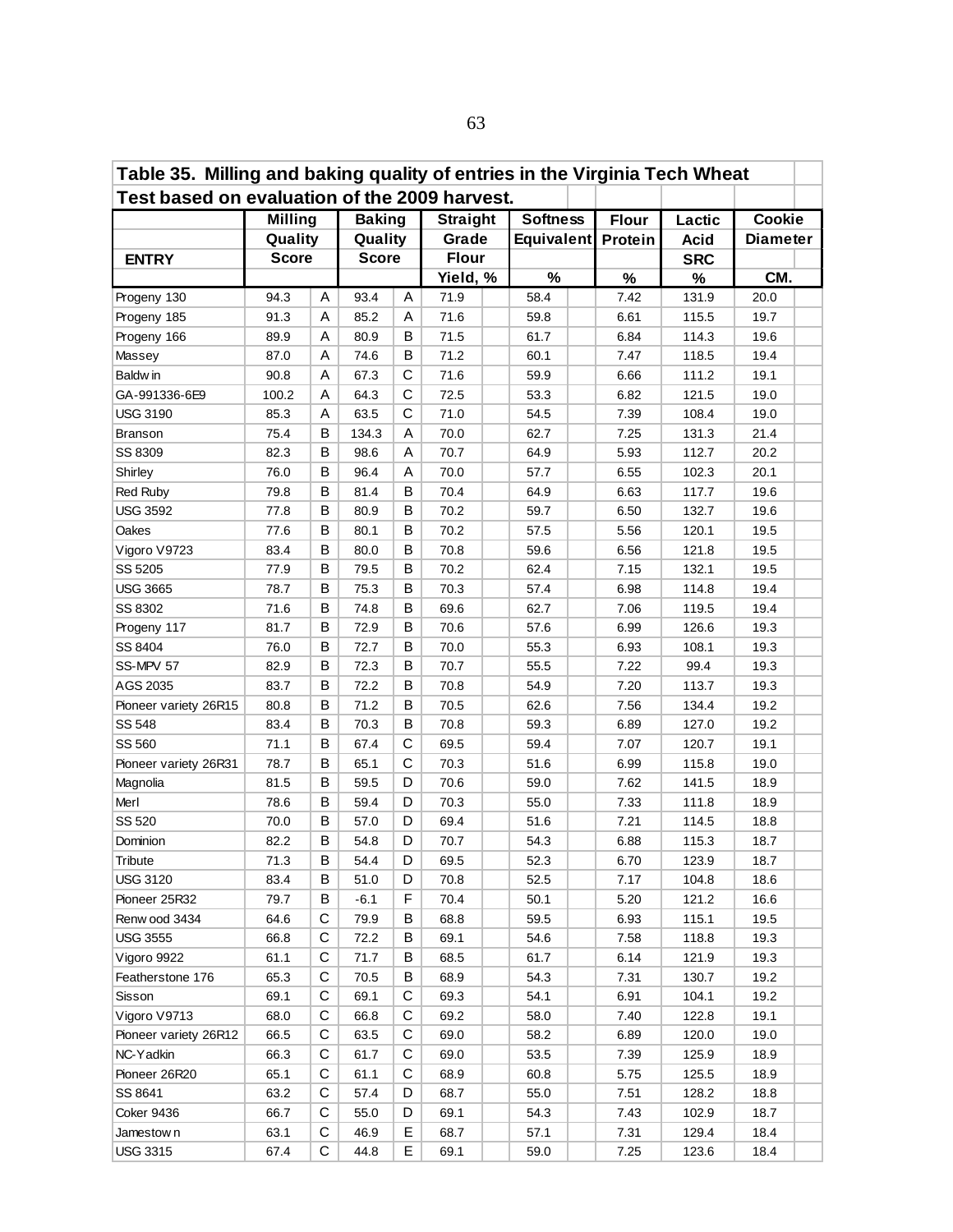| Table 35. Milling and baking quality of entries in the Virginia Tech Wheat |                |             |               |              |              |  |                   |              |                                |               |  |  |
|----------------------------------------------------------------------------|----------------|-------------|---------------|--------------|--------------|--|-------------------|--------------|--------------------------------|---------------|--|--|
| Test based on evaluation of the 2009 harvest, continued.                   |                |             |               |              |              |  |                   |              |                                |               |  |  |
|                                                                            | <b>Milling</b> |             | <b>Baking</b> |              | Straight     |  | <b>Softness</b>   | <b>Flour</b> | Lactic                         | <b>Cookie</b> |  |  |
|                                                                            | Quality        |             | Quality       |              | Grade        |  | <b>Equivalent</b> | Protein      | <b>Diameter</b><br><b>Acid</b> |               |  |  |
| <b>ENTRY</b>                                                               | <b>Score</b>   |             | <b>Score</b>  |              | <b>Flour</b> |  |                   |              | <b>SRC</b>                     |               |  |  |
|                                                                            |                |             |               |              | Yield, %     |  | $\%$              | $\%$         | $\%$                           | CM.           |  |  |
| Progeny 136                                                                | 54.2           | D           | 81.0          | B            | 67.8         |  | 64.6              | 6.04         | 124.0                          | 19.6          |  |  |
| <b>USG 3725</b>                                                            | 52.1           | D           | 75.4          | B            | 67.6         |  | 64.5              | 6.36         | 123.2                          | 19.4          |  |  |
| Chesapeake                                                                 | 54.4           | D           | 60.7          | C            | 67.8         |  | 56.2              | 7.26         | 110.5                          | 18.9          |  |  |
| <b>Coker 9553</b>                                                          | 52.2           | D           | 60.1          | $\mathsf{C}$ | 67.6         |  | 56.7              | 7.79         | 122.8                          | 18.9          |  |  |
| Panola                                                                     | 52.6           | D           | 54.9          | D            | 67.6         |  | 54.7              | 6.85         | 121.6                          | 18.7          |  |  |
| <b>USG 3342</b>                                                            | 59.2           | D           | 48.6          | E            | 68.3         |  | 58.3              | 8.23         | 103.3                          | 18.5          |  |  |
| VA05W-258                                                                  | 57.4           | D           | 47.0          | Е            | 68.1         |  | 56.7              | 7.08         | 128.6                          | 18.4          |  |  |
| <b>USG 3209</b>                                                            | 58.9           | D           | 46.6          | Е            | 68.3         |  | 56.2              | 6.78         | 118.2                          | 18.4          |  |  |
| <b>Coker 9804</b>                                                          | 52.1           | D           | 24.8          | F            | 67.6         |  | 54.7              | 6.66         | 119.2                          | 17.7          |  |  |
| Oglethorpe                                                                 | 58.2           | D           | 4.9           | F            | 68.2         |  | 53.0              | 6.92         | 129.9                          | 17.0          |  |  |
| <b>Experimental Lines</b>                                                  |                |             |               |              |              |  |                   |              |                                |               |  |  |
| VA05W-358                                                                  | 92.5           | Α           | 73.5          | В            | 71.7         |  | 56.8              | 6.71         | 93.2                           | 19.3          |  |  |
| VA07W-600                                                                  | 74.5           | B           | 83.2          | В            | 69.9         |  | 60.6              | 6.71         | 126.9                          | 19.7          |  |  |
| VA06W-423                                                                  | 84.2           | B           | 73.3          | B            | 70.9         |  | 60.4              | 6.87         | 142.2                          | 19.3          |  |  |
| VA07W-415                                                                  | 80.8           | B           | 68.5          | C            | 70.5         |  | 56.0              | 7.00         | 122.2                          | 19.2          |  |  |
| VA05W-640                                                                  | 78.9           | B           | 59.9          | D            | 70.3         |  | 57.5              | 7.54         | 141.4                          | 18.9          |  |  |
| VA04W-92                                                                   | 61.6           | C           | 80.4          | B            | 68.5         |  | 59.3              | 6.93         | 120.1                          | 19.6          |  |  |
| VA06W-392                                                                  | 64.3           | $\mathbf C$ | 79.0          | В            | 68.8         |  | 57.7              | 6.89         | 109.1                          | 19.5          |  |  |
| VA07W-643                                                                  | 64.8           | C           | 69.1          | C            | 68.9         |  | 54.3              | 6.97         | 120.0                          | 19.2          |  |  |
| VA06W-587                                                                  | 70.0           | $\mathsf C$ | 68.1          | C            | 69.4         |  | 57.6              | 6.45         | 117.1                          | 19.1          |  |  |
| VA05W-151                                                                  | 68.5           | $\mathsf C$ | 67.7          | C            | 69.3         |  | 57.2              | 7.20         | 135.5                          | 19.1          |  |  |
| VA06W-412                                                                  | 63.0           | $\mathsf C$ | 64.4          | C            | 68.7         |  | 58.9              | 7.11         | 125.7                          | 19.0          |  |  |
| VA06W-194                                                                  | 66.5           | С           | 59.1          | D            | 69.0         |  | 59.7              | 7.30         | 136.6                          | 18.8          |  |  |
| VA05W-168                                                                  | 69.3           | $\mathsf C$ | 46.2          | Е            | 69.3         |  | 55.0              | 6.86         | 124.9                          | 18.4          |  |  |
| VA07W-607                                                                  | 59.8           | D           | 75.5          | B            | 68.4         |  | 55.9              | 7.19         | 121.6                          | 19.4          |  |  |
| VA06W-93                                                                   | 54.3           | D           | 72.3          | В            | 67.8         |  | 56.7              | 6.94         | 118.9                          | 19.3          |  |  |
| VA06W-558                                                                  | 59.3           | D           | 65.5          | C            | 68.3         |  | 55.8              | 6.86         | 124.9                          | 19.1          |  |  |
| VA05W-251                                                                  | 59.0           | D           | 52.9          | D            | 68.3         |  | 52.1              | 6.94         | 104.0                          | 18.6          |  |  |
| VA05W-139                                                                  | 52.5           | D           | 30.2          | Е            | 67.6         |  | 54.2              | 7.27         | 146.1                          | 17.9          |  |  |
| VA07W-138                                                                  | 49.7           | Е           | 31.7          | E            | 67.3         |  | 52.0              | 8.05         | 133.6                          | 17.9          |  |  |
| Average                                                                    | 71.4           |             | 65.5          |              | 69.55        |  | 57.32             | 6.97         | 120.8                          | 19.06         |  |  |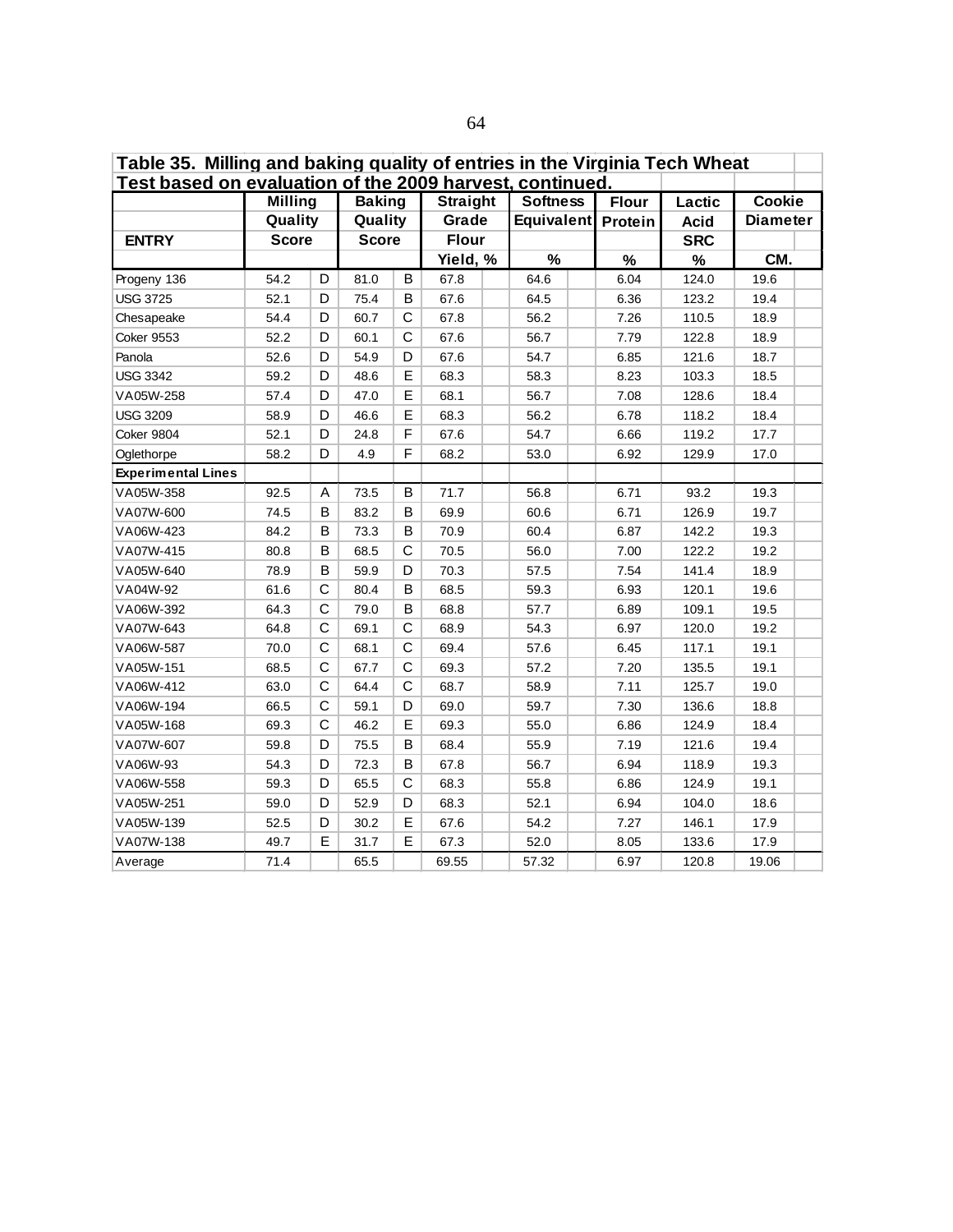| Table 36. Milling and baking quality of entries in the Virginia Tech Wheat |                |             |               |              |                 |            |              |              |                                    |              |         |            |
|----------------------------------------------------------------------------|----------------|-------------|---------------|--------------|-----------------|------------|--------------|--------------|------------------------------------|--------------|---------|------------|
| Test based on evaluation of the 2008 and 2009 harvests.                    |                |             |               |              |                 |            |              |              |                                    |              |         |            |
|                                                                            | <b>Milling</b> |             | <b>Baking</b> |              | <b>Softness</b> |            | <b>MICRO</b> | <b>Flour</b> | <b>Softness</b>                    | <b>Flour</b> | Cookie  | <b>TOP</b> |
| <b>ENTRY</b>                                                               | Quality        |             | Quality       |              |                 | Equivalent |              | Yield        | <b>Equivalent Protein Diameter</b> |              |         | Grain      |
|                                                                            | <b>Score</b>   |             | <b>Score</b>  |              | <b>Score</b>    |            | LB/BU        | $\%$         | %                                  | $\%$         | CM.     |            |
| <b>Branson</b>                                                             | 74.2           | B           | 102.4         | Α            | 85.5            | Α          | 60.7         | 71.0         | 62.3                               | 7.8          | 20.09   | 7.0        |
| SS 8309                                                                    | 78.0           | B           | 98.9          | Α            | 92.9            | Α          | 60.6         | 71.4         | 65.1                               | 6.8          | 19.92   | 6.0        |
| SS 5205                                                                    | 75.4           | B           | 94.3          | Α            | 83.2            | B          | 61.6         | 71.1         | 61.5                               | 7.7          | 19.72   | 7.5        |
| Shirley                                                                    | 73.1           | B           | 88.4          | A            | 73.8            | B          | 61.0         | 70.7         | 58.0                               | 7.3          | 19.59   | 6.5        |
| SS 8302                                                                    | 71.5           | B           | 80.3          | B            | 86.0            | A          | 61.2         | 70.7         | 62.5                               | 7.6          | 19.32   | 5.5        |
| Pioneer 26R15                                                              | 77.6           | B           | 79.6          | В            | 84.5            | B          | 60.7         | 71.4         | 62.0                               | 8.0          | 19.26   | 6.5        |
| <b>USG 3665</b>                                                            | 77.4           | B           | 78.8          | B            | 76.9            | B          | 60.9         | 71.5         | 59.0                               | 7.6          | 19.27   | 8.0        |
| SS 8404                                                                    | 73.8           | B           | 78.4          | B            | 66.6            | C          | 61.6         | 70.9         | 55.3                               | 7.7          | 19.25   | $5.0\,$    |
| SS MPV-57                                                                  | 79.7           | B           | 77.2          | B            | 66.9            | C          | 60.7         | 71.7         | 55.4                               | 7.9          | 19.22   | $5.0\,$    |
| <b>Red Ruby</b>                                                            | 76.0           | B           | 76.1          | B            | 88.7            | A          | 60.7         | 71.1         | 63.6                               | 7.2          | 19.20   | 7.0        |
| Sisson                                                                     | 70.9           | B           | 73.4          | B            | 68.2            | С          | 61.7         | 70.6         | 55.8                               | 7.6          | 19.10   | 7.0        |
| SS 520                                                                     | 71.6           | B           | 62.6          | $\mathsf{C}$ | 62.4            | C          | 61.0         | 70.7         | 53.6                               | 7.8          | 18.76   | 7.5        |
| Merl                                                                       | 76.6           | В           | 60.9          | $\mathsf{C}$ | 69.4            | С          | 62.6         | 71.3         | 56.2                               | 7.9          | 18.72   | 7.5        |
| Pioneer 26R31                                                              | 78.2           | В           | 57.6          | D            | 61.0            | С          | 60.9         | 71.6         | 53.1                               | 7.7          | 18.59   | 6.0        |
| Dominion                                                                   | 78.6           | B           | 50.2          | D            | 60.0            | D          | 61.1         | 71.6         | 52.9                               | 7.8          | 18.37   | 6.0        |
| Renw ood 3434                                                              | 66.5           | C           | 83.0          | B            | 76.4            | B          | 61.3         | 70.0         | 59.0                               | 7.6          | 19.38   | 6.5        |
| Vigoro V9713                                                               | 66.7           | C           | 71.8          | B            | 74.5            | В          | 61.0         | 69.9         | 58.2                               | 8.0          | 19.04   | 7.0        |
| Featherstone 176                                                           | 66.4           | C           | 68.4          | $\mathbf C$  | 64.9            | C          | 61.1         | 69.9         | 54.6                               | 7.9          | 18.93   | 6.0        |
| SS 560                                                                     | 68.1           | C           | 66.5          | C            | 75.0            | в          | 60.5         | 70.0         | 58.5                               | 7.7          | 18.87   | 5.5        |
| <b>USG 3555</b>                                                            | 65.7           | C           | 62.9          | C            | 66.4            | C          | 61.0         | 69.7         | 55.2                               | 8.1          | 18.79   | 5.0        |
| Pioneer 26R12                                                              | 68.2           | $\mathsf C$ | 62.1          | $\mathsf{C}$ | 76.6            | В          | 61.5         | 70.2         | 59.0                               | 7.5          | 18.75   | 6.5        |
| <b>USG 3315</b>                                                            | 66.7           | C           | 55.2          | D            | 77.0            | B          | 62.5         | 69.9         | 59.1                               | 7.7          | 18.52   | 6.0        |
| <b>Tribute</b>                                                             | 69.6           | C           | 54.4          | D            | 65.9            | C          | 62.2         | 70.2         | 54.9                               | 7.4          | 18.50   | 6.0        |
| <b>USG 3342</b>                                                            | 61.9           | C           | 52.4          | D            | 76.0            | В          | 61.1         | 69.3         | 58.8                               | 8.7          | 18.43   | 5.0        |
| <b>USG 3209</b>                                                            | 60.6           | C           | 49.2          | E            | 69.5            | C          | 61.1         | 69.1         | 56.3                               | 7.6          | 18.31   | 5.0        |
| Jamestow n                                                                 | 62.9           | C           | 47.3          | Е            | 70.8            | B          | 63.0         | 69.3         | 56.9                               | 7.9          | 18.25   | 7.5        |
| VA05 W-258                                                                 | 61.9           | C           | 47.0          | Е            | 69.7            | С          | 60.5         | 69.4         | 56.5                               | 7.8          | 18.24   | $5.0\,$    |
| <b>Coker 9553</b>                                                          | 57.6           | D           | 61.5          | С            | 73.2            | B          | 61.6         | 68.8         | 57.7                               | 8.2          | 18.73   | 6.5        |
| Chesapeake                                                                 | 58.6           | D           | 60.7          | С            | 68.8            | С          | 61.6         | 68.9         | 56.1                               | 7.8          | 18.69   | 6.0        |
| Panola                                                                     | 57.8           | D           | 46.8          | E            | 66.9            | C          | 60.6         | 68.8         | 55.3                               | 7.5          | 18.26   | 6.5        |
| Experimental Lines                                                         |                |             |               |              |                 |            |              |              |                                    |              |         |            |
| VA06 W-423                                                                 | 78.7           | B           | 70.4          | B            | 78.6            | B          | 61.0         | 71.5         | 59.8                               | 7.5          | 19.00   | 6.5        |
| VA06 W-392                                                                 | 67.6           | С           | 83.5          | В            | 75.2            | B          | 61.4         | 70.2         | 58.4                               | 7.5          | 19.40   | 7.0        |
| VA05 W-251                                                                 | 65.2           | С           | 66.8          | C            | 62.4            | C          | 61.2         | 70.0         | 53.6                               | 7.6          | 18.84   | 6.5        |
| VA06 W-194                                                                 | 66.0           | С           | 62.5          | C            | 76.3            | B          | 61.1         | 69.8         | 59.0                               | 7.8          | 18.72   | 6.5        |
| VA05 W-151                                                                 | 69.3           | С           | 59.0          | D            | 70.3            | B          | 63.0         | 70.4         | 56.7                               | 7.9          | 18.64   | 8.0        |
| VA05 W-168                                                                 | 69.6           | С           | 48.8          | Е            | 68.8            | С          | 64.4         | 70.3         | 56.0                               | 7.5          | 18.31   | 7.0        |
| VA06 W-93                                                                  | 59.3           | D           | 83.1          | В            | 73.6            | В          | 62.0         | 69.0         | 57.8                               | 7.6          | 19.39   | 7.5        |
| VA05 W-139                                                                 | 58.6           | D           | 37.8          | Е            | 63.3            | С          | 61.8         | 69.0         | 54.1                               | 8.0          | 17.96   | 4.5        |
| Average                                                                    | 69.1           |             | 67.3          |              | 72.8            |            | 61.4         | 70.3         | 57.5                               | 7.7          | 18.9    | 6.4        |
| Std Error                                                                  | 5.2            |             | 3.6           |              | 2.2             |            | 0.4          | 0.2          | 0.8                                | 0.1          | 0.20    | 0.6        |
| F-test for cultivar                                                        | 5.2            |             | 3.6           |              | 11.4            |            | 4.0          | 11.1         | 9.9                                | $8.0\,$      | $3.5\,$ | <b>NS</b>  |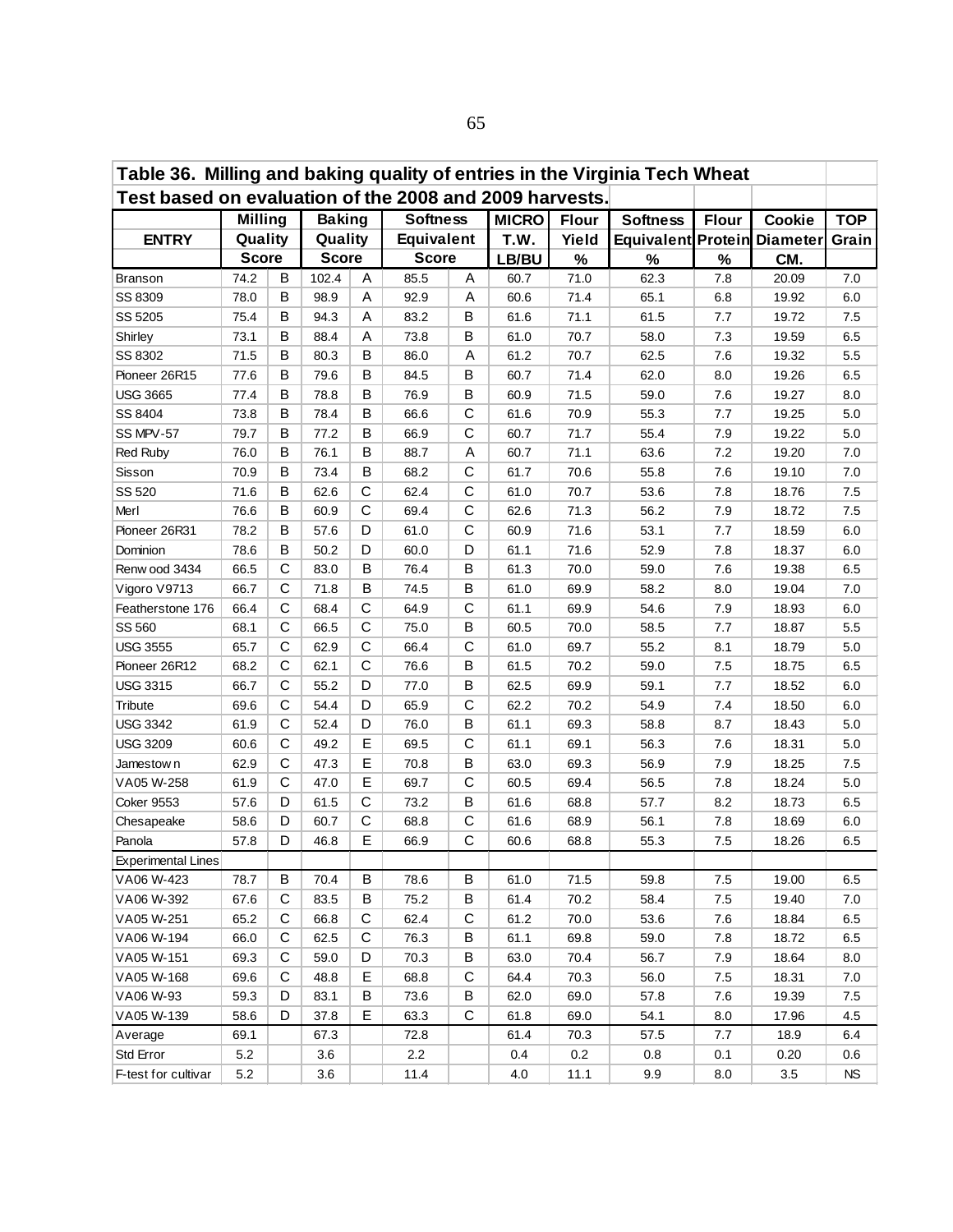| Table 37. Milling and baking quality of entries in the Virginia Tech Wheat |                |             |               |             |                 |                   |              |              |                    |              |                 |            |
|----------------------------------------------------------------------------|----------------|-------------|---------------|-------------|-----------------|-------------------|--------------|--------------|--------------------|--------------|-----------------|------------|
| Test based on evaluation of the 2007, 2008, and 2009 harvests.             |                |             |               |             |                 |                   |              |              |                    |              |                 |            |
|                                                                            | <b>Milling</b> |             | <b>Baking</b> |             | <b>Softness</b> |                   | <b>MICRO</b> | <b>Flour</b> | <b>Softness</b>    | <b>Flour</b> | Cookie          | <b>TOP</b> |
| <b>ENTRY</b>                                                               | Quality        |             | Quality       |             |                 | <b>Equivalent</b> |              | Yield        | Equivalent Protein |              | <b>Diameter</b> | Grain      |
|                                                                            | <b>Score</b>   |             | <b>Score</b>  |             | <b>Score</b>    |                   | LB/BU        | $\%$         | %                  | $\%$         | CM.             |            |
| <b>Branson</b>                                                             | 72.9           | B           | 97.5          | A           | 86.0            | в                 | 60.9         | 70.9         | 63.3               | 7.7          | 19.79           | 7.0        |
| SS 8309                                                                    | 77.7           | B           | 96.7          | A           | 92.9            | A                 | 61.0         | 71.6         | 65.8               | 6.9          | 19.72           | 6.0        |
| SS 5205                                                                    | 76.6           | B           | 93.8          | A           | 83.2            | В                 | 62.2         | 71.5         | 62.3               | 7.5          | 19.59           | 7.0        |
| Shirley                                                                    | 72.1           | в           | 84.2          | В           | 73.1            | С                 | 61.1         | 70.7         | 58.6               | 7.2          | 19.34           | 6.0        |
| <b>USG 3665</b>                                                            | 76.4           | B           | 80.3          | B           | 78.7            | В                 | 61.5         | 71.5         | 60.6               | 7.4          | 19.20           | 7.3        |
| Pioneer 26R15                                                              | 76.1           | в           | 79.3          | B           | 84.8            | в                 | 60.9         | 71.3         | 62.9               | 7.9          | 19.14           | 6.3        |
| SS MPV-57                                                                  | 76.9           | B           | 76.4          | B           | 69.2            | C                 | 60.9         | 71.4         | 57.2               | 7.7          | 19.08           | 5.3        |
| Sisson                                                                     | 70.7           | B           | 75.8          | в           | 69.9            | C                 | 61.9         | 70.6         | 57.4               | 7.5          | 19.05           | 7.0        |
| SS 8404                                                                    | 73.0           | B           | 75.0          | B           | 65.3            | C                 | 62.6         | 70.9         | 55.8               | 7.7          | 19.03           | 5.3        |
| SS 8302                                                                    | 70.6           | В           | 73.3          | B           | 86.3            | в                 | 61.8         | 70.6         | 63.5               | 7.6          | 18.99           | 5.3        |
| Merl                                                                       | 75.5           | B           | 69.0          | C           | 71.4            | C                 | 63.0         | 71.3         | 57.9               | 7.7          | 18.85           | 7.3        |
| Dominion                                                                   | 77.4           | B           | 54.9          | D           | 58.6            | D                 | 61.8         | 71.6         | 53.4               | 7.8          | 18.40           | 6.0        |
| SS 520                                                                     | 71.9           | B           | 54.3          | D           | 62.8            | C                 | 61.3         | 70.8         | 54.8               | 7.6          | 18.40           | 6.3        |
| Renw ood 3434                                                              | 66.0           | C           | 74.9          | B           | 76.9            | В                 | 61.6         | 69.8         | 60.0               | 7.5          | 19.02           | 6.3        |
| Featherstone 176                                                           | 66.2           | С           | 68.6          | C           | 63.3            | С                 | 62.0         | 69.9         | 55.0               | 7.8          | 18.83           | 5.7        |
| SS 560                                                                     | 68.3           | C           | 65.4          | C           | 75.1            | В                 | 60.6         | 70.1         | 59.4               | 7.6          | 18.73           | 5.7        |
| <b>USG 3555</b>                                                            | 65.7           | С           | 64.1          | С           | 63.8            | С                 | 61.5         | 69.7         | 55.2               | 7.9          | 18.70           | 5.0        |
| Pioneer 26R12                                                              | 68.4           | C           | 61.2          | C           | 77.1            | В                 | 62.1         | 70.2         | 60.0               | 7.5          | 18.61           | 6.3        |
| <b>USG 3315</b>                                                            | 67.6           | C           | 58.1          | D           | 75.4            | B                 | 62.9         | 70.1         | 59.5               | 7.8          | 18.50           | 5.7        |
| Tribute                                                                    | 70.0           | C           | 55.8          | D           | 66.4            | C                 | 63.1         | 70.4         | 56.1               | 7.4          | 18.44           | 5.7        |
| <b>USG 3342</b>                                                            | 64.2           | С           | 55.3          | D           | 73.3            | C                 | 62.1         | 69.7         | 58.7               | 8.6          | 18.41           | 5.0        |
| Jamestow n                                                                 | 64.1           | С           | 46.6          | E.          | 67.0            | C                 | 63.8         | 69.5         | 56.5               | 7.8          | 18.13           | 6.0        |
| <b>USG 3209</b>                                                            | 61.9           | C           | 45.4          | Е           | 66.7            | C                 | 61.5         | 69.2         | 56.3               | 7.4          | 18.10           | 4.7        |
| VA05 W-258                                                                 | 62.3           | С           | 43.4          | E.          | 69.2            | C                 | 61.0         | 69.4         | 57.2               | 7.7          | 18.04           | 4.3        |
| Chesapeake                                                                 | 59.8           | D           | 58.4          | D           | 69.2            | C                 | 62.4         | 68.9         | 57.2               | 7.8          | 18.52           | 5.3        |
| Panola                                                                     | 58.1           | D           | 47.7          | Е           | 68.0            | С                 | 61.1         | 68.7         | 56.7               | 7.3          | 18.19           | 6.3        |
| <b>Experimental Lines</b>                                                  |                |             |               |             |                 |                   |              |              |                    |              |                 |            |
| VA05 W-251                                                                 | 66.3           | $\mathsf C$ | 65.9          | $\mathbf C$ | 62.6            | $\mathsf C$       | 61.6         | 70.1         | 54.7               | 7.4          | 18.72           | 6.3        |
| VA05 W-151                                                                 | 69.5           | $\mathbf C$ | 60.3          | C           | 66.2            | $\mathsf C$       | 63.8         | 70.4         | 56.2               | 7.8          | 18.57           | 7.0        |
| VA05 W-168                                                                 | 69.7           | C           | 55.9          | D           | 67.5            | C                 | 64.5         | 70.4         | 56.5               | 7.4          | 18.42           | 6.3        |
| Average                                                                    | 69.5           |             | 66.8          |             | 72.1            |                   | 61.9         | 70.4         | 58.2               | 7.6          | 18.8            | 6.0        |
| Std Error                                                                  | 1.9            |             | 6.4           |             | 2.2             |                   | 0.4          | 0.2          | 0.8                | 0.1          | 0.20            | 0.6        |
| F-test for cultivar                                                        | 8.0            |             | 5.5           |             | 15.0            |                   | 7.7          | 14.9         | 14.8               | 7.3          | 5.26            | 1.8        |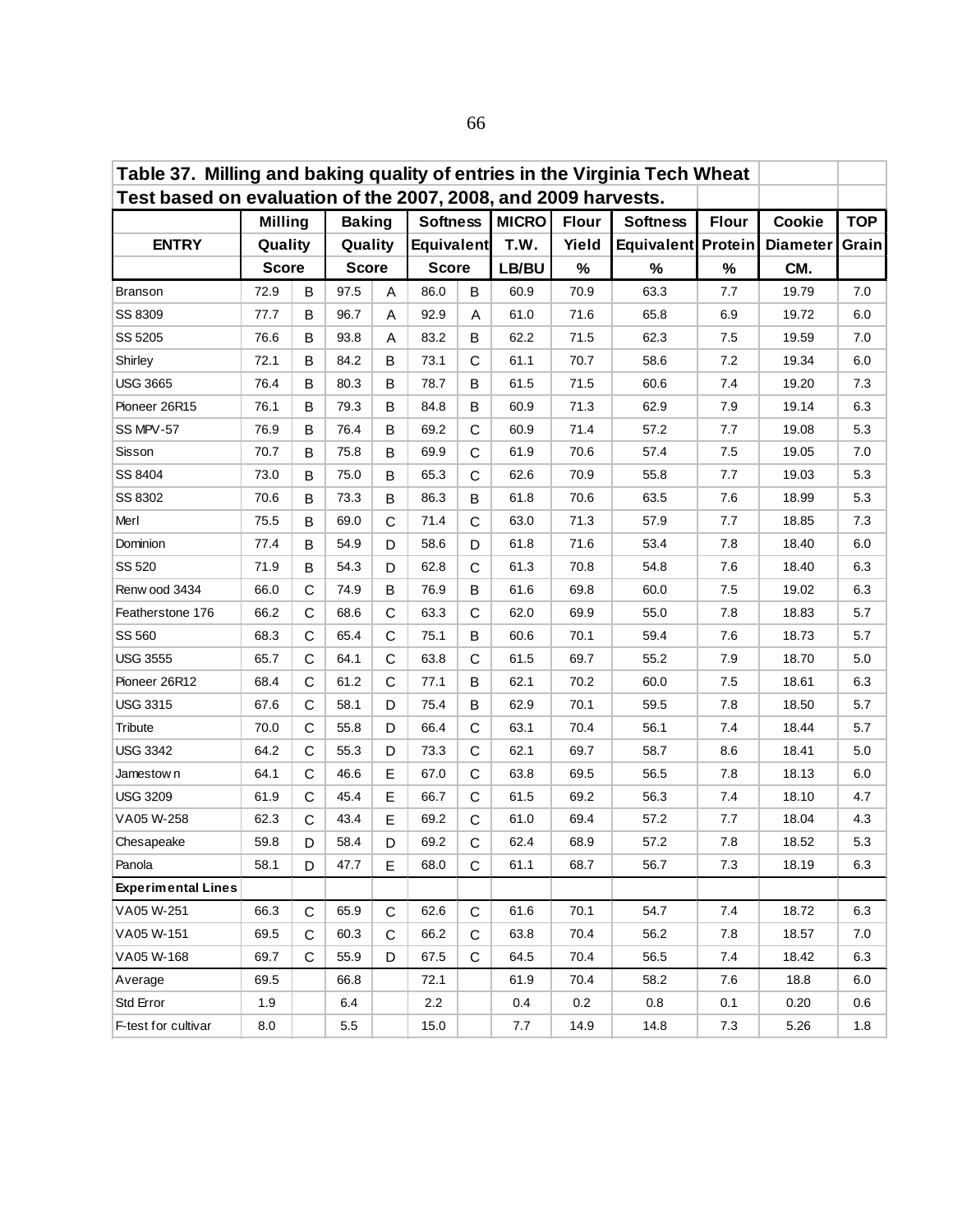## **Section 5: Wheat Scab Research**

One of the primary research objectives of the Virginia Tech wheat breeding program is to identify and develop cultivars possessing resistance to Fusarium Head Blight (FHB) or scab. Each year all wheat entries in Virginia's Official State Variety Trials are evaluated for FHB resistance in an inoculated, irrigated nursery at the Blacksburg test site. Data from this test for the current crop year and two- and three-year averages for FHB incidence, FHB severity and FHB Index (incidence x severity  $/ 100$ ) are included in this bulletin (Tables 38 – 40) to aid producers in selection of cultivars on the basis of FHB resistance. Cultivars possessing complete resistance or immunity to FHB have not been identified and resistance levels in currently available cultivars vary from moderately resistant to highly susceptible.

A major goal of the breeding program is to identify and incorporate unique and complementary types of FHB resistance into cultivars to enhance the overall level of resistance. Genes controlling FHB resistance have been identified on more than six chromosomes in wheat and some of these genes are complementary in nature and effect different disease resistance components such as FHB incidence, severity, and DON toxin content. Incorporating such multiple resistance genes having additive effects on FHB resistance into cultivars will enhance the overall level of resistance. Because the individual resistance genes are located on different wheat chromosomes and each gene confers only partial resistance to FHB, identifying wheat lines having multiple resistance genes is difficult using traditional breeding techniques. To overcome this limitation, our program is currently identifying and using DNA markers located close to these resistance genes on the same chromosome as "tags" for selecting wheat lines possessing different combinations of these complementary resistance genes.

Entries were inoculated by spraying a *Fusarium graminearum* spore suspension directly onto spikes at the 80% flowering stage. A normal FHB infection level was obtained in 2010. Among 83 lines and varieties tested in 2010, the FHB index varied from 1% to 27% with FHB incidence ranging from 8% to 48% and FHB severity ranging from 5% to 50% (Table 38). Twenty one lines and 35 varieties had FHB index values lower than the mean (<5%) and expressed moderate resistant to FHB in 2010. Based on two year mean data for 2009 and 2010 (Table 39), eight lines and 25 varieties had FHB index values lower than the test mean (<9%). Five experimental lines and 15 varieties tested across three years (2008-2010) had average FHB index values lower than the test mean of 12% (Table 40). Varieties expressing resistance to FHB based on three-year mean data are: Dominion, Progeny 166, USG3315, Massey, Coker 9553, Jamestown, USG 3665, Branson, Progeny 117, SS-MPV57, SS 8302, Coker9804, USG 3555, Progeny 185, SS 8309, Pioneer 26R15.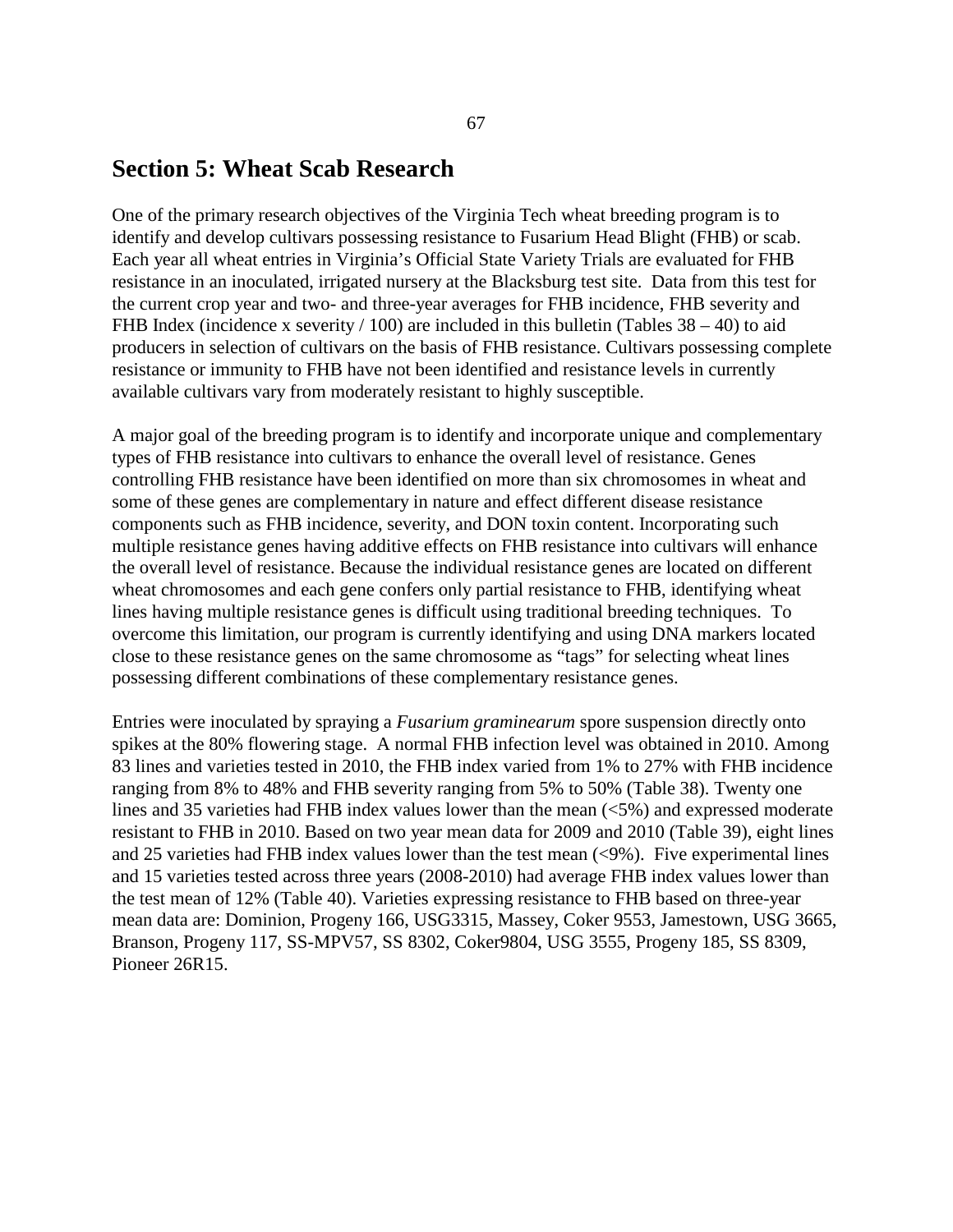| Table 38. Summary of reaction of entries in the Virginia Tech State Wheat Test |                |                        |                       |                                  |                |  |  |  |  |  |
|--------------------------------------------------------------------------------|----------------|------------------------|-----------------------|----------------------------------|----------------|--|--|--|--|--|
| to Fusarium head blight (scab) and glume blotch resistance, 2010 harvest.      |                |                        |                       |                                  |                |  |  |  |  |  |
|                                                                                | <b>Heading</b> | <b>FHB</b>             | <b>FHB</b>            | <b>FHB</b>                       | Rank           |  |  |  |  |  |
| <b>LINE</b>                                                                    | date           | Incidence <sup>1</sup> | Severity <sup>2</sup> | Inde $x^3$                       | <b>FHB</b>     |  |  |  |  |  |
|                                                                                | (Julian)       | $(\%)$                 | $(\%)$                | $(0-100)$                        | <b>Index</b>   |  |  |  |  |  |
| VA07W-601                                                                      | 126            | 8                      | 8                     | 1                                | 1              |  |  |  |  |  |
| <b>USG 3770</b>                                                                | 122            | 8                      | 8                     | 1                                | $\overline{2}$ |  |  |  |  |  |
| Pioneer 25R32                                                                  | 126            | 8                      | 10                    | 1                                | 3              |  |  |  |  |  |
| VA08W-92                                                                       | 122            | 8                      | 10                    | 1                                | 4              |  |  |  |  |  |
| <b>USG 3251</b>                                                                | 127            | 13                     | 8                     | 1                                | 5              |  |  |  |  |  |
| VA07W-594                                                                      | 126            | 18                     | 5                     | 1                                | 6              |  |  |  |  |  |
| VA06W-146                                                                      | 126            | 8                      | 15                    | 1                                | $\overline{7}$ |  |  |  |  |  |
| VA06W-194                                                                      | 125            | 10                     | 10                    | 1                                | 8              |  |  |  |  |  |
| <b>SS 520</b>                                                                  | 123            | 10                     | 13                    | 1                                | 9              |  |  |  |  |  |
| <b>SS 8700</b>                                                                 | 127            | 10                     | 13                    | 1                                | 10             |  |  |  |  |  |
| VA06W-558                                                                      | 124            | 13                     | 10                    | $\mathbf 1$                      | 11             |  |  |  |  |  |
|                                                                                | 121            | 13                     | 10                    | 1                                | 12             |  |  |  |  |  |
| <b>USG 3120</b><br>VA08W-232                                                   | 121            | 13                     | 10                    | 1                                | 13             |  |  |  |  |  |
|                                                                                | 126            | 13                     |                       |                                  |                |  |  |  |  |  |
| Dominion                                                                       |                | 10                     | 13                    | 1<br>$\overline{c}$              | 14             |  |  |  |  |  |
| VA08W-165                                                                      | 126            |                        | 15                    | $\overline{2}$                   | 15             |  |  |  |  |  |
| VA05W-251<br>VA08W-176                                                         | 124<br>126     | 15<br>15               | 10<br>10              | $\overline{c}$                   | 16<br>17       |  |  |  |  |  |
|                                                                                | 125            | 13                     |                       | $\overline{c}$                   |                |  |  |  |  |  |
| <b>SS 8309</b>                                                                 | 125            | 10                     | 13<br>18              | $\overline{2}$                   | 18<br>19       |  |  |  |  |  |
| <b>SS 8302</b>                                                                 |                |                        |                       |                                  |                |  |  |  |  |  |
| VA07W-138                                                                      | 126            | 10                     | 20                    | $\overline{c}$<br>$\overline{c}$ | 20             |  |  |  |  |  |
| VA07W-569                                                                      | 126            | 15                     | 15                    |                                  | 21             |  |  |  |  |  |
| Massey                                                                         | 123            | 15                     | 13                    | $\overline{c}$<br>$\overline{2}$ | 22             |  |  |  |  |  |
| Progeny 117                                                                    | 122            | 15                     | 13                    |                                  | 23             |  |  |  |  |  |
| NC05-19896                                                                     | 125            | 15                     | 13                    | $\overline{c}$<br>$\overline{2}$ | 24             |  |  |  |  |  |
| Dyna Gro 9012                                                                  | 125            | 15                     | 13                    |                                  | 25             |  |  |  |  |  |
| <b>SS-MPV 57</b>                                                               | 126            | 13                     | 18                    | $\overline{2}$                   | 26             |  |  |  |  |  |
| <b>SS 8404</b>                                                                 | 125            | 15                     | 15                    | $\overline{2}$                   | 27             |  |  |  |  |  |
| SY 9978                                                                        | 125            | 15                     | 15                    | $\overline{2}$                   | 28             |  |  |  |  |  |
| Panola                                                                         | 124            | 13                     | 15                    | $\overline{c}$                   | 29             |  |  |  |  |  |
| VA05W-168                                                                      | 124            | 13                     | 20                    | 3                                | 30             |  |  |  |  |  |
| <b>USG 3201</b>                                                                | 125            | 13                     | 20                    | 3                                | 31             |  |  |  |  |  |
| VA06W-93                                                                       | 124            | 20                     | 13                    | 3                                | 32             |  |  |  |  |  |
| <b>Branson</b>                                                                 | 124            | 10                     | 30                    | 3                                | 33             |  |  |  |  |  |
| W1566                                                                          | 126            | 13                     | 25                    | 3                                | 34             |  |  |  |  |  |
| VA08W-295                                                                      | 124            | 15                     | 20                    | 4                                | 35             |  |  |  |  |  |
| GA-031238-7E34                                                                 | 125            | 25                     | 15                    | 4                                | 36             |  |  |  |  |  |
| <b>USG 3315</b>                                                                | 126            | 25                     | 13                    | 4                                | 37             |  |  |  |  |  |
| <b>SS 8600</b>                                                                 | 125            | 13                     | 23                    | 4                                | 38             |  |  |  |  |  |
| GA 991336-6E9                                                                  | 123            | 15                     | 30                    | 4                                | 39             |  |  |  |  |  |
| <b>COKER 9553</b>                                                              | 123            | 20                     | 20                    | 4                                | 40             |  |  |  |  |  |
| Vigoro V9723                                                                   | 124            | 25                     | 18                    | 4                                | 41             |  |  |  |  |  |
| Pioneer 26R20                                                                  | 126            | 25                     | 15                    | 4                                | 42             |  |  |  |  |  |
| Renwood 3434                                                                   | 126            | 25                     | 18                    | 4                                | 43             |  |  |  |  |  |
| <b>USG 3592</b>                                                                | 124            | 13                     | 40                    | 5                                | 44             |  |  |  |  |  |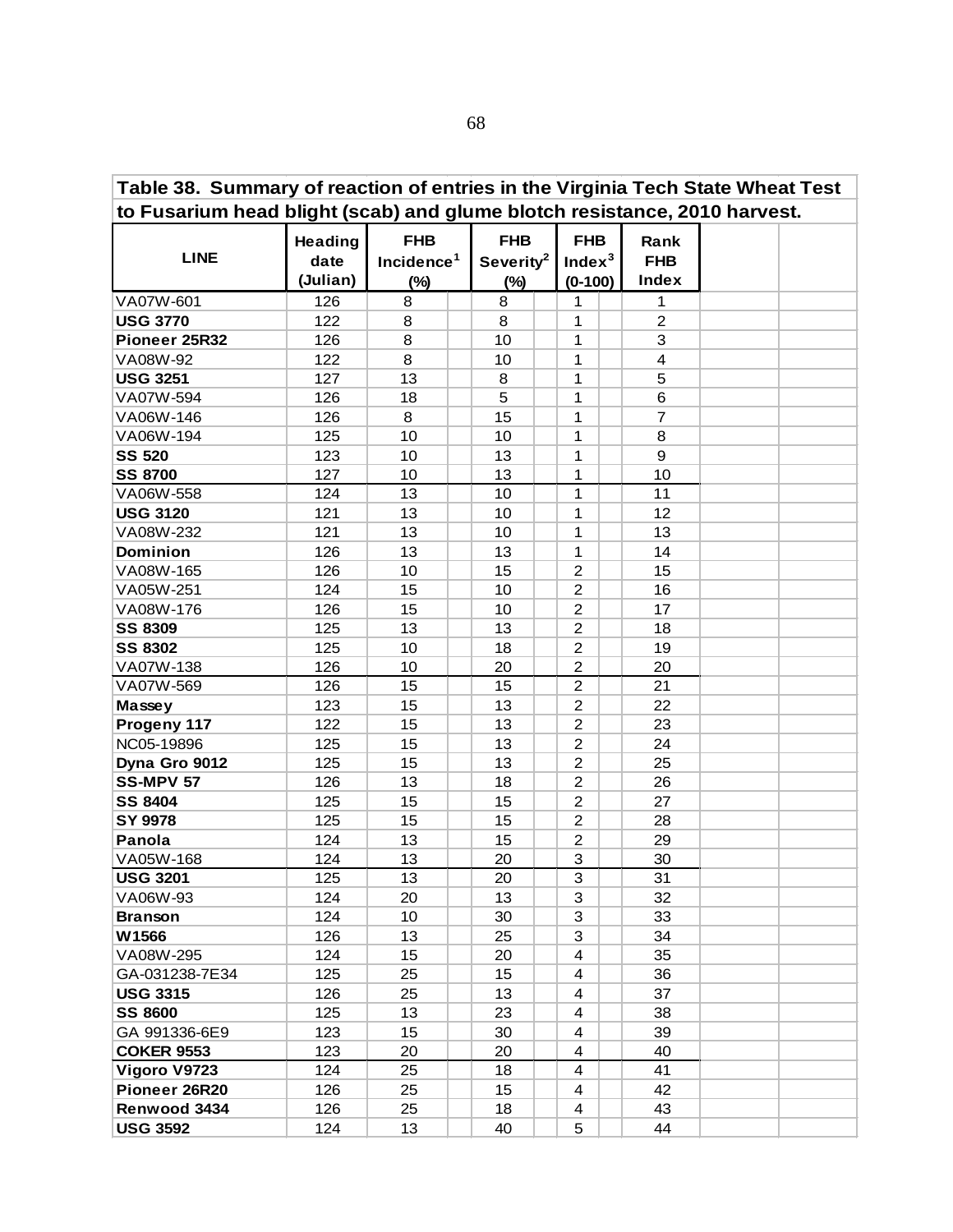69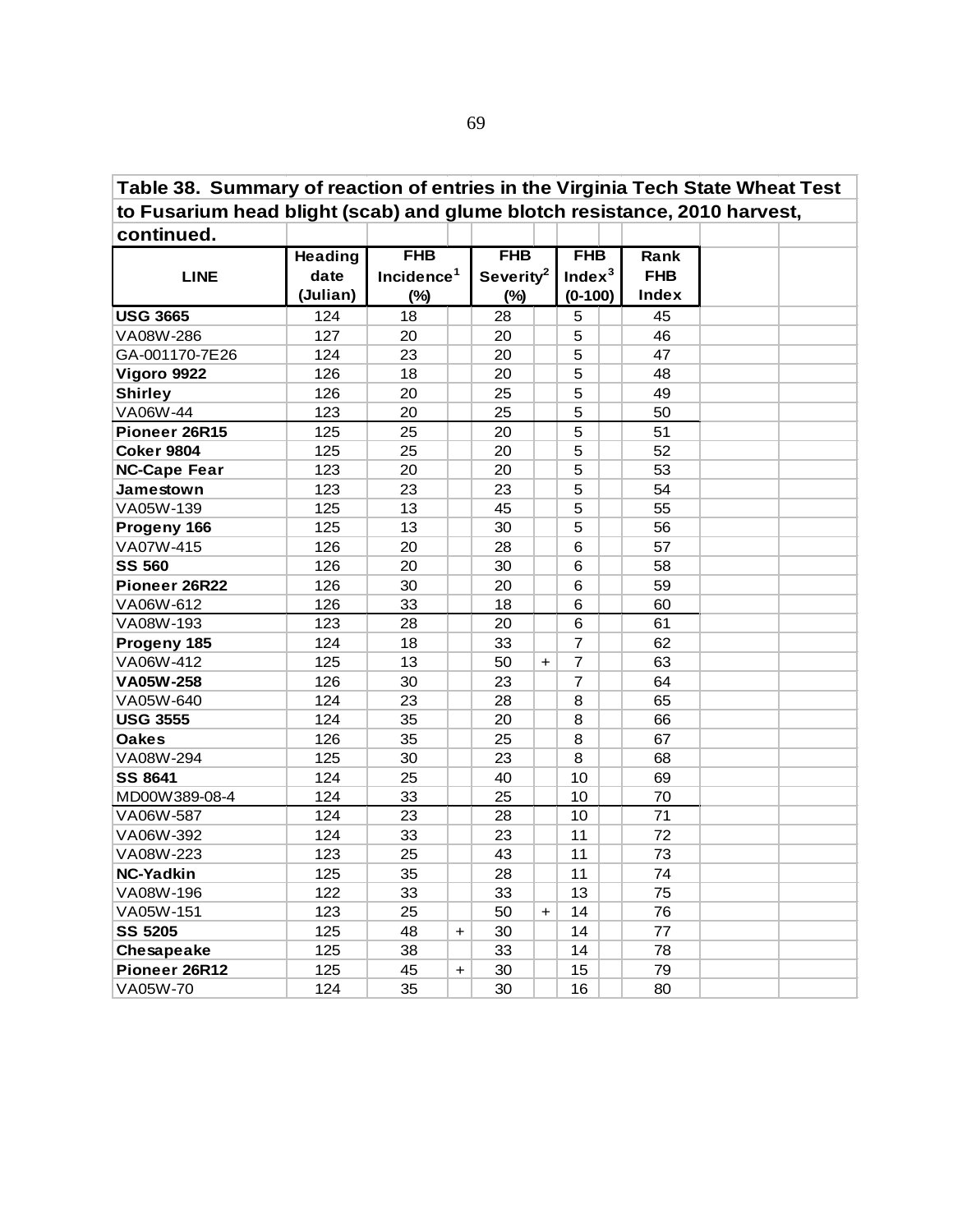| Table 38. Summary of reaction of entries in the Virginia Tech State Wheat Test<br>to Fusarium head blight (scab) and glume blotch resistance, 2010 harvest,<br>continued |  |  |  |  |  |  |  |  |
|--------------------------------------------------------------------------------------------------------------------------------------------------------------------------|--|--|--|--|--|--|--|--|
|                                                                                                                                                                          |  |  |  |  |  |  |  |  |

| continued.                                                                                           |                             |                                                |     |                                            |                                               |     |                                           |  |
|------------------------------------------------------------------------------------------------------|-----------------------------|------------------------------------------------|-----|--------------------------------------------|-----------------------------------------------|-----|-------------------------------------------|--|
| <b>LINE</b>                                                                                          | Heading<br>date<br>(Julian) | <b>FHB</b><br>Incidence <sup>1</sup><br>$(\%)$ |     | <b>FHB</b><br>Severity <sup>2</sup><br>(%) | <b>FHB</b><br>Index <sup>3</sup><br>$(0-100)$ |     | <b>Rank</b><br><b>FHB</b><br><b>Index</b> |  |
| Pioneer 26R31                                                                                        | 123                         | 40                                             |     | 38                                         | 17                                            | $+$ | 81                                        |  |
| Merl                                                                                                 | 125                         | 40                                             |     | 40                                         | 18                                            | $+$ | 82                                        |  |
| Featherstone 176                                                                                     | 124                         | 45                                             | $+$ | 45                                         | 27                                            | $+$ | 83                                        |  |
| Average                                                                                              | 125                         | 20                                             |     | 22                                         | 5                                             |     |                                           |  |
| LSD (0.05)                                                                                           |                             | 23                                             |     | 24                                         | 12                                            |     |                                           |  |
| Released cultivars are shown in bold print. Varieties are ordered by ascending index averages.       |                             |                                                |     |                                            |                                               |     |                                           |  |
| A plus or minus sign indicates a performance significantly above or below the average.               |                             |                                                |     |                                            |                                               |     |                                           |  |
| Entries were planted in 2-row plots, 4 ft in length at Blacksburg, VA and were inoculated at 50% and |                             |                                                |     |                                            |                                               |     |                                           |  |
| 100% heading stages with Fusarium graminearum spore suspension (50,000 spores/ml).                   |                             |                                                |     |                                            |                                               |     |                                           |  |
| <sup>1</sup> Scab Incidence (%): Percentage of infected spikes among 10 randomly selected spikes.    |                             |                                                |     |                                            |                                               |     |                                           |  |
| <sup>2</sup> Scab Severity (%): Percentage of infected spikelets among 10 infected spikes.           |                             |                                                |     |                                            |                                               |     |                                           |  |

 $3$ Scab Index = Incidence X Severity/100; it is an overall indicator of scab resistance/susceptibility level.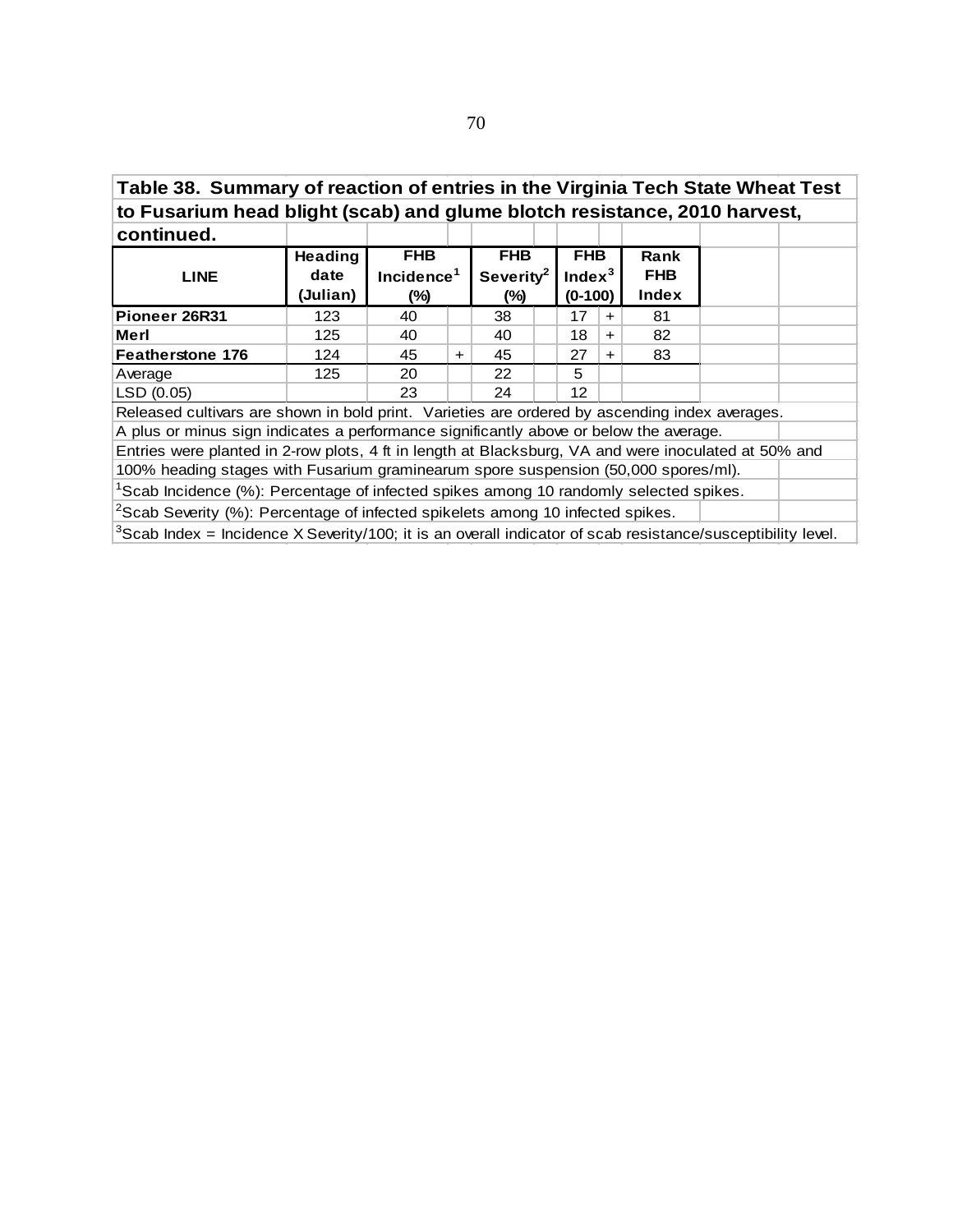| Table 39. Two year average summary of reaction of entries in the   |                             |                                                |                                               |                                       |                                    |  |  |  |  |  |  |  |
|--------------------------------------------------------------------|-----------------------------|------------------------------------------------|-----------------------------------------------|---------------------------------------|------------------------------------|--|--|--|--|--|--|--|
| Virginia Tech State Wheat Tests to Fusarium head blight (scab) and |                             |                                                |                                               |                                       |                                    |  |  |  |  |  |  |  |
| glume blotch resistance, 2009 and 2010 harvests.                   |                             |                                                |                                               |                                       |                                    |  |  |  |  |  |  |  |
| <b>LINE</b>                                                        | Heading<br>date<br>(Julian) | <b>FHB</b><br>Incidence <sup>1</sup><br>$(\%)$ | <b>FHB</b><br>Severity <sup>2</sup><br>$(\%)$ | <b>FHB</b><br>Inde $x^3$<br>$(0-100)$ | Rank<br><b>FHB</b><br><b>Index</b> |  |  |  |  |  |  |  |
| VA06W-558                                                          | 125                         | 15                                             | 14                                            | $\overline{2}$                        | $\mathbf{1}$                       |  |  |  |  |  |  |  |
| <b>SS 8309</b>                                                     | 127                         | 14                                             | 15                                            | $\overline{2}$                        | $\overline{2}$                     |  |  |  |  |  |  |  |
| Pioneer 25R32                                                      | 127                         | 13                                             | 18                                            | 3                                     | 3                                  |  |  |  |  |  |  |  |
| <b>COKER 9553</b>                                                  | 125                         | 16                                             | 18                                            | 3                                     | $\overline{\mathbf{4}}$            |  |  |  |  |  |  |  |
| Vigoro V9723                                                       | 125                         | 23                                             | 16                                            | 4                                     | 5                                  |  |  |  |  |  |  |  |
| <b>Dominion</b>                                                    | 126                         | 24                                             | 14                                            | 4                                     | 6                                  |  |  |  |  |  |  |  |
| <b>Coker 9804</b>                                                  | 126                         | 20                                             | 20                                            | 4                                     | $\overline{7}$                     |  |  |  |  |  |  |  |
| <b>USG 3665</b>                                                    | 126                         | 16                                             | 31                                            | 4                                     | 8                                  |  |  |  |  |  |  |  |
| Progeny 166                                                        | 126                         | 16                                             | 25                                            | 5                                     | 9                                  |  |  |  |  |  |  |  |
| VA06W-93                                                           | 126                         | 23                                             | 19                                            | 5                                     | 10                                 |  |  |  |  |  |  |  |
| <b>SS 560</b>                                                      | 127                         | 18                                             | 28                                            | 5                                     | 11                                 |  |  |  |  |  |  |  |
| Jamestown                                                          | 125                         | 19                                             | 26                                            | 5                                     | 12                                 |  |  |  |  |  |  |  |
| Massey                                                             | 125                         | 19                                             | 21                                            | 5                                     | 13                                 |  |  |  |  |  |  |  |
| <b>SS 8302</b>                                                     | 126                         | 23                                             | 23                                            | 6                                     | 14                                 |  |  |  |  |  |  |  |
| <b>Oakes</b>                                                       | 127                         | 28                                             | 24                                            | 6                                     | 15                                 |  |  |  |  |  |  |  |
| <b>USG 3315</b>                                                    | 127                         | 25                                             | 23                                            | 6                                     | 16                                 |  |  |  |  |  |  |  |
| <b>SS 520</b>                                                      | 124                         | 20                                             | 24                                            | 6                                     | 17                                 |  |  |  |  |  |  |  |
| VA05W-251                                                          | 126                         | 26                                             | 20                                            | 8                                     | 18                                 |  |  |  |  |  |  |  |
| VA05W-139                                                          | 127                         | 20                                             | 39                                            | 8                                     | 19                                 |  |  |  |  |  |  |  |
| <b>Branson</b>                                                     | 125                         | 20                                             | 35                                            | 8                                     | 20                                 |  |  |  |  |  |  |  |
| VA06W-194                                                          | 126                         | 23                                             | 26                                            | 8                                     | 21                                 |  |  |  |  |  |  |  |
| VA05W-168                                                          | 126                         | 20                                             | 33                                            | 8                                     | 22                                 |  |  |  |  |  |  |  |
| <b>NC-Cape Fear</b>                                                | 124                         | 23                                             | 31                                            | 8                                     | 23                                 |  |  |  |  |  |  |  |
| <b>USG 3555</b>                                                    | 125                         | 31                                             | 25                                            | 8                                     | 24                                 |  |  |  |  |  |  |  |
| <b>SS 8404</b>                                                     | 126                         | 24                                             | 29                                            | 8                                     | 25                                 |  |  |  |  |  |  |  |
| VA05W-640                                                          | 125                         | 24                                             | 29                                            | 8                                     | 26                                 |  |  |  |  |  |  |  |
| Progeny 117                                                        | 125                         | 24                                             | 25                                            | 8                                     | 27                                 |  |  |  |  |  |  |  |
| <b>NC-Yadkin</b>                                                   | 126                         | 28                                             | 28                                            | 8                                     | 28                                 |  |  |  |  |  |  |  |
| Progeny 185                                                        | 125                         | 25                                             | 31                                            | 8                                     | 29                                 |  |  |  |  |  |  |  |
| <b>USG 3120</b>                                                    | 123                         | 30                                             | 23                                            | 9                                     | 30                                 |  |  |  |  |  |  |  |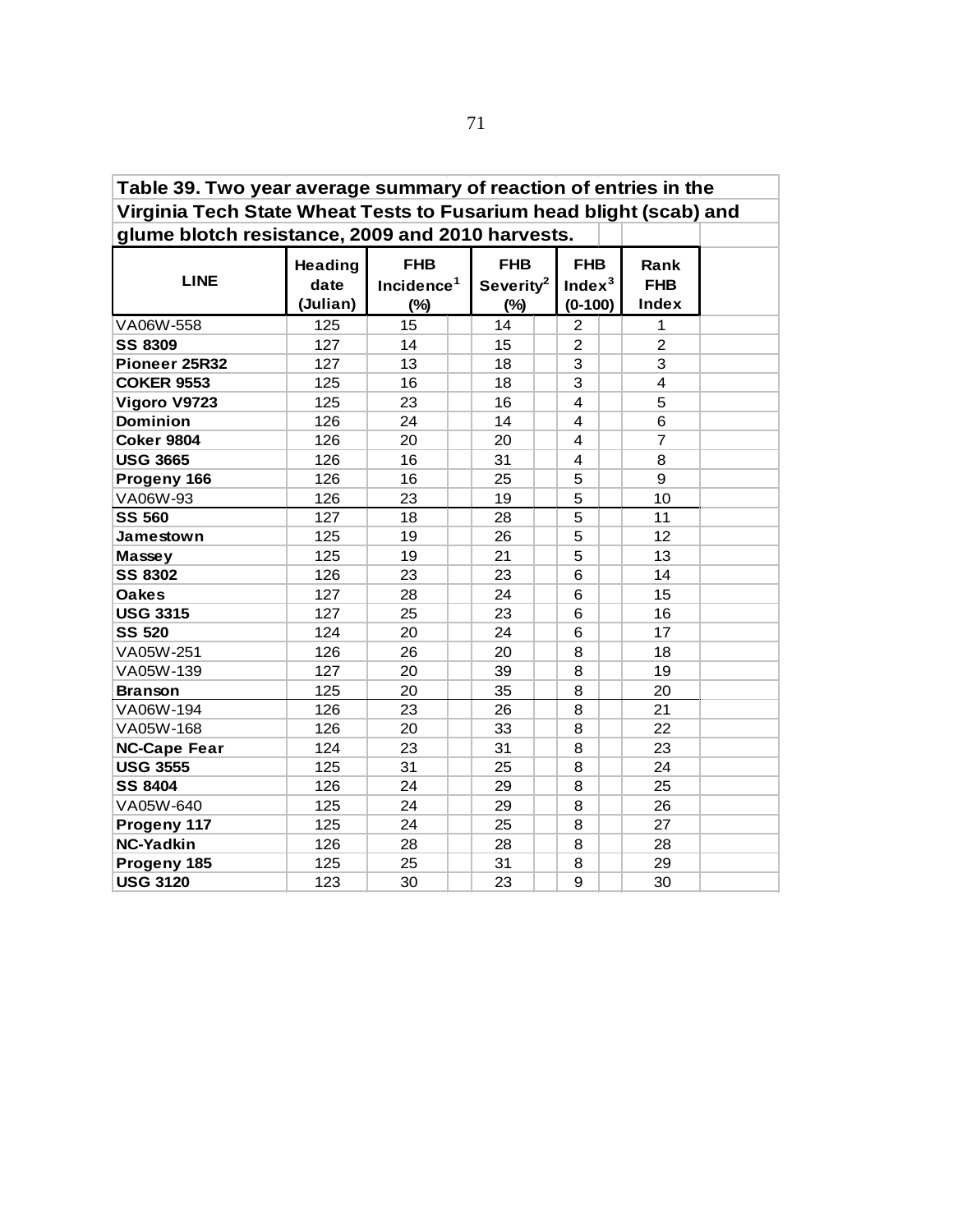| Table 39. Two year average summary of reaction of entries in the                                     |                |                        |                      |                       |            |            |           |            |  |  |
|------------------------------------------------------------------------------------------------------|----------------|------------------------|----------------------|-----------------------|------------|------------|-----------|------------|--|--|
| Virginia Tech State Wheat Tests to Fusarium head blight (scab) and                                   |                |                        |                      |                       |            |            |           |            |  |  |
| glume blotch resistance, 2009 and 2010 harvests, continued.                                          |                |                        |                      |                       |            |            |           |            |  |  |
|                                                                                                      | <b>Heading</b> | <b>FHB</b>             |                      | <b>FHB</b>            | <b>FHB</b> |            |           | Rank       |  |  |
| <b>LINE</b>                                                                                          | date           | Incidence <sup>1</sup> |                      | Severity <sup>2</sup> |            | Inde $x^3$ |           | <b>FHB</b> |  |  |
|                                                                                                      | (Julian)       | (%)                    |                      | $(\%)$                |            | $(0-100)$  |           | Index      |  |  |
| Vigoro 9922                                                                                          | 127            | 25                     |                      | 30                    |            | 9          |           | 31         |  |  |
| VA07W-138                                                                                            | 127            | 25                     |                      | 29                    |            | 9          |           | 32         |  |  |
| Panola                                                                                               | 126            | 23                     |                      | 30                    |            | 9          |           | 33         |  |  |
| Pioneer 26R15                                                                                        | 126            | 31                     |                      | 30                    |            | 10         |           | 34         |  |  |
| VA07W-415                                                                                            | 127            | 26                     |                      | 35                    |            | 10         |           | 35         |  |  |
| <b>SS-MPV 57</b>                                                                                     | 127            | 25                     |                      | 31                    |            | 10         |           | 36         |  |  |
| VA06W-587                                                                                            | 125            | 24                     |                      | 30                    |            | 10         |           | 37         |  |  |
| Renwood 3434                                                                                         | 128            | 33                     |                      | 29                    |            | 11         |           | 38         |  |  |
| Pioneer 26R20                                                                                        | 127            | 33                     |                      | 30                    |            | 11         |           | 39         |  |  |
| Pioneer 26R31                                                                                        | 125            | 31                     |                      | 38                    |            | 13         |           | 40         |  |  |
| VA06W-392                                                                                            | 125            | 33                     |                      | 34                    |            | 13         |           | 41         |  |  |
| VA06W-412                                                                                            | 126            | 28                     |                      | 48                    | $+$        | 13         |           | 42         |  |  |
| VA05W-151                                                                                            | 125            | 30                     |                      | 40                    |            | 14         |           | 43         |  |  |
| VA05W-258                                                                                            | 127            | 35                     |                      | 35                    |            | 14         |           | 44         |  |  |
| <b>Shirley</b>                                                                                       | 127            | 33                     |                      | 39                    |            | 16         |           | 45         |  |  |
| Pioneer 26R12                                                                                        | 126            | 43                     | $\ddot{\phantom{1}}$ | 36                    |            | 17         |           | 46         |  |  |
| GA 991336-6E9                                                                                        | 125            | 43                     | $\ddot{\phantom{1}}$ | 39                    |            | 18         |           | 47         |  |  |
| Merl                                                                                                 | 126            | 44                     | $\ddot{\phantom{1}}$ | 40                    |            | 18         |           | 48         |  |  |
| <b>USG 3592</b>                                                                                      | 126            | 36                     |                      | 49                    | $+$        | 20         | $\ddot{}$ | 49         |  |  |
| Chesapeake                                                                                           | 126            | 41                     | $\ddot{}$            | 44                    |            | 20         | $\ddot{}$ | 50         |  |  |
| <b>Featherstone 176</b>                                                                              | 125            | 39                     |                      | 40                    |            | 21         | $\ddot{}$ | 51         |  |  |
|                                                                                                      |                |                        |                      |                       |            |            |           |            |  |  |
| Average                                                                                              | 126            | 26                     |                      | 29                    |            | 9          |           |            |  |  |
| LSD (0.05)                                                                                           |                | 15                     |                      | 18                    |            | 10         |           |            |  |  |
|                                                                                                      |                |                        |                      |                       |            |            |           |            |  |  |
| Released cultivars are shown in bold print. Varieties are ordered by ascending index averages.       |                |                        |                      |                       |            |            |           |            |  |  |
| A plus or minus sign indicates a performance significantly above or below the average.               |                |                        |                      |                       |            |            |           |            |  |  |
| Entries were planted in 2-row plots, 4 ft in length at Blacksburg, VA and were inoculated at 50% and |                |                        |                      |                       |            |            |           |            |  |  |
| 100% heading stages with Fusarium graminearum spore suspension (50,000 spores/ml).                   |                |                        |                      |                       |            |            |           |            |  |  |
| <sup>1</sup> Scab Incidence (%): Percentage of infected spikes among 10 randomly selected spikes.    |                |                        |                      |                       |            |            |           |            |  |  |
| <sup>2</sup> Scab Severity (%): Percentage of infected spikelets among 10 infected spikes.           |                |                        |                      |                       |            |            |           |            |  |  |

 $3$ Scab Index = Incidence X Severity/100; it is an overall indicator of scab resistance/susceptibility level.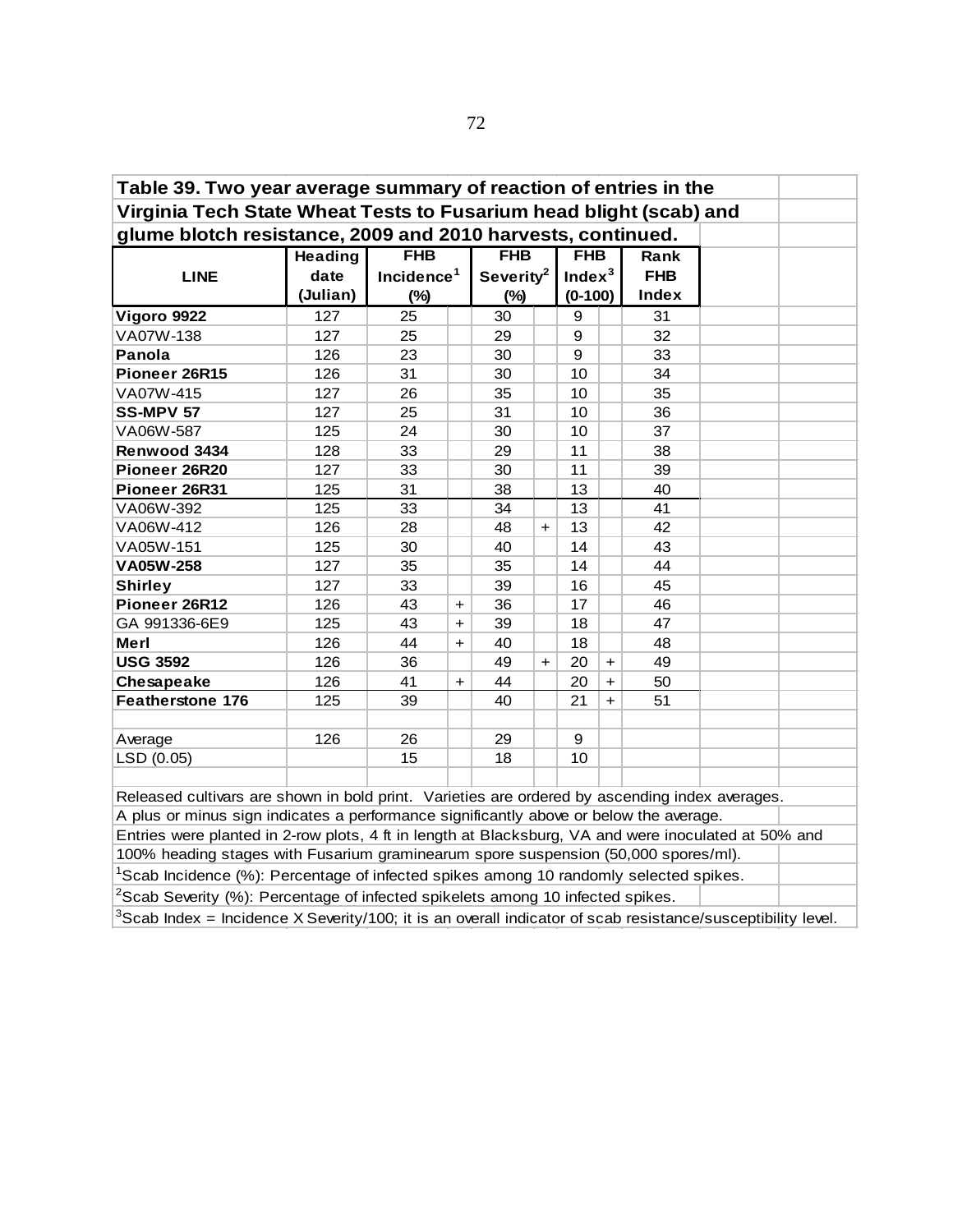| Table 40. Three year average summary of reaction of entries in the Virginia |                |                        |                          |                       |                |                |  |                         |  |  |
|-----------------------------------------------------------------------------|----------------|------------------------|--------------------------|-----------------------|----------------|----------------|--|-------------------------|--|--|
| Tech State Wheat Tests to Fusarium head blight (scab) and                   |                |                        |                          |                       |                |                |  |                         |  |  |
| glume blotch resistance, 2008 - 2010 harvests.                              |                |                        |                          |                       |                |                |  |                         |  |  |
|                                                                             | <b>Heading</b> | <b>FHB</b>             |                          | <b>FHB</b>            |                | <b>FHB</b>     |  | Rank                    |  |  |
| <b>LINE</b>                                                                 | date           | Incidence <sup>1</sup> |                          | Severity <sup>2</sup> |                | Inde $x^3$     |  | <b>FHB</b>              |  |  |
|                                                                             | (Julian)       | $(\%)$                 |                          | $(\%)$                |                | $(0-100)$      |  | <b>Index</b>            |  |  |
| <b>Dominion</b>                                                             | 127            | 28                     |                          | 18                    | $\overline{a}$ | 6              |  | 1                       |  |  |
| Progeny 166                                                                 | 126            | 18                     | $\overline{\phantom{a}}$ | 30                    |                | $6\phantom{1}$ |  | $\overline{2}$          |  |  |
| <b>USG 3315</b>                                                             | 127            | 28                     |                          | 20                    |                | 6              |  | 3                       |  |  |
| Massey                                                                      | 127            | 23                     |                          | 25                    |                | $\overline{7}$ |  | $\overline{\mathbf{4}}$ |  |  |
| <b>COKER 9553</b>                                                           | 125            | 21                     |                          | 29                    |                | $\overline{7}$ |  | 5                       |  |  |
| Jamestown                                                                   | 125            | 24                     |                          | 31                    |                | 8              |  | 6                       |  |  |
| <b>USG 3665</b>                                                             | 127            | 22                     |                          | 36                    |                | 8              |  | $\overline{7}$          |  |  |
| VA05W-251                                                                   | 126            | 28                     |                          | 23                    |                | 8              |  | 8                       |  |  |
| VA06W-93                                                                    | 127            | 28                     |                          | 24                    |                | 8              |  | 9                       |  |  |
| VA06W-194                                                                   | 127            | 22                     |                          | 34                    |                | 8              |  | 10                      |  |  |
| <b>Branson</b>                                                              | 125            | 23                     |                          | 34                    |                | 8              |  | 11                      |  |  |
| Progeny 117                                                                 | 125            | 24                     |                          | 31                    |                | 9              |  | 12                      |  |  |
| <b>SS-MPV 57</b>                                                            | 127            | 29                     |                          | 29                    |                | 10             |  | 13                      |  |  |
| <b>SS 8302</b>                                                              | 127            | 27                     |                          | 32                    |                | 10             |  | 14                      |  |  |
| <b>Coker 9804</b>                                                           | 126            | 26                     |                          | 34                    |                | 10             |  | 15                      |  |  |
| <b>USG 3555</b>                                                             | 126            | 35                     |                          | 32                    |                | 12             |  | 16                      |  |  |
| Progeny 185                                                                 | 126            | 30                     |                          | 37                    |                | 12             |  | 17                      |  |  |
| <b>SS 8309</b>                                                              | 127            | 26                     |                          | 31                    |                | 12             |  | 18                      |  |  |
| VA05W-168                                                                   | 126            | 26                     |                          | 41                    |                | 12             |  | 19                      |  |  |
| Pioneer 26R15                                                               | 127            | 32                     |                          | 39                    |                | 12             |  | 20                      |  |  |
| VA05W-151                                                                   | 126            | 31                     |                          | 38                    |                | 13             |  | 21                      |  |  |
| VA05W-139                                                                   | 127            | 29                     |                          | 44                    |                | 14             |  | 22                      |  |  |
| VA06W-392                                                                   | 126            | 34                     |                          | 37                    |                | 14             |  | 23                      |  |  |
| <b>SS 560</b>                                                               | 129            | 35                     |                          | 34                    |                | 14             |  | 24                      |  |  |
| Pioneer 26R31                                                               | 126            | 35                     |                          | 41                    |                | 15             |  | 25                      |  |  |
| Renwood 3434                                                                | 128            | 39                     |                          | 35                    |                | 15             |  | 26                      |  |  |
| <b>SS 8404</b>                                                              | 127            | 33                     |                          | 39                    |                | 16             |  | 27                      |  |  |
| VA05W-258                                                                   | 128            | 39                     |                          | 39                    |                | 16             |  | 28                      |  |  |
| Pioneer 26R12                                                               | 127            | 40                     |                          | 37                    |                | 16             |  | 29                      |  |  |
| Panola                                                                      | 126            | 33                     |                          | 38                    |                | 16             |  | 30                      |  |  |
| <b>Shirley</b>                                                              | 127            | 36                     |                          | 40                    |                | 17             |  | 31                      |  |  |
| Merl                                                                        | 126            | 39                     |                          | 45                    |                | 18             |  | 32                      |  |  |